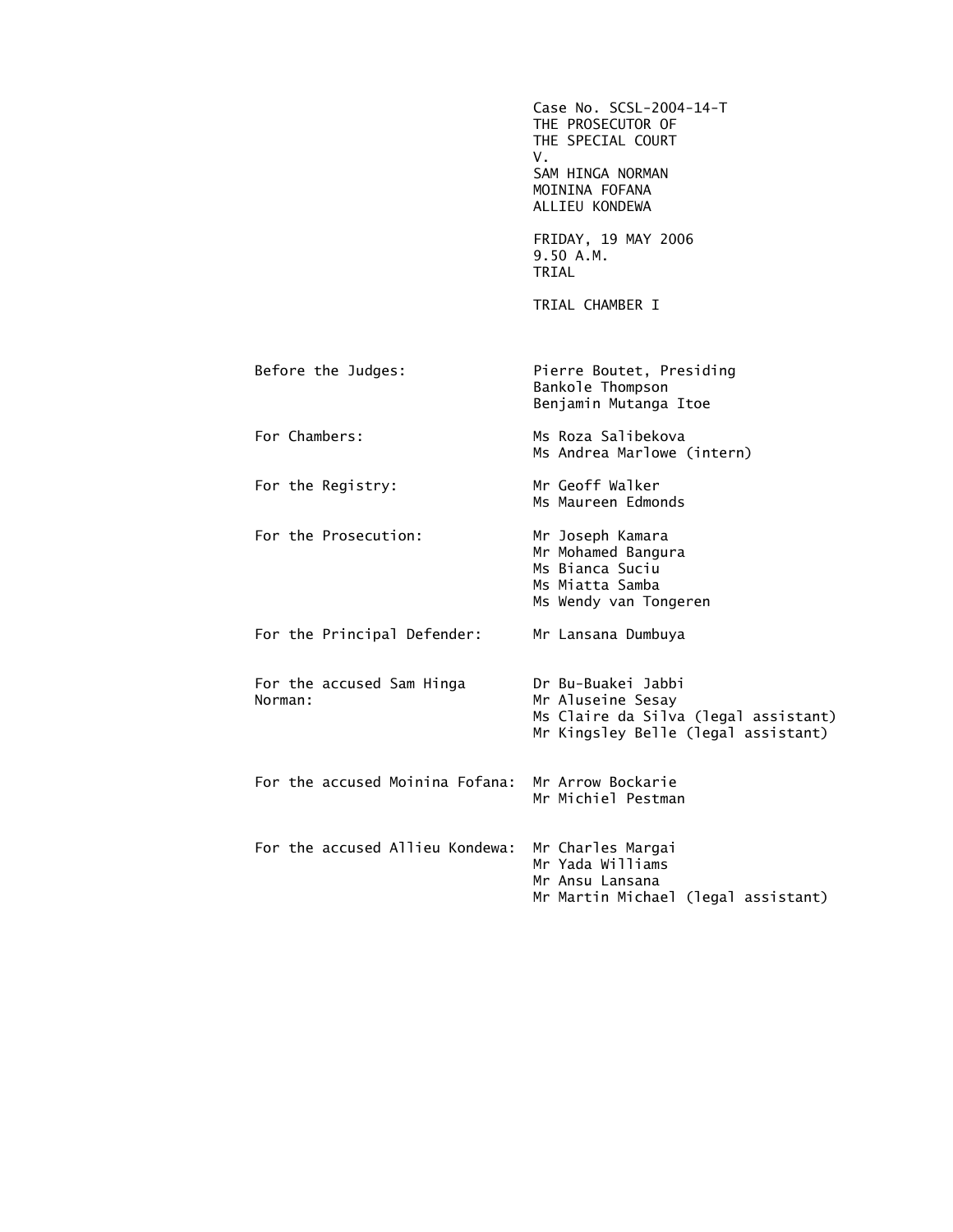1 [CDF19MAY06A - RK] 2 Friday, 19 May 2006 3 [Open session] 4 [The accused Fofana and Kondewa present] 09:38:31 5 [The accused Norman not present] 6 [Upon commencing at 9.50 a.m.] 7 PRESIDING JUDGE: Good morning, counsel. Good morning, 8 Mr Witness. 9 THE WITNESS: Yes, good morning, father. 09:51:43 10 PRESIDING JUDGE: Dr Jabbi, you are ready to proceed this 11 morning? 12 MR JABBI: Yes, My Lord. 13 PRESIDING JUDGE: So this is your witness 19. 14 MR JABBI: 19, My Lord. 09:52:03 15 PRESIDING JUDGE: This witness will give evidence in Mende? 16 MR JABBI: Yes, My Lord. 17 PRESIDING JUDGE: Yes, take the oath, please. 18 WITNESS: MOHAMED KAINEH [Sworn] 19 [Witness answered through interpreter] 09:52:44 20 PRESIDING JUDGE: Dr Jabbi, I note for the record that your 21 client is not in Court this morning. I assume and presume it is 22 for the same reason that you had indicated yesterday and the day 23 before. 24 MR JABBI: Yes, My Lord. 09:53:00 25 PRESIDING JUDGE: Is he still under medical treatment at 26 this time? 27 MR JABBI: Not perhaps specifically under medical 28 treatment, but waiting to see the doctor and generally 29 indisposed.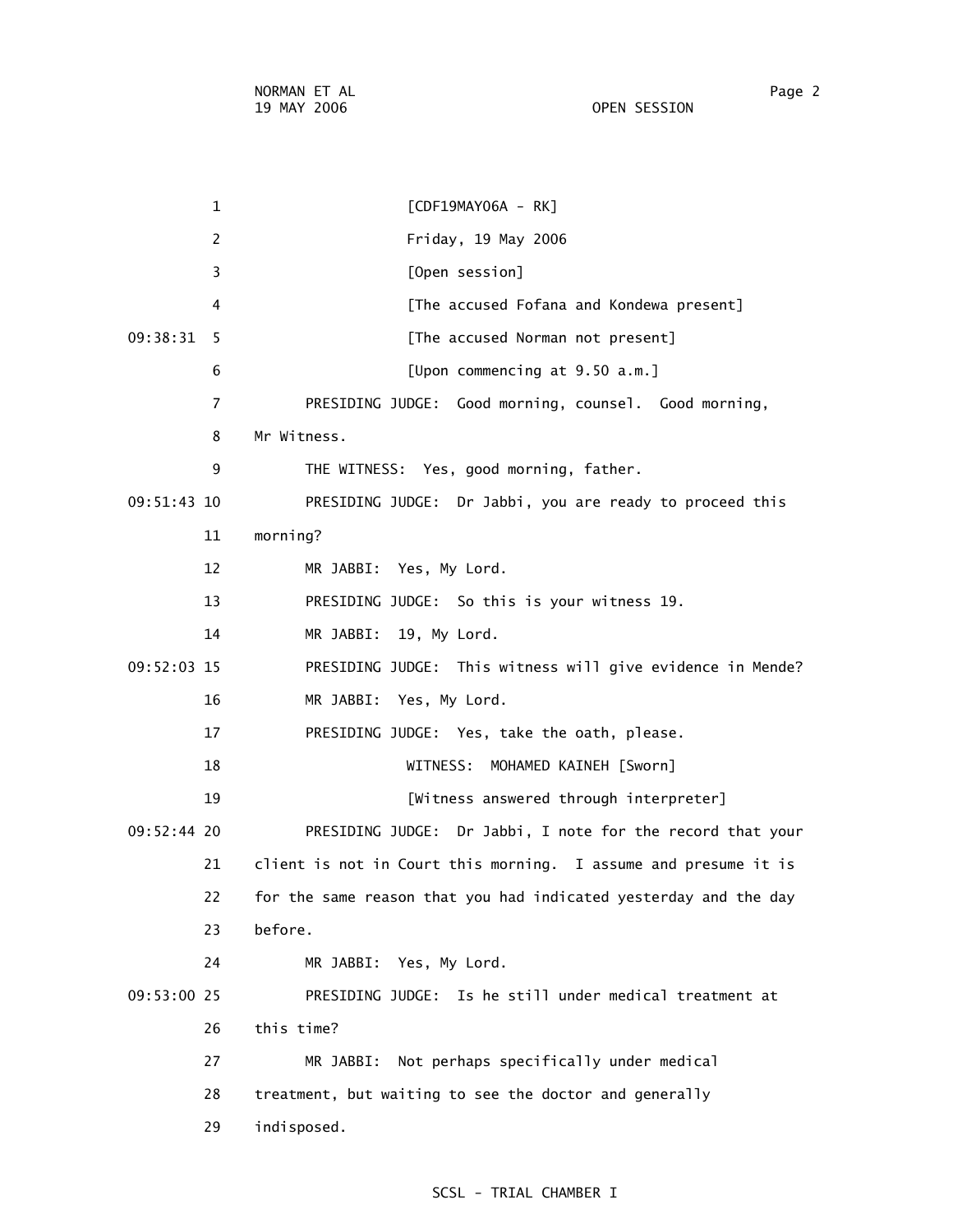|             | $\mathbf{1}$   | PRESIDING JUDGE: Has to do with his medical condition?           |
|-------------|----------------|------------------------------------------------------------------|
|             | 2              | MR JABBI: Yes, My Lord.                                          |
|             | 3              | JUDGE ITOE: What is his situation generally?                     |
|             | 4              | MR JABBI:<br>My Lord, there is some cause for concern,           |
| 09:53:32    | 5.             | certainly not a desperate one. We believe there is some cause    |
|             | 6              | for concern and some attention should be paid to his medical     |
|             | $\overline{7}$ | condition.                                                       |
|             | 8              | JUDGE ITOE: Thank you. We wish him a speedy recovery.            |
|             | 9              | PRESIDING JUDGE: Dr Jabbi, I know you have raised that           |
| 09:53:54 10 |                | matter at the last status conference and I am lead to believe    |
|             | 11             | that he is now being attended and they are trying to find out    |
|             | 12             | what his medical condition is in a more precise way. Am I        |
|             | 13             | misstating the facts?                                            |
|             | 14             | My Lord, I would have thought that what is now<br>MR JABBI:      |
| 09:54:17 15 |                | required is what action to take in respect of his condition, but |
|             | 16             | I think it is quite clear to the doctor and I'm sure it has also |
|             | 17             | made clear to detention administration what his condition is.    |
|             | 18             | PRESIDING JUDGE: Are we ready to proceed with this               |
|             | 19             | witness?                                                         |
| 09:54:48 20 |                | MR JABBI: Yes, My Lord.                                          |
|             | 21             | PRESIDING JUDGE: Please do so, Dr Jabbi.                         |
|             | 22             | EXAMINED BY MR JABBI:                                            |
|             | 23             | Good morning, Mr Witness.<br>Q.                                  |
|             | 24             | Yes, good morning, father.<br>Α.                                 |
| 09:55:01 25 |                | I wish to admonish you to talk slowly when you are<br>Q.         |
|             | 26             | answering questions and make short statements and wait a little  |
|             | 27             | bit before you make the next statement, okay. Did you get me     |
|             | 28             | clearly?                                                         |
|             | 29             | Very, very well.<br>Α.                                           |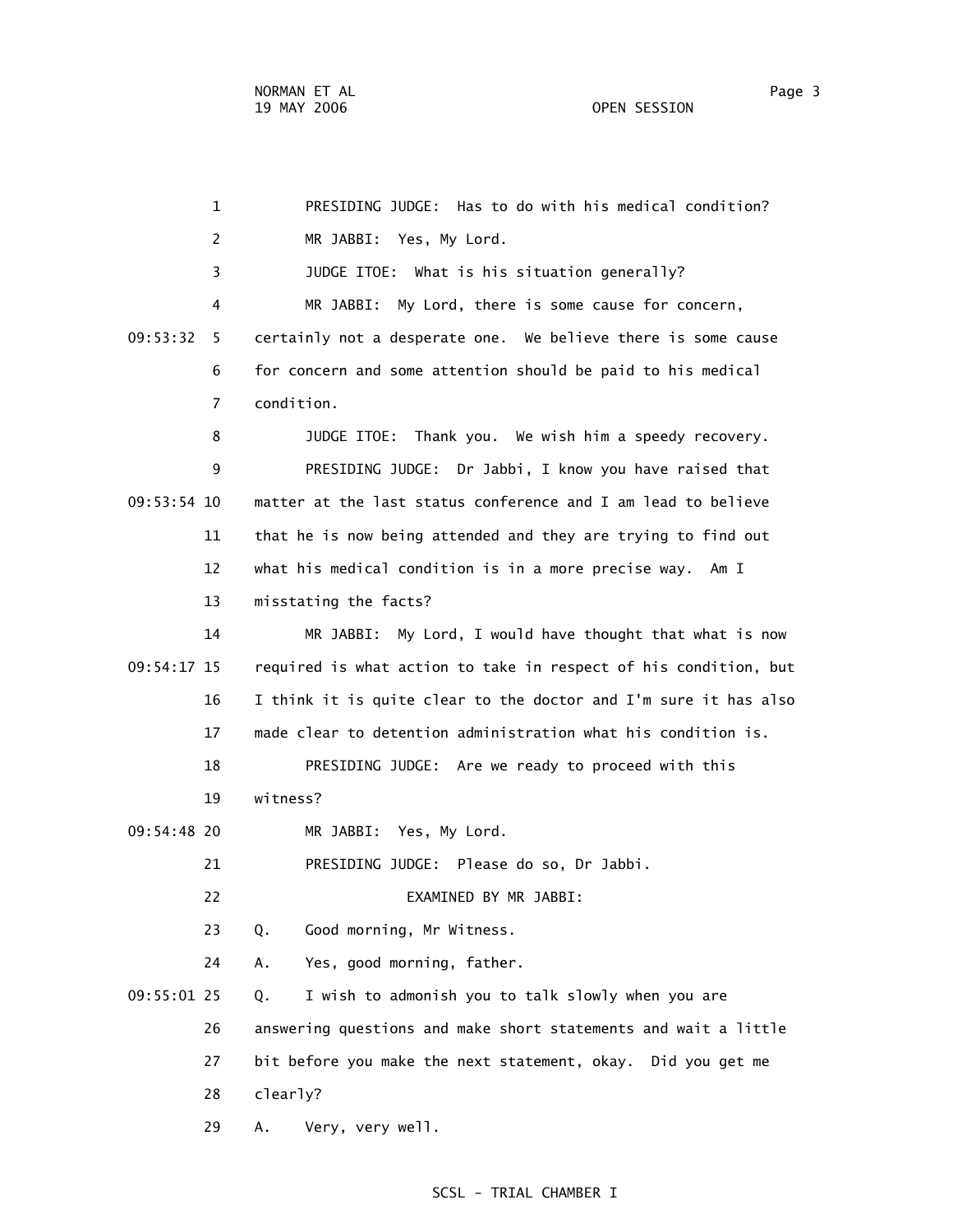NORMAN ET AL Page 4

OPEN SESSION

|               | $\mathbf{1}$   | Q.      | Now, can you tell the Court your full names?              |
|---------------|----------------|---------|-----------------------------------------------------------|
|               | $\overline{2}$ | А.      | My name is Mohamed Kaineh.                                |
|               | 3              | Q.      | How old are you, do you know?                             |
|               | 4              | Α.      | I am 41, if I have not forgotten.                         |
| 09:56:24      | 5.             | Q.      | Where do you live?                                        |
|               | 6              | Α.      | I live in Kenema.                                         |
|               | $\overline{7}$ | Q.      | What work do you do?                                      |
|               | 8              | А.      | I do bush work.                                           |
|               | 9              |         | JUDGE ITOE: Bush work, I hope, is farming.                |
| 09:57:04 10   |                |         | MR JABBI:<br>My Lord, I was just going to ask for         |
|               | 11             |         | clarification.                                            |
|               | 12             |         | THE WITNESS: I am a farmer.                               |
|               | 13             |         | MR JABBI: People dig for minerals in the bush; that's why |
|               | 14             | I said. |                                                           |
| 09:57:15 15   |                | Q.      | Can you tell the Court your original home?                |
|               | 16             | Α.      | It is called Yumbuma.                                     |
|               | 17             | Q.      | Where is that?                                            |
|               | 18             | Α.      | In the Lower Bambara Chiefdom.                            |
|               | 19             | Q.      | Kenema District?                                          |
| $09:57:55$ 20 |                | Α.      | Yes.                                                      |
|               | 21             | Q.      | Where were you when the last civil war started?           |
|               | 22             | Α.      | I was still in my village, Yumbuma.                       |
|               | 23             | Q.      | Did you get involved in the war exercise in any way?      |
|               | 24             | Α.      | Yes.                                                      |
| 09:58:52 25   |                | Q.      | Can you briefly explain how and roughly what year?        |
|               | 26             | Α.      | 1991.                                                     |
|               | 27             | Q.      | How did you get involved?                                 |
|               | 28             | Α.      | When we heard that there is war in this country $--$      |
|               | 29             |         | PRESIDING JUDGE:<br>Yes, please.                          |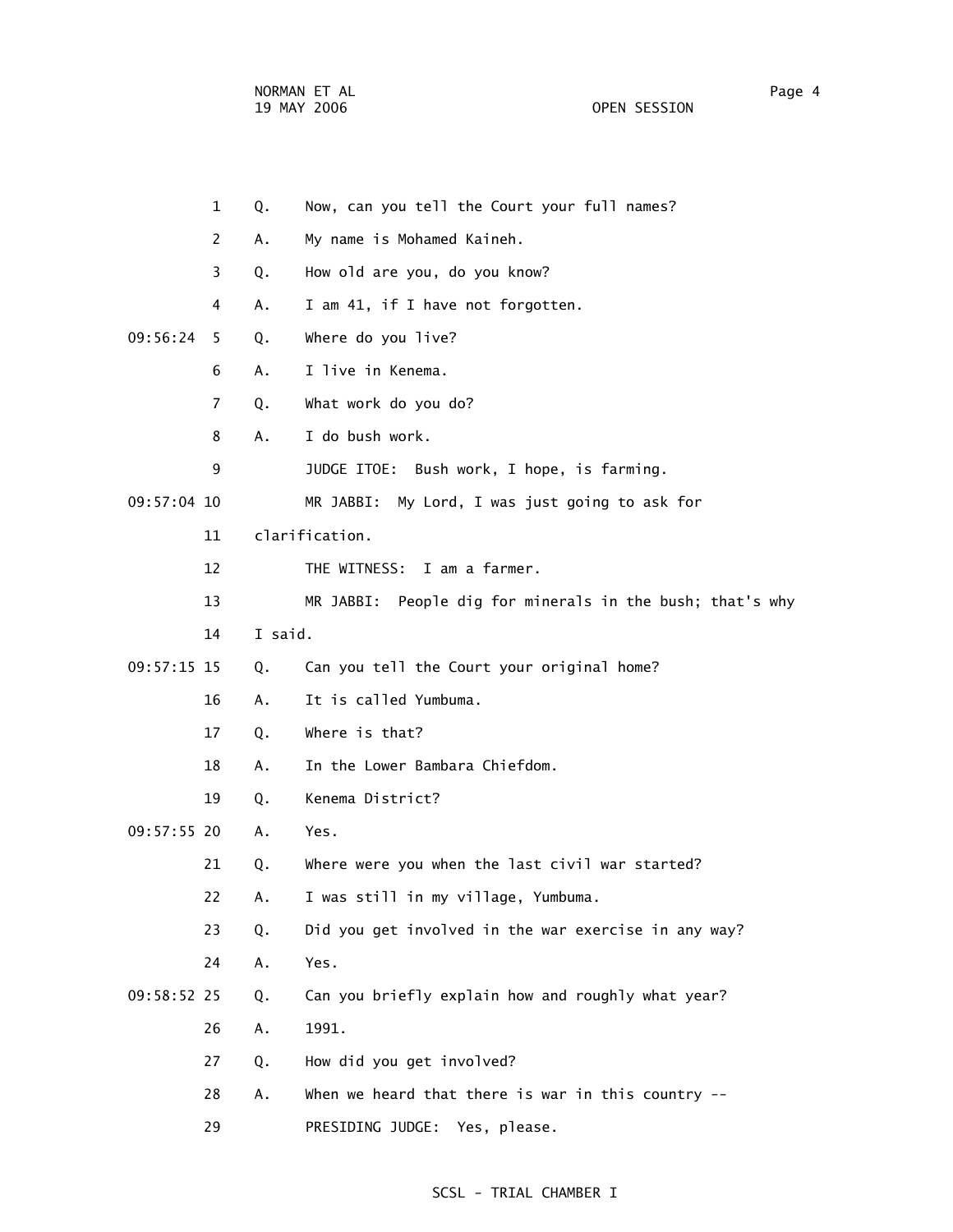1 MR JABBI: 2 Q. Yes, carry on. 3 A. So that situation that met our people, we're summoned and 4 we're 12 in number, so they asked me to be their leader in 09:59:50 5 defending the land. 6 Q. What do you mean by "we," "we were summoned"? 7 A. The chiefdom people selected us that "Now that we have 8 heard that the war has entered this land, now we want to summon 9 you, 12 of you, you should lead your colleagues at night, you 10:00:19 10 would pick up sticks to be going around so that no bad person 11 should enter this land. If you saw anybody, you should come and 12 tell us." 13 Q. What sort of people were these 12 who were selected in your 14 village? What sort of people were they? 10:00:53 15 A. They were men, they were youths, strong men. 16 Q. Now did that ever go beyond the village level, your 17 involvement? 18 A. Yes. 19 Q. Please explain briefly to the Court. 10:01:31 20 A. After we had come together and we were defending the 21 village with the sticks, we continued doing it for up to two 22 months. 23 Q. Yes? 24 A. Then our chiefdom people came together and said, "Now that 10:01:56 25 this thing has happened we want to make an organisation called 26 the Civil Defence Committee in our land." 27 Q. Yes? 28 A. When they did it by chiefdom, they went into sections. 29 Then they went down to the towns.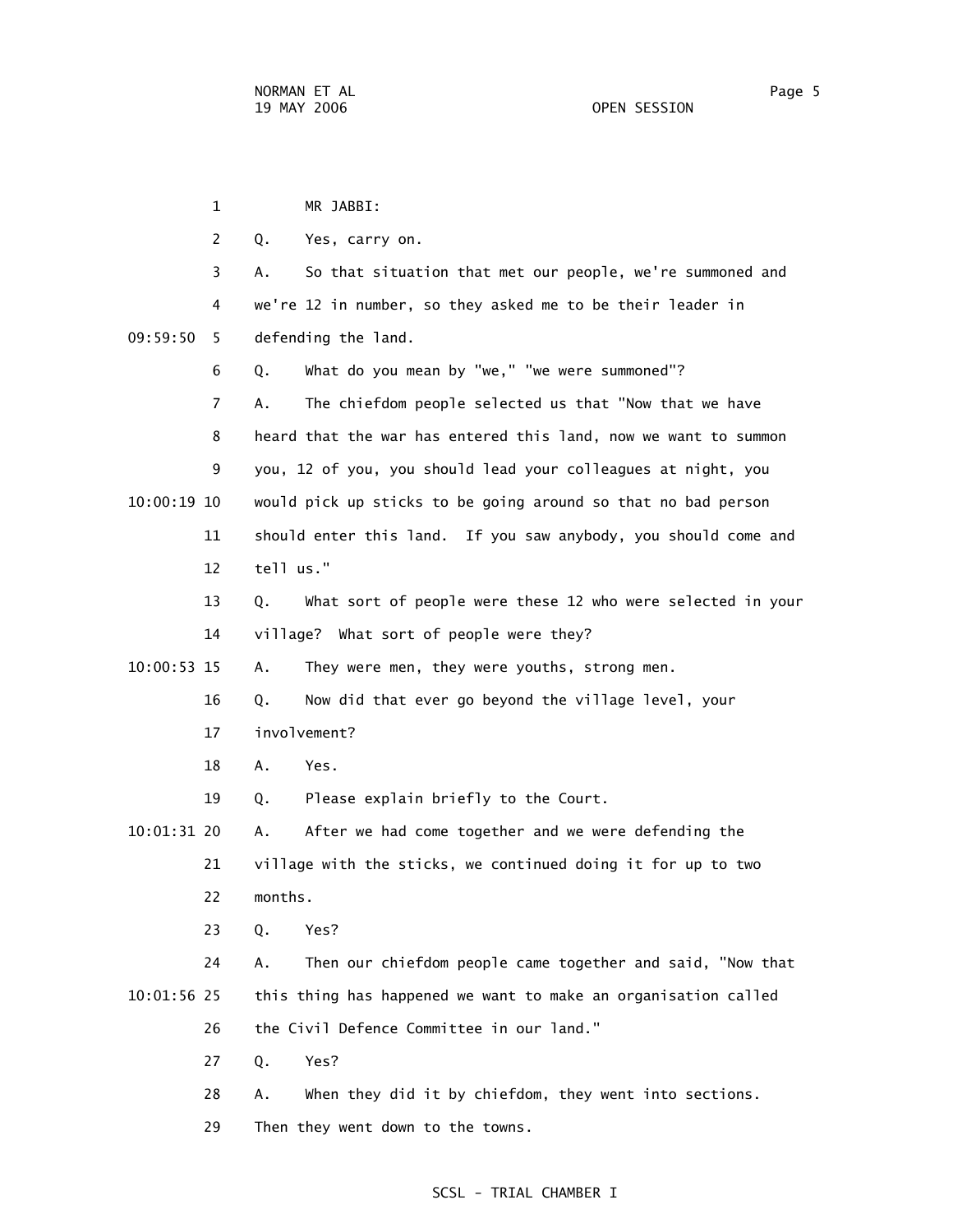1 Q. Yes? 2 A. When they brought it down to the towns, they thought about 3 when they selected 12 of us and we were doing that job, that we 4 were supposed to do it. 10:02:57 5 Q. Yes. 6 A. So they made me the defence committee chairman for that 7 town. 8 Q. For the town? 9 A. Yes, that same Yumbuma. 10:03:17 10 Q. Did you ever have to get involved in the army soldiers at 11 that stage? 12 A. Very, very well indeed. 13 Q. Please explain very briefly. 14 A. When I was made defence committee chairman for that town, 10:03:44 15 we and the soldiers started working as one. Whatever they were 16 doing, we would be behind them. Whatever work they were doing, 17 we would be behind them to push out our enemies. 18 Q. Was there any special function your group was serving with 19 the soldiers? 10:04:16 20 A. I said we were working together as one. Wherever they were 21 going, they would take us and we would go together. 22 JUDGE ITOE: Dr Jabbi, he has not answered your question. 23 Maybe you can reframe it for him. I'm sure he has not answered 24 your question as to any special functions. 10:04:51 25 MR JABBI: Yes, My Lord. 26 Q. What was the special function, if any, that your group was 27 supposed to serve for the soldiers? 28 A. Well, that is what I said. When they said that the Civil

29 Defence Committee in that small town that we were - I'm not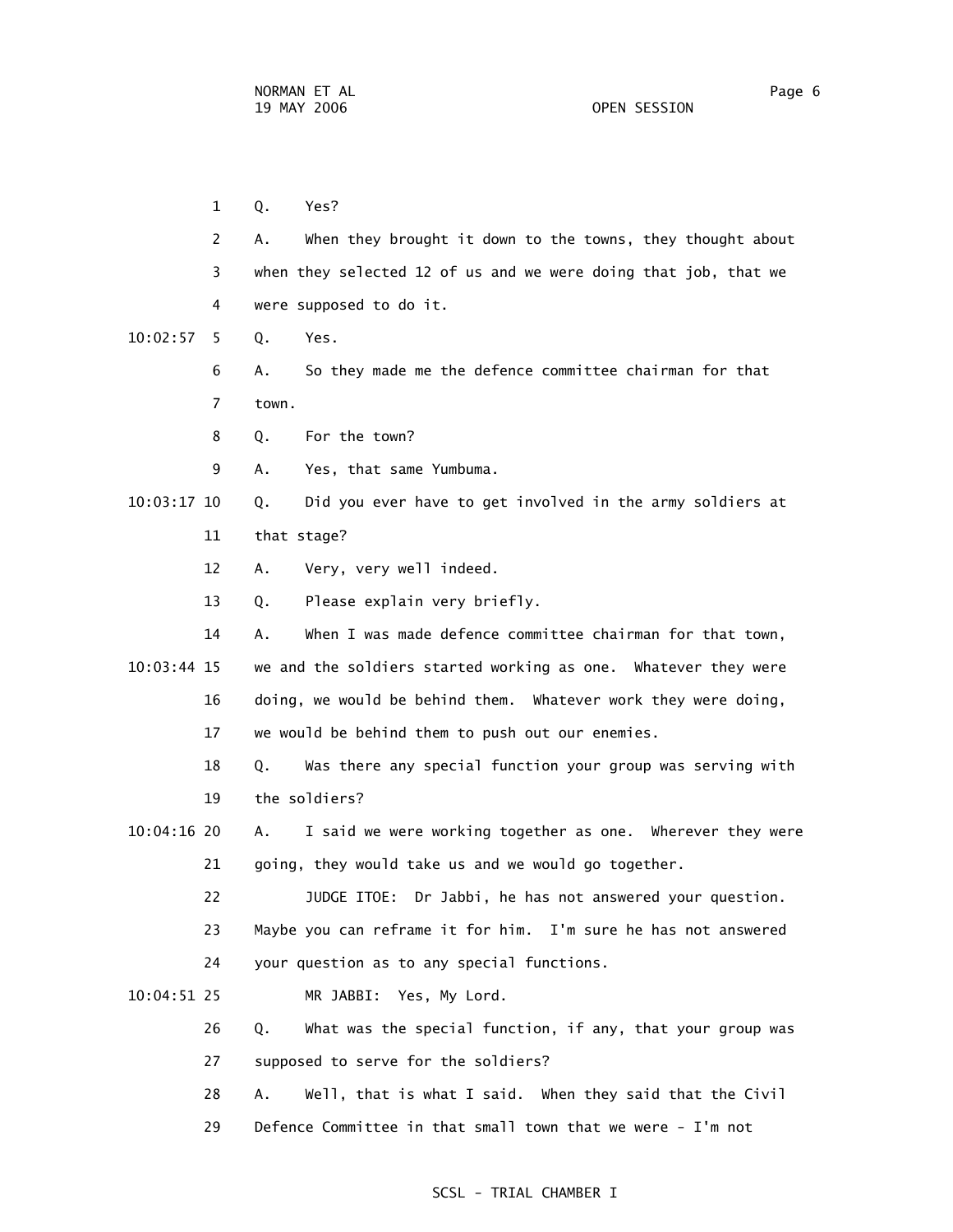|               | 1              | talking about the section, I'm talking about that small town -    |
|---------------|----------------|-------------------------------------------------------------------|
|               | $\overline{2}$ | wherever the soldiers were going, when they wanted to go to our   |
|               | 3              | enemies, they would come to us, they would take us and we would   |
|               | 4              | all go, because we were the people who knew the terrain around    |
| 10:05:32      | 5.             | that area.                                                        |
|               | 6              | Did you ever have an actual encounter with the rebels?<br>Q.      |
|               | 7              | We and the soldiers?<br>Α.                                        |
|               | 8              | Q.<br>Yes.                                                        |
|               | 9              | Α.<br>Yes.                                                        |
| $10:06:19$ 10 |                | How long did you continue working with the soldiers in your<br>Q. |
|               | 11             | home area?                                                        |
|               | 12             | We did that work for up to three months.<br>Α.                    |
|               | 13             | Yes, what happened after three months?<br>Q.                      |
|               | 14             | Then our enemies, whom they called rebels, they came and<br>А.    |
| 10:06:57 15   |                | dislodged us from where we were, the chiefdom where we were.      |
|               | 16             | When was that? What year?<br>Q.                                   |
|               | 17             | When they dislodged us and when we were going $-$ - they<br>Α.    |
|               | 18             | dislodged us in 1994.                                             |
|               | 19             | Where did you go?<br>Q.                                           |
| 10:07:28 20   |                | We went -- I went to Kenema.<br>Α.                                |
|               | 21             | Whilst you were in Kenema, did any developments take place<br>Q.  |
|               | 22             | in respect of the war?                                            |
|               | 23             | JUDGE ITOE: Dr Jabbi, when you said they were dislodged,          |
|               | 24             | where were they dislodged? Was it in Kamboma? Where were they     |
| 10:08:03 25   |                | dislodged before he now went to Kenema?                           |
|               | 26             | MR JABBI:                                                         |
|               | 27             | Yes, can you explain?<br>Q.                                       |
|               | 28             | I said they dislodged us from our chiefdom, Lower<br>Yes.<br>А.   |
|               | 29             | We all left there, all the surrounding villages --<br>Bambara.    |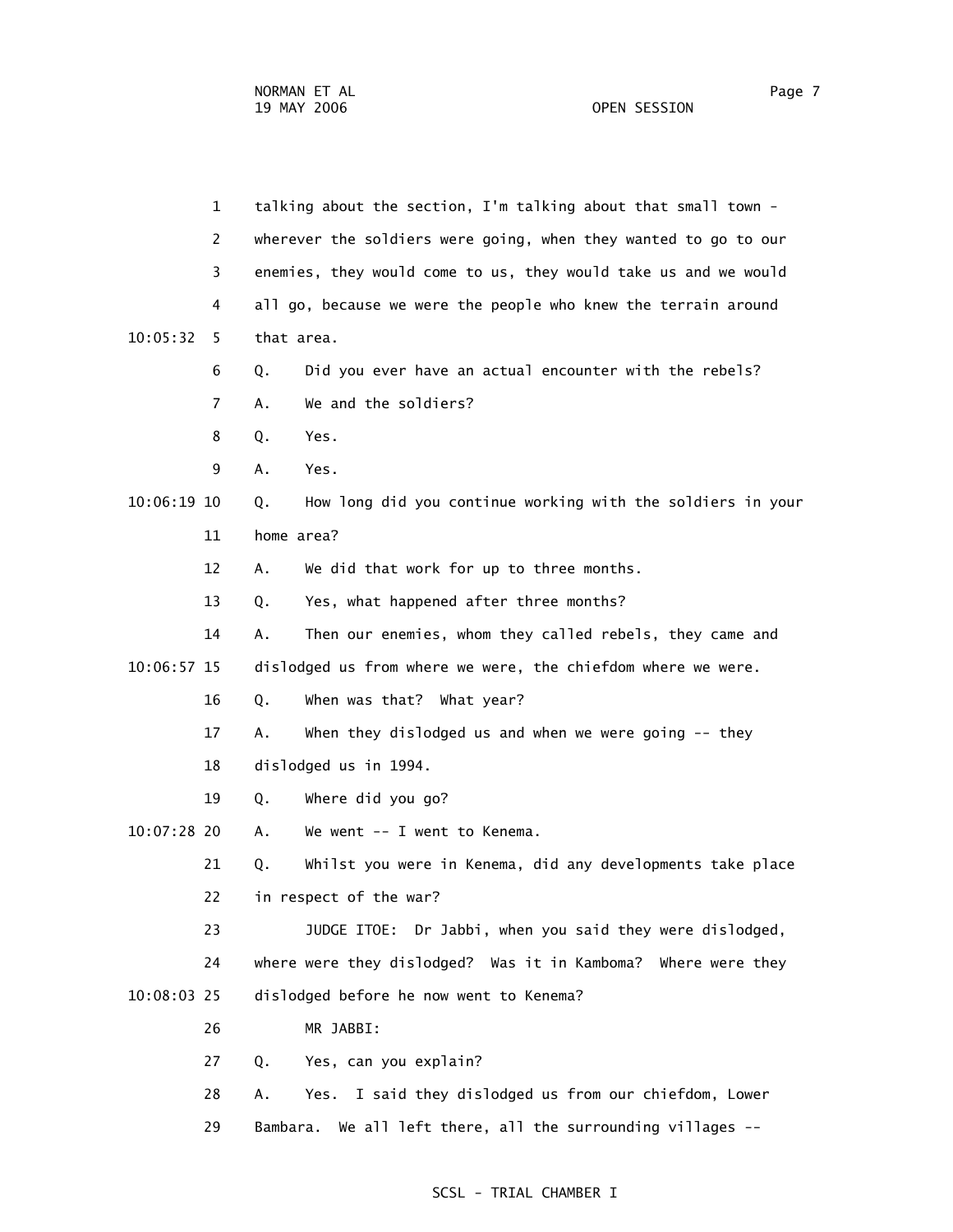1 sections. All the sections, we all left and went to Kenema. 2 Q. Whilst you were in Kenema, did any development take place 3 in respect of the war and the fighting against the rebels? 4 A. Yes. When we went to Kenema, yes. 10:09:06 5 Q. What development? 6 A. We were in Kenema, then we got an information that they 7 were doing the Kamajor initiation. 8 Q. In Kenema? 9 A. No. 10:09:33 10 Q. Where? 11 A. Bo. 12 Q. Did anything happen? 13 A. Yes. 14 Q. Please explain. 10:09:48 15 A. When we got that information, our chiefdom people and the 16 leaders of the initiation, they went to Bo to go and find out 17 whether that was true. 18 Q. Did any initiation take place in Kenema whilst you were 19 there? 10:10:16 20 A. Yes. 21 Q. Who was the initiator? 22 A. Mualemu Saddam Sheriff and Kamoh Brima Bangura. 23 Q. Who were initiated? 24 A. They initiated us. 10:11:08 25 Q. "Us", meaning? 26 A. Those of us -- we, the youths, strong youths that I just 27 said a while ago, we were the ones who were initiated. 28 Q. How were the initiates selected for initiation? 29 A. At the time that we were being initiated, the screen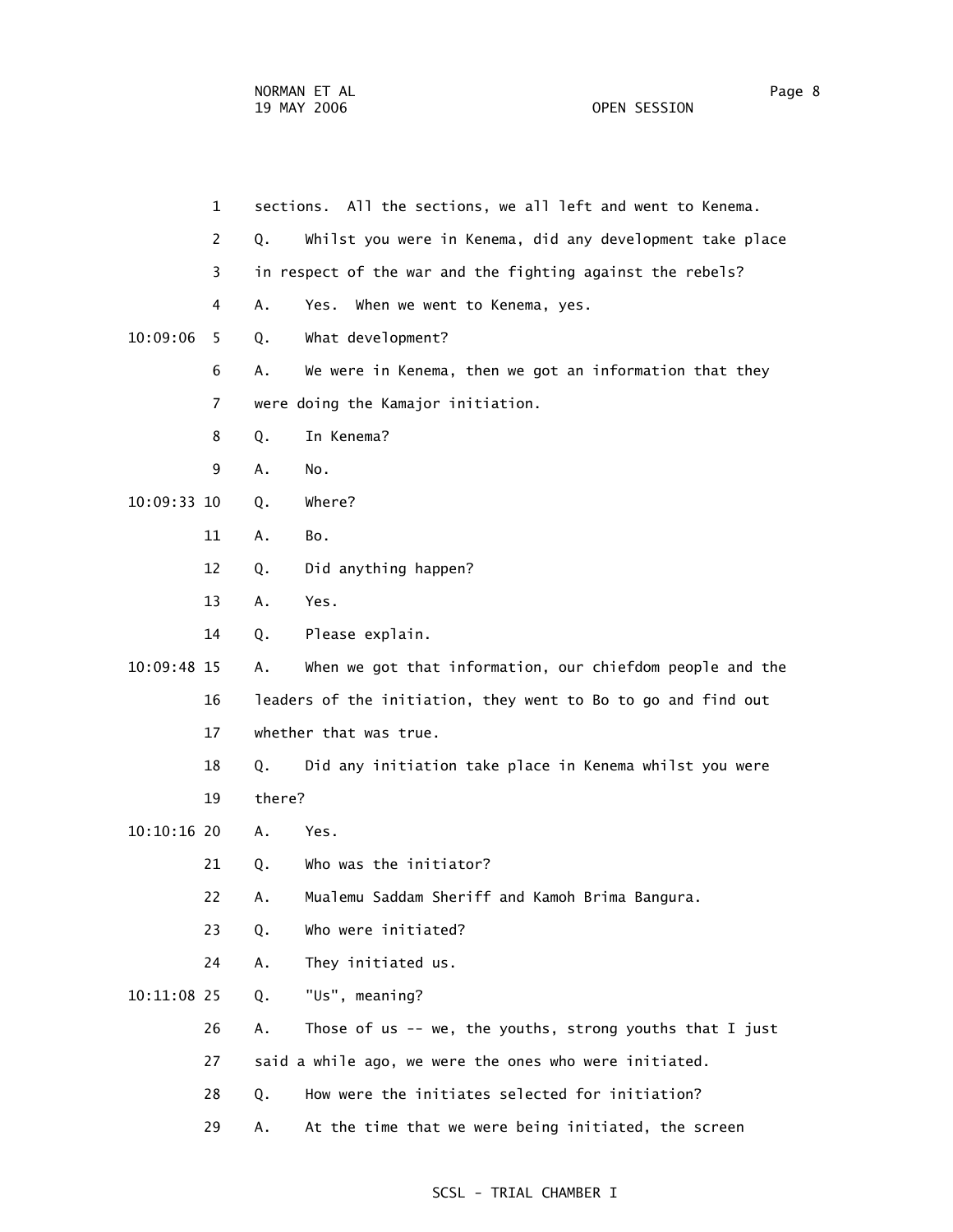1 started with -- 2 THE INTERPRETER: Your Honours, the witness is speaking 3 very fast. 4 MR JABBI: 10:12:05 5 Q. Go over it again, slowly, as I'd explained earlier. Same 6 thing. Go over it, please. 7 A. Okay. 8 Q. The question was: How did they select those who were to be 9 initiated? 10:12:37 10 A. They started in the village, that is where the screening 11 started. 12 Q. Yes. 13 A. When they were screening the village, they took us to the 14 section people. 10:13:16 15 Q. Yes. 16 A. Then they brought us to the chiefdom people and they handed 17 us over to them. 18 Q. Were you yourself among the initiates? 19 A. Very, very well indeed. 10:13:42 20 Q. How many of you? 21 A. We were 70. 22 Q. Can you name some of the people in that group, the 23 initiates, one or two of them? 24 A. Yes. 10:14:09 25 Q. Yes. 26 A. Like I myself sitting here in your presence. 27 Q. Yes. 28 A. And Mr Vandi Kanneh. 29 Q. Yes.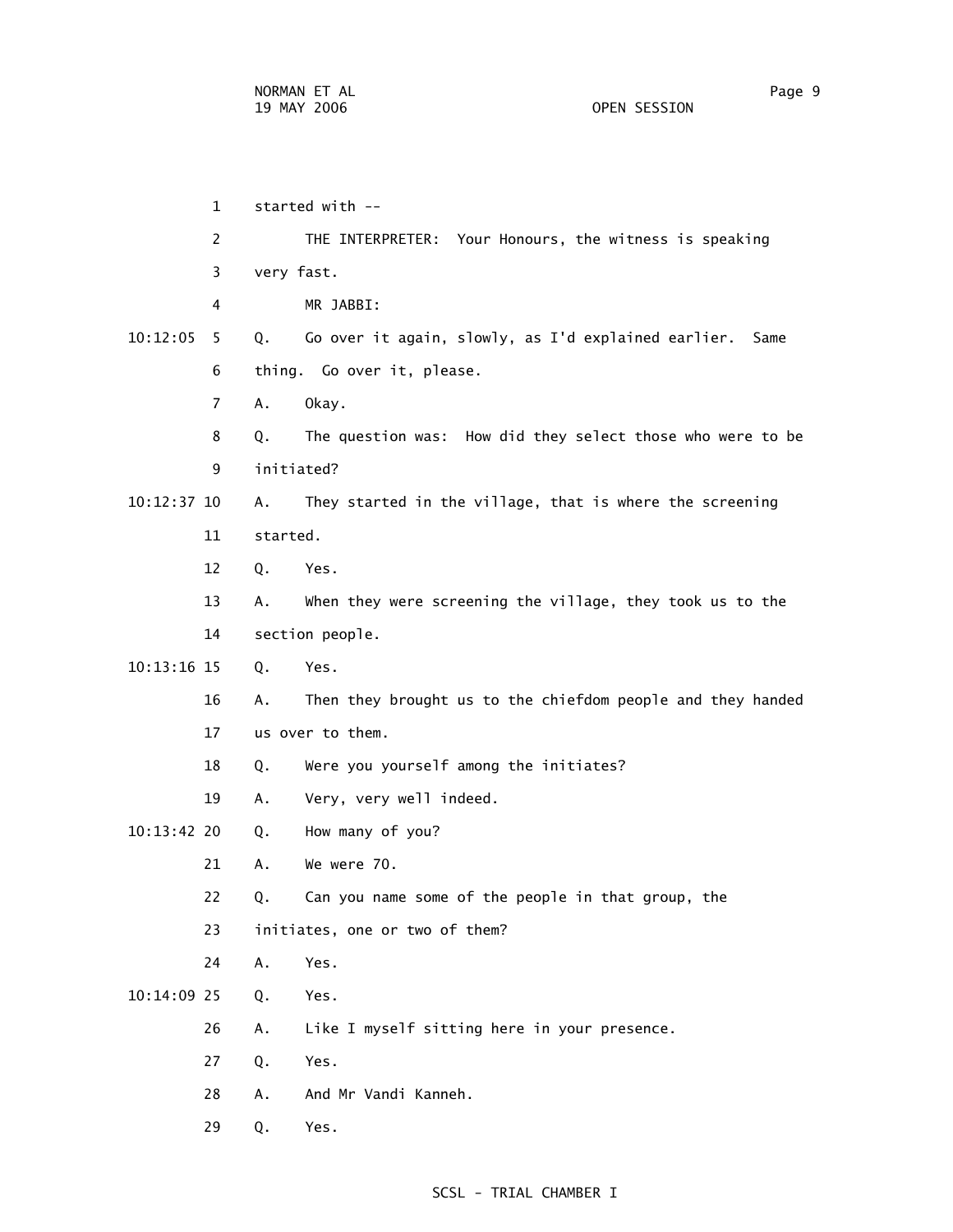1 A. Sam Thomas. 2 Q. Yes. 3 A. Allieu Vandi. 4 PRESIDING JUDGE: Dr Jabbi, do we need to have all of that? 10:14:41 5 MR JABBI: No, My Lord, just one more. 6 Q. Can you give us one more, please? 7 PRESIDING JUDGE: Why one more? 8 MR JABBI: Just to have a representative. 9 PRESIDING JUDGE: I do not think we need to know more than 10:14:57 10 this. We know initiation up to now. The witness was initiated. 11 Please move ahead. 12 JUDGE ITOE: I do not think we are prepared to dispute that 13 70 of them. We do not want to dispute the evidence of this 14 witness that 70 of them were initiated. 10:15:11 15 MR JABBI: However, My Lords, because of the specific 16 context, he may supply information that further characterises the 17 context. 18 PRESIDING JUDGE: Dr Jabbi, please move ahead. You know my 19 concern about this. I don't think it is disputed. 10:15:34 20 MR JABBI: 21 Q. Do you know one BJK Sei? 22 A. Yes. 23 Q. Was he among you? 24 A. Yes. 10:15:43 25 Q. When you were initiated, were you given any laws or 26 instructions? 27 A. [No interpretation] 28 JUDGE ITOE: Do we want to go into those laws again. 29 MR JABBI: No, My Lords.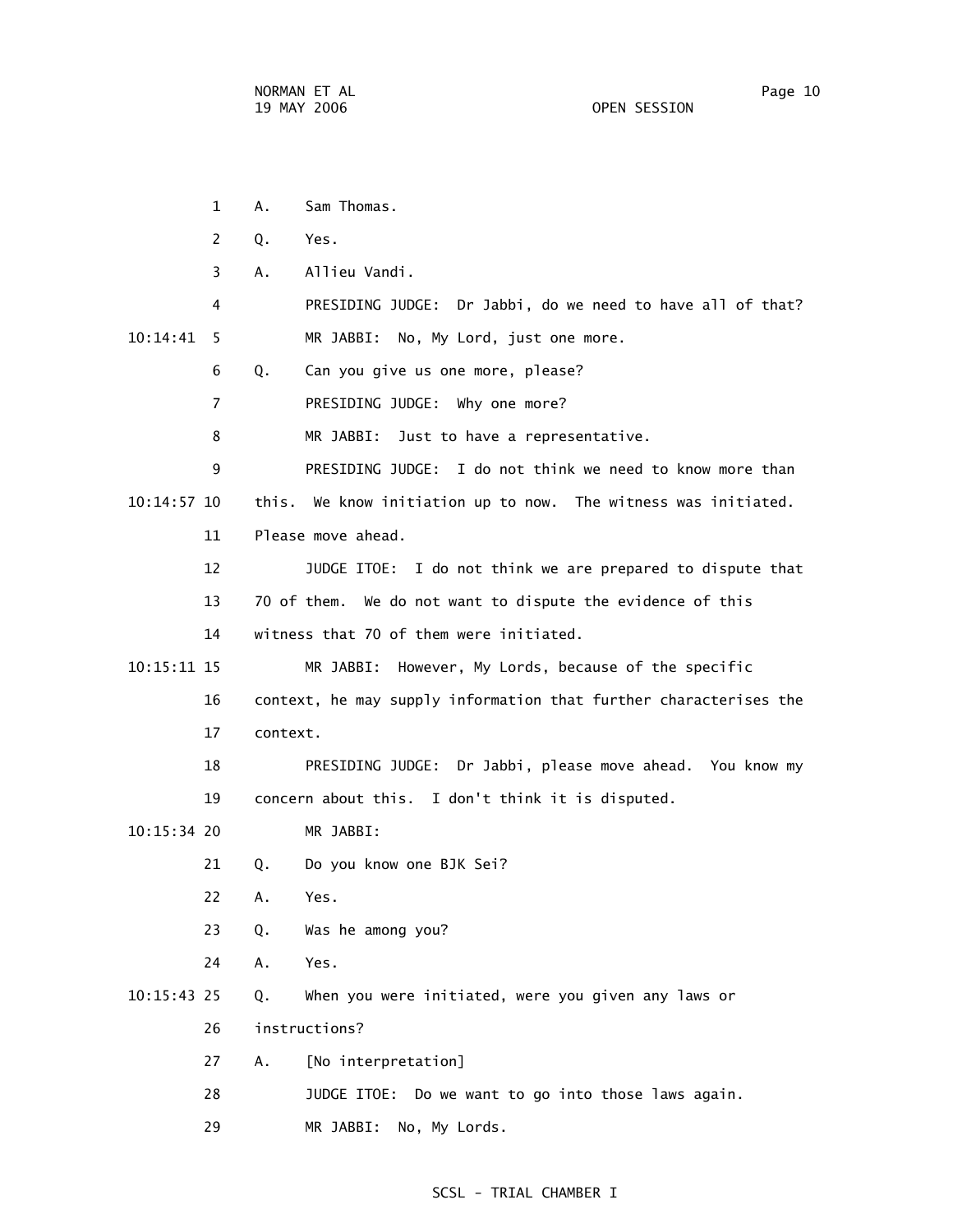|               | $\mathbf 1$    |            | PRESIDING JUDGE: Unless there is something new.             |
|---------------|----------------|------------|-------------------------------------------------------------|
|               | $\overline{2}$ |            | MR JABBI:                                                   |
|               | 3              | Q.         | Yes, what was your answer?                                  |
|               | 4              |            | PRESIDING JUDGE: The answer was yes.                        |
| 10:16:20      | 5              |            | THE WITNESS: I said indeed.                                 |
|               | 6              |            | MR JABBI:                                                   |
|               | 7              | Q.         | Now, can you tell the Court what was the purpose of those   |
|               | 8              | laws?      |                                                             |
|               | 9              | Α.         | Those laws, they gave us those laws for us to protect our   |
| $10:16:44$ 10 |                | lives.     |                                                             |
|               | 11             | Q.         | Were you told the consequence of not complying with the     |
|               | 12             | laws?      |                                                             |
|               | 13             | Α.         | Yes.                                                        |
|               | 14             | Q.         | Can you tell the Court?                                     |
| 10:17:05 15   |                | Α.         | Those laws that were given to us, if you don't abide by     |
|               | 16             |            | them you will die.                                          |
|               | 17             | Q.         | How would you die?                                          |
|               | 18             | А.         | You would die at the war front.                             |
|               | 19             | Q.         | Thank you. After the initiation did you yourself go to the  |
| 10:17:32 20   |                | war front? |                                                             |
|               | 21             | Α.         | Not immediately, no.                                        |
|               | 22             | Q.         | Where were you?                                             |
|               | 23             | Α.         | I was at the initiation bush.                               |
|               | 24             | Q.         | Doing what?                                                 |
| 10:18:06 25   |                | Α.         | I was representing my people there.                         |
|               | 26             | Q.         | Can you give the Court an idea of when this was, what year? |
|               | 27             | Α.         | 1996.                                                       |
|               | 28             | Q.         | How long did you stay at the initiation shrine?             |
|               | 29             | Α.         | I was there for up to three months plus.                    |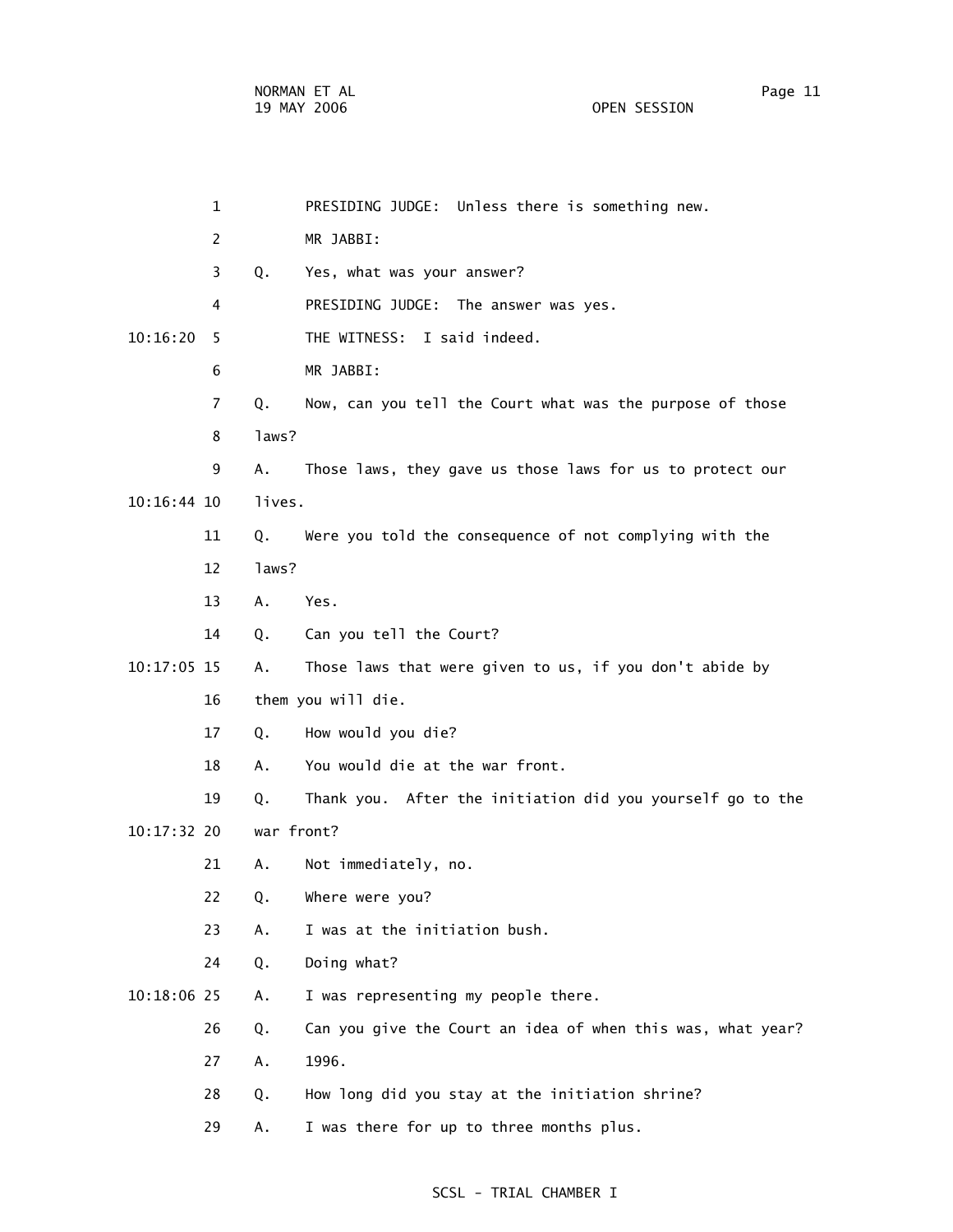1 JUDGE ITOE: He said he was in the bush. Was that bush a 2 shrine? He said he was in the bush. After he was initiated he 3 remained in the bush, representing his people. He did not say it 4 was a shrine. 10:19:00 5 MR JABBI: I did not hear the translation, but I heard his 6 statement. He said he was at the "vaala," and my knowledge of 7 vaala is a shrine. I didn't hear the translation, My Lord, but 8 the heard the statement in Mende. 9 JUDGE THOMPSON: The translation came out as "bush". 10:19:23 10 MR JABBI: I did not hear that. 11 Q. Now, Mr Witness, is it correct to call the initiation bush 12 a shrine? 13 PRESIDING JUDGE: Dr Jabbi, let's not go there. You have 14 used that, fine. I don't think there is a big dispute on this. 10:19:40 15 Please let's move on. We do not want to get into a semantic 16 argument at this time in the morning. 17 MR JABBI: Thank you very much, My Lord. 18 JUDGE ITOE: He stayed in the shrine for how long? 19 MR JABBI: He said three months. 10:19:58 20 PRESIDING JUDGE: And more. 21 MR JABBI: 22 Q. Now, did you have to leave the shrine at all? 23 A. Yes. 24 Q. On what occasion did you? 10:20:09 25 A. At the time they dislodged people -- they brought people 26 from Kailahun District to be initiated in the same society. 27 Q. Yes. Yes, why did you have to leave? 28 A. When they brought these people, the kamoh who -- the priest 29 who was doing the initiation said I should come with him to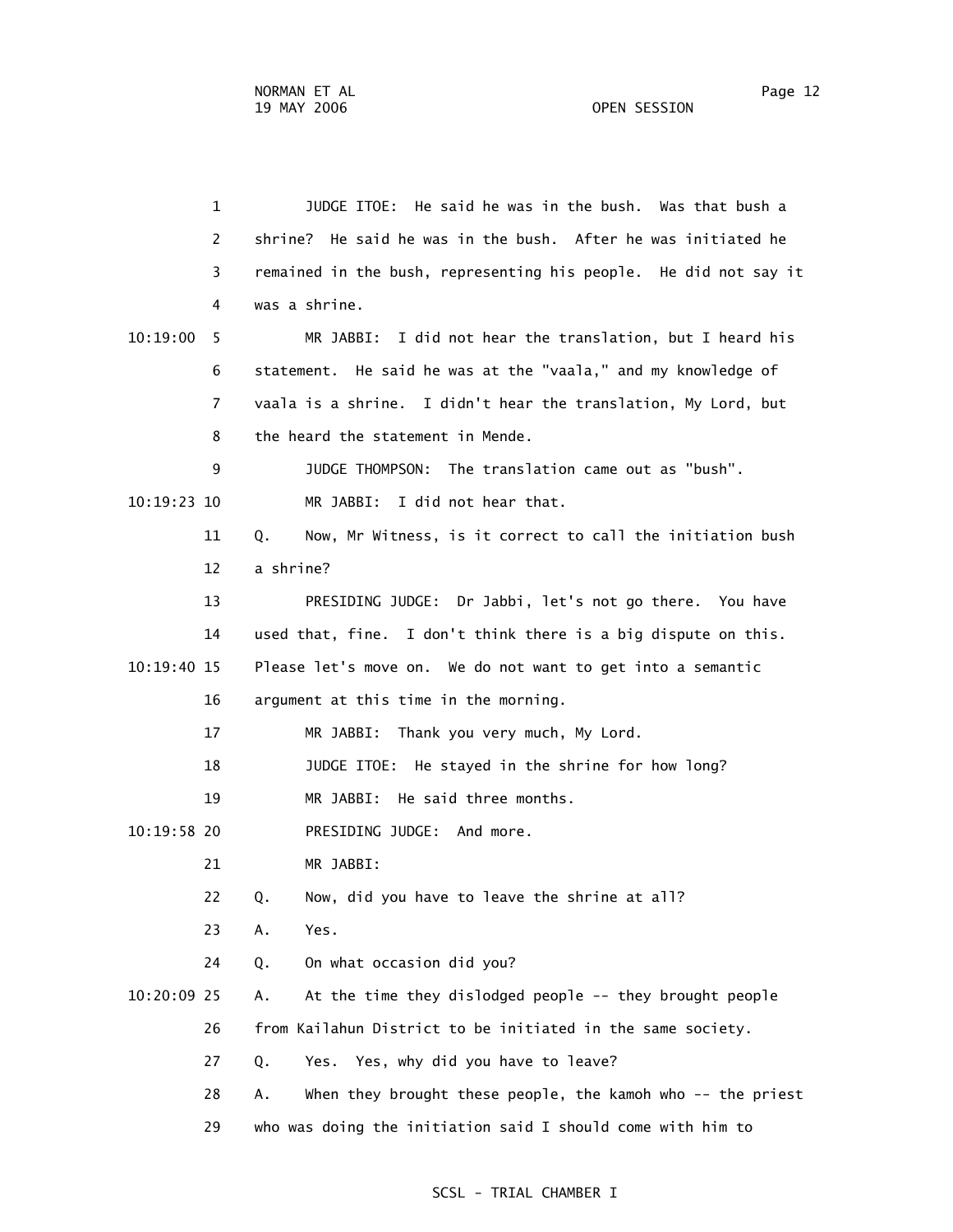1 Segbwema to be looking after them. 2 Q. Was that before or after their initiation? 3 A. When they were initiated and graduated, I accompanied them 4 to Segbwema in the Kailahun District. 10:21:13 5 Q. Can you tell the Court what happened in Segbwema whilst you 6 were there? 7 A. Yes. 8 Q. Yes? 9 A. When we went and we were in Segbwema and we were settled 10:21:33 10 there a little -- 11 Q. Yes? 12 A. Then our leaders who were in that district told us that -- 13 Q. Yes? 14 A. That they have made an arrangement for us to leave Segbwema 10:22:08 15 for Kailahun. 16 Q. And did you go? 17 A. No, I didn't go. 18 Q. What was the group going to do in Kailahun? 19 A. Well, they said that they should go and dislodge our 10:22:35 20 enemies from Kailahun. 21 Q. But you did not go yourself, not so? 22 A. Not in the least. 23 Q. Did you get any report from Kailahun about your men? 24 A. Yes. 10:23:06 25 Q. What was it? 26 A. When they said -- when they and the soldiers went together 27 to Kailahun -- 28 Q. Yes. 29 A. They brought an information to me that --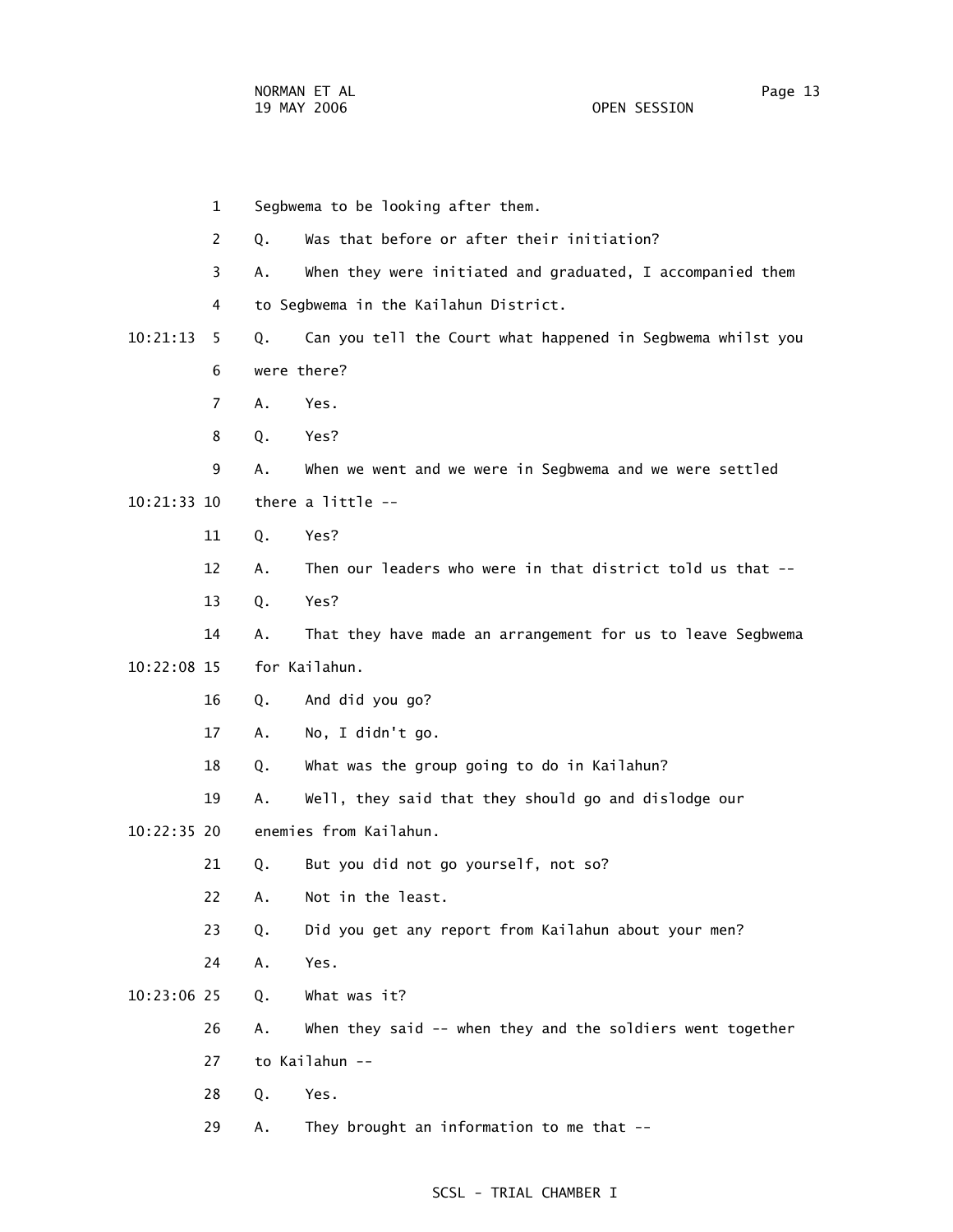- 1 Q. Who brought the information? 2 A. Some of my Kamajors. 3 Q. That what? 4 A. They said now that they have gone together with the 10:23:49 5 soldiers, the soldiers have treated them badly out there in the 6 bush. 7 Q. Did they explain how? 8 A. Yes. 9 Q. Yes? 10:24:07 10 A. They turned against them. 11 Q. Who turned against whom? 12 A. The soldiers turned against the Kamajors. 13 Q. Did they explain in what way? 14 A. Yes. 10:24:29 15 Q. What was it? 16 A. They said when they went, they were there, then they got an 17 information that the country was now in their hands. 18 Q. Who said the country was now in their hands? 19 A. The soldiers. 10:25:09 20 Q. Do you remember when that was? 21 A. Yes. 22 Q. Can you tell the Court? 23 A. At that time when they got that information, at the time 24 they were in the bush, that was in 1996, going to 1997. 10:25:55 25 Q. Do you know the particular month when the soldiers said 26 they now had the government, the particular month and year? 27 A. Yes. 28 Q. Please tell the Court.
	- 29 A. If I have not forgotten, 1997 it was.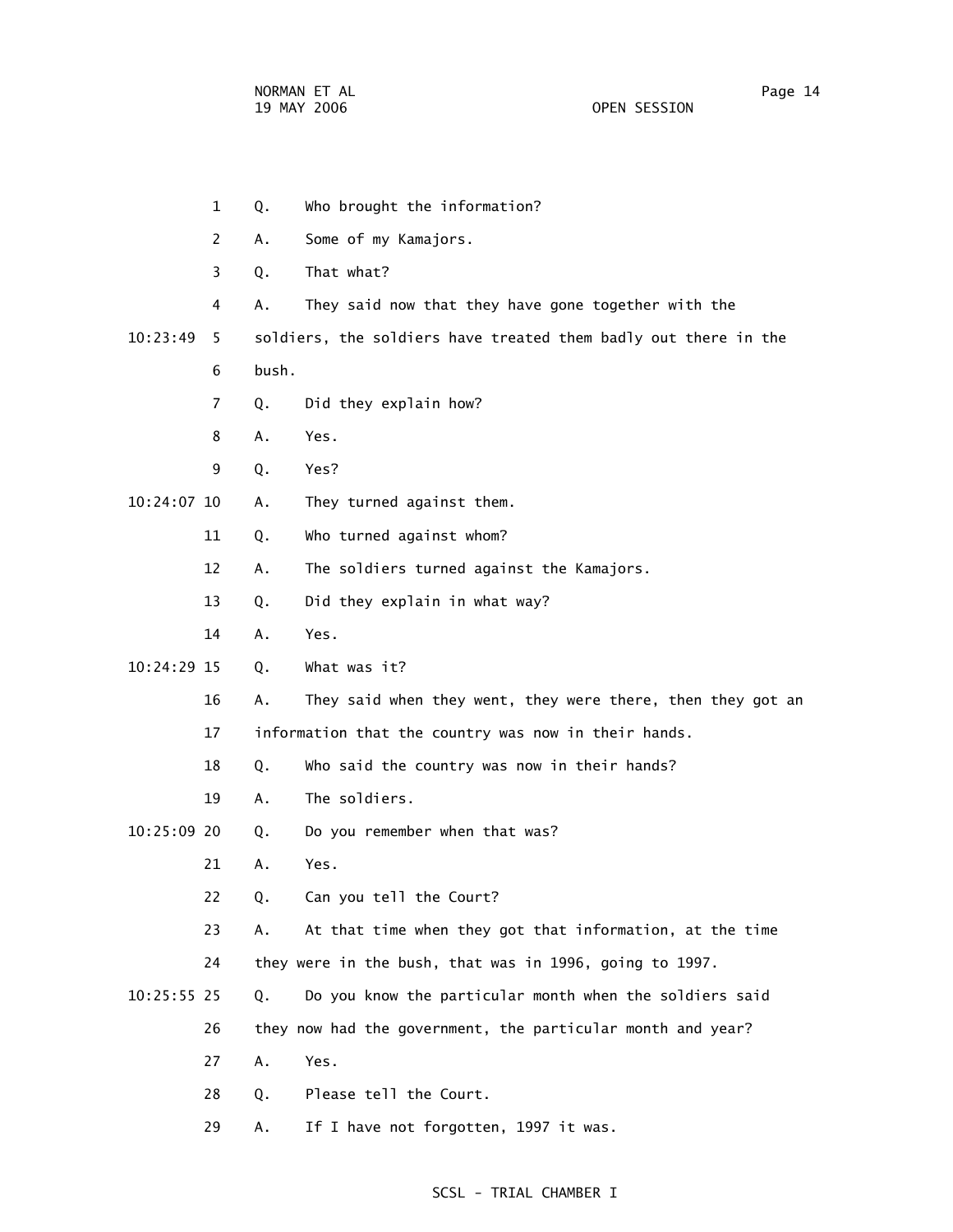- 1 Q. The month? Was it, perhaps, May? 2 A. Yes. 3 Q. Now, what happened on that event? 4 A. Well, they were beating up some of the Kamajors. 10:26:58 5 Q. Yes? 6 A. Stripping some of them naked. 7 Q. Yes? 8 A. And they were killing some of them. 9 Q. Who was doing all this? 10:27:13 10 A. The soldiers were doing it. 11 Q. What did the Kamajors do? 12 A. Some of them escaped and went. 13 Q. What did you in particular do? 14 A. When I got that information, I too returned to my village 10:27:51 15 where I had been. 16 Q. Where was that? 17 A. Yumbuma. 18 Q. Did you do anything there? 19 A. No. 10:28:13 20 Q. So what happened then? 21 A. I was there when we heard another information that the 22 juntas have taken over Tongo. 23 Q. By Tongo, you mean Tongo Field? 24 A. Yes, Tongo Field. 10:28:51 25 Q. How far is Yumbuma from Tongo Field? 26 A. It could be up to five miles. 27 Q. And did the Kamajors have any engagement with the rebels -- 28 I mean, with the soldiers?
	- 29 A. Where?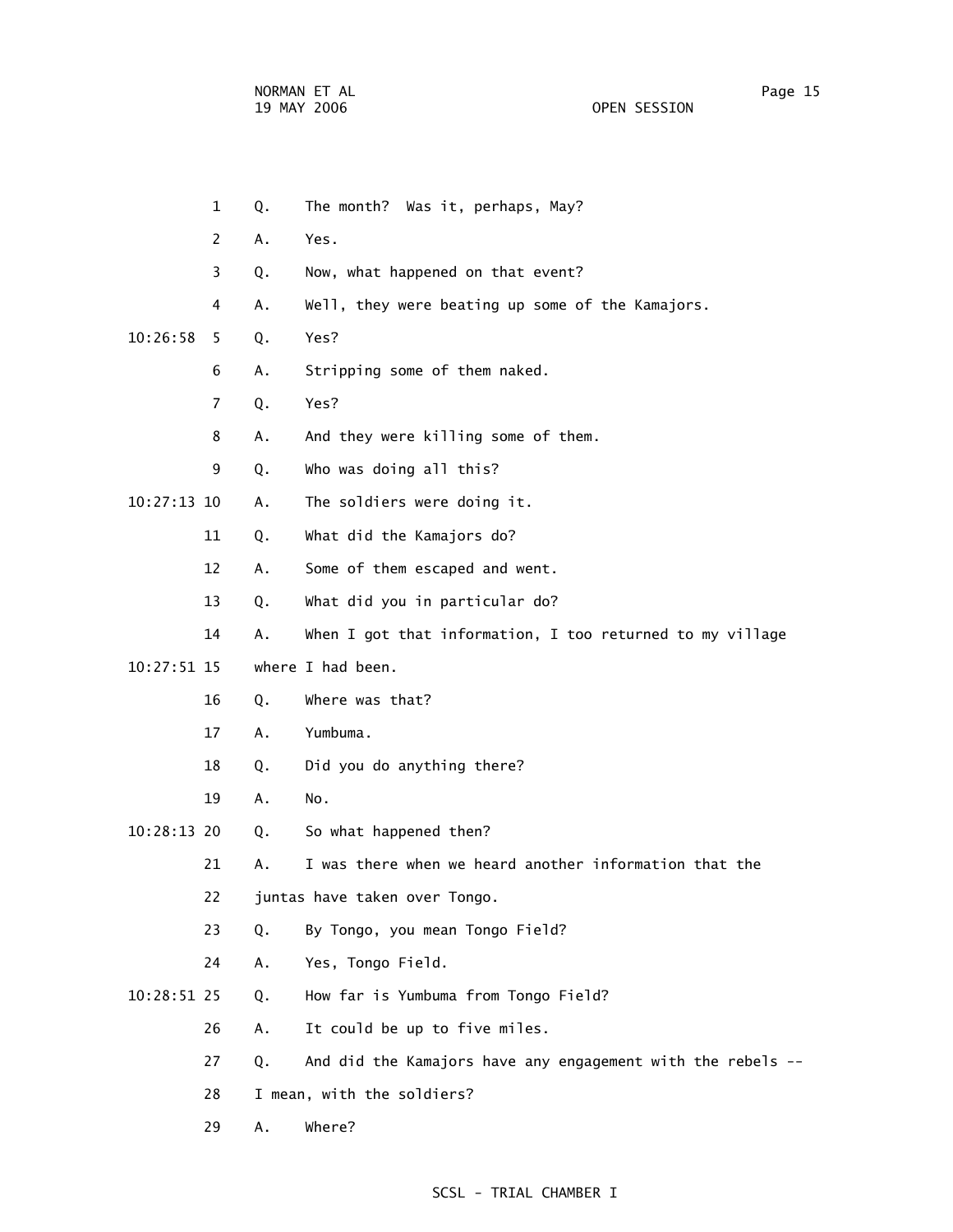1 Q. Whilst they were in Tongo and you were in Yumbuma. 2 A. Well, I can't say in detail because I was not in Tongo, I 3 was in Yumbuma. 4 Q. Did your group or yourself get any engagement with the 10:29:51 5 rebels whilst you were in Yumbuma? 6 A. At the time they were in Tongo? 7 Q. Yes. 8 A. No. 9 Q. Do you know one Orinko Musa? 10:30:32 10 A. Yes. 11 Q. When did you know him? 12 A. I have known him ever since. 13 Q. Who was he, or what was he, by this time when the soldiers 14 were in occupation in Tongo? 10:31:10 15 A. At that time he was deputy to BJK. 16 Q. Who is BJK? 17 JUDGE ITOE: We know BJK. His initials send a message, 18 very peculiar. 19 MR JABBI: As Your Lordship pleases. 10:31:43 20 PRESIDING JUDGE: What is your answer, Mr Witness? 21 MR JABBI: 22 Q. Who is BJK? 23 A. This BJK at that time -- 24 Q. Give his full name? 10:31:56 25 A. Brima John Kineh Sei. 26 Q. So you are talking about BJK Sei? 27 A. Yes.

- 28 Q. Who was he?
- 29 A. At that time, those of us who were there, he was our boss,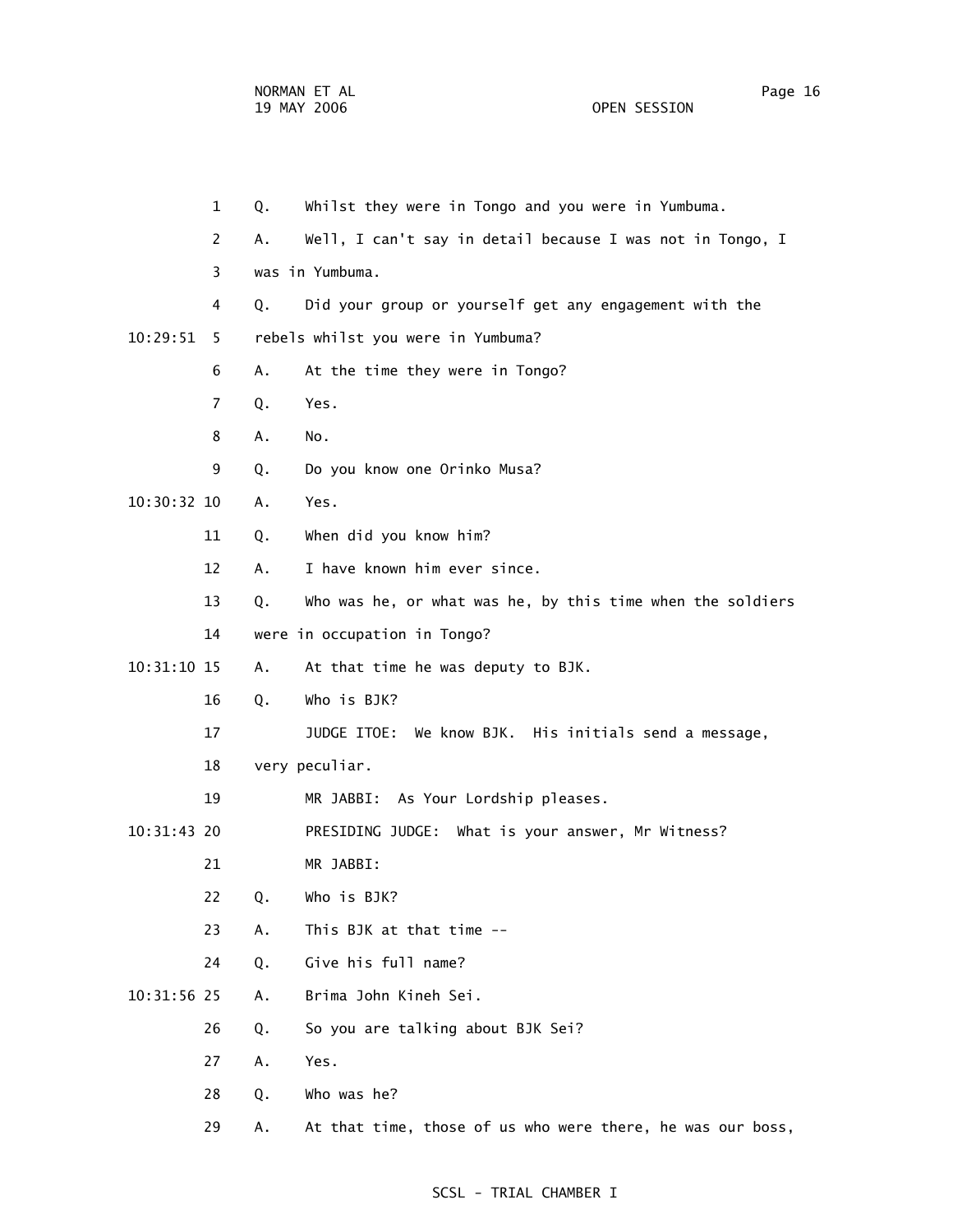1 he was our leader. 2 Q. "Our," meaning? What do you mean by "our leader"? 3 A. We the Kamajors in that land. 4 Q. Did you around that time have any involvement with Orinko 10:32:44 5 Musa? 6 A. Yes. 7 Q. At the time following the overthrow of the government, did 8 you have any involvement with Orinko Musa? 9 A. Yes. 10:33:07 10 Q. Tell the Court, please. 11 A. At the time when the soldiers had taken over our 12 government -- 13 Q. Yes? 14 A. I went into the bush to a hiding place. That's where I 10:33:37 15 was. 16 Q. Yes? 17 A. I was there when one of my brothers called Vandi Songo. 18 Q. Can you give the name again, please? 19 A. Vandi Songo. 10:33:53 20 Q. Yes? 21 A. He came to me and met me on my farm. 22 Q. Yes? 23 A. At that time my rice -- 24 Q. Why did he come to you? 10:34:12 25 A. He said Orinko Musa had sent him to me. 26 Q. Yes, with what? 27 A. He said we should come so that the two of us would go and 28 meet them at Panguma. 29 Q. Did you go?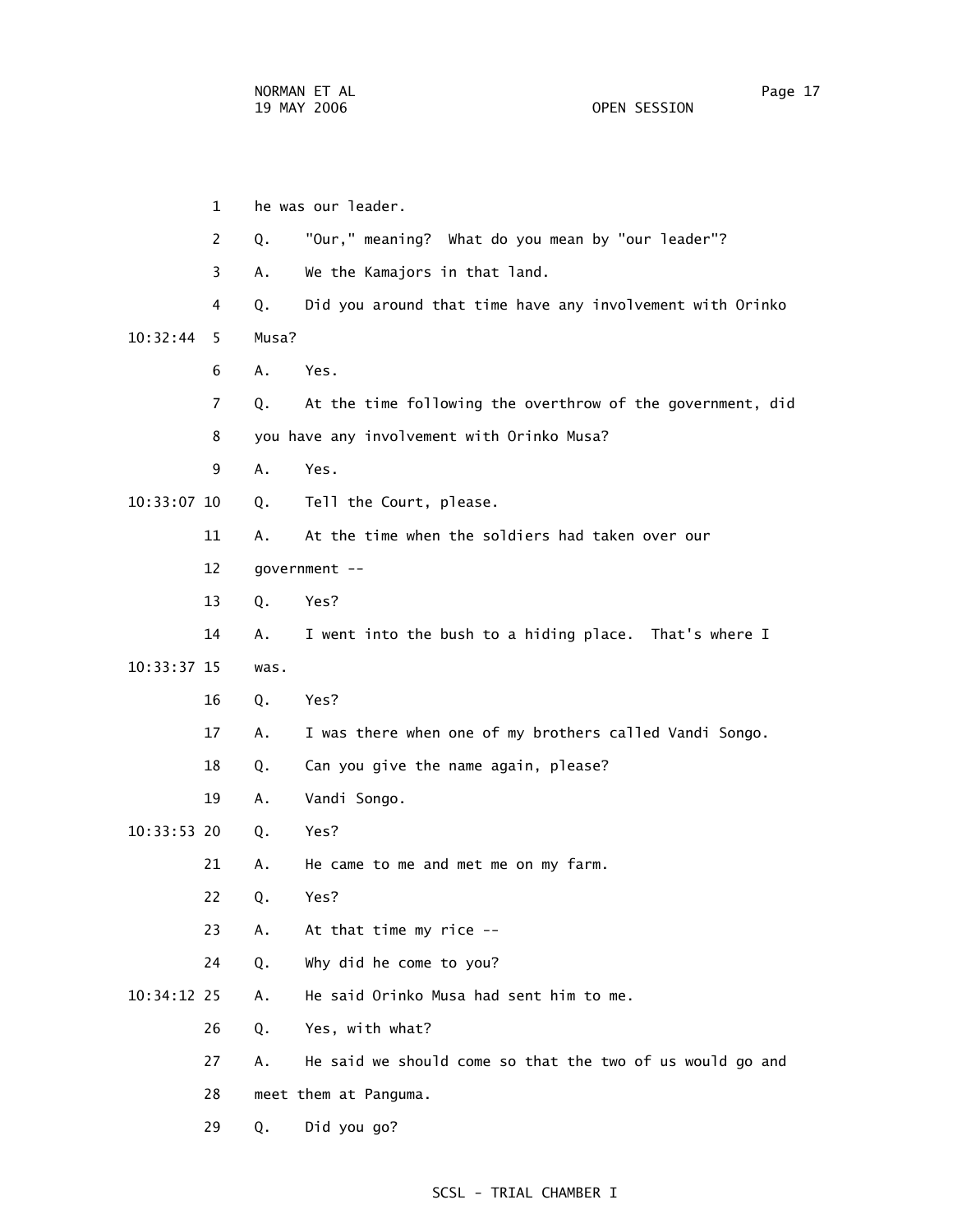1 A. Yes. 2 Q. What transpired at Panguma? 3 A. When I arrived in Panguma Town, then they said they had 4 come from Bo Waterside. 10:35:11 5 Q. Yes? 6 A. They said they had come for us to come together so that we 7 could chase out our enemies on the road and our big villages 8 around -- surrounding villages. 9 Q. And what was the outcome of that meeting? 10:35:46 10 A. I asked BJK Sei -- "Now that you have called me, where is 11 BJK Sei and where is Musa Junisa?" 12 Q. Who was Musa Junisa? 13 A. Musa Junisa, he was a Kamajor chief at Dodo. 14 Q. What was the answer? When you asked for BJK Sei and Musa 10:36:31 15 Junisa, what was the reply? 16 A. He said BJK Sei was at the hiding place. 17 Q. So what was the outcome of that meeting? 18 A. What he said there was that they should send for them and, 19 when they came, we all met again. 10:37:01 20 Q. What was decided? 21 A. We came to one that those of our enemies in the villages 22 troubling our people should be chased out. 23 Q. Who were these enemies? 24 A. The juntas. 10:37:36 25 Q. Yes. What did you do as a result of that decision? 26 A. It was during that time that the juntas in Tongo too knew. 27 Then they came and attacked us in Panguma in order to dislodge 28 us. 29 Q. Yes.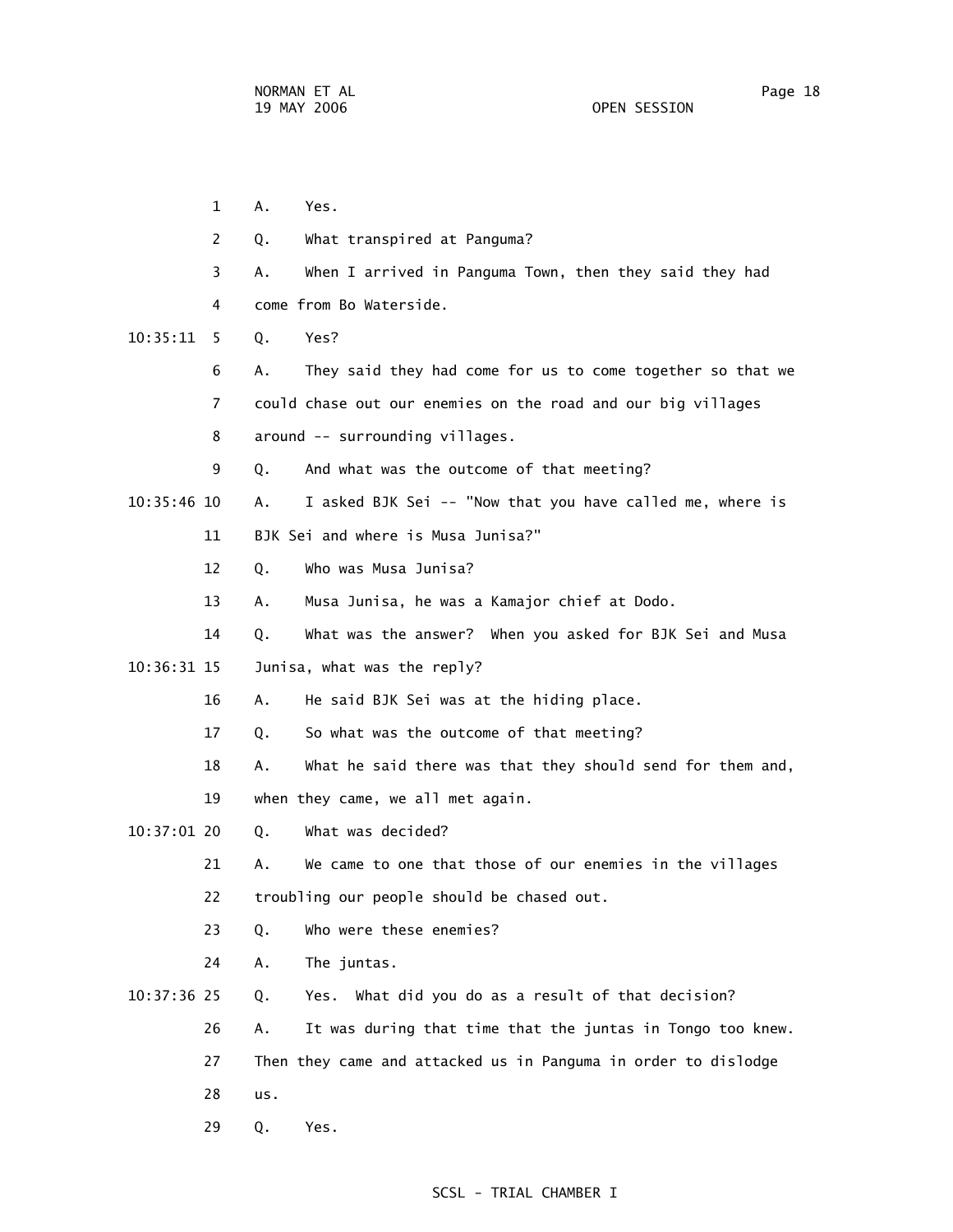|             | 1                     | Α.         | Then we fought.                                              |
|-------------|-----------------------|------------|--------------------------------------------------------------|
|             | $\mathbf{2}^{\prime}$ | Q.         | What was the result?                                         |
|             | 3                     | Α.         | When we fought, we repelled them so they were unable to      |
|             | 4                     |            | dislodge us, so we chased them away and they returned.       |
| 10:39:01    | 5.                    | Q.         | Now, did you yourself ever have to go to Bo Njala?           |
|             | 6                     |            | JUDGE ITOE: Bo Waterside.                                    |
|             | 7                     |            | MR JABBI:                                                    |
|             | 8                     | Q.         | Bo Waterside.                                                |
|             | 9                     | Α.         | No.                                                          |
| 10:39:22 10 |                       | Q.         | What about to Base Zero?                                     |
|             | 11                    | Α.         | Yes.                                                         |
|             | 12                    | Q.         | Do you know when that was?                                   |
|             | 13                    | Α.         | Yes.                                                         |
|             | 14                    | Q.         | When was it?                                                 |
| 10:39:39 15 |                       | Α.         | I arrived in Base Zero in -- on the 1st of January.          |
|             | 16                    | Q.         | What year?                                                   |
|             | 17                    | Α.         | 1997.                                                        |
|             | 18                    | Q.         | Had you ever been there before that time?                    |
|             | 19                    | Α.         | I have forgotten -- no, it was in 1998 that I went<br>No.    |
| 10:40:16 20 |                       | there.     | I forgot.                                                    |
|             | 21                    | Q.         | Was it January 1998, as you said. You didn't forget that     |
|             | 22                    | one?       |                                                              |
|             | 23                    | Α.         | Yes, yes.                                                    |
|             | 24                    | Q.         | Can you tell this Court what transpired whilst you were in   |
| 10:40:36 25 |                       | Base Zero? |                                                              |
|             | 26                    | Α.         | Yes, I can explain what I know.                              |
|             | 27                    | Q.         | Yes.                                                         |
|             | 28                    | А.         | When we went and arrived at Base Zero, we met one of our     |
|             | 29                    |            | brothers that I was talking about today, Musa Orinko, he was |
|             |                       |            |                                                              |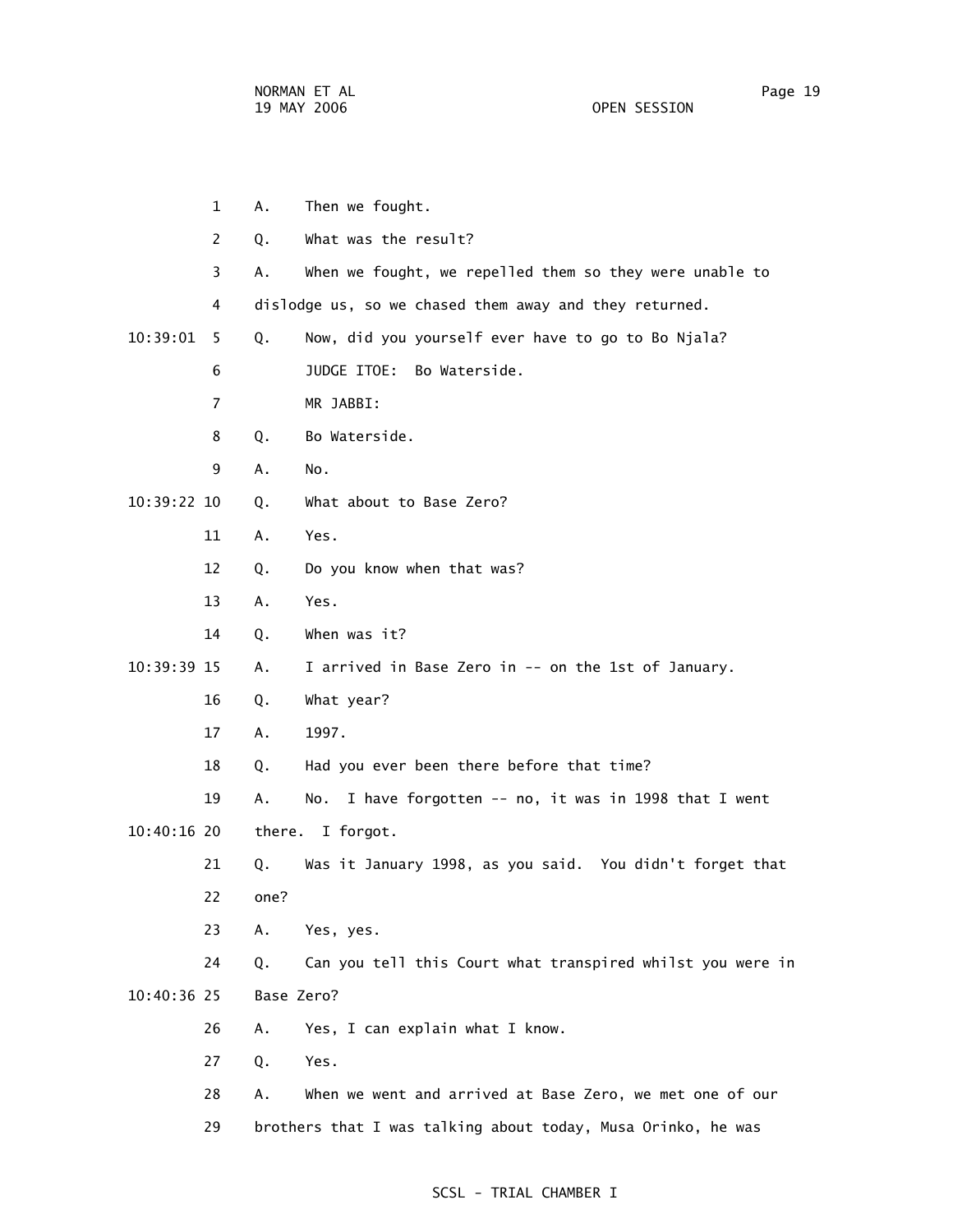|             | 1  |    | already there.                                              |
|-------------|----|----|-------------------------------------------------------------|
|             | 2  | Q. | Yes.                                                        |
|             | 3  |    | JUDGE ITOE: When you say you met all your brothers that     |
|             | 4  |    | you have been talking of for the whole of today --          |
| 10:41:40    | -5 |    | MR JABBI:<br>My Lord, I heard one.                          |
|             | 6  |    | JUDGE ITOE: Is it one or all? I thought the witness --      |
|             | 7  |    | MR JABBI: The interpreter interpreted.                      |
|             | 8  |    | THE WITNESS: Yes, that our brother Musa Orinko.             |
|             | 9  | Q. | Yes.                                                        |
| 10:42:05 10 |    | А. | And we went and spoke to him.                               |
|             | 11 | Q. | What did you tell him?                                      |
|             | 12 | А. | We told him that something has happened to us in that land. |
|             | 13 |    | That is what we are here to tell you about.                 |
|             | 14 | Q. | What was it?                                                |
| 10:42:36 15 |    | А. | He said, we were there when the juntas came with a chopper. |
|             | 16 |    | Wherever Kamajors were, they would drop a bomb there.       |
|             | 17 | Q. | Yes.                                                        |
|             | 18 | Α. | When we explained to him, then he too said come and let us  |
|             | 19 |    | go to my own leaders.                                       |
| 10:43:29 20 |    | Q. | Yes.                                                        |
|             | 21 | Α. | Then we asked him where. Then he said War Council.          |
|             | 22 | Q. | Did he take you to the War Council, in fact?                |
|             | 23 | Α. | Yes.                                                        |
|             | 24 | Q. | What transpired?                                            |
| 10:43:55 25 |    | Α. | We went. After I presented to him, he too presented the     |
|             | 26 |    | same thing to the War Council.                              |
|             | 27 | Q. | Was that in your presence?                                  |
|             | 28 | Α. | When he presented it to the War Council?                    |
|             | 29 | Q. | Yes.                                                        |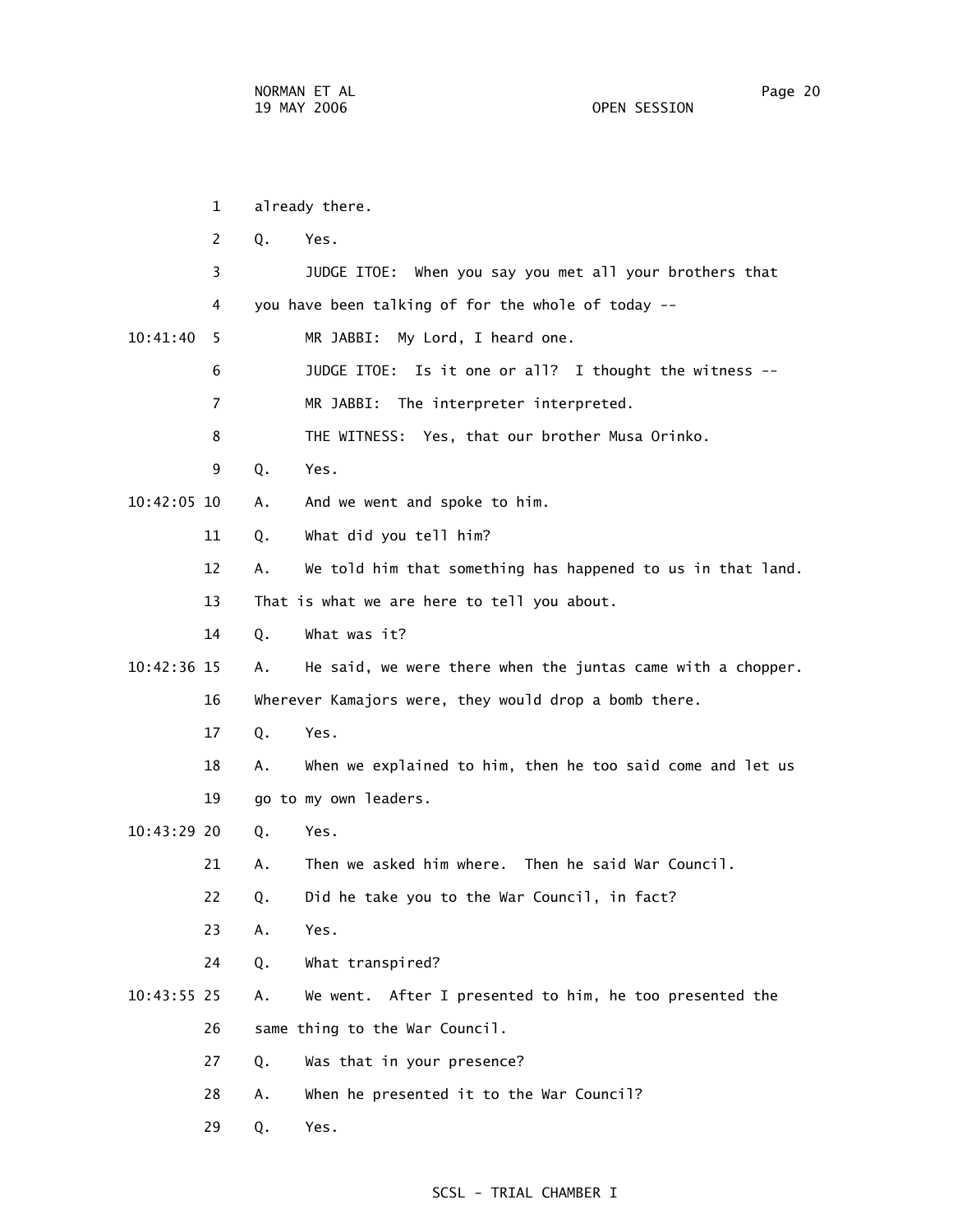|             | 1              | Α.        | Yes.                                                        |
|-------------|----------------|-----------|-------------------------------------------------------------|
|             | 2              | Q.        | What happened?                                              |
|             | 3              | А.        | He too said that they would work on it.                     |
|             | 4              | Q.        | How long did you stay in Base Zero on that occasion?        |
| 10:44:39    | 5.             | Α.        | I was there for --                                          |
|             | 6              | Q.        | Did anything else happen whilst you were there?             |
|             | $\overline{7}$ |           | JUDGE ITOE: He said he was there for and then the line      |
|             | 8              | went off. |                                                             |
|             | 9              |           | THE WITNESS: I said seven days.                             |
| 10:45:02 10 |                |           | JUDGE ITOE:<br>Yes.                                         |
|             | 11             |           | PRESIDING JUDGE: Mr Interpreter, try to speak into the      |
|             | 12             |           | microphone when you are giving your answer.                 |
|             | 13             |           | THE INTERPRETER:<br>I will do that, Your Lordships.         |
|             | 14             |           | PRESIDING JUDGE:<br>Dr Jabbi, sorry for that. Go ahead.     |
| 10:45:19 15 |                |           | MR JABBI:<br>Yes.                                           |
|             | 16             | Q.        | Now, did anything else happen whilst you were in Base Zero? |
|             | 17             | Α.        | Yes.                                                        |
|             | 18             | Q.        | Yes.                                                        |
|             | 19             | Α.        | When we were at Base Zero, there was a day -- there is a    |
| 10:45:49 20 |                |           | thing that they talk into called a satellite phone. It was  |
|             | 21             | there.    |                                                             |
|             | 22             | Q. Yes.   |                                                             |
|             | 23             | А.        | I heard it, that information, that Mr Norman was sending a  |
|             | 24             |           | message to the President.                                   |
| 10:46:16 25 |                | Q.        | How did you know of that?                                   |
|             | 26             | Α.        | I was sitting close to them.                                |
|             | 27             | Q.        | Close to?                                                   |
|             | 28             | Α.        | Mr Norman and Prince Brima, now deceased.                   |
|             | 29             | Q.        | Who was Prince Brima?                                       |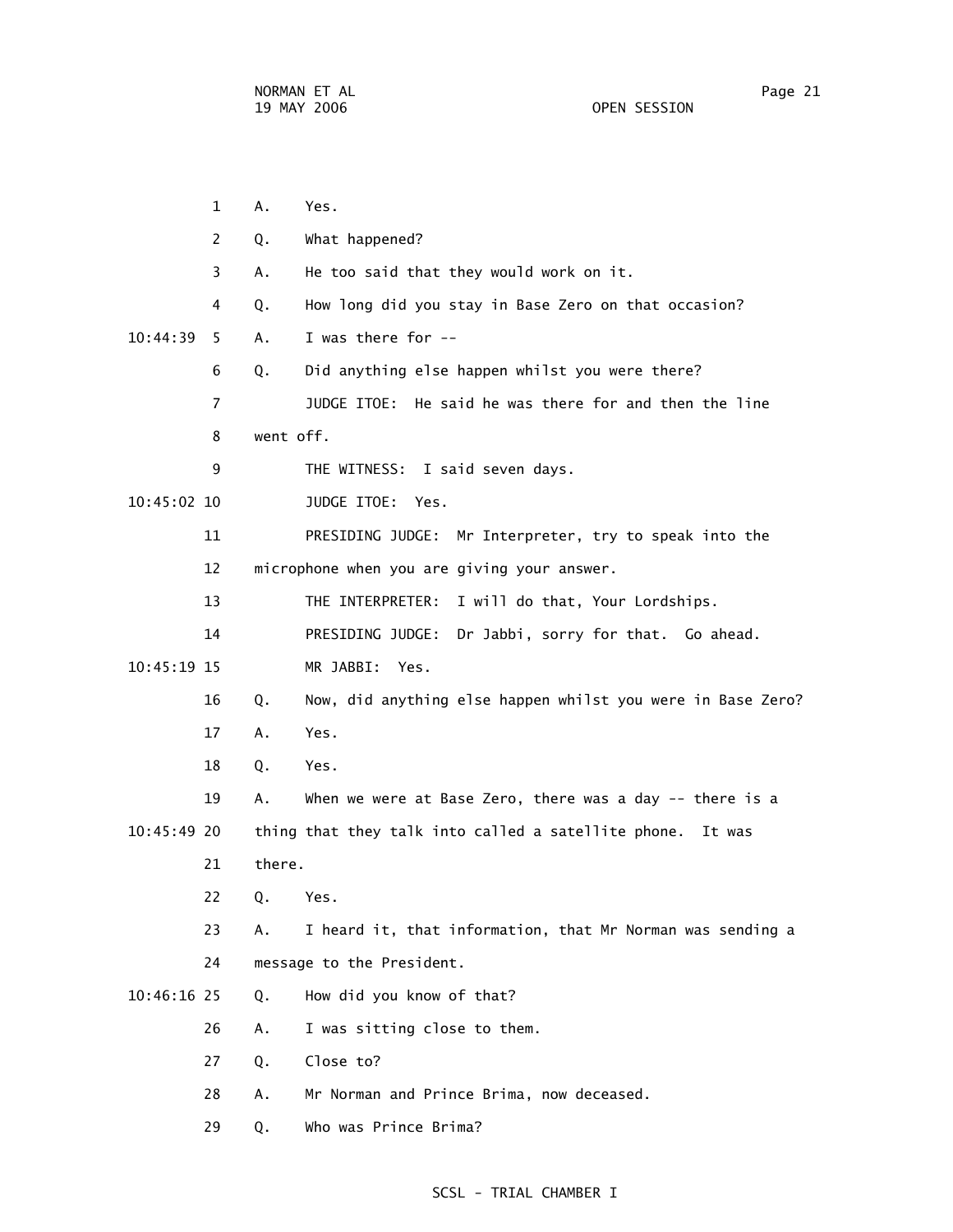|             | $\mathbf 1$           | А. | He was a radio reporter talking to people abroad.             |
|-------------|-----------------------|----|---------------------------------------------------------------|
|             | $\mathbf{2}^{\prime}$ | Q. | Yes, what happened whilst you were sitting by them?           |
|             | 3                     | Α. | I, I was there when he sent a message.                        |
|             | 4                     | Q. | Did you hear that message?                                    |
| 10:47:26    | 5.                    | Α. | Yes. Yes.                                                     |
|             | 6                     | Q. | Did he say to whom he was sending the message?                |
|             | $\overline{7}$        | Α. | Yes, from what I heard.                                       |
|             | 8                     | Q. | To whom was he sending the message?                           |
|             | 9                     | Α. | He was sending a message to the President, called Dr Ahmad    |
| 10:48:00 10 |                       |    | Tejan Kabbah.                                                 |
|             | 11                    | Q. | Did you hear what was said, the message?                      |
|             | 12                    | А. | Yes.                                                          |
|             | 13                    | Q. | What did he say?                                              |
|             | 14                    | Α. | He said that Mr Kabbah, some children have come from Lower    |
| 10:48:29 15 |                       |    | Bambara and they are here.                                    |
|             | 16                    | Q. | What children was he referring to?                            |
|             | 17                    |    | JUDGE ITOE: It is too much [overlapping speakers] --          |
|             | 18                    |    | The Kamajors.<br>THE WITNESS:                                 |
|             | 19                    |    | JUDGE ITOE: Let's get it here, he, who? He said some          |
| 10:48:49 20 |                       |    | children have come from Lower Bambara, who was saying this? I |
|             | 21                    |    | don't want to guess.                                          |
|             | 22                    |    | MR JABBI: Yes, My Lord.                                       |
|             | 23                    | Q. | Now, who was sending this message?                            |
|             | 24                    | Α. | Mr Norman.                                                    |
| 10:49:16 25 |                       | Q. | Do you know the full name of Mr Norman?                       |
|             | 26                    | Α. | Yes.                                                          |
|             | 27                    | Q. | Yes.                                                          |
|             | 28                    | Α. | His name is Chief Sam Hinga Norman.                           |
|             | 29                    | Q. | Can you tell his message briefly, the one you heard?          |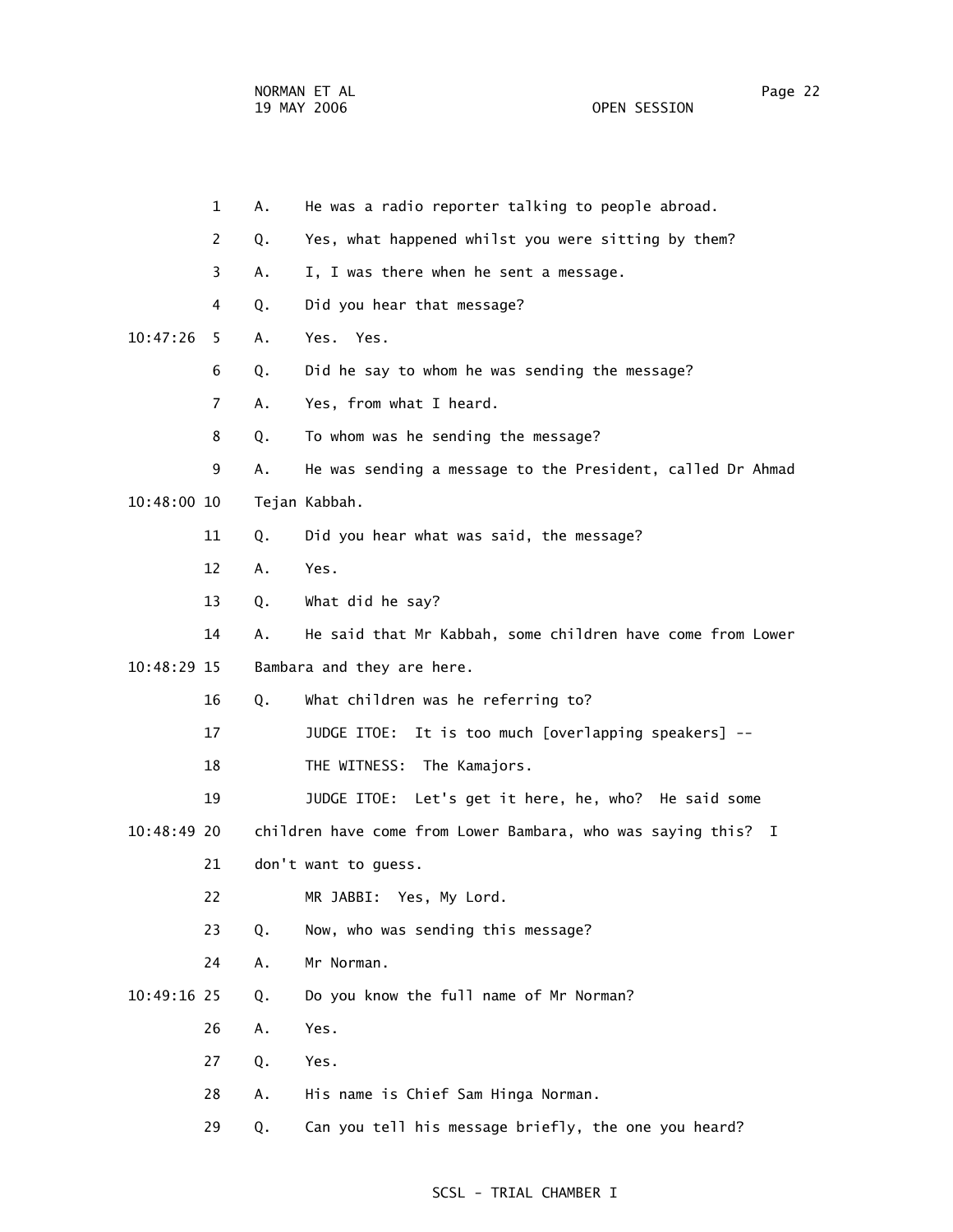1 A. Yes. 2 Q. Carry on, please. 3 A. He said, "Kamajors have come from there to here." They 4 said they have no food to eat, that was why -- "What should I do 10:49:54 5 in this situation? It is up to you." 6 Q. Where did he say the Kamajors came from? 7 JUDGE ITOE: Lower Bambara, he had said so. From Lower 8 Bambara, they are here. 9 MR JABBI: My Lord, the first one said children from Lower 10:50:17 10 Bambara. And this time when he said Kamajors now, he said there. 11 Q. Yes, carry on with the message. 12 A. I was there, then the president told them: "That if that 13 is the case, give me three days, I will know what to do." 14 Q. And did you do anything? 10:50:41 15 A. Yes. 16 Q. Yes. 17 A. On those three days I was there when a helicopter came. 18 Q. Yes. 19 A. When it came, our brother, Musa Orinko said, "Let us go 10:51:11 20 there where the helicopter has landed. There is a field there." 21 Q. Yes. 22 A. We were there when it landed. 23 Q. And did anything happen? 24 A. Yes. 10:51:41 25 Q. Tell the Court, please. 26 A. When the helicopter landed, the first person that I saw was 27 MS Dumbuya. 28 Q. Yes. 29 A. With some food.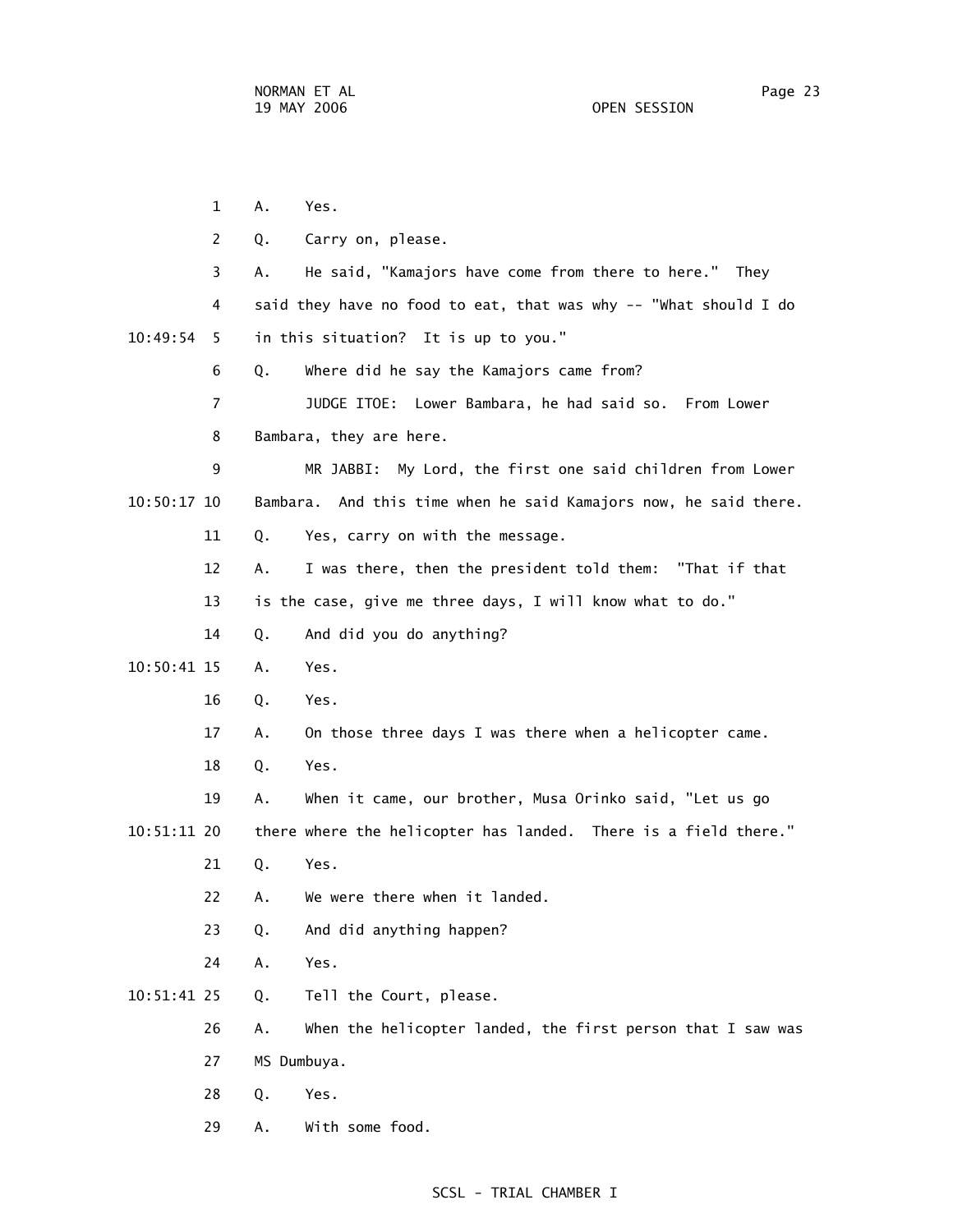1 [CDF19MAY06B - CR] 2 Q. Yes. 3 A. And bullets. 4 Q. Yes. 10:52:15 5 A. And petrol. 6 Q. Yes. 7 A. And engine oil. 8 Q. Yes. 9 A. And gasoline. 10:52:30 10 Q. Yes. 11 A. Those are the things I saw. 12 Q. Where were these things that you saw? 13 A. I saw them where this helicopter had landed. 14 Q. Yes; what happened then? 10:52:59 15 A. When these things were dropped off, they said we should 16 bring them to town. 17 Q. And did you do that? 18 A. Yes. Yes, we brought them. 19 Q. Now, you said earlier on that in all you spent seven days 10:53:27 20 at Base Zero on that occasion. When you were going away from 21 Base Zero, what happened? 22 A. When we were returning to our home village, this War 23 Council that I spoke about today, that Mr Orinko took us to 24 them -- 10:54:13 25 Q. Yes. 26 A. -- he sat down and made arrangements. 27 Q. What was it? 28 A. They said, "Now that you are going, we want to give you 29 position so that when you go, you would tell your colleague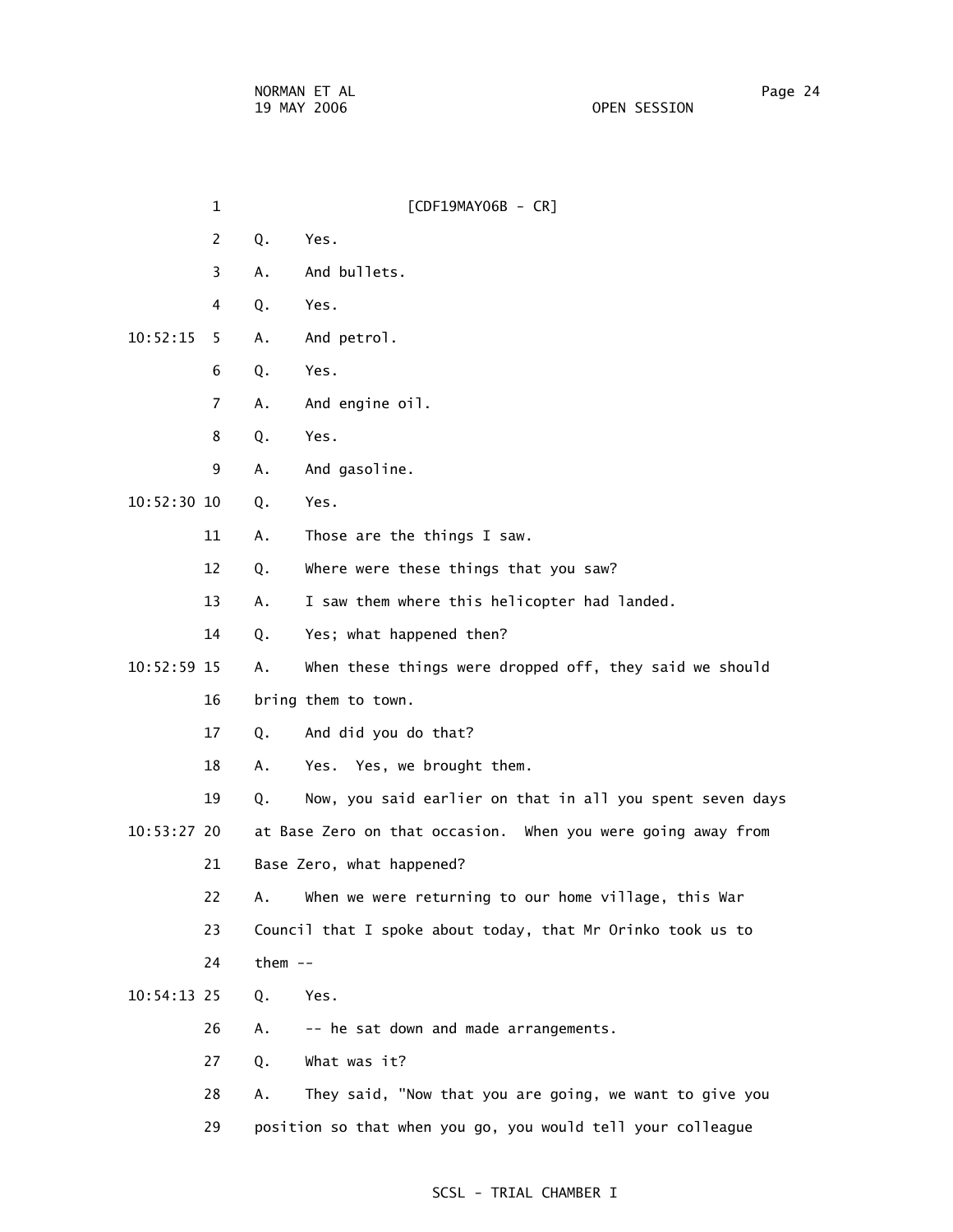|             | $\mathbf{1}$   |         | Kamajors that we were supporting you strongly."             |
|-------------|----------------|---------|-------------------------------------------------------------|
|             | 2              | Q.      | Yes.                                                        |
|             | 3              | Α.      | Then they made the arrangement.                             |
|             | 4              | Q.      | What arrangement was it?                                    |
| 10:55:07    | 5              | Α.      | They gave us some positions.                                |
|             | 6              | Q.      | For example?                                                |
|             | $\overline{7}$ | Α.      | Like I myself sitting down here, they gave me position that |
|             | 8              |         | I was a director of war, Kailahun District.                 |
|             | 9              | Q.      | Anyone else?                                                |
| 10:55:50 10 |                | Α.      | Yes. Vandi Songo III was director of intelligence, Eastern  |
|             | 11             | Region. |                                                             |
|             | 12             | Q.      | Yes.                                                        |
|             | 13             | Α.      | And Jambawai, regional co-ordinator, Eastern Region.        |
|             | 14             | Q.      | What Jambawai?                                              |
| 10:56:26 15 |                | Α.      | We used to call him brother Jambawai.                       |
|             | 16             | Q.      | Yes; anybody else was given a position?                     |
|             | 17             | Α.      | Yes.                                                        |
|             | 18             | Q.      | Who else.                                                   |
|             | 19             | Α.      | Abu Bakarr Konuwa, regional logistic officer.               |
| 10:56:59 20 |                | Q.      | For what region?                                            |
|             | 21             | Α.      | Eastern Region.                                             |
|             | 22             | Q.      | Now apart from these positions to these people you have     |
|             | 23             |         | named, did the War Council do any other arrangement?        |
|             | 24             | Α.      | Yes.                                                        |
| 10:57:24 25 |                | Q.      | You had said they made an arrangement.                      |
|             | 26             | Α.      | Yes.                                                        |
|             | 27             | Q.      | Yes, tell the Court.                                        |
|             | 28             | Α.      | Our own brother, Mohamed Musa Orinko --                     |
|             | 29             | Q.      | Mohamed Musa Orinko?                                        |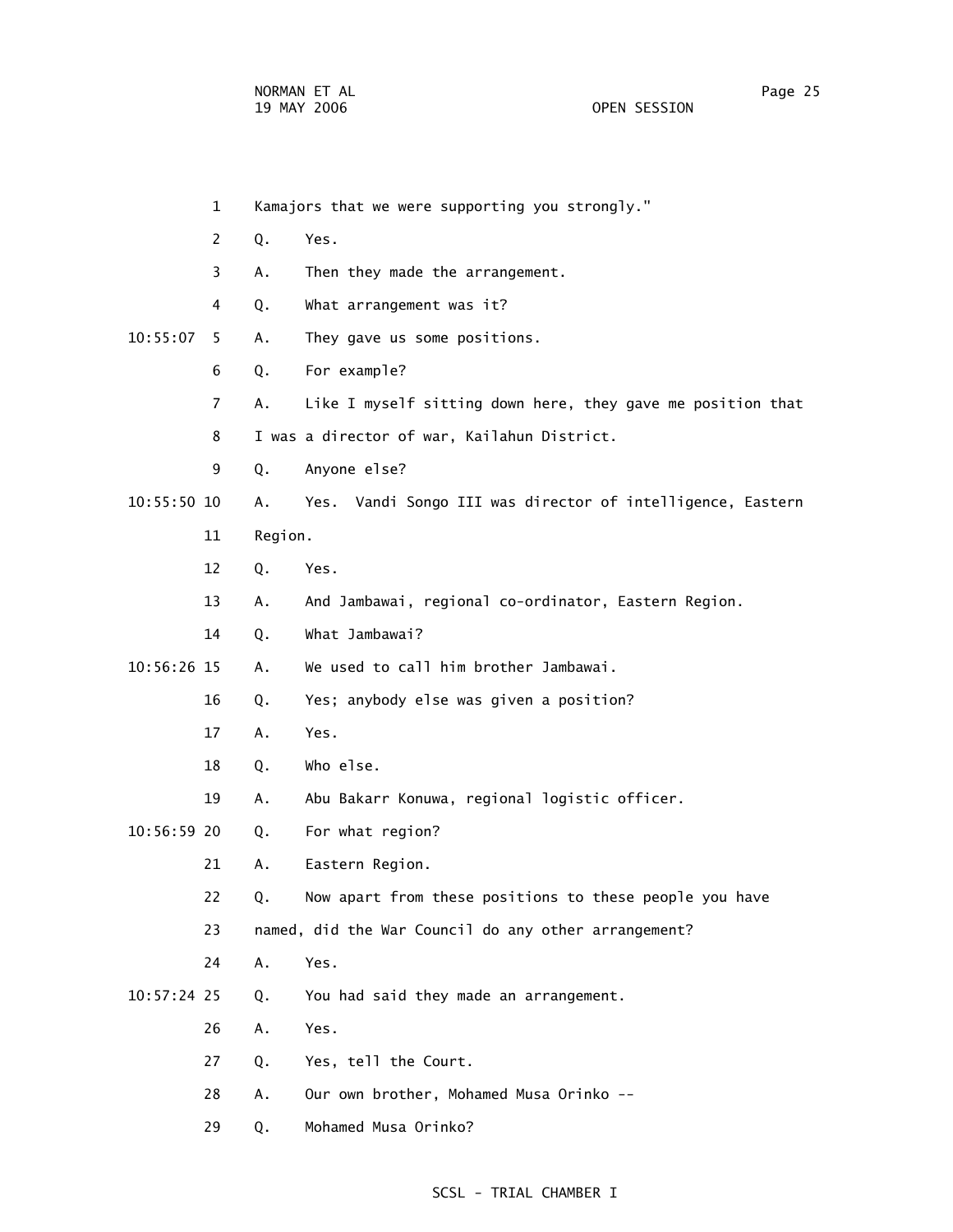1 A. Orinko. 2 Q. Mohamed Orinko Musa? 3 A. Yes. 4 Q. Yes. 10:57:55 5 A. He came and assembled all of us. 6 Q. Yes. 7 A. Then he handed over the ammunition to us. 8 Q. Yes. 9 A. He said we should take them along. Those were our own 10:58:17 10 ammunition. 11 Q. Yes. 12 A. He said he will be coming later. 13 Q. When did you leave? 14 A. We left in the evening. That was when we left Base Zero. 10:58:47 15 Q. Can you tell the Court who and who were in the group that 16 left with you from Base Zero? 17 A. We were many, those of us who had come to Base Zero. 18 Q. Can you name a few? Three or four? 19 A. Yes. 10:59:21 20 Q. Carry on. 21 A. Vandi Songo, whom I've just spoken about. 22 Q. Yes. 23 A. There was CO Mambo who has died now. 24 Q. Yes. 10:59:36 25 A. Dauda Kabineh. 26 Q. Yes. 27 A. Samai Bockarie. 28 Q. Yes. 29 A. Bockarie Amara.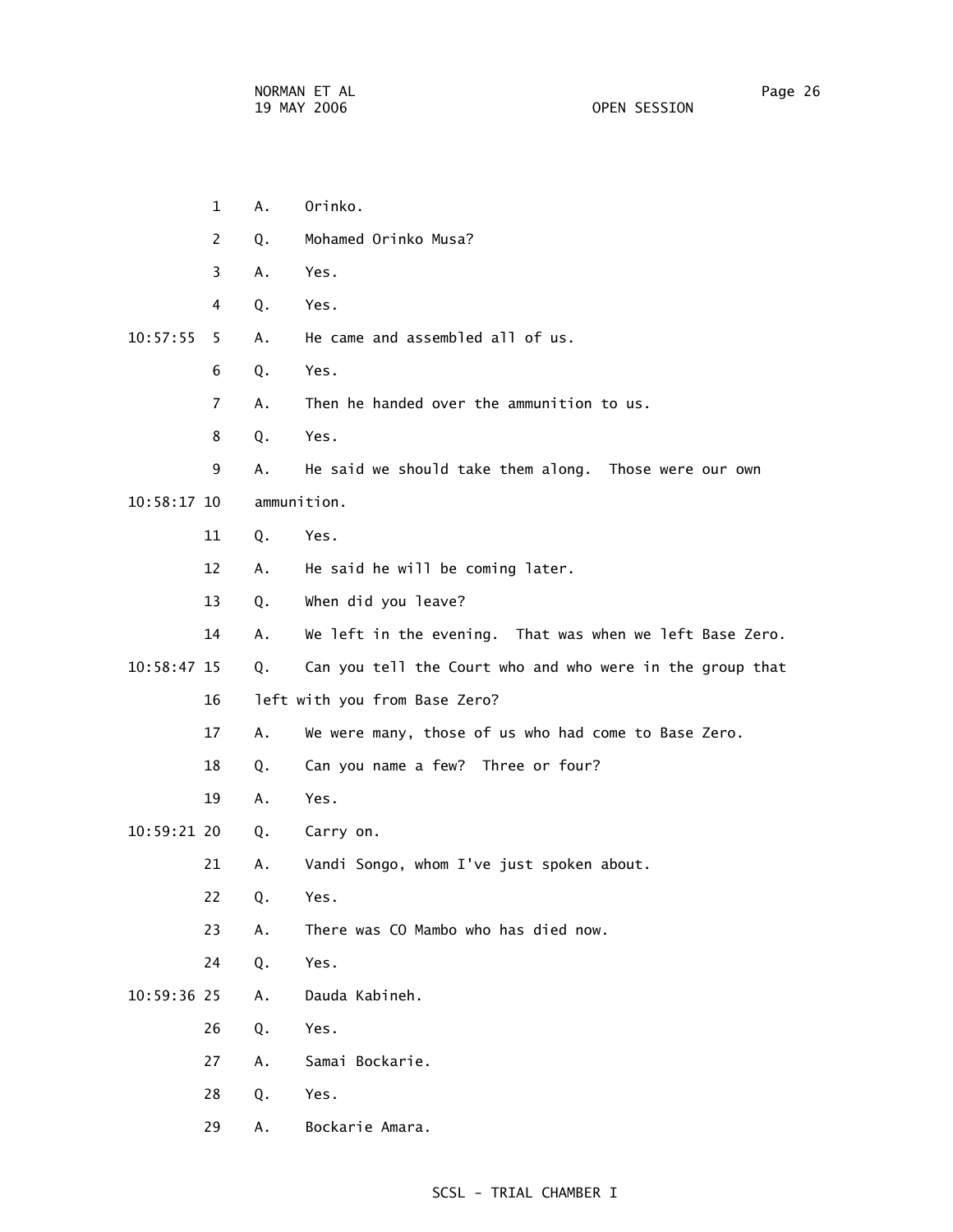- 1 Q. Okay. Now, did you leave in a vehicle? Did you leave Base 2 Zero in a vehicle? 3 A. When we were returning to our home villages? 4 Q. Yes. 11:00:12 5 A. Yes. 6 Q. Did you leave in a vehicle? 7 A. Yes. 8 Q. What sort of vehicle? 9 JUDGE ITOE: He left Base Zero in a vehicle? 11:00:28 10 MR JABBI: That's what he has testified. 11 Q. Did you leave Base Zero in a vehicle? 12 A. Yes. 13 Q. What sort of vehicle? 14 A. A small van. 11:00:40 15 Q. Where did that van take you? 16 A. It stopped at Tihun Sogbeh [sic]. 17 Q. Tihun where? 18 A. Tihun Sogbe [sic]. There is a town they call Tihun Sogbe 19 [sic]. 11:01:05 20 Q. How far is that from Base Zero? 21 A. Well, it's quite a distance, because that was where the 22 vehicle came from, so when we were returning, we talked to him 23 and that's where he left us. He dropped us there and we went. 24 Q. From Tihun, how did you travel? 11:01:33 25 A. We walked on foot. 26 Q. For the whole distance to Lower Bambara? 27 A. Yes. Yes. 28 Q. How long did it take you to get to Lower Bambara?
	- 29 A. We were on the way for eight days. We would walk day and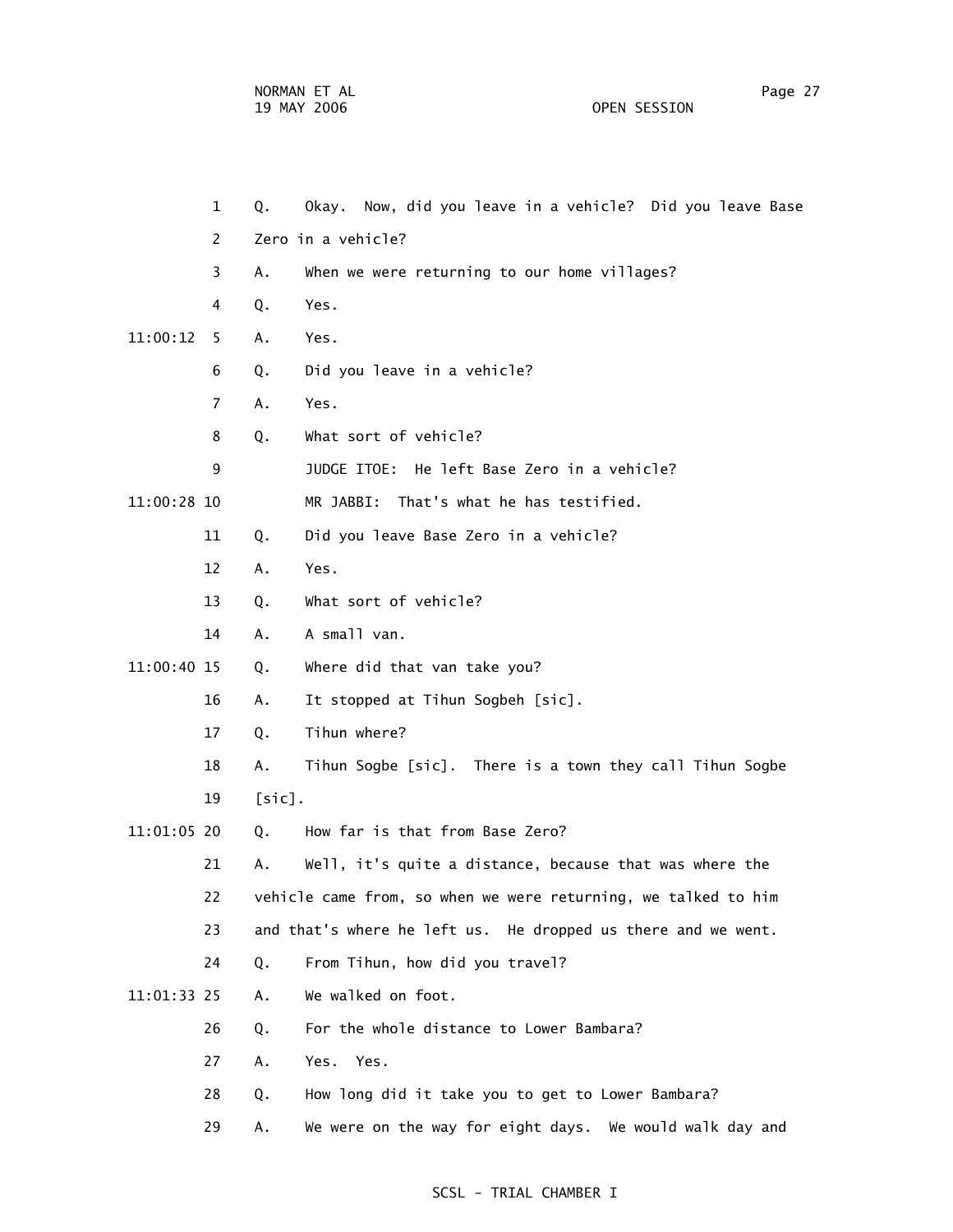1 night. 2 Q. Did you take along with you the ammunition that was given 3 to you? 4 A. Yes. 11:02:37 5 PRESIDING JUDGE: Dr Jabbi, can you move a little bit 6 faster, please. I don't think these issues, these matters, are 7 very contentious. 8 MR JABBI: 9 Q. Now, what was the state of affairs when you arrived in 11:02:59 10 Lower Bambara? 11 A. Let's not yet go to Lower Bambara. 12 Q. Okay; take us where you want to take us. 13 A. When we went, we stopped at Boajibu. 14 Q. Boajibu? 11:03:17 15 A. Yes, Boajibu. 16 Q. What chiefdom is that? 17 A. Simbaru. 18 Q. Simbaru Chiefdom. Do you know the district? 19 A. Yes. It's in the Kenema District. 11:03:39 20 Q. Yes; what happened at there? 21 A. When we reached, going towards where the hydro is, we got 22 an information. 23 Q. Where the what is? 24 A. Where this hydro is, Golu. 11:04:03 25 Q. Hydro-electric plant? 26 A. Yes. 27 Q. Yes; carry on. 28 A. Then we got information that the Kamajors were coming to 29 Tongo today.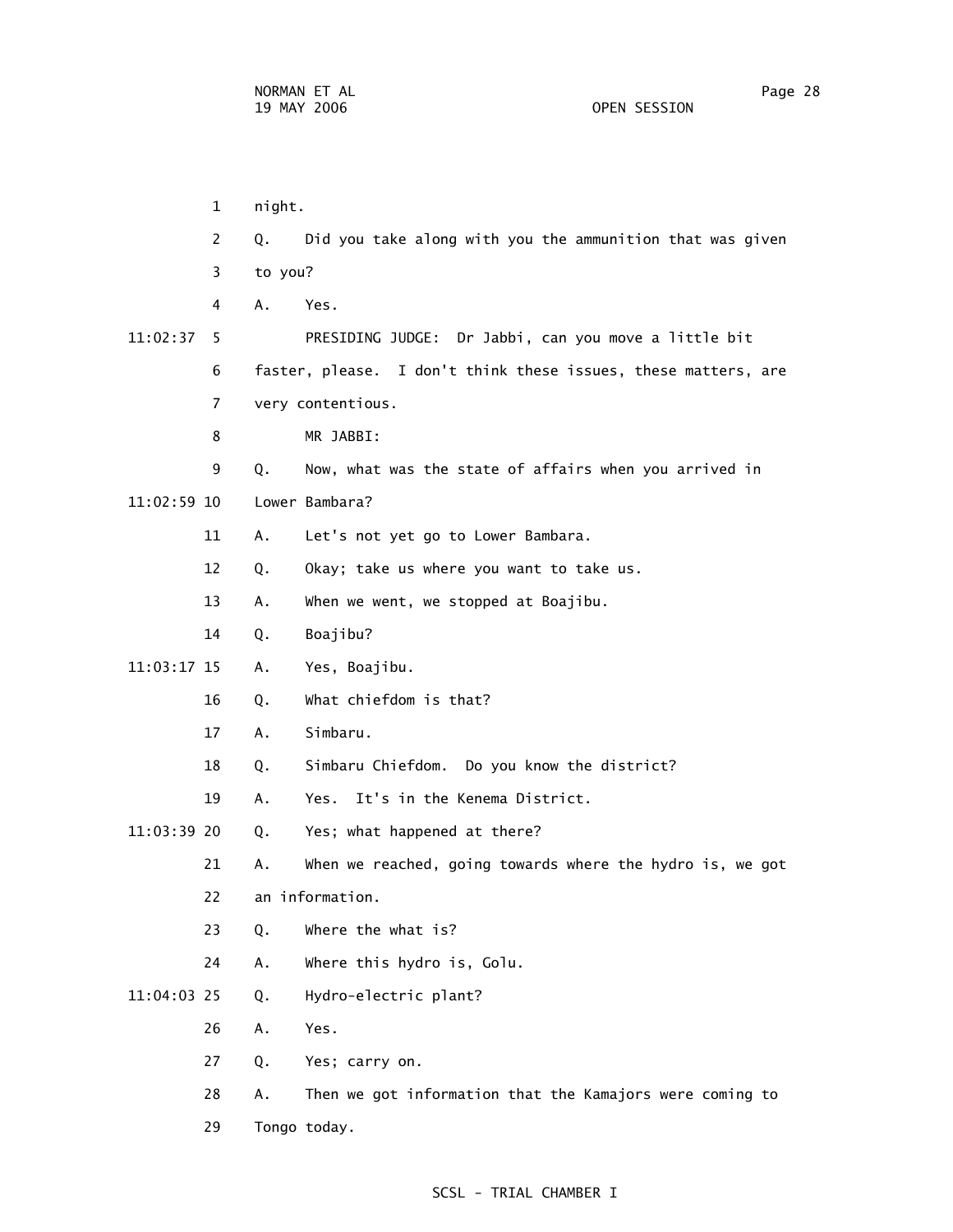1 Q. Yes. 2 A. Then we just said, "Well, let's go." 3 Q. And you proceeded? 4 A. We were on our way. 11:04:40 5 Q. Yes. 6 A. Then we heard that the Kamajors have entered Tongo. 7 Q. Yes. 8 A. Then we went and reached in Panguma. 9 Q. Where did you take the ammunition you had? 11:05:10 10 A. We took them to Panguma. 11 Q. What report did you get about Tongo on arrival in Panguma? 12 A. When we reached Panguma in the evening, we met BJK and 13 Musa Junisa there in Panguma. 14 Q. What report did you get about Tongo in Panguma? 11:05:53 15 A. They said Kamajors had captured Tongo. 16 Q. Do you know what month that was that you arrived in Panguma 17 in? 18 A. Yes. 19 Q. What month? 11:06:23 20 A. It was in January. 21 Q. 1998? 22 A. Yes. 23 Q. So what happened then? 24 A. I passed the night in Panguma, together with BJK and 11:06:49 25 others. 26 Q. To whom did you present the ammunition? 27 A. We gave them to Musa Junisa and BJK Sei. 28 Q. Did you yourself go anywhere after that? 29 A. On that day I did not go to Tongo.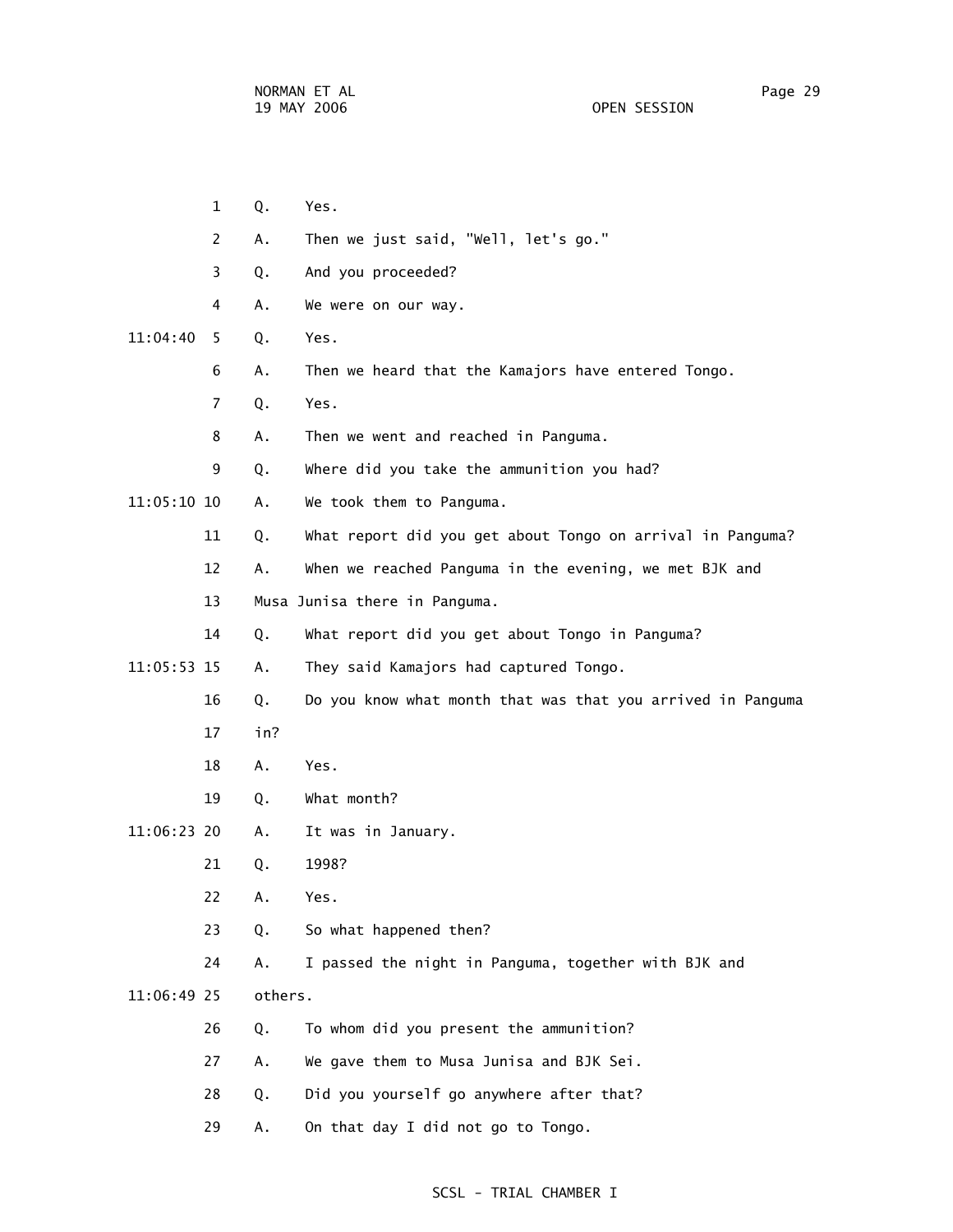|             | $\mathbf{1}$   | Q.        | Did you go to Tongo at all on that occasion?                   |
|-------------|----------------|-----------|----------------------------------------------------------------|
|             | $\mathbf{2}$   | Α.        | Yes. When I passed the fight, the following morning -- on      |
|             | 3              |           | that day that the Kamajors captured there, I did not go there. |
|             | 4              |           | When I passed the night, the following morning, I went there.  |
| 11:07:45    | 5.             | Q.        | Did you find the Kamajors in Tongo when you went there the     |
|             | 6              | next day? |                                                                |
|             | $\overline{7}$ | Α.        | Yes, so many of them.                                          |
|             | 8              | Q.        | How long did you stay there?                                   |
|             | 9              | А.        | I spent two days and one night.                                |
| 11:08:30 10 |                | Q.        | Where did you go after that?                                   |
|             | 11             | Α.        | Where the War Council had said I should go, Kailahun           |
|             | 12             |           | District. I went to Bunumbu.                                   |
|             | 13             | Q.        | Were there any soldiers or rebels in Bunumbu when you got      |
|             | 14             | there?    |                                                                |
| 11:09:06 15 |                | Α.        | No.                                                            |
|             | 16             | Q.        | You said you were director of war, Kailahun District; not      |
|             | 17             | so?       |                                                                |
|             | 18             | Α.        | Yes.                                                           |
|             | 19             | Q.        | When you arrived in Bunumbu, were there soldier and rebels     |
| 11:09:35 20 |                |           | anywhere else in the rest of the district?                     |
|             | 21             | А.        | In fact, they were really based there.<br>Many.                |
|             | 22             | Q.        | What areas of that district were occupied by rebels or         |
|             | 23             | soldiers? |                                                                |
|             | 24             | Α.        | They were in Manowa.                                           |
| 11:09:58 25 |                | Q.        | Anywhere else?                                                 |
|             | 26             | Α.        | They were in Segbwema.                                         |
|             | 27             | Q.        | Anywhere else?                                                 |
|             | 28             | Α.        | They were in Daru.                                             |
|             | 29             | Q.        | Anywhere else in?                                              |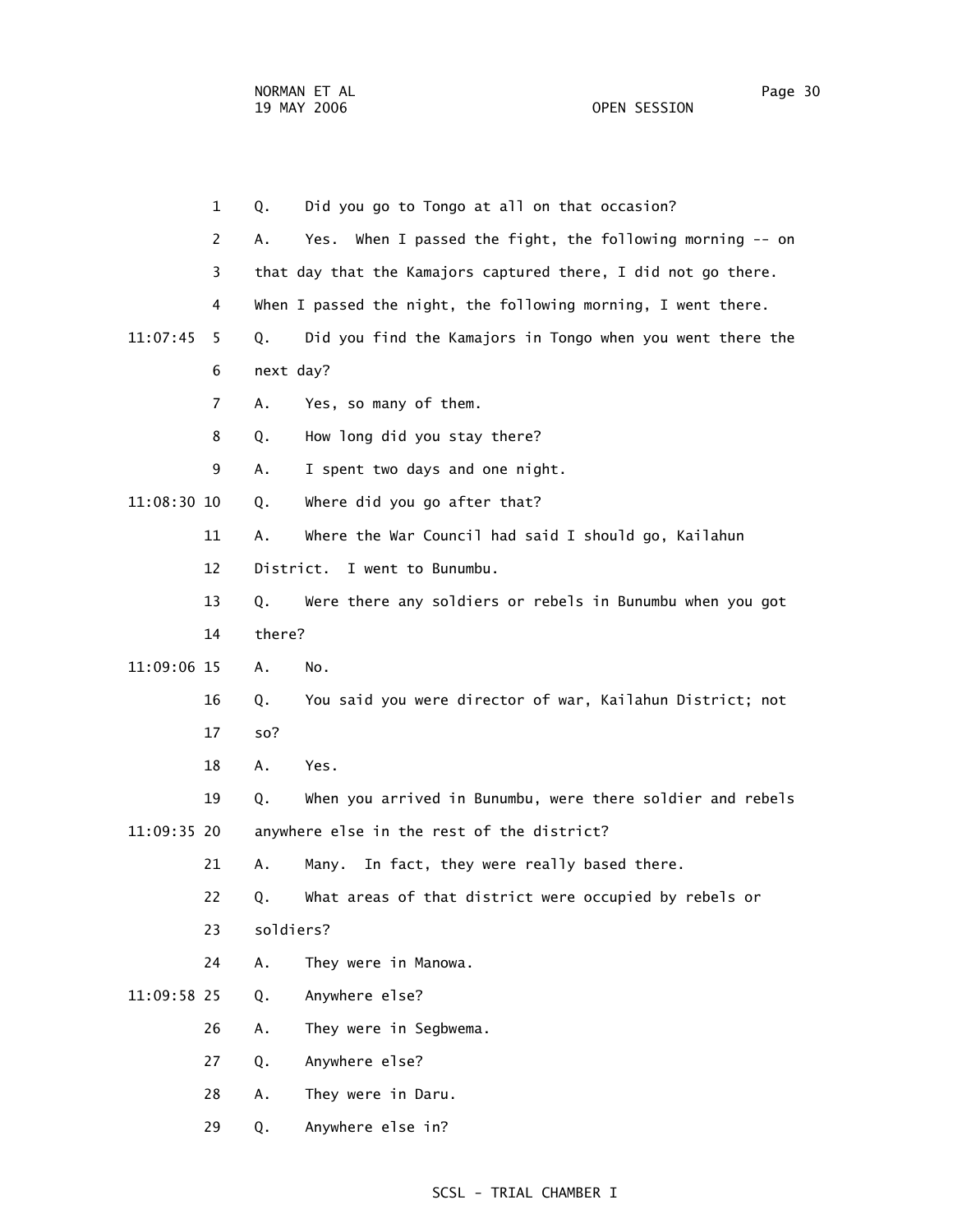1 A. From Daru going up to the Guinea border, they were there. 2 Q. Do you have anything to tell this Court about incidents in 3 Kailahun District under your directorate? 4 A. Yes. 11:11:03 5 Q. Yes. 6 A. When I was in Bunumbu, I was there when I heard that ECOMOG 7 and the Kamajors have entered Kenema. 8 Q. Yes. 9 A. Then I too took some of my Kamajors and went to Kenema. 11:11:37 10 Q. Yes. 11 A. When we arrived in Kenema Town and we presented ourselves 12 to ECOMOG, at that time the person who was the commander there 13 was Colonel Yayah Abu Bakarr. 14 Q. Commander for? 11:12:10 15 A. ECOMOG. 16 Q. Yes. Did anything happen? 17 A. Yes. 18 Q. Tell the Court, please. 19 A. Went and told me that place where we were, there was no 11:12:33 20 food there and no ammunition. 21 Q. Yes. 22 A. We had no guns and no medicines. 23 Q. Did he do anything? 24 A. Yes. 11:12:47 25 Q. What? 26 A. He provided ammunition. 27 Q. Yes? 28 A. Guns. 29 Q. Yes?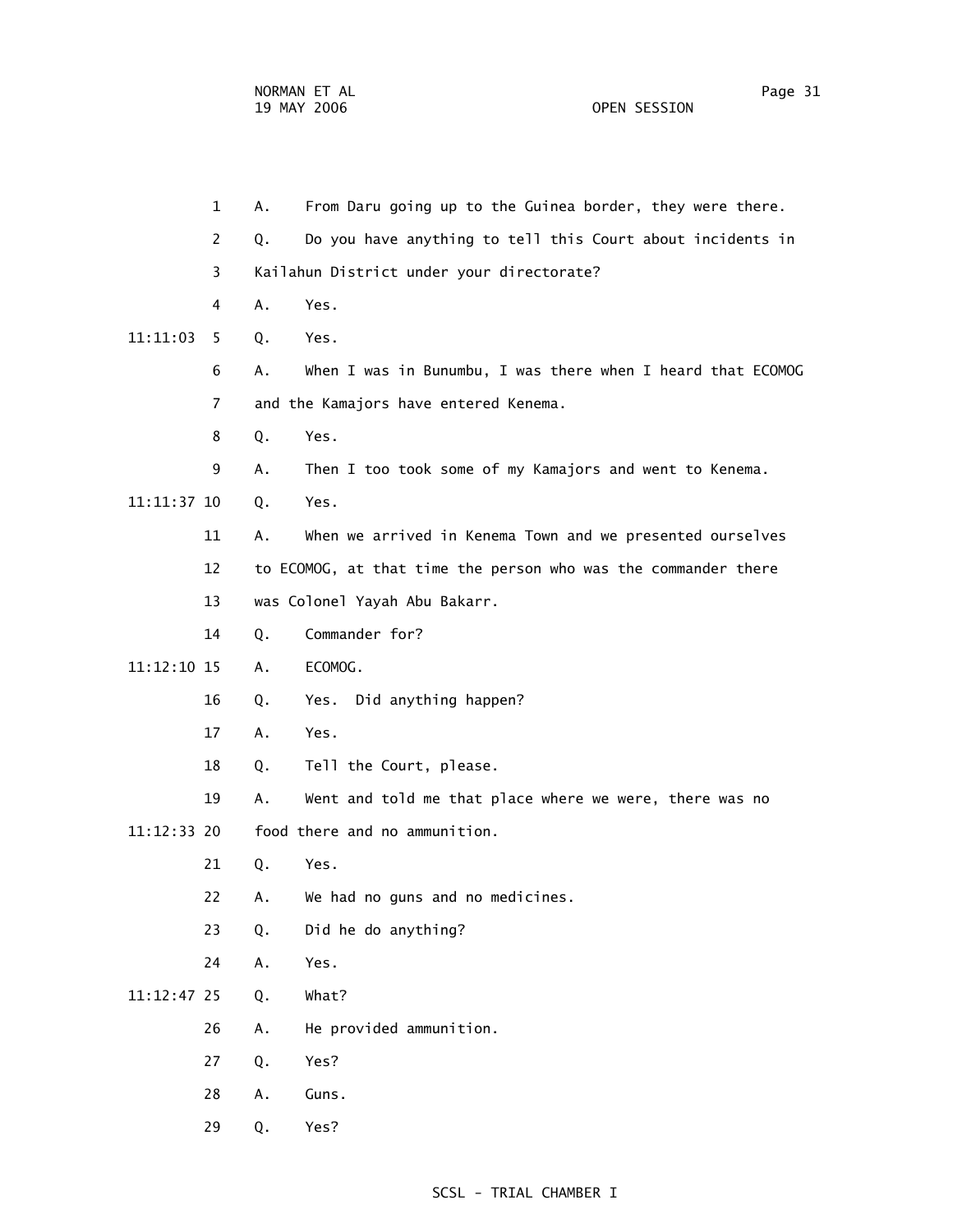1 A. Food. 2 Q. Yes? 3 A. And gave me one vehicle, a van. 4 Q. Did you go back to your base? 11:13:29 5 A. Yes. 6 Q. With all those items? 7 A. Yes. 8 Q. Including the vehicle? 9 A. Yes. 11:13:56 10 Q. In Kailahun District, did you have any engagements of a 11 military nature, fighting? 12 A. Yes, very, very well indeed. 13 Q. Can you gave an example to the Court? 14 A. Yes. 11:14:15 15 Q. Yes, please, carry on. 16 A. When I was in Bunumbu, I got a message. 17 Q. Yes? 18 A. From the ECOMOG commander, Colonel Abu Bakarr. 19 Q. Yes? 11:14:35 20 A. He said we should go so that we would come together and 21 base at Segbwema. 22 Q. Yes? 23 A. Then I went and we came -- we met at Talia Tokpoma. 24 Q. Yes? 11:15:03 25 A. Together we went and captured Segbwema. 26 Q. Yes? 27 A. We were in Segbwema again -- 28 MR KAMARA: My Lord, if I may, we're objecting now on the 29 grounds of relevance, and counsel has been going into details.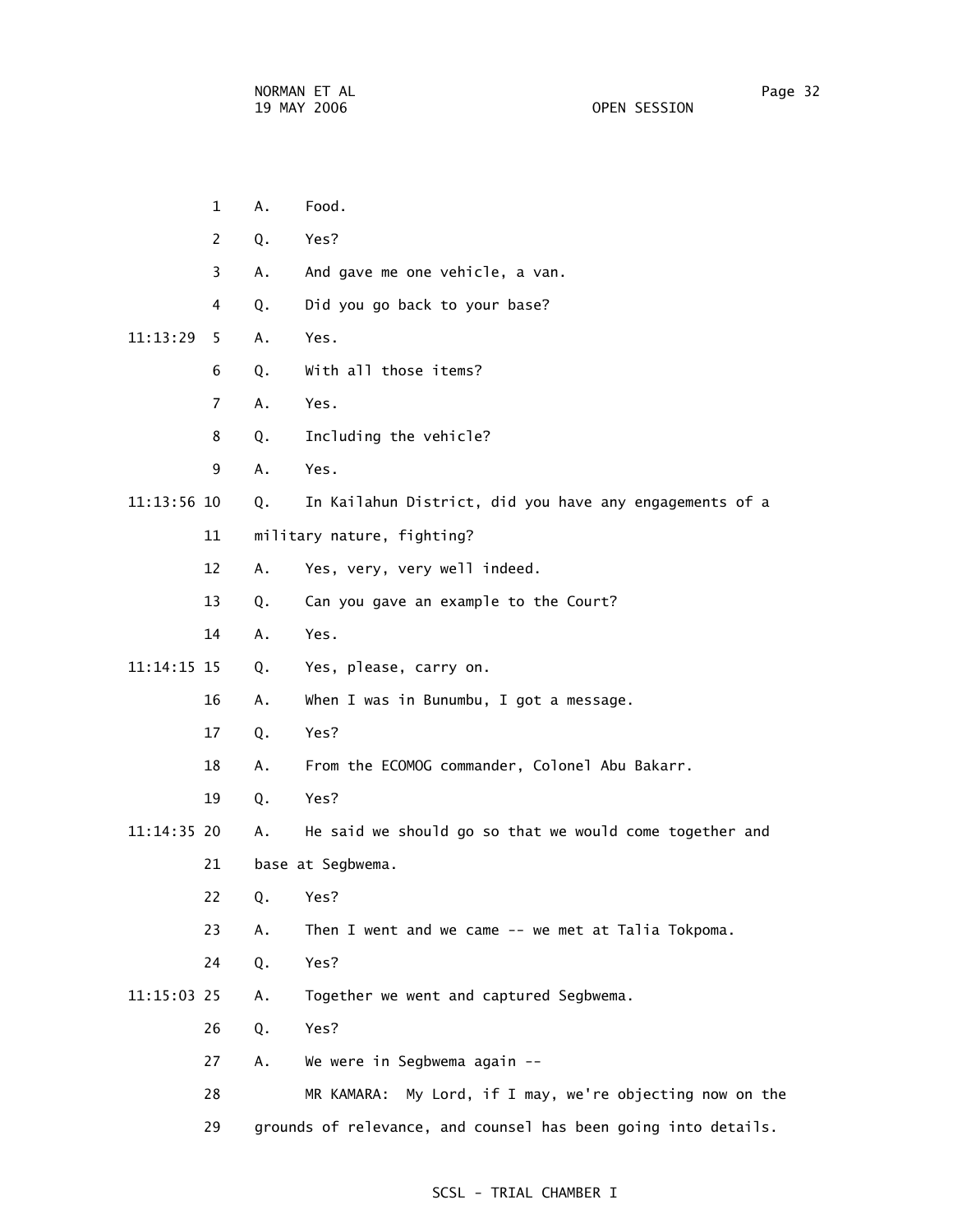1 There is no issue of Kailahun District in the indictment, and it 2 has not formed any basis of the evidence led before this Court. 3 If learned counsel is going into details about attacks in 4 Segbwema and elsewhere, which did not form the substance of the 11:15:52 5 case against the accused, we are objecting on the grounds of 6 relevance and he is going too far into that issue. 7 PRESIDING JUDGE: Dr Jabbi, what do you answer to that? 8 MR JABBI: My Lord, in fact, I'm not going into any detail. 9 PRESIDING JUDGE: If it is not relevant, it is not 11:16:07 10 relevant. If it is not part of the indictment against the 11 accused, why do we need to hear about that? 12 MR JABBI: My Lord, this is just background narrative 13 leading to the conclusion of the witness's evidence. 14 PRESIDING JUDGE: Dr Jabbi, we have all that information. 11:16:22 15 We do not need to have surplus of information that is not 16 relevant. 17 MR JABBI: As your Lordship pleases. 18 Q. Now, Mr Witness -- 19 A. Yes.  $11:16:45$  20  $Q.$  -- how long did you stay at Segbwema? 21 A. I stayed there for quite some time. 22 Q. Where did you go when you ultimately left Segbwema? 23 A. We went to Daru Barracks. We went and captured Daru 24 Barracks. 11:17:08 25 Q. After Daru Barracks, did you leave Kailahun District? 26 A. Yes. 27 Q. When you left Kailahun District, where did you go? 28 A. When I left Kailahun District, before I left there, I was 29 there when I was called up to Kenema, so I went there.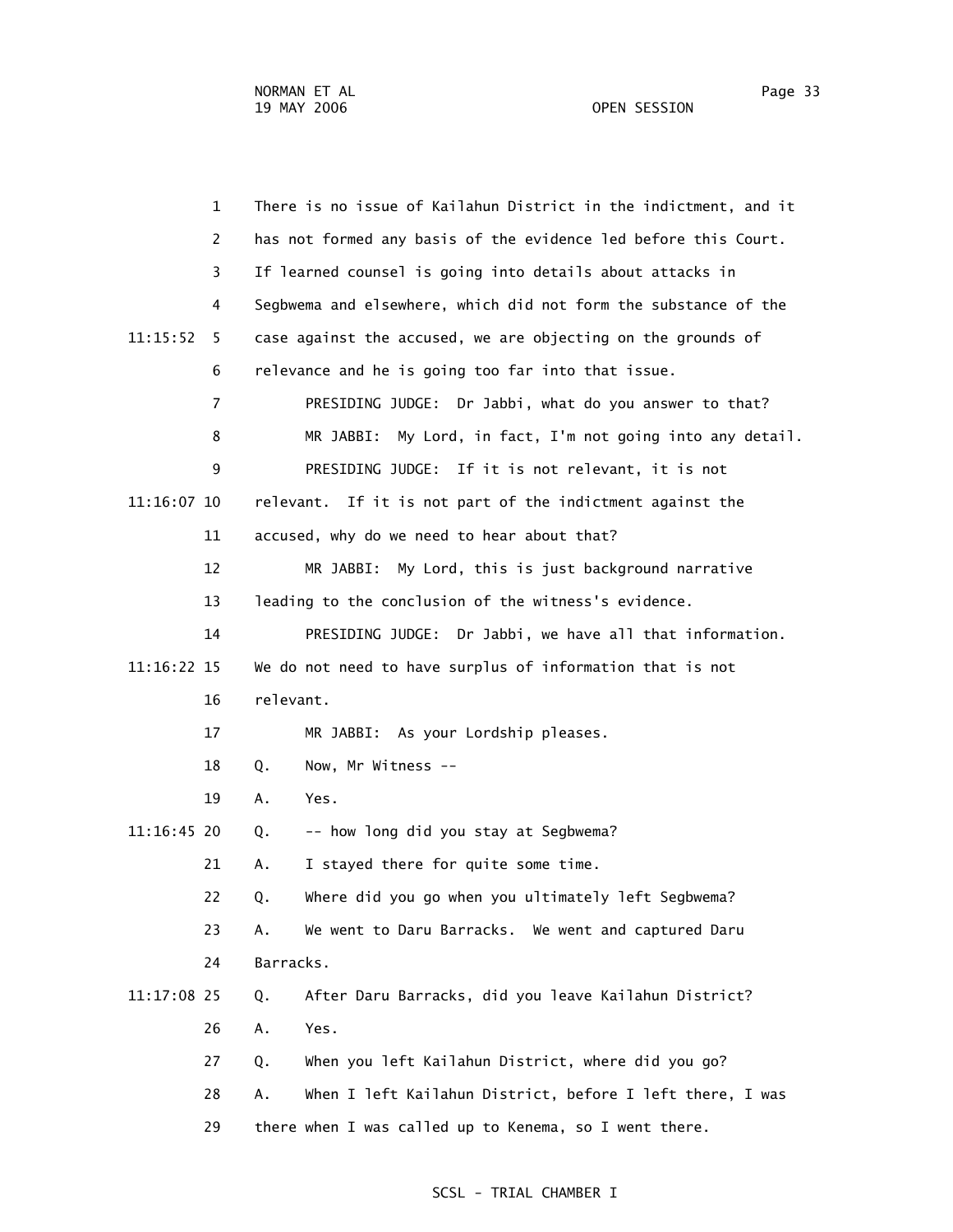1 Q. Why were you called to Kenema? 2 A. They said I had done a good job, that they were coming to 3 elevate me. 4 Q. How were you elevated? 11:18:05 5 A. I was elevated to the post of deputy director of war -- no, 6 not deputy; director of operations, Eastern Region. 7 Q. Where were you based for performing that function? 8 A. I came and settled in Kenema. 9 Q. When was that? When did you settle in Kenema as deputy 11:18:44 10 director of operations for the Eastern Region? 11 A. 1989. 12 Q. Can you think of the date again, please? 13 A. No, I can't remember. 14 Q. Did you remain in Kenema thereafter? 11:19:13 15 A. Yes. 16 MR JABBI: My Lord, that is all for the witness. 17 PRESIDING JUDGE: Thank you. Counsel for the second 18 accused, any cross-examination? 19 MR PESTMAN: Yes, I have a couple of questions, 11:19:35 20 Your Honour. Would you like me to start now and interrupt at 21 half past? 22 PRESIDING JUDGE: If you have only a few questions, you 23 should finish in 10 minutes. 24 MR PESTMAN: It depends on the answers as well. I think it 11:19:48 25 will take more than 10 minutes. I will just start and see how 26 far we go. 27 PRESIDING JUDGE: If you are to take more than 10 minutes, 28 we'll break now. 29 MR PESTMAN: Yes, I would prefer that, thank you.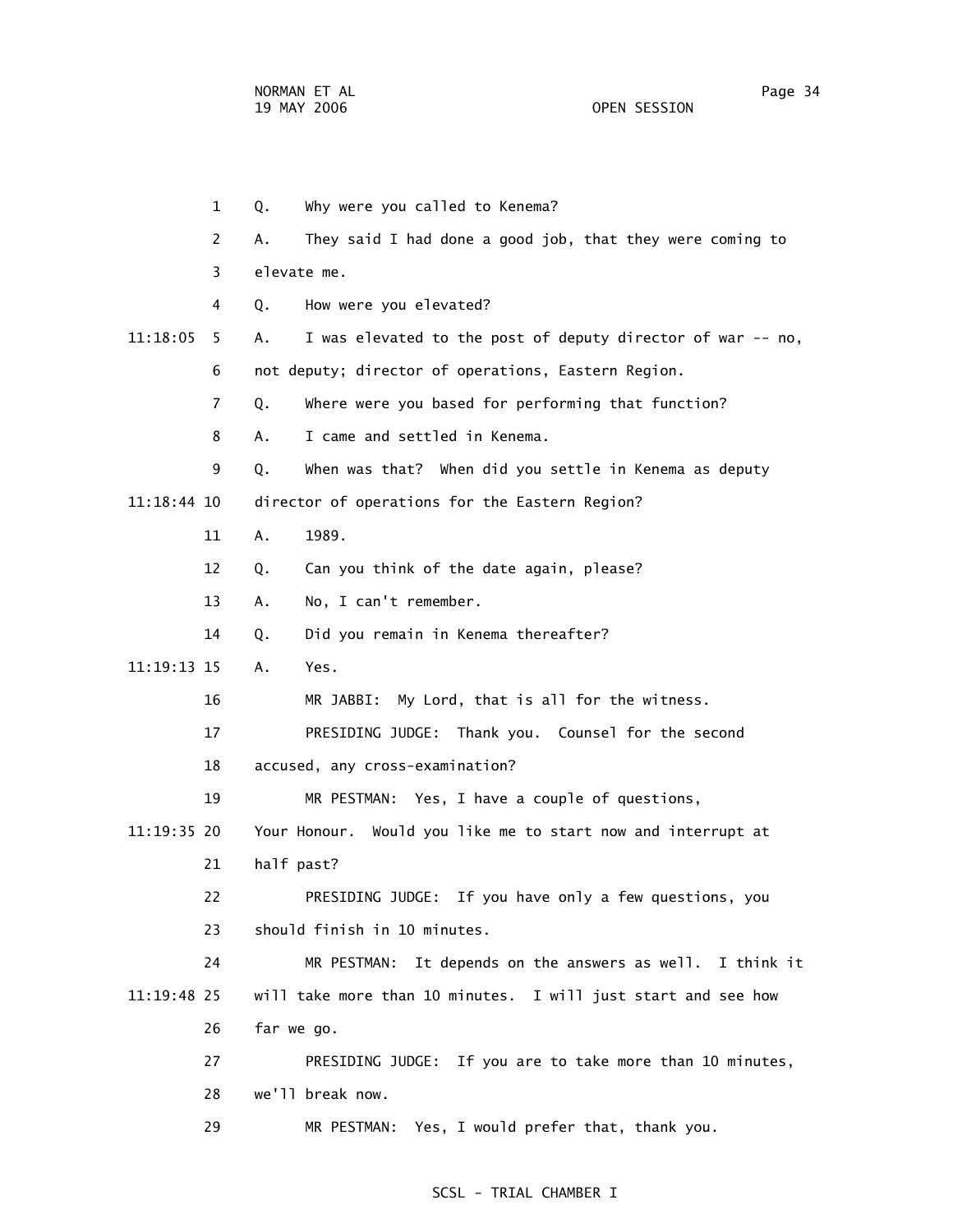1 PRESIDING JUDGE: That's why I was asking you if you have 2 many questions. Thank you, Mr Pestman. So the Court will 3 adjourn for the morning recess. 4 [Break taken at 11.21 a.m.] 11:49:35 5 [Upon resuming at 11.52 a.m.] 6 PRESIDING JUDGE: Mr Pestman, before I ask you to proceed 7 with your cross-examination, allow me to just make a comment. 8 The comment is a caution to all when you're making reference to 9 evidence that has been given to be careful about not disclosing 11:53:07 10 the identity of witnesses who have testified under protective 11 measures. I say this to all and it is not necessarily directed 12 to you because I know you have not done so. I make is a general 13 comment, not to necessarily indicate which may have done or not 14 have done so. This is just a caution to be careful when we are 11:53:30 15 dealing with evidence that has been given in Court, either in 16 closed session or by protected witnesses. Using names of 17 witnesses that were protected is in violation of a Court order 18 and therefore care should be exercised when doing this. Thank 19 you very much, Mr Pestman. As I say, it is not directed to you 11:53:50 20 personally. 21 MR PESTMAN: I'm trying my best not to mention names. I'm 22 trying to stick to numbers as best as I can. 23 PRESIDING JUDGE: Thank you. 24 CROSS-EXAMINED BY MR PESTMAN: 11:54:04 25 Q. Mr Witness, I am defence counsel for Mr Moinina Fofana. Do 26 you know Mr Moinina Fofana? 27 A. Very well. 28 Q. Can you tell me when you first met him? 29 A. Mr Moinina Fofana, when I went -- we met at Base Zero.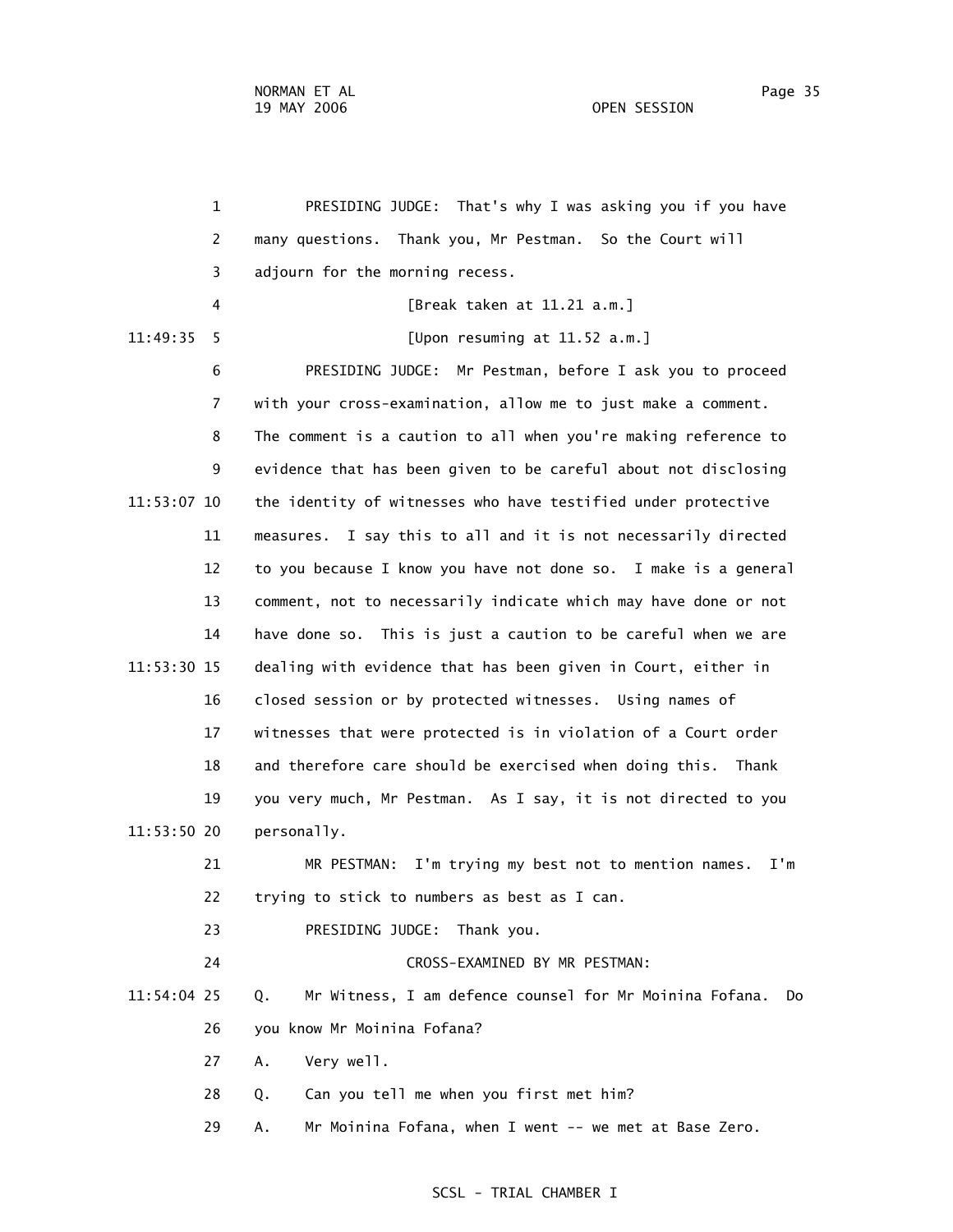1 Q. So you first met at Base Zero? 2 A. Yes. 3 Q. Did you know at the time you were at Base Zero whether 4 Mr Fofana was holding any official position? 11:55:01 5 A. No. 6 Q. Did you observe Mr Fofana doing anything during that week 7 that you were in Base Zero? 8 A. I did not observe that. 9 Q. Did you ever talk to him when you were there? 11:55:24 10 JUDGE ITOE: Mr Pestman, you're being recorded. 11 MR PESTMAN: I'm sorry, Your Honour. 12 THE WITNESS: Yes, we used to greet each other. 13 MR PESTMAN: 14 Q. Did you ever discuss anything, apart from greeting each 11:55:42 15 other? 16 A. No. 17 Q. Do you know whether Mr Norman had any deputy while you were 18 at Base Zero? 19 A. No. 11:56:16 20 Q. Was Mr Fofana - I'm still talking about your time in Base 21 Zero - regarded as second in command to Mr Norman? 22 A. No. 23 JUDGE THOMPSON: Can you take that back. I don't know what 24 the answer is. 11:56:55 25 MR PESTMAN: 26 Q. Mr Witness -- 27 JUDGE THOMPSON: Give him the previous answer. 28 MR PESTMAN: The answer or my previous question? 29 JUDGE THOMPSON: Given the answer to the previous question,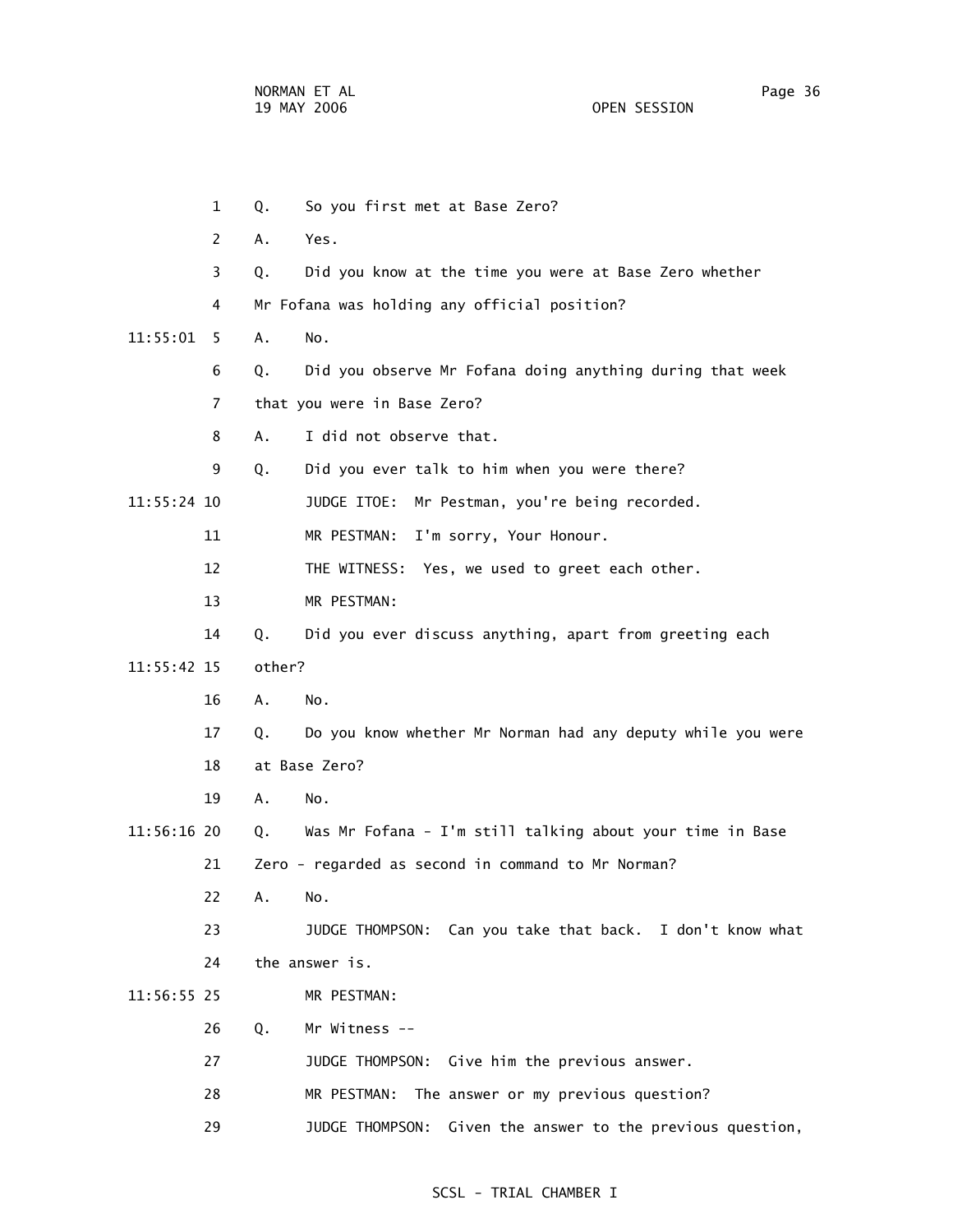1 I do not know what his answer is when he says, "Uh-huh," and I 2 take that he means -- 3 MR PESTMAN: That's as far as my Mende goes. I think 4 "uh-huh" is no, and "ah" is yes. The first question was whether 11:57:26 5 Mr Norman had a deputy. 6 JUDGE THOMPSON: And he said he did not know whether he 7 did; is that correct? 8 MR PESTMAN: Yes. 9 JUDGE THOMPSON: And given that answer -- 11:57:36 10 THE WITNESS: I said I did not know. 11 JUDGE THOMPSON: -- I find it difficult to fathom the 12 answer to the subsequent question. 13 MR PESTMAN: It is a completely different question and 14 unrelated. 11:57:46 15 JUDGE THOMPSON: Quite. Let's have it again. 16 MR PESTMAN: 17 Q. Mr Witness, a completely different question. 18 A. Yes. 19 Q. Was Mr Fofana, while you were at Base Zero, regarded as 11:58:00 20 second in command to Mr Norman? 21 A. I said no. 22 JUDGE THOMPSON: Thank you very much. That helps. 23 MR PESTMAN: Thank you, Your Honour. 24 Q. I would like to extend the period a bit further. I would 11:58:23 25 like to ask you a couple of questions about Mr Fofana, but not 26 only with regard to the time you spent at Base Zero, but with 27 regard to the time which is generally referred to as the 28 interregnum, so the period until the government was reinstated. 29 Did you, during that period, ever discuss with Mr Fofana matters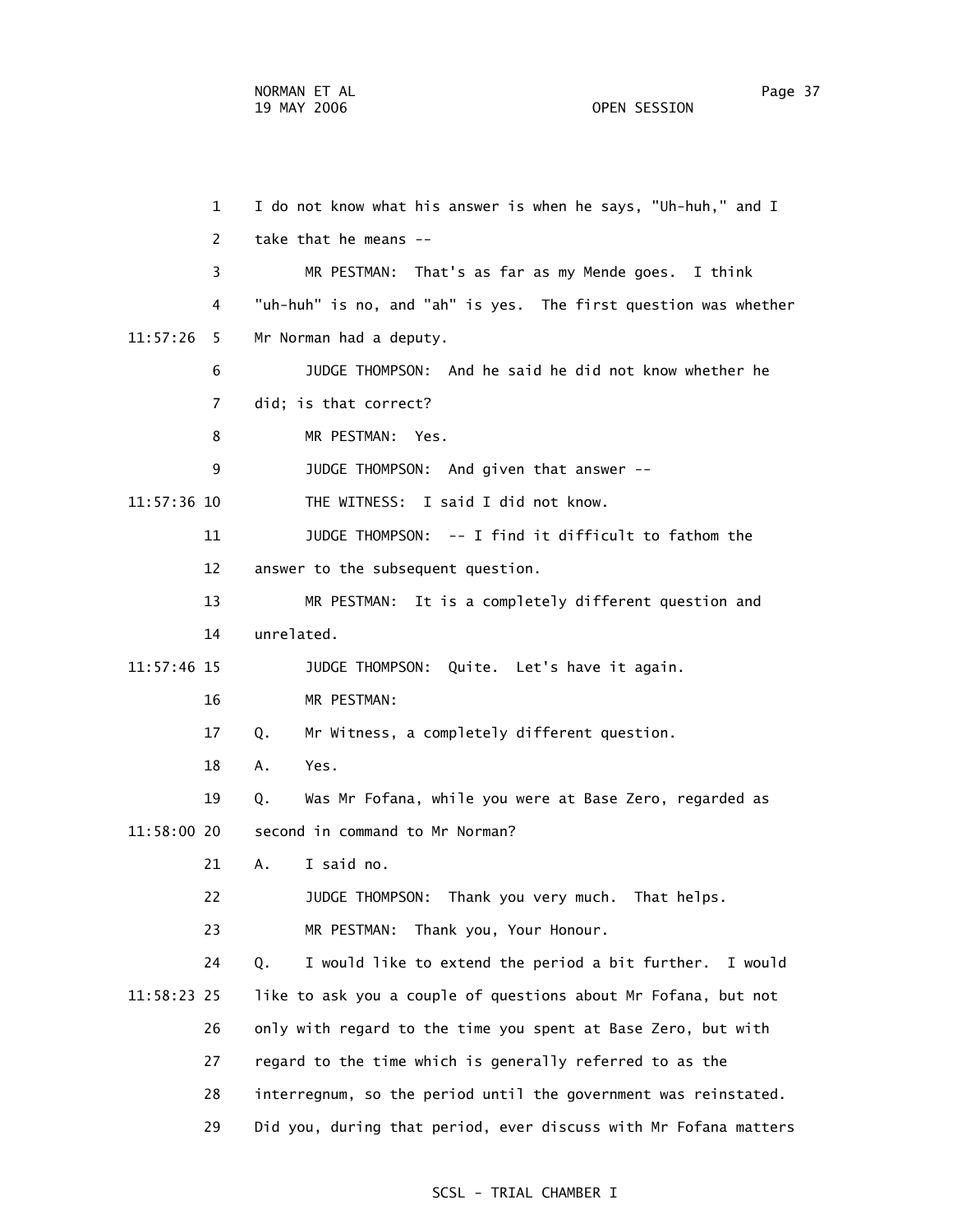1 of policy or strategy for prosecuting the war? 2 A. I said the first time I met with Mr Moinina Fofana was at 3 Base Zero. 4 Q. Yes. And did you subsequently ever discuss matters of 11:59:27 5 strategy or policy with Mr Fofana? 6 A. When we returned to our home villages? 7 Q. Yes. 8 A. No. 9 Q. Did you ever liaise with Mr Fofana? 12:00:11 10 A. No, except to meet each other and say hello to each other. 11 Q. Did Mr Fofana ever give you any orders on issues relating 12 to the war? 13 A. No. 14 Q. Did you ever report to Mr Fofana on issues relating to the 12:00:40 15 war? 16 A. Never, I said, except greetings. 17 Q. Not even when you were director of war for the Kailahun 18 District? 19 A. The people who appointed me were members of the War 12:01:14 20 Council. 21 Q. Yes, I understand, but did you ever report to Mr Fofana 22 when you were director of war for the Kailahun District? 23 A. No. 24 Q. Did you ever report to him when you were director of 12:01:38 25 operations for the Eastern Region? 26 A. I said no. 27 Q. Did you know that Mr Fofana was, at one point, referred to 28 as the director of war? 29 A. Yes, they were calling him that name.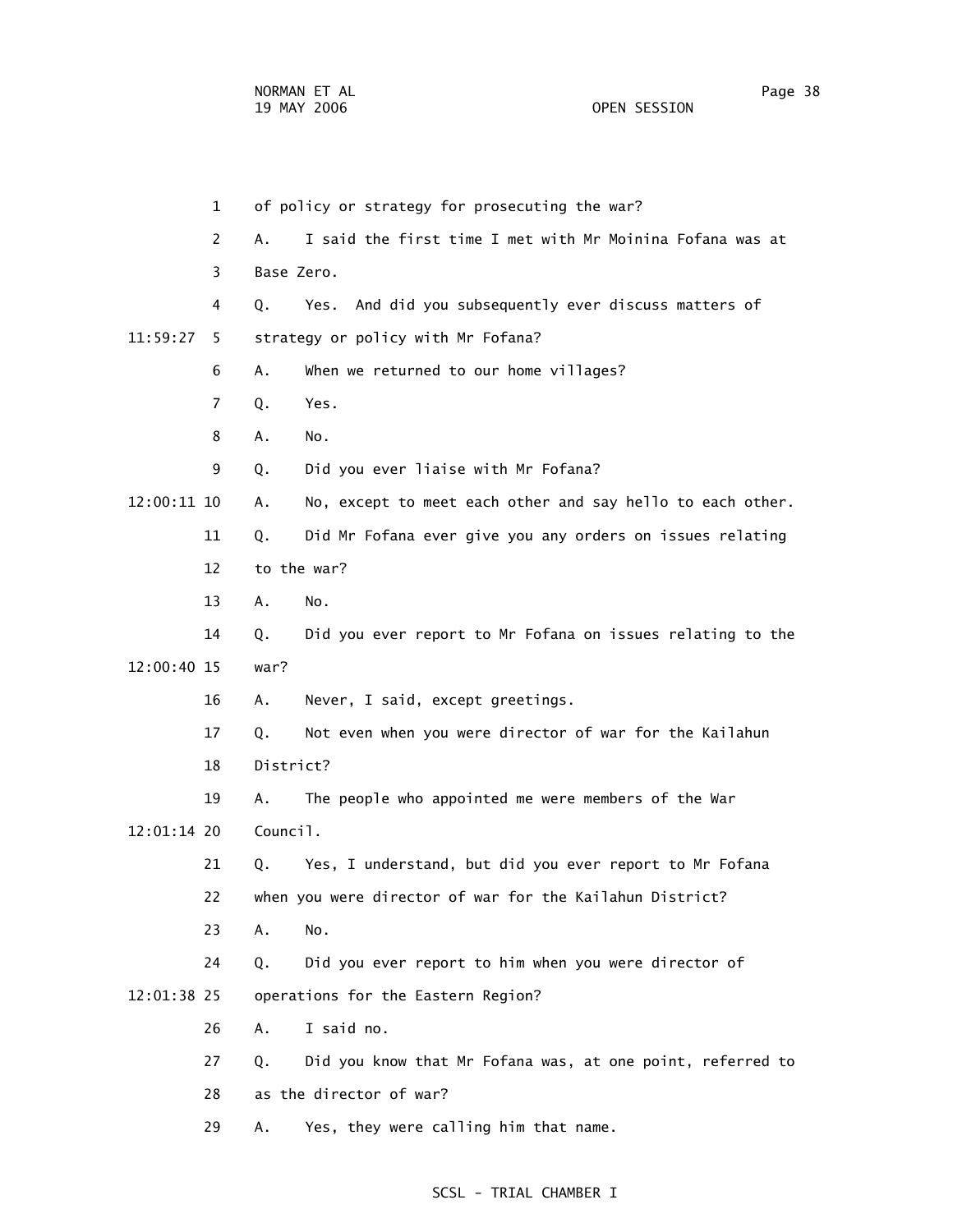1 Q. Do you know whether he fulfilled any role in relation to 2 that title? 3 A. No, I wouldn't have known -- I couldn't have known. 4 Q. Earlier this morning you mentioned the name of a ECOMOG 12:02:46 5 officer, a person called Yayah Abu Bakarr. Is it correct he was 6 a colonel? 7 A. Yes. 8 Q. When did you exactly first meet him? 9 A. Just the time they said they had come to Kenema was the 12:03:23 10 first time I ever met with him. 11 Q. Do you remember when that was; which month and which year? 12 A. Yes. 13 Q. Which month and which year was it? 14 A. It was in February -- no, no, I can't remember it quite 12:04:11 15 well now, no. 16 Q. Was it before or after the restoration of the government? 17 A. After the coup, when they said the ECOMOG had come to 18 Kenema, it was then that they went there and we met each other. 19 Q. Was it before the government was reinstated? 12:04:46 20 A. Yes. 21 Q. Am I correct to say that he was also your commander after 22 you met him? 23 A. Yes. 24 Q. Was he the person who was giving you orders how to execute 12:05:11 25 the war? 26 A. Yes, we were under them. 27 Q. What does that mean, "We were under them"? 28 A. When the Mende man says "under you," it's the person that 29 you take commands from.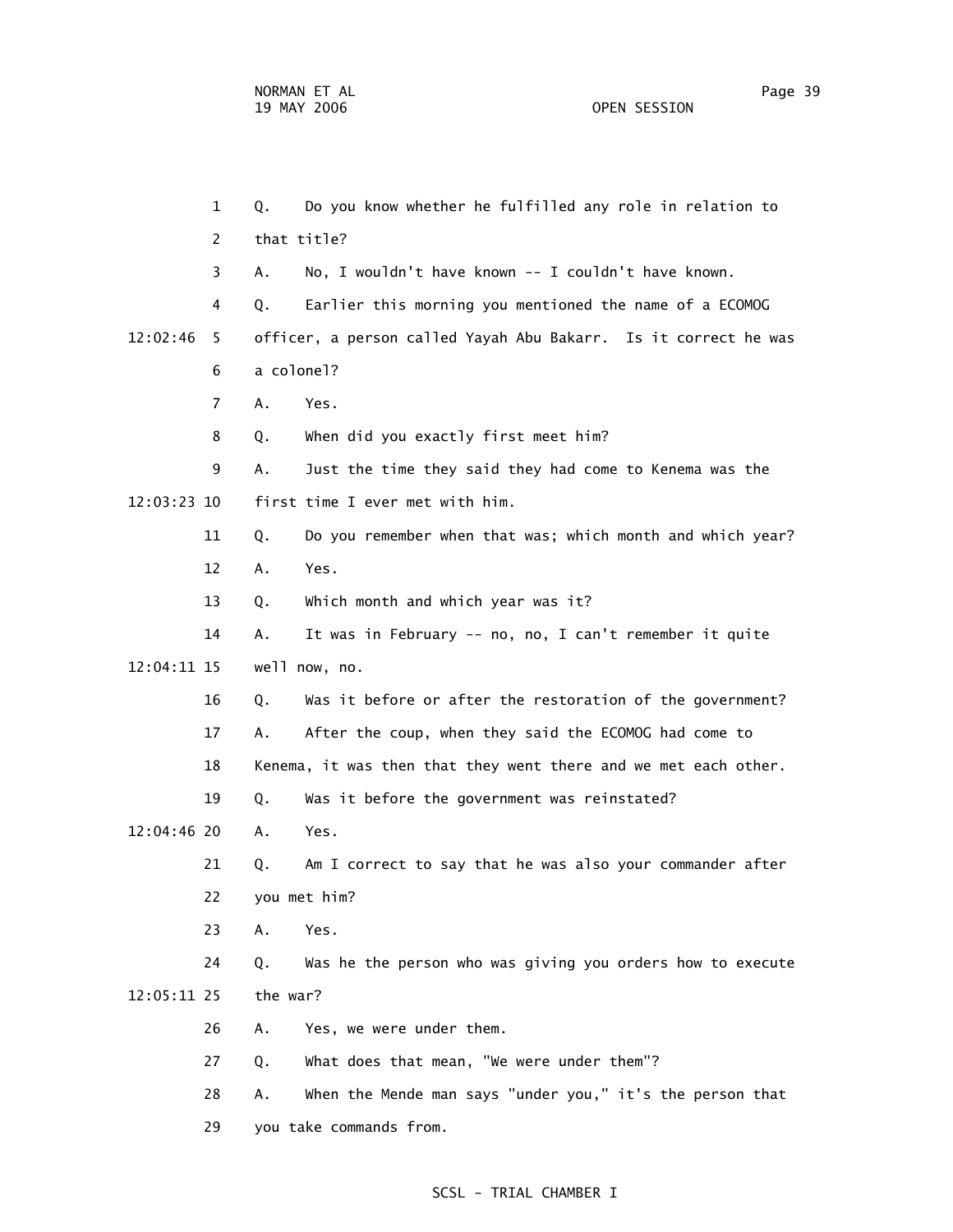1 Q. And you also reported to him? 2 A. Yes. 3 Q. Were you taking orders from anyone else? 4 A. He, Colonel Abu Bakarr? 12:06:07 5 Q. Apart from him? 6 A. At the time he was there, I was only taking orders from 7 him. 8 MR PESTMAN: I would like to refer this witness to a 9 statement which I've mentioned earlier, or before this week, 12:06:31 10 given on 16 November 2004, by witness TF2-008, at page 47. 11 PRESIDING JUDGE: Do you mean statement or evidence? 12 MR PESTMAN: Evidence given in Court by that particular 13 witness. 14 JUDGE THOMPSON: What is the date again? 12:06:57 15 MR PESTMAN: It's 16 November 2004. It is always the same 16 statement. I've mentioned it before. 17 Q. Mr Witness, the Prosecution called a witness some time ago 18 who testified here in Court that Mr Fofana was in charge of all 19 CDF fighting groups. In your own experience as a member of the 12:07:34 20 CDF, and as a commander, did you ever consider Mr Fofana to be in 21 command of all CDF fighting groups? 22 A. No. It was divided by sections. 23 MR PESTMAN: There is another witness, your Honours, for 24 your information, that is witness TF2-005, who testified on 12:08:30 25 15 February 2005, page 94. 26 Q. Mr Witness, there is another witness who testified here. 27 He said that Mr Fofana was one of those responsible for deciding 28 and planning how the war was to be fought. I would like to know, 29 Mr Witness, whether, in your experience, Mr Fofana was ever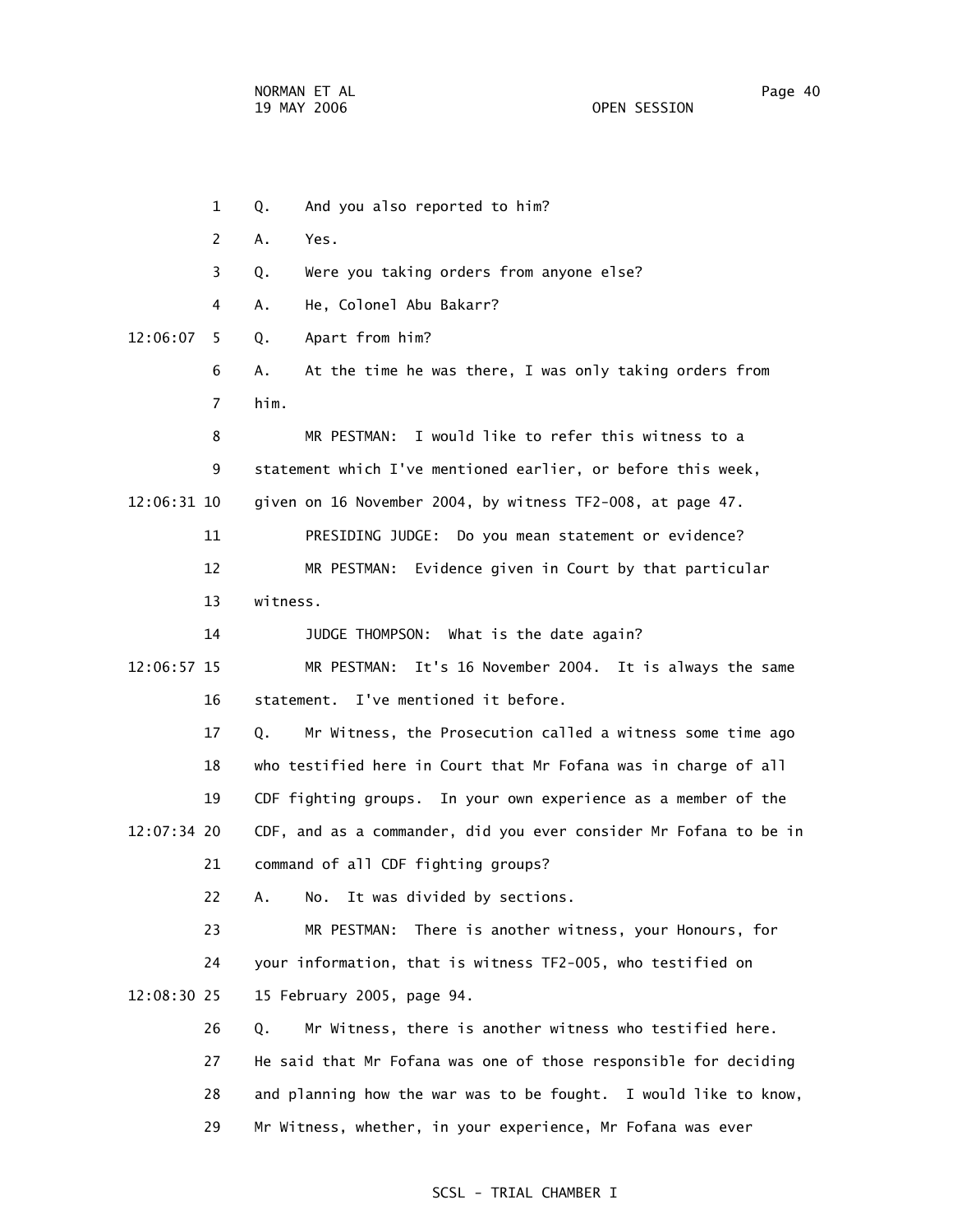1 responsible for deciding and planning how to fight the war; do 2 you agree with that statement? 3 A. The fighting which I was involved, no. 4 MR PESTMAN: The same witness, Your Honours, on the same 12:09:34 5 day, but at page 101, said that Mr Fofana was responsible for the 6 selection of commanders. 7 Q. Mr Witness, I'm asking you, in your experience as a CDF 8 commander, was Mr Fofana responsible for the selection of 9 commanders? 12:10:10 10 A. I don't know that. 11 MR PESTMAN: I have no further questions. Thank you. 12 PRESIDING JUDGE: Thank you, Mr Pestman. Mr Margai, 13 counsel for the third accused, any cross-examination? 14 MR MARGAI: Yes, My Lord. 12:10:30 15 CROSS-EXAMINED BY MR MARGAI: 16 Q. Good afternoon, Mr Witness. 17 A. Yes, good afternoon father Margai. 18 Q. Were you, during the war, based at Bunumbu as a commander? 19 A. Yes, at the time I should. 12:11:04 20 Q. At the time you were based at Bunumbu, which fighting force 21 was in control of Segbwema? 22 A. Our enemies called the junta. 23 Q. Which fighting force was based at Daru at that time? 24 A. Theses same guys were based there. In fact, all of them 12:11:41 25 were based there. 26 Q. Did ECOMOG and the Kamajors engage in the joint operation 27 to retake Segbwema and Daru? 28 A. Yes. In unity. 29 Q. Did you take part in that operation?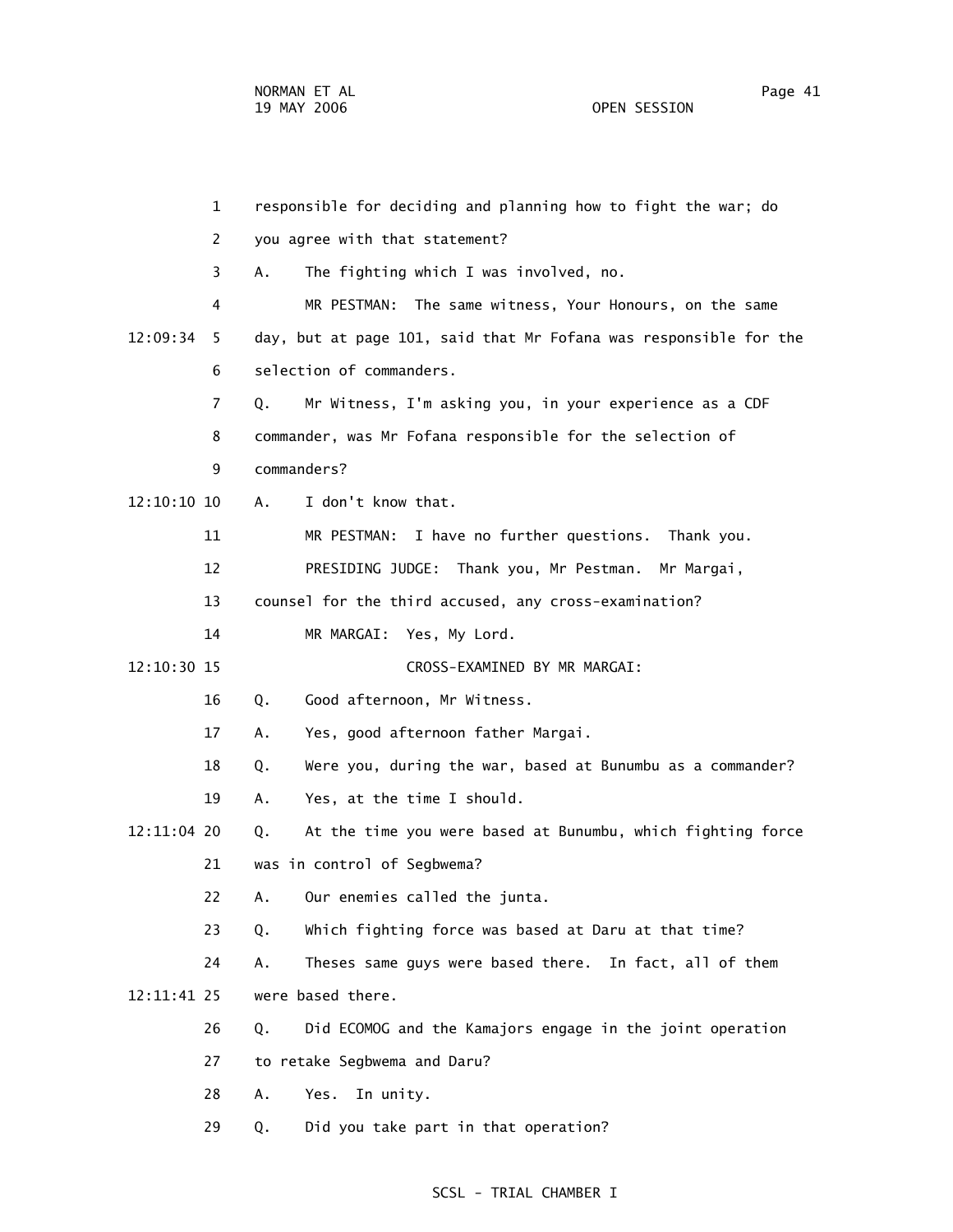- 1 A. Very well.
- 2 Q. Between ECOMOG and the Kamajors, who commanded that
- 3 operation?
- 4 A. The ECOMOG.
- 12:13:05 5 Q. Was it the pattern that whenever there was a joint 6 operation between ECOMOG and the Kamajors, ECOMOG would command 7 those operations?
	-
	- 8 A. Yes, they were husbands.
- 9 Q. You've told the Chamber that you were initiated into the 12:13:47 10 Kamajor society.
	- 11 A. Yes.
	- 12 Q. Now, did initiators take part in combat?
	- 13 A. No, I did not see that. I did not walk to the war front 14 with any one of them.
- 12:14:28 15 Q. Did initiators at any time, to your knowledge, plan combat? 16 A. No, I do not know that, and I did not see that. I, I did 17 not see that.
	- 18 Q. Did initiators, to the best of your knowledge as a
	- 19 commander, distribute weapons during the war?

12:15:20 20 JUDGE ITOE: Mr Margai, my observation here is --

 21 THE WITNESS: They did not give it to me, and they did not 22 distribute it to me.

- 23 MR MARGAI: Sorry, My Lord.
- 24 JUDGE ITOE: The trend of the cross-examination which 12:15:32 25 started since yesterday was that: "Did initiators". I thought 26 that issue particularised it was -- it would have a more 27 reassuring play on the record because "did initiators" is the 28 initiators.
	- 29 MR MARGAI: No, that is deliberate, and I shall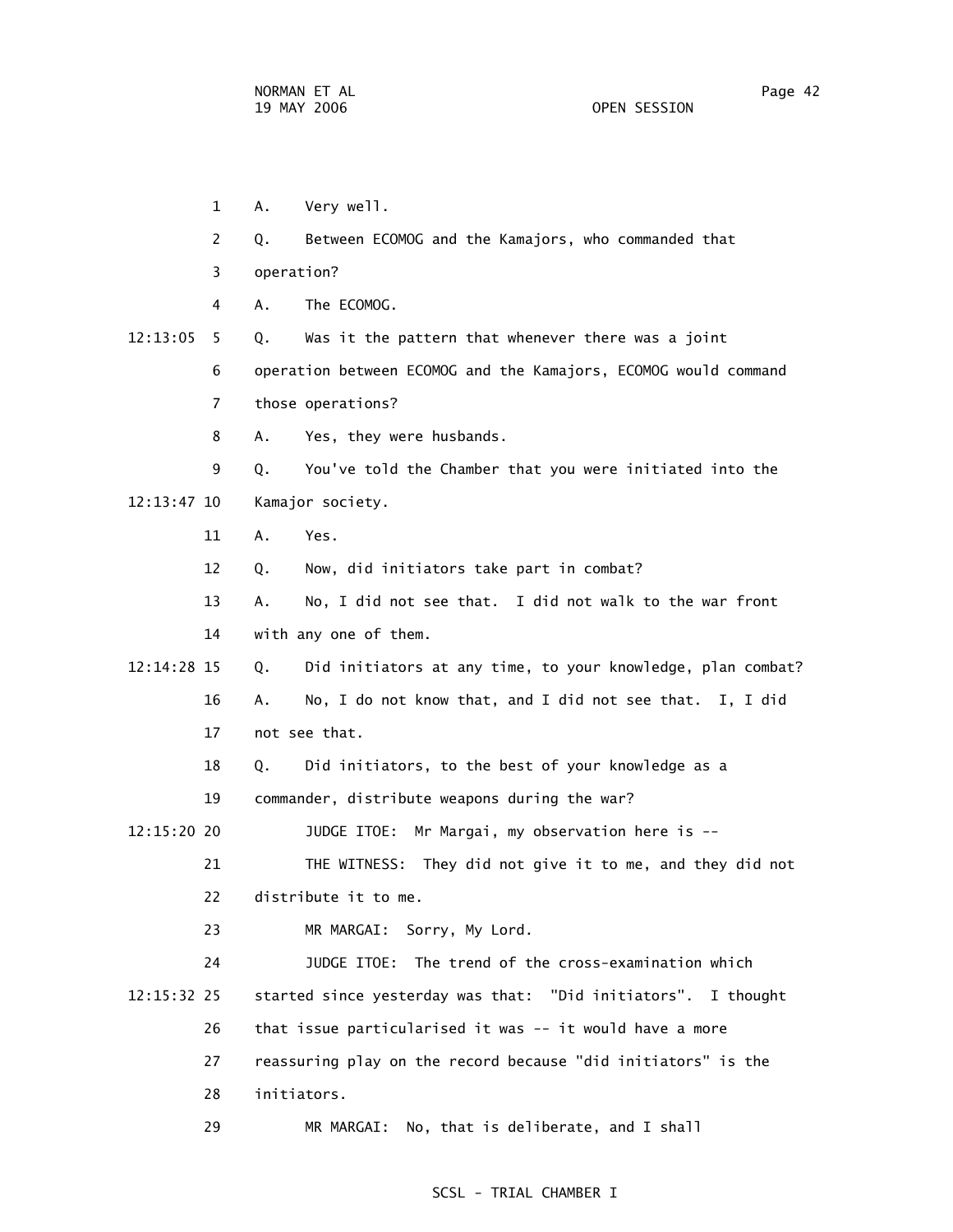1 particularise after generalising. 2 JUDGE ITOE: That's right, because yesterday there was no 3 particularisation; that is why -- 4 MR MARGAI: No, yesterday was deliberate. 12:16:10 5 JUDGE ITOE: All right. 6 MR MARGAI: Thank you. 7 Q. Now, do you know Allieu Kondewa? 8 A. Very well. 9 Q. With regard to the war, what did you know him as? 12:16:28 10 A. Chief initiator. 11 Q. Did Kondewa, to the best of your knowledge, take part in 12 combat? 13 A. No, we were staying far away from each other. I didn't 14 know that. 12:17:16 15 Q. Whilst you were at Base Zero, did you see Kondewa at Base 16 Zero? 17 A. Yes. 18 Q. Whilst at Base Zero, did you witness the planning of the 19 war at Base Zero? 12:17:46 20 A. No, I did not go where the committee was sitting. I did 21 not go there to plan the war. 22 MR MARGAI: That will be all, thank you, My Lord. 23 PRESIDING JUDGE: Thank you, Mr Margai. Mr Prosecutor. 24 CROSS-EXAMINED BY MR BANGURA: 12:18:30 25 Q. Good afternoon, Mr Witness. 26 A. Yes, good afternoon, father. 27 Q. Mr Witness, let me start by first asking you: Did you make 28 any statement to the lawyers who invited you to come here? 29 A. Yes.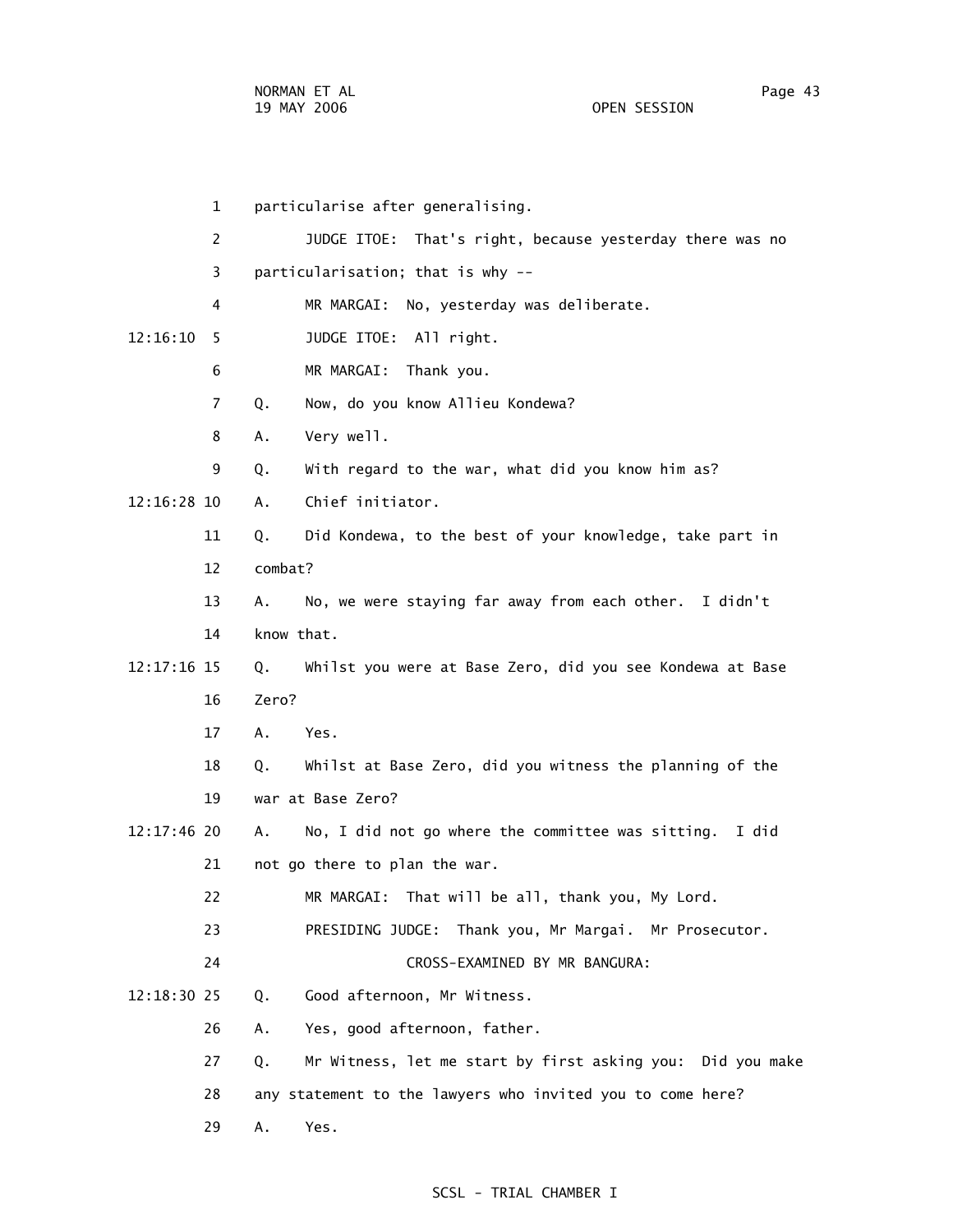1 Q. In that statement, you indicated the things that you 2 intended to come and say in this Court; is that correct? 3 A. Yes; those that they asked me, I talked about them. 4 MR BANGURA: Your Honours, I am making an application that 12:19:42 5 the statement which the witness made to Defence be made available 6 to the Prosecution. Your Honours, the reason is that the 7 Prosecution intends to verify and possibly confront the witness 8 on matters which he has testified to in Court and for which we 9 did not have any notice in the summaries provided by the Defence. 12:20:39 10 PRESIDING JUDGE: What is it in particular? 11 MR BANGURA: Your Honours, in particular the witness, and 12 very crucially, testified to the fact that at Base Zero he was 13 present when Hinga Norman was making a telephone conversation 14 with somebody he alleges to be President Kabbah. Your Honours, 12:21:08 15 that is a very important and crucial piece of evidence which I 16 believe the Defence is seeking to rely on and which they have not 17 indicated in the summaries. If it had been indicated, we would 18 have had an opportunity sufficiently to investigate this fact and 19 to be in a position to confront the witness with this. 12:21:41 20 PRESIDING JUDGE: The test that we have enunciated is not 21 whether you can confront the witness or not. This is not what we 22 have said up to now. 23 MR BANGURA: If I should finish, Your Honour. 24 PRESIDING JUDGE: Yes.

 12:21:56 25 MR BANGURA: There is a second part to it. That is, in the 26 summaries the Defence has given a summary -- they have given 27 notice that the witness will be testifying to the fact that he 28 arrived in Tongo on the day that Tongo was captured. Your 29 Honours, the Prosecution in its case before this Court has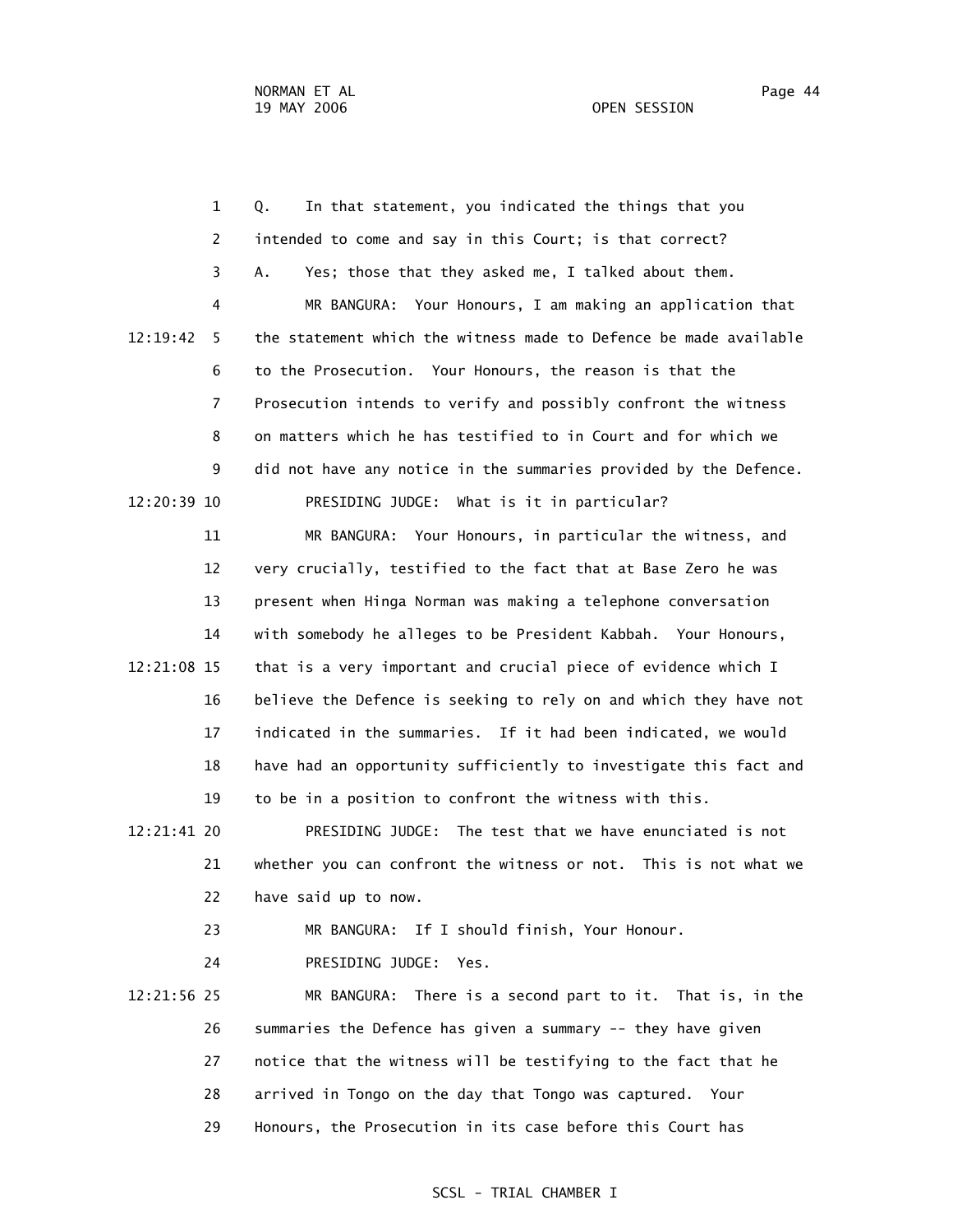1 alleged certain things that happened in Tongo on the day it was 2 captured. We have the witness testifying before this Court to 3 say that he arrived in Tongo -- 4 PRESIDING JUDGE: Maybe if I can stop you here and ask that 12:22:49 5 the headphones be removed from the witness and that this not be 6 translated to the witness, otherwise we may get into some other 7 difficulties. 8 MR BANGURA: Thank you, Your Honour. 9 PRESIDING JUDGE: Madam Court officer and Witness 12:23:13 10 Protection, can you take the witness out of the courtroom because 11 that will not be decided in 30 seconds and we have not finished 12 yet to hear you. So can the witness be assisted out. 13 **Example 13** [The witness stood down] 14 PRESIDING JUDGE: Yes, Mr Bangura. Sorry for my 12:23:35 15 interruption. 16 MR BANGURA: Your Honour, continuing, we have led evidence 17 to show that on that day that Tongo was captured quite a number 18 of things happened in Tongo. The summary we have from the 19 Defence is that the witness was in Tongo on that day. He has 12:23:55 20 come to Court today and has testified that he in fact did not go 21 to Tongo until the next day which, in the view of the 22 Prosecution, is a significant departure from the summary which 23 they have provided to us. 24 Your Honours, the Prosecution is prejudiced by these facts,

 12:24:18 25 by the situation, and we believe that it would help and it is in 26 the interests of justice that we see exactly what statement this 27 witness made to the Defence and perhaps why, in fact, there has 28 been some departure from that statement.

29 PRESIDING JUDGE: I would like to hear a bit more about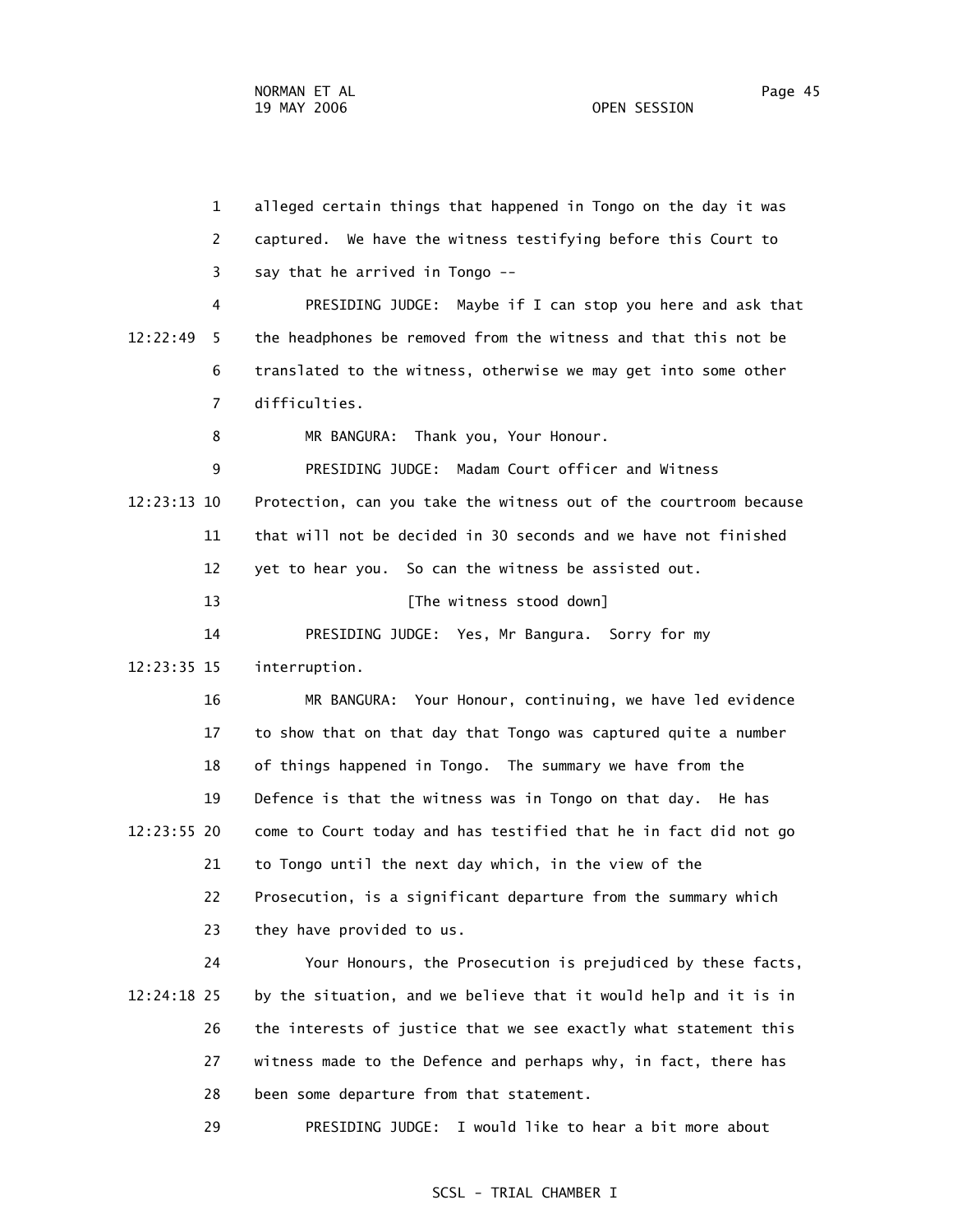1 your second -- the capture of Tongo. I'm really at a loss to 2 understand what you're suggesting in this respect. I may have 3 misunderstood what you are suggesting in this respect. Can you 4 take it back again.

 12:24:56 5 MR BANGURA: The Defence has provided a summary saying that 6 the witness went to Tongo. Let me just read specifically from 7 the summary. Your Honours, I am looking at page 15179. It is 8 the first sentence there. "How witness was way in Base Zero" - 9 "away" I believe that should read - "when Kamajors took Tongo 12:25:34 10 Field with arms and ammunition brought from Conakry, Guinea by 11 Jambawai. But witness went to Tongo the day it fell to the 12 Kamajors and he took part in shepherding civilians assembled at 13 headquarters for their own protection."

 14 Your Honours, the Prosecution is saying that the events 12:25:52 15 which took place in Tongo are very important, and we have led 16 witnesses in this Court who have established a lot about the 17 crimes that were committed -- the alleged crimes that were 18 committed there. The summary given by the Defence is that this 19 witness was there on that day. The witness has testified in 12:26:22 20 Court that in fact he got there the day before.

21 PRESIDING JUDGE: The day after.

 22 MR BANGURA: The day after, sorry. We would like to see 23 what the witness actually said in his statement. I'm not 24 suggesting anything at this point, Your Honours. We would like 12:26:38 25 to know what the witness said in his statement.

> 26 PRESIDING JUDGE: Again, my question to you: For what 27 purpose?

 28 MR BANGURA: Your Honours, testing the veracity of what the 29 witness has said and his credibility. We would first of all get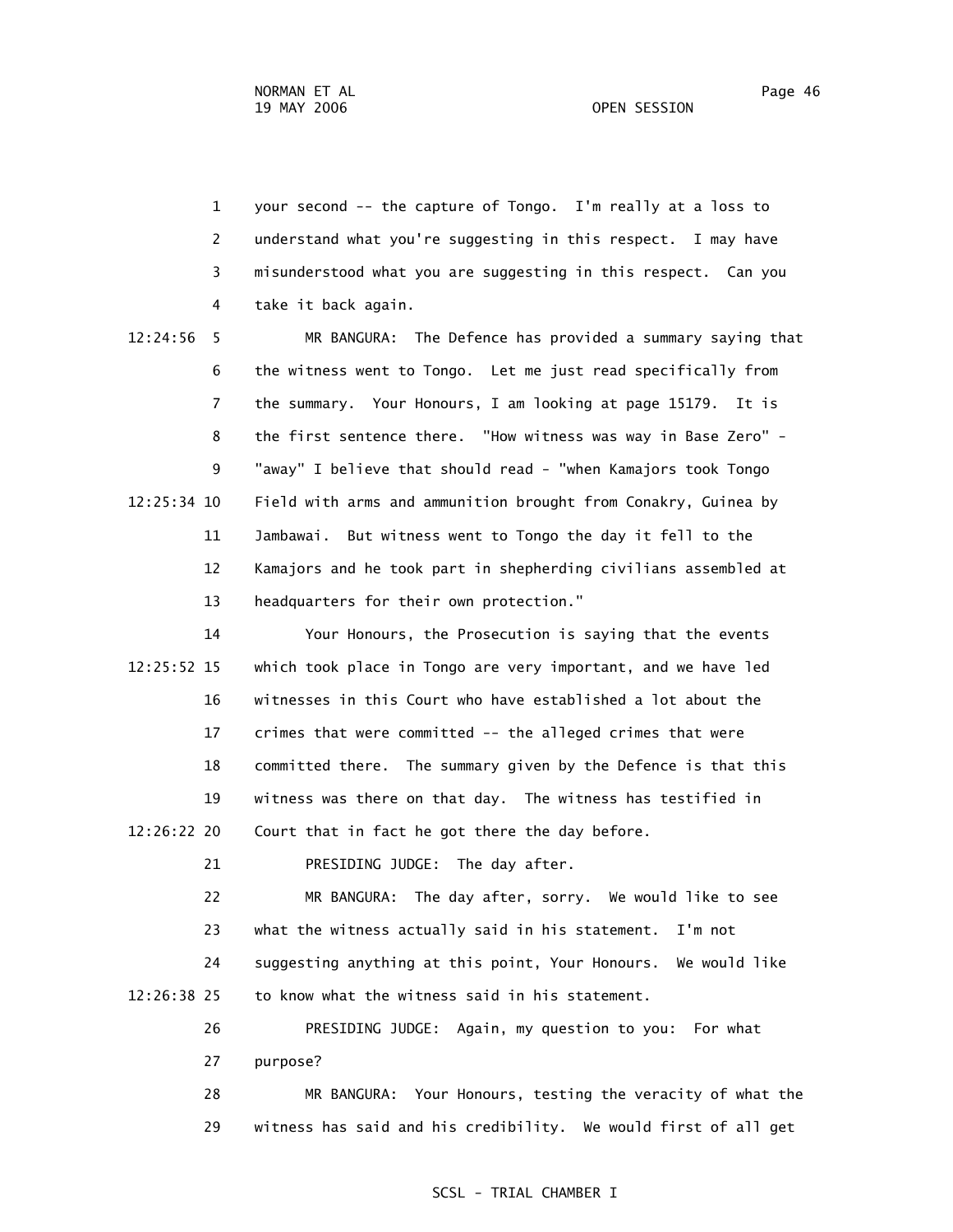1 to see the statement and put questions to the witness to test his 2 credibility. If necessary, we may then go to tender it as an 3 exhibit. 4 JUDGE THOMPSON: You say the summary. What does the 12:27:13 5 summary say about the alleged Tongo episode? 6 MR BANGURA: It says that the witness will testify that he 7 was away when Tongo was attacked, but he arrived in Tongo the day 8 it fell. 9 JUDGE THOMPSON: Right. What's your contention from the 12:27:35 10 perspective of the Prosecution's evidence on this? 11 MR BANGURA: Your Honours, the Prosecution led evidence 12 from many witnesses -- 13 JUDGE THOMPSON: To say? 14 MR BANGURA: To say that crimes which we have charged were 12:27:49 15 committed in Tongo on the day it fell. 16 JUDGE THOMPSON: Right. 17 MR BANGURA: The Prosecution would like to -- if we were 18 given the summary which indicates that the witness was there on 19 that day, the Prosecution would like to have an opportunity to 12:28:06 20 examine the witness on the events that occurred in Tongo on that 21 day. 22 JUDGE THOMPSON: What is the alleged discrepancy? 23 MR BANGURA: He has come to Court and has said that he in 24 fact arrived in Tongo the day after. 12:28:26 25 JUDGE THOMPSON: Yes. 26 MR BANGURA: The question is what did he tell -- we have it 27 in a summary here. What did he say in his statement which was 28 reduced in the form of a summary? 29 JUDGE THOMPSON: How does that enhance the Prosecution's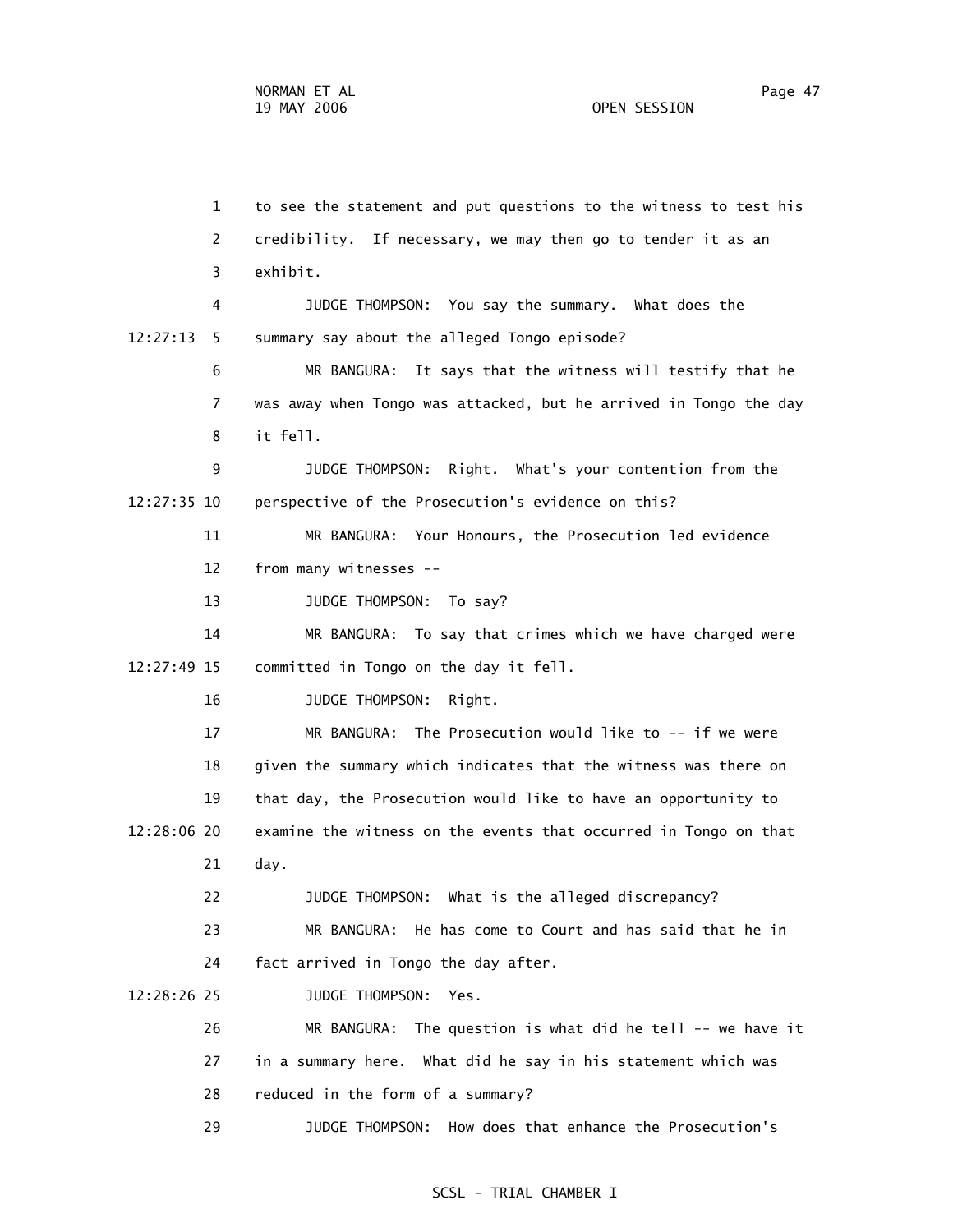1 case to know that. Having regard to the principle of orality, he 2 can expand on the Tongo episode, as long as he doesn't take the 3 Prosecution ex improviso, or he doesn't give evidence which may 4 amount to recent fabrication. The difficulty is what you are 12:29:04 5 seeking to explore here? What is the discrepancy, or is it just 6 the mention of Tongo and saying that he arrived there next day? 7 MR BANGURA: Your Honours, Tongo -- I don't think I have to 8 go over the importance of the Prosecution wanting to examine 9 witnesses on the events in Tongo on that day. 12:29:29 10 JUDGE THOMPSON: But you say his credibility, you doubt it 11 in respect of which specific aspect of Tongo? Are you saying 12 that your evidence which the Prosecution has does not put this 13 witness there -- 14 MR BANGURA: Does not put the witness there now, but we 12:29:49 15 have in the summary that the witness was there. 16 JUDGE THOMPSON: Yes. 17 MR BANGURA: So I'm saying that -- the point is that this 18 point has been omitted from the -- 19 JUDGE THOMPSON: Couldn't this be explored in a vigorous 12:30:08 20 cross-examination? 21 MR BANGURA: It might, perhaps, Your Honour. This is just 22 an addition to the first point that I made. 23 JUDGE THOMPSON: These are my random thoughts. I'll 24 restrain myself. 12:30:20 25 PRESIDING JUDGE: Is it all that you had to address at this 26 particular moment? 27 MR BANGURA: Yes. 28 PRESIDING JUDGE: Dr Jabbi, do you wish to respond to that? 29 MR JABBI: My Lord, I just wish to say with respect to the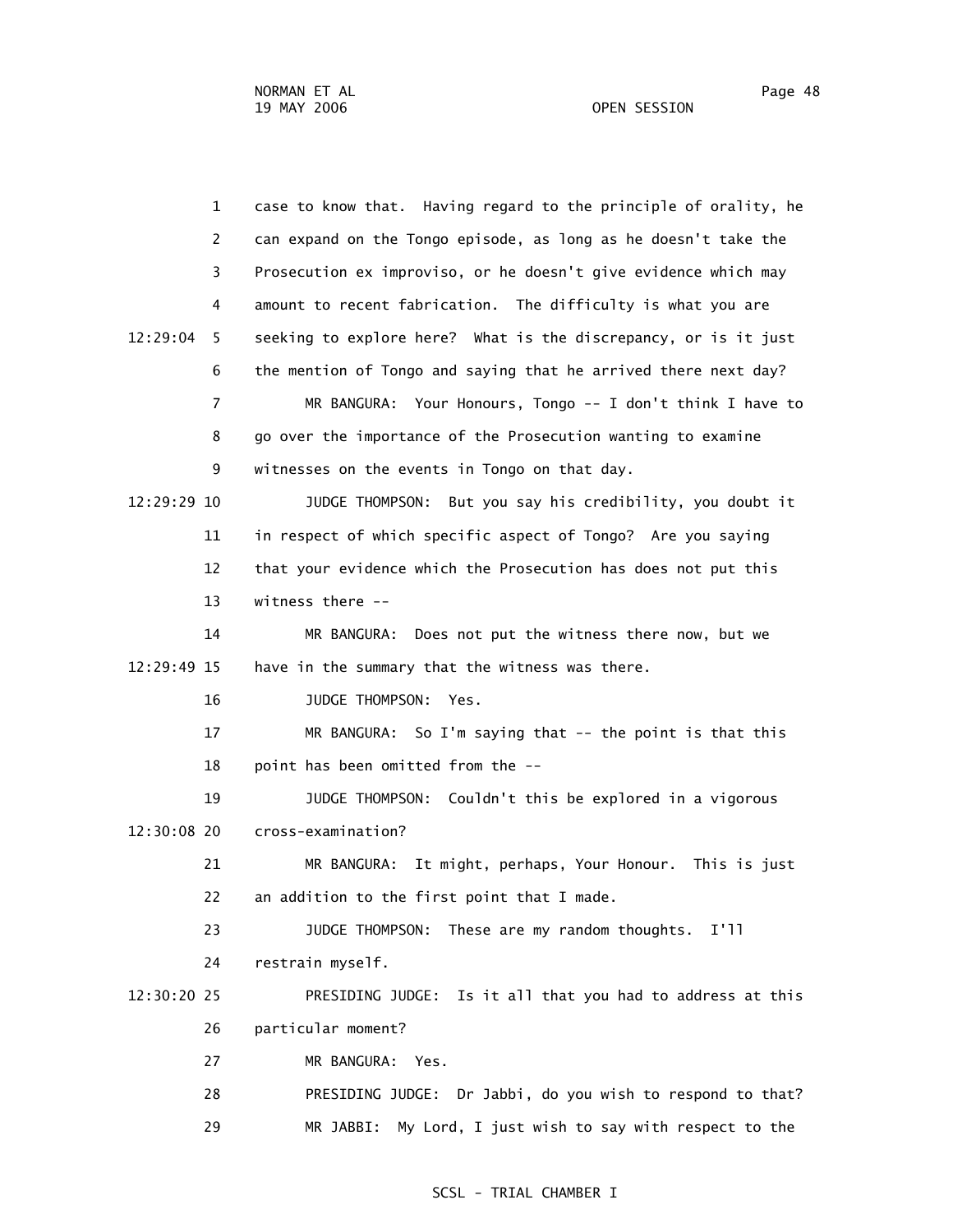1 sentence quoted by my learned friend from the summary -- 2 PRESIDING JUDGE: Let's deal with the first issue first; 3 the issue about the fact that the witness has testified that he 4 overheard or heard a conversation between your client Chief 12:30:54 5 Norman and President Kabbah and that there is absolutely no 6 mention of that in the summary. That was the first argument 7 presented. I have looked at the summary and there is absolutely 8 no reference to that. 9 MR JABBI: There is no reference to that, My Lord. 12:31:19 10 PRESIDING JUDGE: But the question is: Is it in the 11 statement at all? The issue is that the witness has now 12 testified to matters that were not disclosed. It may or may not 13 have been in the statement, I don't know. So my question to you 14 is that particular issue or matter, or incident, or event, 12:31:36 15 whatever you want to describe it, is it in the statement or not? 16 MR JABBI: It is, My Lord. 17 PRESIDING JUDGE: So why is it that it was not disclosed? 18 [CDF19MAY06C - EKD] 19 MR JABBI: My Lord, it is just a shortcoming of the summary 12:31:59 20 and, as I have argued before, we did not look at the summary as a 21 production of every detail, but of as much of that detail in the 22 statement as possible. 23 PRESIDING JUDGE: But you agree with the Court that every 24 essential element that is contained in the statement should be in 12:32:21 25 the summary. An event where you have a witness that you lead to 26 testify to matters and issues, presumably if you have the witness 27 to speak about that, you consider yourself that this is of 28 importance. And if you do, I would suggest it should be

29 contained and disclosed. In any event, that one, you agree with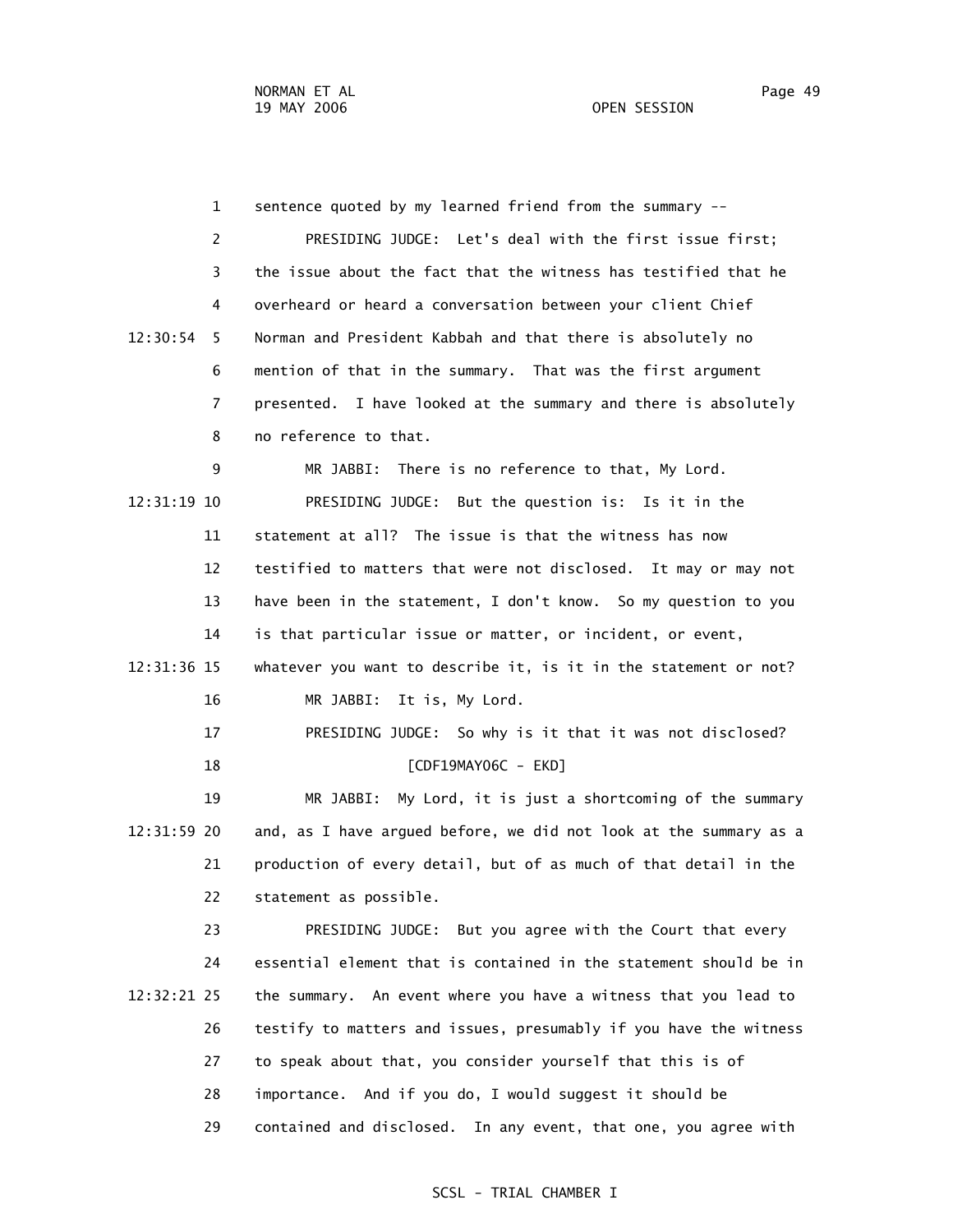1 the Prosecution that it is not in the summary. 2 MR JABBI: It is not in the summary. No, My Lord. 3 PRESIDING JUDGE: What about the second issue? 4 MR JABBI: With the second issue, that is the sentence 12:32:57 5 cited by my learned friends. 6 PRESIDING JUDGE: That is the portion at the top of page 7 15179.

 8 MR JABBI: Yes, My Lord. As my learned friend pointed out 9 the word "way" is a typographical error or omission for "away". 12:33:22 10 By the same token the word "after" has fallen out following the 11 word "the day" and it turns out to look like the day itself when 12 it should be the day after it fell. It may well have been at the 13 time of inputting it into the computer, just as the letter "a" 14 fell away from "away". But that also will be borne out in the 12:33:52 15 statement, My Lord.

 16 PRESIDING JUDGE: So you are saying that it should have 17 read -- you seem to have difficulties with your -- a doctor like 18 you who has this kind of a background seem to have difficulties 19 in making sure that words that should be in a statement and have 12:34:20 20 meaning, as such -- I mean, this is the second time, Dr Jabbi, 21 that we have seen that in summaries. So you are saying the first 22 part: "How witness was away in Base Zero" rather than "way." 23 MR JABBI: Yes "way" should be "away". Then after the word 24 "the day" it should be "the day after." 12:34:42 25 PRESIDING JUDGE: "Witness went to Tongo the day after it 26 fell to the Kamajors."

> 27 MR JABBI: Yes, My Lord, that is how it should have read. 28 It is unfortunate and we apologise for it, that there are two 29 omissions in that sentence.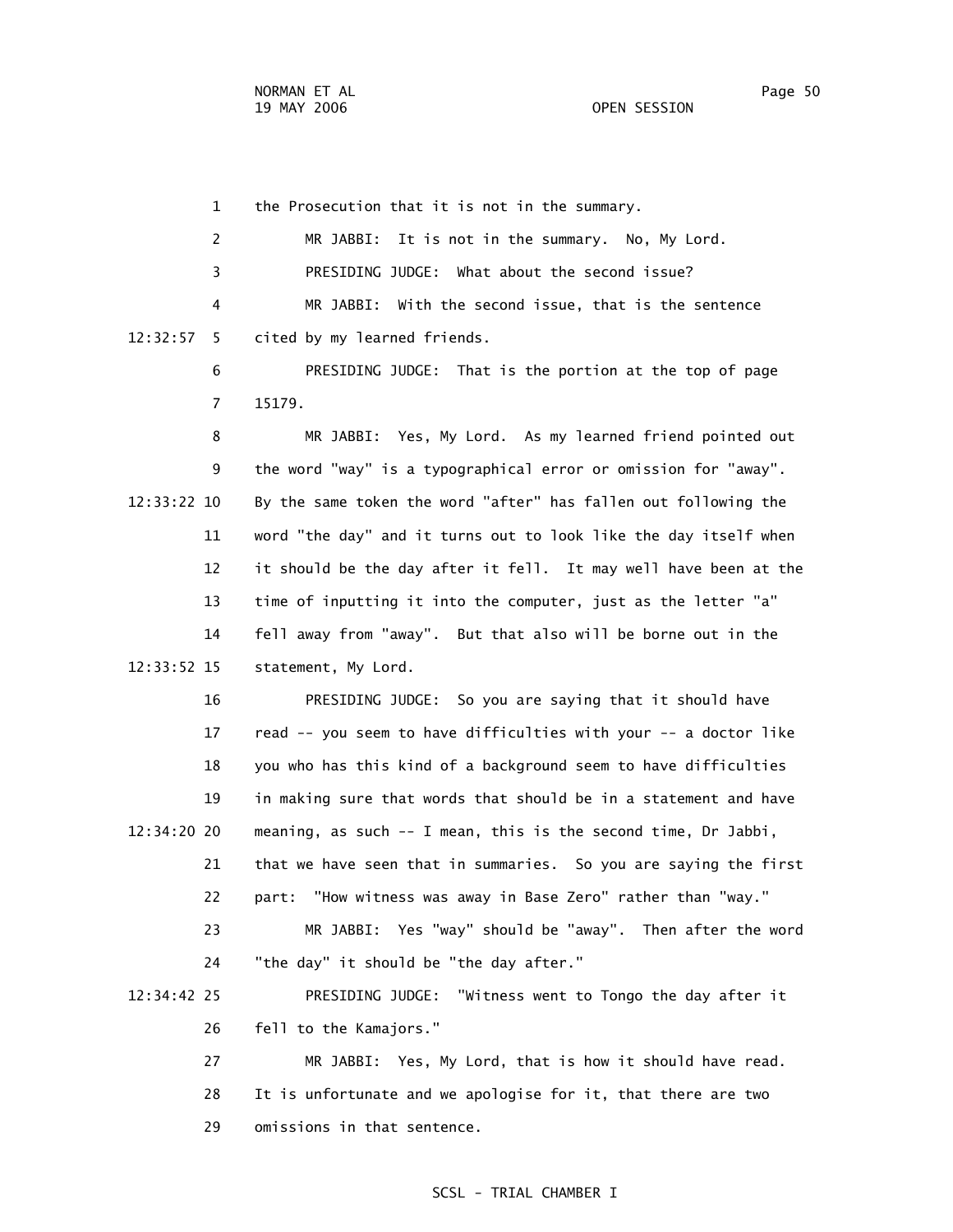| 1             | PRESIDING JUDGE: Yes, Dr Jabbi, do you have any further           |
|---------------|-------------------------------------------------------------------|
| 2             | argument to submit?                                               |
| 3             | MR JABBI: Pardon, My Lord?                                        |
| 4             | PRESIDING JUDGE: Do you have any other argument to present        |
| 12:35:51<br>5 | on this? Your position is that the first was not part of the      |
| 6             | statement and the second one was a typo or a mistake made when    |
| 7             | the summary was typed.                                            |
| 8             | MR JABBI: Those are the only points I wish to make,               |
| 9             | My Lord.                                                          |
| 12:36:11 10   | PRESIDING JUDGE: But you do accept that the information           |
| 11            | about Mr Norman's conversation is contained in the statement, and |
| 12            | that you're saying that in the statement the witness is talking   |
| 13            | that he went to Tongo after the day.                              |
| 14            | MR JABBI: The day after.                                          |
| 12:36:29 15   | PRESIDING JUDGE: The day after. This is what he says in           |
| 16            | the statement. This is what he has in the statement?              |
| 17            | MR JABBI: Yes, My Lord.                                           |
| 18            | PRESIDING JUDGE: Thank you, Dr Jabbi. Mr Bangura, do you          |
| 19            | wish to reply to this?                                            |
| $12:36:54$ 20 | MR BANGURA: Your Honour, I believe I am still standing on         |
| 21            | the same point, that the statement be made available to the       |
| 22            | Prosecution so that we can verify these facts. I believe that is  |
| 23            | the way that I see as moving forward with this issue, the         |
| 24            | particular issues that I have raised.                             |
| 12:37:18 25   | PRESIDING JUDGE: What do you mean in order for you to             |
| 26            | verify the fact? They have admitted that is there and that is a   |
| 27            | mistake as far as the Tongo situation is concerned.               |
| 28            | Your Honour, the Tongo situation, as suggested<br>MR BANGURA:     |
| 29            | by learned Justice Thompson, is one which could be handled as the |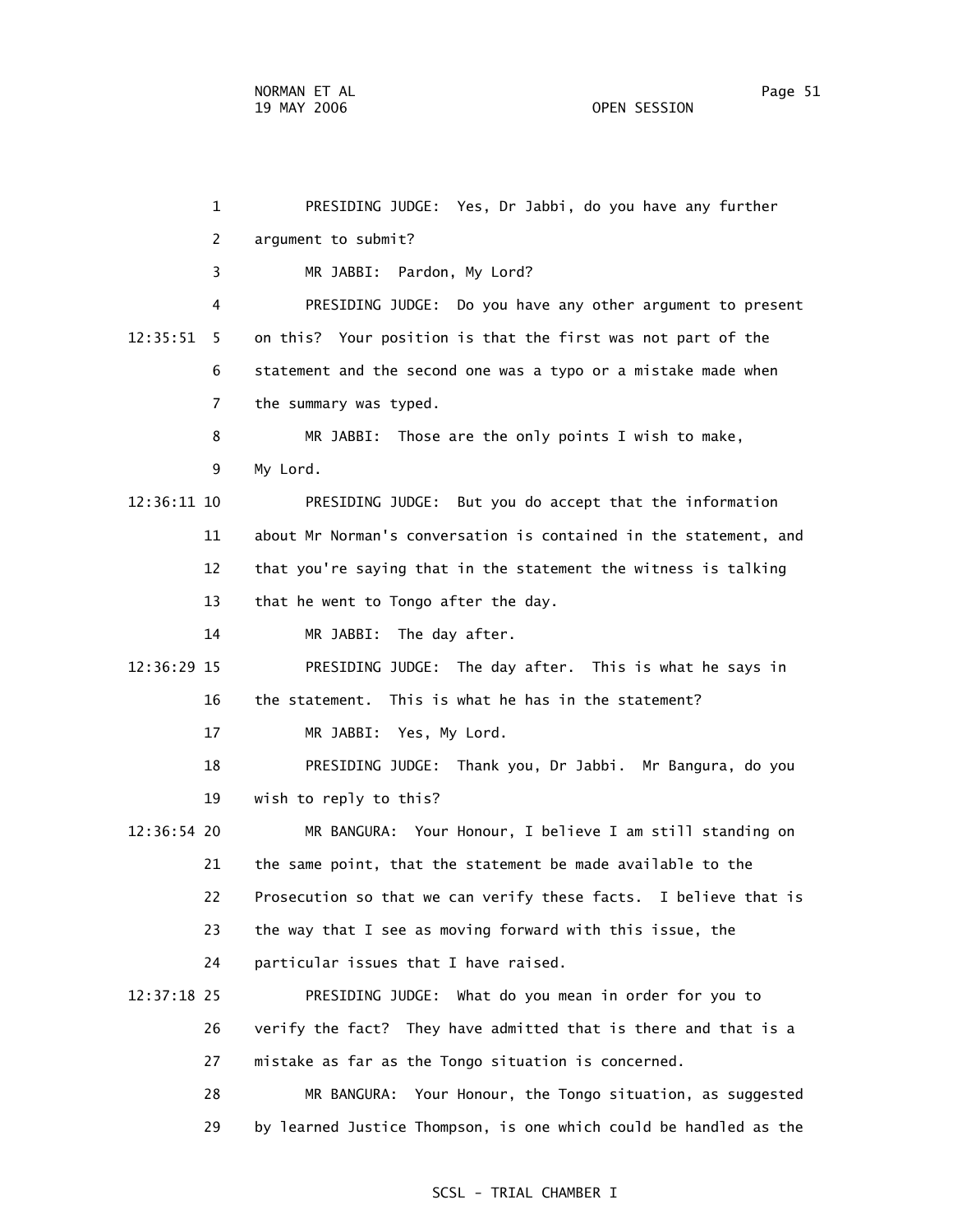1 cross-examination goes on. But the one to do with the evidence 2 about Hinga Norman speaking on the satellite phone, we submit 3 that is so crucial to the Defence -- is so central to the 4 Defence, to their case, as far as I understand the Defence case, 12:37:56 5 that it is one which we would need to be very sure about, 6 Your Honour.

> 7 PRESIDING JUDGE: I am not sure what you mean by this 8 [overlapping speakers].

 9 MR BANGURA: Your Honour, the position is that as far as I 12:38:18 10 understand the Defence up to this point, Hinga Norman was 11 discussing or was reporting to somebody else who was supposed to 12 be -- to President Kabbah who was supposed to be his boss. 13 That's as far as I understand it. I don't think we can hide away 14 from that fact. And I believe that has been a theme which the 12:38:43 15 Defence has been playing up to this point, Your Honour. I 16 believe that is a very important theme, a very important point 17 for their case. I don't see how that --

 18 PRESIDING JUDGE: I must say I have some difficulties to 19 follow the logic of the argument on this, because I don't think 12:38:58 20 it is  $-$  I think it is  $-$  I may be wrong on this, but I don't 21 think it is disputed that President Kabbah was the boss of 22 Mr Norman. I don't think it is disputed. There is ample 23 evidence that the President in exile was -- if I am not mistaken 24 your boss himself, MR de Silva, has recognised that in court. So 12:39:18 25 I don't think it is in issue, but it may be different now. 26 MR BANGURA: Your Honour, we have a duty to rebut evidence 27 which is brought out by the Defence in challenging our case, and

> 28 so I don't think we would -- I don't think we should take a 29 position that he was -- I am not saying that that is the case,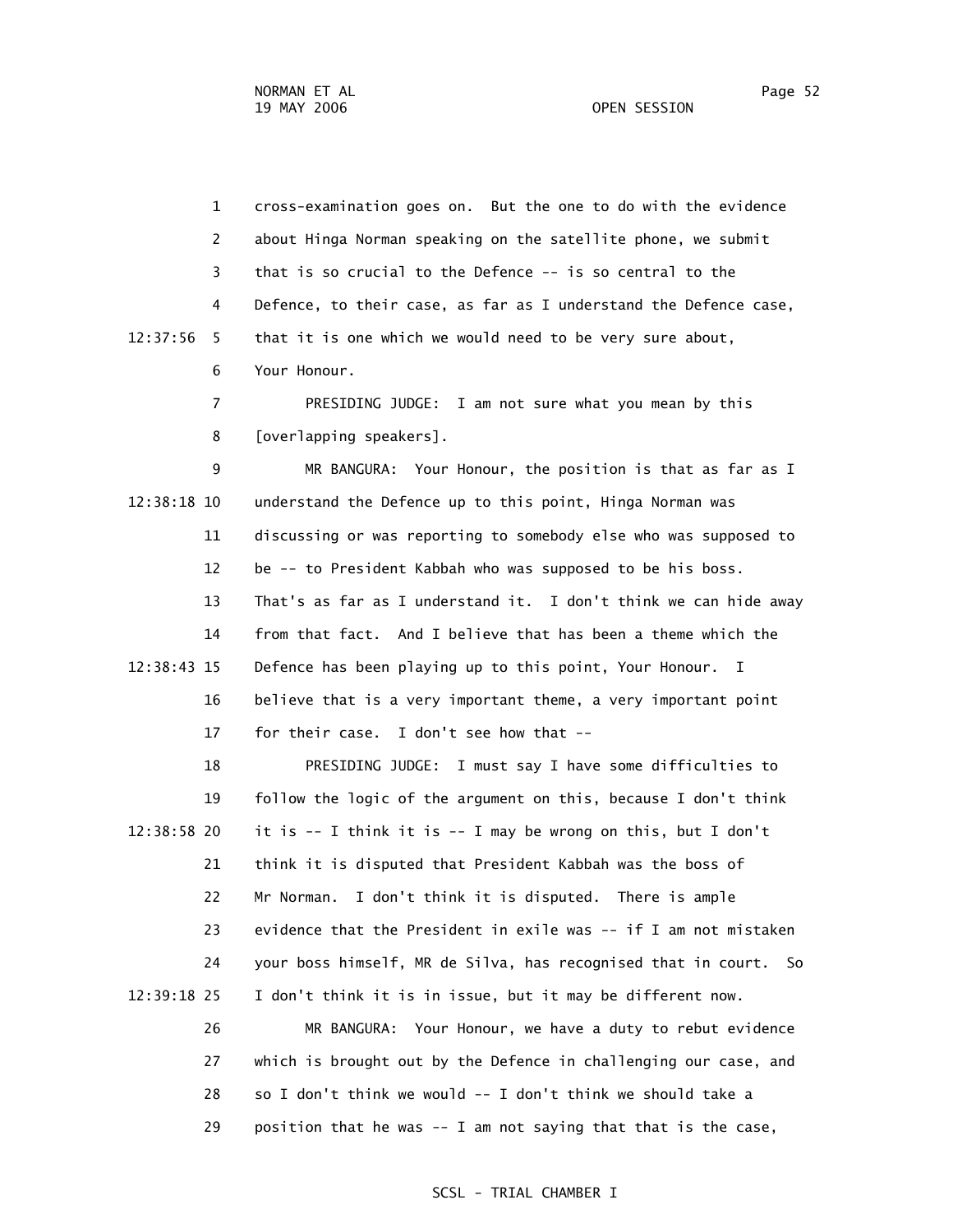1 but we have been reading through the Defence --

 2 JUDGE THOMPSON: Let me see if I can help you. Let me put 3 it this way, under Rule 73ter(B) where I recognise you are moving 4 the Court, because that's the Rule where we can order disclosure 12:40:07 5 on the part of the Defence of statements made by their witnesses. 6 We have established in a recent decision that a general principle 7 that giving that particular rule its plain and unambiguous 8 meaning, there is no a priori entitlement of the Prosecution to 9 disclosure of Defence statements, witness statements, but that 12:40:42 10 the Court in its discretion and wisdom can exceptionally 11 authorise such disclosure if the Prosecution were to be able to 12 make a prima facie showing of undue or irreparable prejudice.

 13 Perhaps what you need to do to satisfy the Bench is to 14 advance your arguments further to tell us how non-disclosure 12:41:15 15 might in fact cause this undue or irreparable prejudice. Perhaps 16 if you are able to do that, then you might persuade the Bench 17 that this is one case where the Court should exercise its 18 discretion to order disclosure of the statement.

 19 MR BANGURA: Rightly so, Your Honour. I believe that the 12:41:40 20 Prosecution will be prejudiced in the sense that the Prosecution 21 has not had any opportunity of investigating this fact which the 22 witness has testified to in court. We are confronted with this 23 for the first time and the most --

 24 PRESIDING JUDGE: Which fact are we talking about? 12:42:00 25 MR BANGURA: The fact that Hinga Norman was communicating 26 on the satellite phone with President Kabbah and was reporting to 27 President Kabbah that --

> 28 PRESIDING JUDGE: Were you in court for previous witnesses? 29 MR BANGURA: I have been following the proceedings if not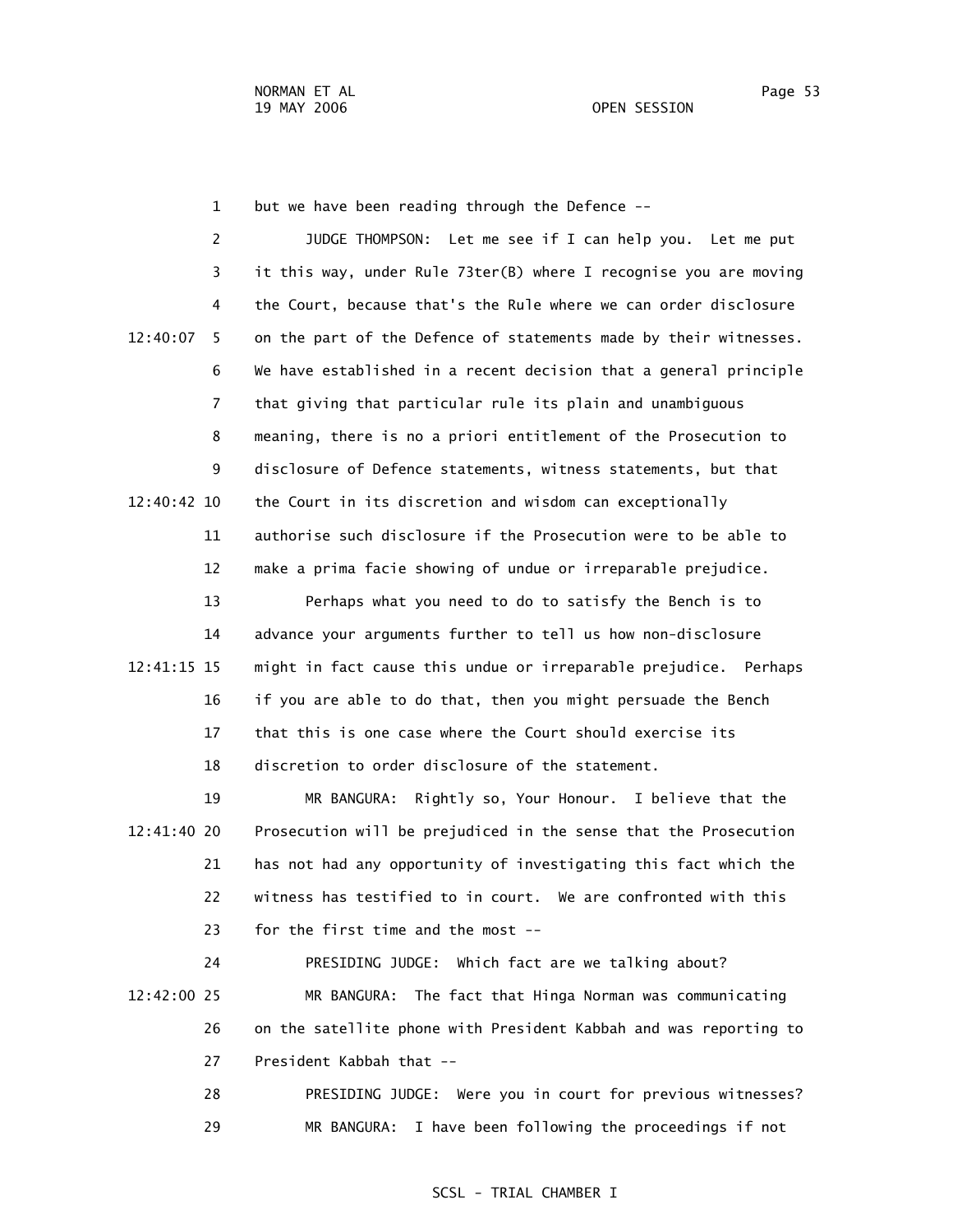1 always in court, Your Honour.

 2 PRESIDING JUDGE: Because there is a witness who testified 3 to that, a witness called by the Defence, I think, last week. I 4 don't have the name. All I can say to you --

12:42:25 5 JUDGE ITOE: Collier.

 6 PRESIDING JUDGE: This is not new, at least not to this 7 Court.

 8 MR BANGURA: It is not in itself a new fact that has come 9 before this Court, I agree, Your Honour, but from this witness. 12:42:40 10 PRESIDING JUDGE: Yes, but you're saying because this is a 11 new fact you have been deprived of the ability to investigate. I 12 suggest to you that this fact has been known to you because that 13 very fact of a communication between Norman and President Kabbah 14 has already been testified about in this Court by a witness for 12:42:58 15 the Defence. So if this is your argument that you have been 16 deprived of the ability to investigate that, I say, well, you had 17 the ability to investigate that for more than a week now for 18 sure. That has been disclosed already.

 19 MR BANGURA: Your Honours, I take the point that this is 12:43:49 20 not a fact that is entirely new in these proceedings and it is 21 certainly not new for the Prosecution. The circumstances of it 22 as far as this witness is concerned, are what concerns and what 23 we are a bit concerned about. And in light of that,

 24 Your Honours, we are bound by the ruling of this Court and it 12:44:14 25 would appear that at this moment in time we may not be able to 26 convince Your Honours much more than I have done about -- 27 PRESIDING JUDGE: We have made no ruling yet on your

> 28 application, unless you have understood my comments to be a 29 ruling.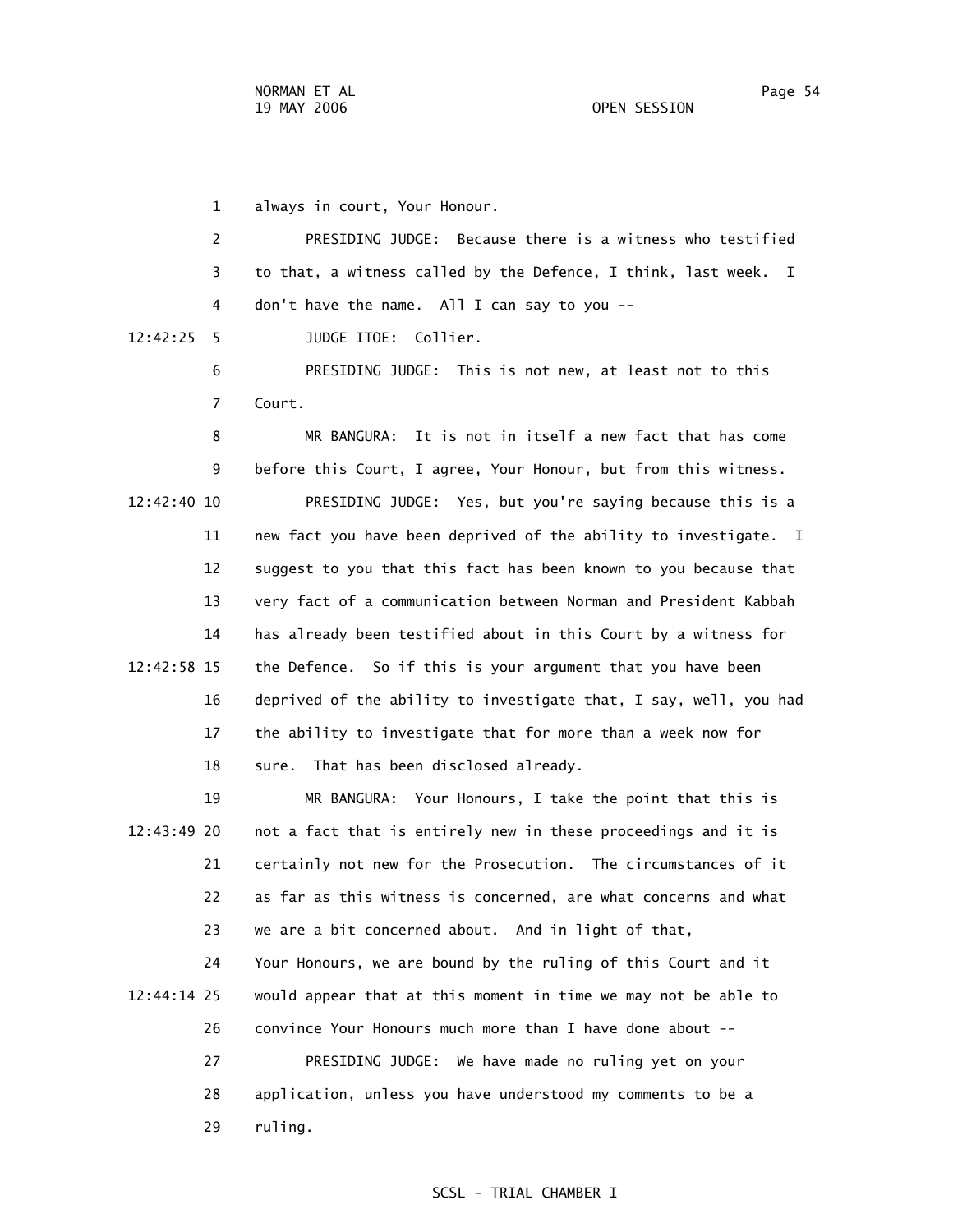1 MR BANGURA: Certainly not, it is not understood to be a 2 ruling, but we are bound by what the Court has ruled before. But 3 as a way forward -- 4 JUDGE ITOE: You are premising your application on what the 12:44:45 5 Court has ruled before; is that not it? 6 MR BANGURA: Certainly. Your Honours, may I then ask that 7 the Prosecution be given a short opportunity to review our 8 position on this so that we are in a better position to 9 cross-examine the witness. 12:44:57 10 PRESIDING JUDGE: Indeed. It is almost 1 o'clock, so that 11 is a 15-minute adjournment. Just a second, please. 12 We will grant you the 15 minutes, that's a few minutes you 13 have been asking. So rather than adjourn at 1 o'clock, we will 14 adjourn now to 2.30. Will that be sufficient for you to assess 12:45:35 15 your position and see if you want to pursue that or not? 16 MR BANGURA: That should be enough, Your Honour, thank you. 17 PRESIDING JUDGE: In case my comments might have been 18 misread and misinterpreted, and maybe you understood my comments 19 to be a ruling, in case there is any ambiguity in what I may have 12:45:52 20 said, what I said [indiscernible] ^ for the role 21 President Kabbah may or may not have played at the time and I 22 referred to comments and submissions made by your boss, Mr de 23 Silva. I obviously didn't check my notes and I was not making a 24 judgment at that particular moment. 12:46:11 25 MR BANGURA: I take the point, Your Honour. 26 PRESIDING JUDGE: I was relating to facts as I recall them. 27 Certainly there is absolutely no dispute that I am quite clear 28 that there was no dispute that Chief Norman fought for the

29 reinstatement of the legitimate government and that is very clear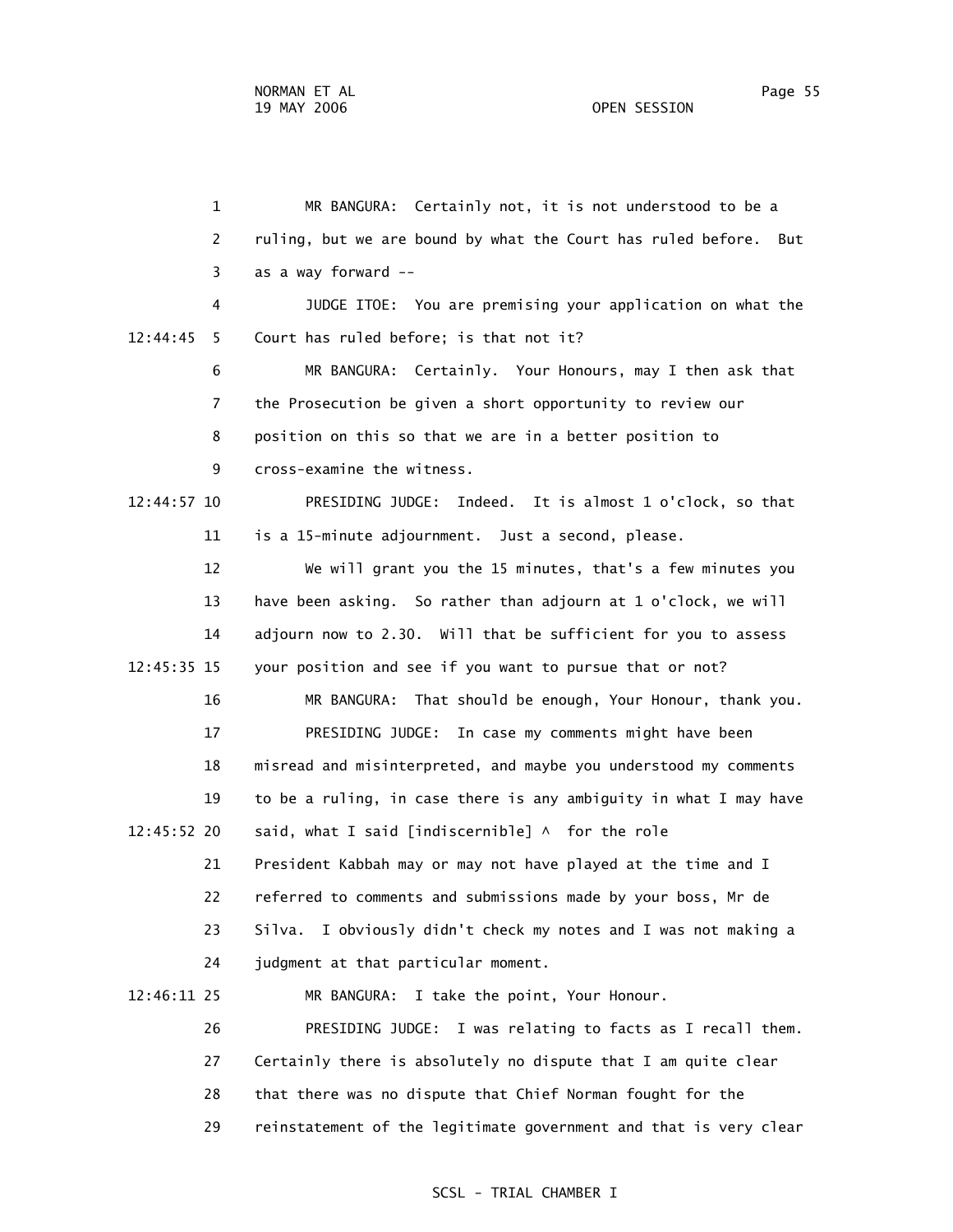1 and undisputed at that particular time. Having said that, you 2 will have the time to look at your arguments and documents and we 3 will come back at 2.30. Thank you very much. Court is 4 adjourned. 12:46:54 5 [Luncheon recess taken at 12.47 p.m.] 6 [CDF19MAY06D - EKD] 7 [Upon resuming at 2.44 p.m.] 8 PRESIDING JUDGE: Mr Prosecutor, we are now back after this 9 lunch recess. You had asked for some time to rethink your 14:44:56 10 position, so can we hear from you now. 11 MR BANGURA: Yes, Your Honour, thank you. Your Honours, 12 the Prosecution has reviewed its position and I would like to 13 canvass an additional argument for the disclosure of the 14 statement of this witness. 14:45:24 15 PRESIDING JUDGE: Go ahead, we are listening to you. 16 MR BANGURA: Thank you, Your Honour. Your Honour, from the 17 point of view of prejudice, even though it is the case that the 18 Prosecution already has knowledge of the fact that there was a 19 telephone communication between Hinga Norman and 14:45:52 20 President Kabbah, Your Honours, the Prosecution is of the view 21 that there still could be prejudice from the point of view of the 22 content of that communication. Your Honours, the witness made a 23 statement and has said in that statement whatever was the content 24 of that communication between what he overheard between 14:46:20 25 Hinga Norman and President Kabbah. He has come to court and we 26 see that there is a variance in the sense that the summary does 27 not say anything about that, and we think that he's says -- from 28 counsel, he says that that statement has something about that. 29 We do not have it. So we are not in a position to --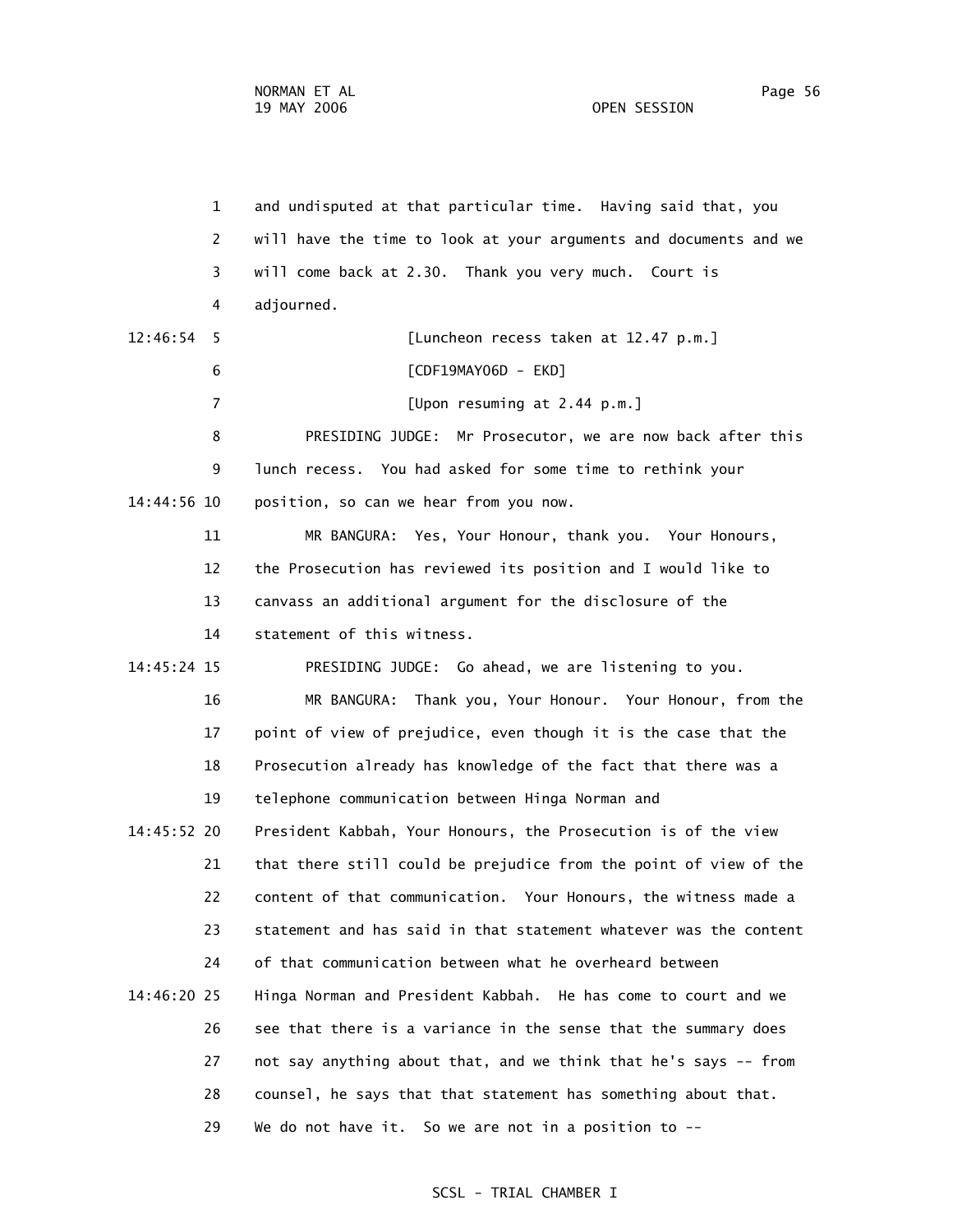1 PRESIDING JUDGE: I don't think the counsel has said there 2 is something about that, the conversation, the phone call, the 3 satellite call between Norman and President Kabbah at the time. 4 The Defence has admitted that this is not in the summary. It is 14:47:08 5 in the statement, but not in the summary.

 6 MR BANGURA: That is the point I am making, Your Honour. 7 He says that it is in the statement. At this point we are not in 8 a position to be able to ascertain whether in fact what he has 9 said in court is what is contained in that statement. In other 14:47:31 10 words, until the statement is made available to us, we would find 11 ourselves at a difficulty in knowing whether in fact what this 12 witness has said in court is consistent with what he said in the 13 statement.

 14 Additionally, Your Honours, we have had two witnesses 14:47:58 15 before this one who have testified to the fact that there was a 16 telephone conversation. It would have been helpful to the 17 Prosecution if we knew the content of what this witness said to 18 be able to in fact ascertain whether what he says is in tandem, 19 is the same or is in line with what the previous witnesses have 14:48:29 20 said as to the content of that conversation. The point here is 21 not as to the fact that there was a conversation, but as to the 22 content of the conversation, and we would not now be in a 23 position to ascertain whether in fact what this witness is 24 alleging was the content of that conversation is in fact what the 14:48:50 25 other witnesses have said.

> 26 Additionally, Your Honours, there is the question of a 27 wider concern as to the state of the summaries which we have. 28 That concern is this is perhaps the second time that we have had 29 a situation where what is contained in the summary is deficient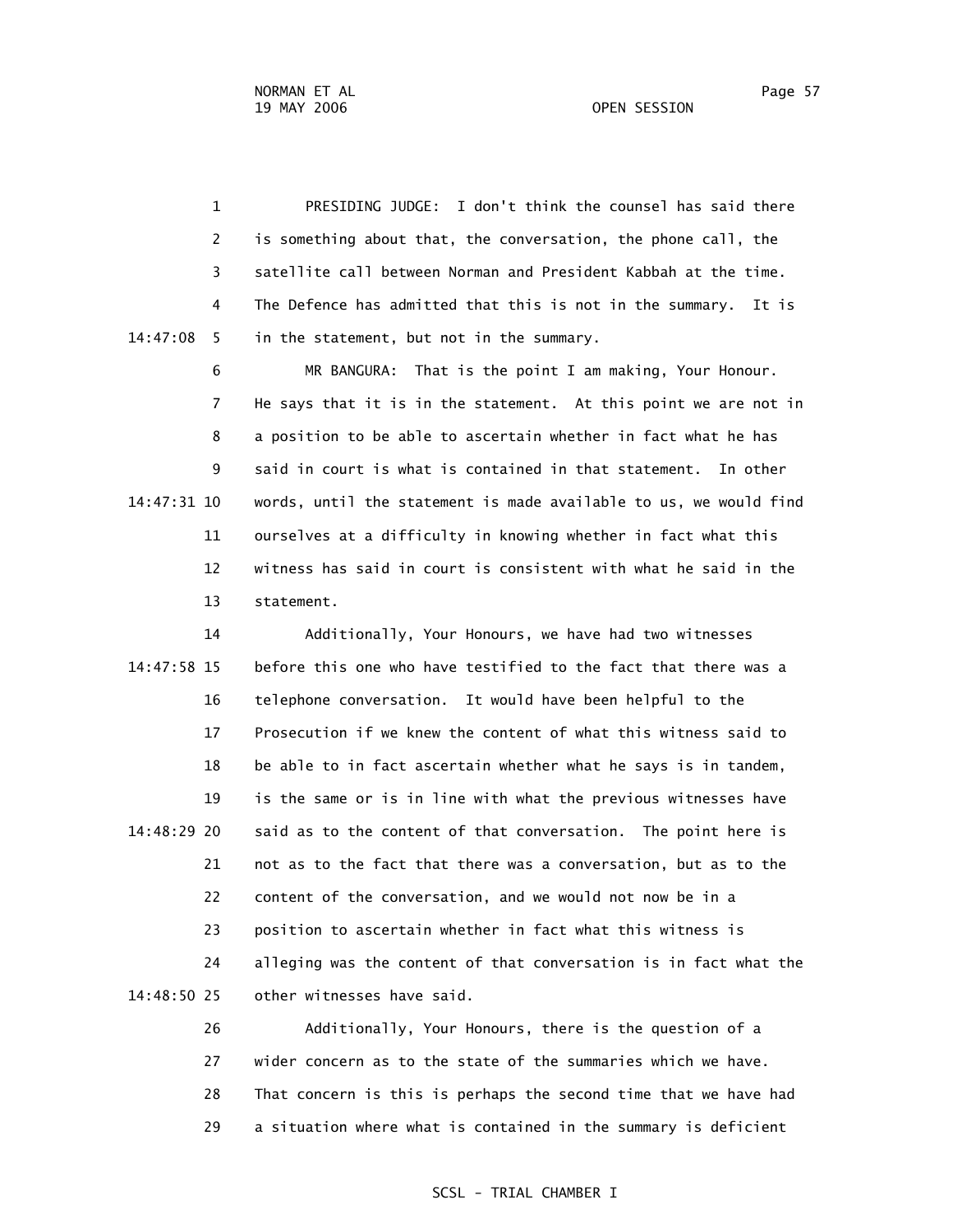1 in some way and we have had some explanation about why this is 2 so. First of all dealing with the statement itself, we do not 3 know whether in fact this is all that there is amiss between the 4 statement and the summary. It could very well be that there may 14:49:42 5 be other issues amiss. The business of this Court is to search 6 for the truth. It is in the interests of justice that 7 Your Lordships might also be interested in knowing whether in 8 fact other matters are there that are missed. This is the second 9 time that we have had this situation. 14:50:03 10 PRESIDING JUDGE: But the purpose of the statement is not 11 to see if there are some other matters that may or may not be 12 contained in the statement, as such. The question is whether or 13 not the witness has testified to matters that have not been 14 disclosed in the summary. If you look at the summary, there are 14:50:22 15 some matters disclosed in the summary that the witness had not 16 testified to. So this is the way it goes. 17 MR BANGURA: Your Honour, I am saying that it may be more 18 than just this situation that we are faced with. 19 JUDGE THOMPSON: But you are not suggesting that you want 14:50:37 20 the statement merely to go on a fishing expedition -- 21 MR BANGURA: Certainly not. 22 JUDGE THOMPSON: -- in respect of other matters. The issue 23 now before us is the question of the alleged telephone 24 conversation and the contents between the first accused and the

 14:51:02 25 President. It is on that basis that you have moved the Court. 26 It would seem to me that if you say there is broader principle 27 involved here, whether you are entitled to the statement because 28 there may be other matters, then, probably, if we agree with you 29 we drive a horse and coach through our decision that the rules do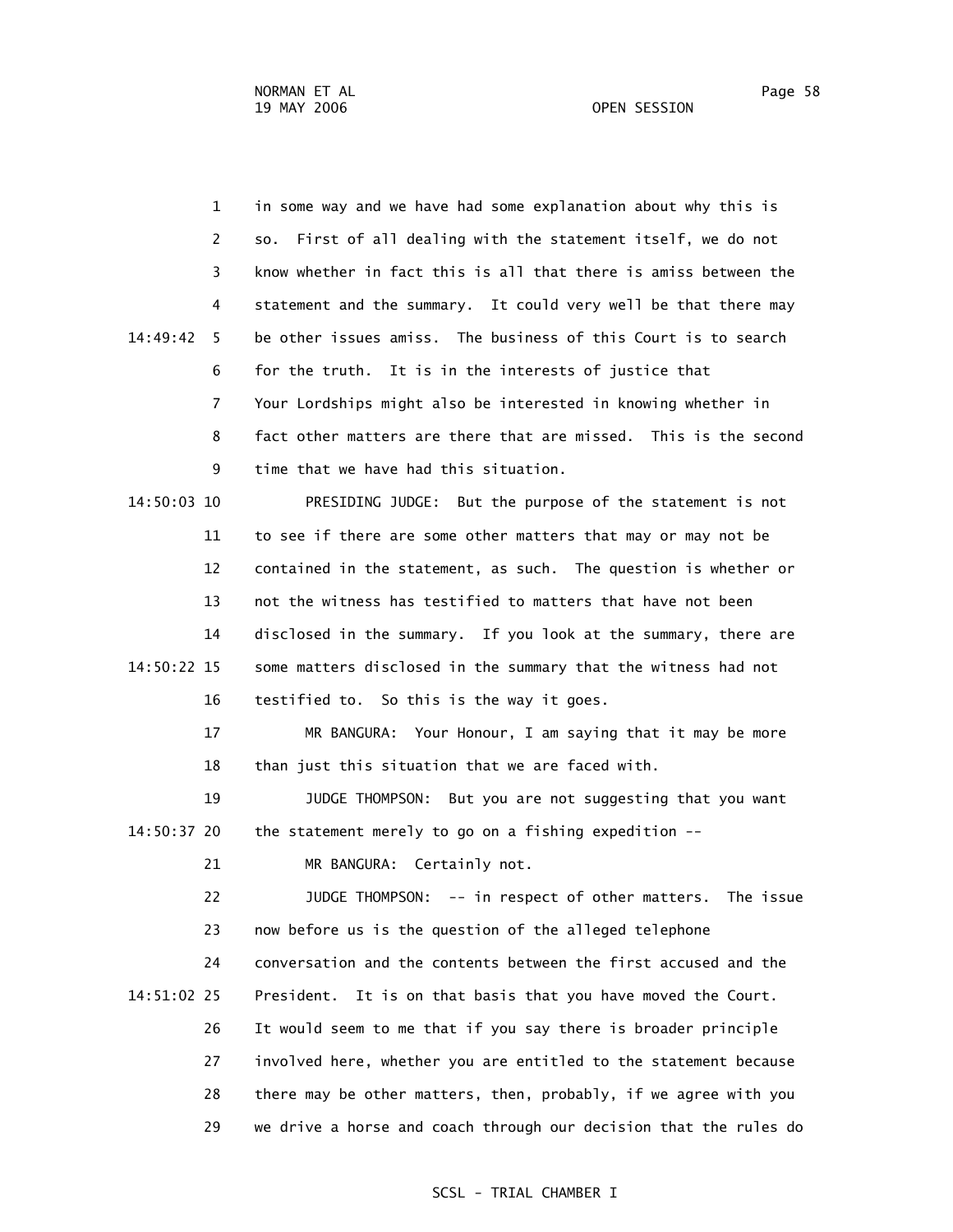1 not require reciprocal disclosure. It might be a way of getting 2 round our decision, because the idea of saying that we have a 3 discretion is that you make a case to justify departure from the

 4 strict stipulation of the rule that there is no a priori 14:51:50 5 entitlement on the Prosecution. So I would be very careful not 6 to broaden, otherwise you might, if I can use the language, 7 entrap yourself.

 8 MR BANGURA: Your Honour, the argument is being made 9 specifically for this case and, as Your Honours have rightly 14:52:05 10 pointed out, before where there could be such a departure it has 11 got to be on a case-by-case basis and proper reasons would have 12 to be advanced for each case as they arise. This is specifically 13 for this situation which we are faced with at the moment.

 14 But I go on to say that in view of the history of this kind 14:52:29 15 of incident, it is of some concern to the Prosecution that we are 16 now beginning to have -- I wouldn't want to say a pattern, but we 17 are now beginning to have situations where what is in the summary 18 is not truly reflecting [Overlapping speakers].

 19 JUDGE THOMPSON: In other words, there are some very vital 14:52:55 20 omissions from the summary to which the Prosecution believes that 21 they are entitled by way of disclosure.

22 MR BANGURA: That's the position.

 23 JUDGE THOMPSON: That what you're saying. Of course, I am 24 not sure whether we have enough samples before us to join you in 14:53:11 25 concluding that it is becoming systemic. It may be that there 26 may be some lapses in the defence machinery that is responsible 27 for this inadequacy of the summaries. Of course that is 28 something that the Presiding Judge had adverted to. It is just 29 that I am a little worried when you move outside just the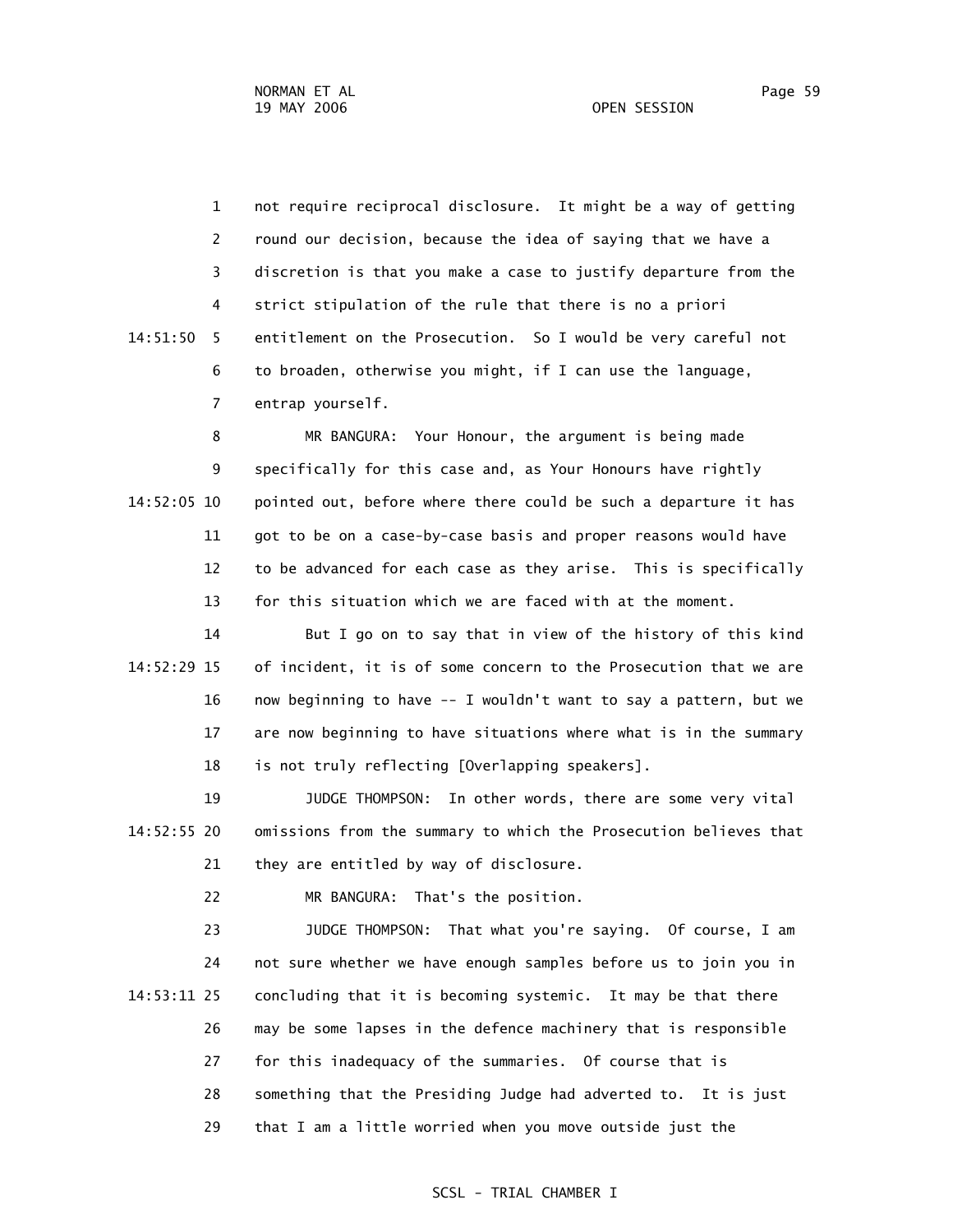| $\mathbf{1}$   | specific incident to say that, "Well, maybe" - and when you say   |  |  |  |
|----------------|-------------------------------------------------------------------|--|--|--|
| 2              | maybe that sounds like speculation - "this statement might        |  |  |  |
| 3              | contain some other thing that we might want to play around with." |  |  |  |
| 4              | I will restrain myself.                                           |  |  |  |
| 14:53:52<br>5  | MR BANGURA: Yes, Your Honours, and that wider concern is          |  |  |  |
| 6              | still there. Perhaps limiting the argument for the disclosure of  |  |  |  |
| $\overline{7}$ | this statement only to the first point that I canvassed, but the  |  |  |  |
| 8              | wider concern is perhaps not that all statements be disclosed to  |  |  |  |
| 9              | the Prosecution, but perhaps that the Defence take another look   |  |  |  |
| 14:54:15 10    | at this.                                                          |  |  |  |
| 11             | JUDGE THOMPSON: At what they are doing in terms of that.          |  |  |  |
| 12             | MR BANGURA:<br>Exactly.                                           |  |  |  |
| 13             | JUDGE THOMPSON: That's all right. That could be an                |  |  |  |
| 14             | injunction to the Defence or an admonition to them.               |  |  |  |
| 14:54:26 15    | MR BANGURA:<br>And to have some assurance on our part,            |  |  |  |
| 16             | because we do not want these kinds of hiccups in the proceedings. |  |  |  |
| 17             | JUDGE THOMPSON:<br>Right. I will say nothing more.                |  |  |  |
| 18             | PRESIDING JUDGE: So these are your additional arguments.          |  |  |  |
| 19             | MR BANGURA: Yes, Your Honour.                                     |  |  |  |
| 14:54:41 20    | PRESIDING JUDGE: Dr Jabbi, you wish to -- as we have              |  |  |  |
| 21             | allowed the Prosecution to enlarge their arguments as such, I     |  |  |  |
| 22             | think it is just fair that we ask you if you have any further     |  |  |  |
| 23             | comments in this respect.                                         |  |  |  |
| 24             | MR JABBI: Yes, My Lord, just a few observations. First of         |  |  |  |
| 14:55:01 25    | all, My Lord, the fact of the President having a conversation     |  |  |  |
| 26             | over the telephone with somebody at Base Zero has indeed occurred |  |  |  |
| 27             | previously with other witnesses, but there is no evidence at all  |  |  |  |
| 28             | that the content of that communication is the same on each        |  |  |  |
| 29             | They have been at different times.<br>occasion.                   |  |  |  |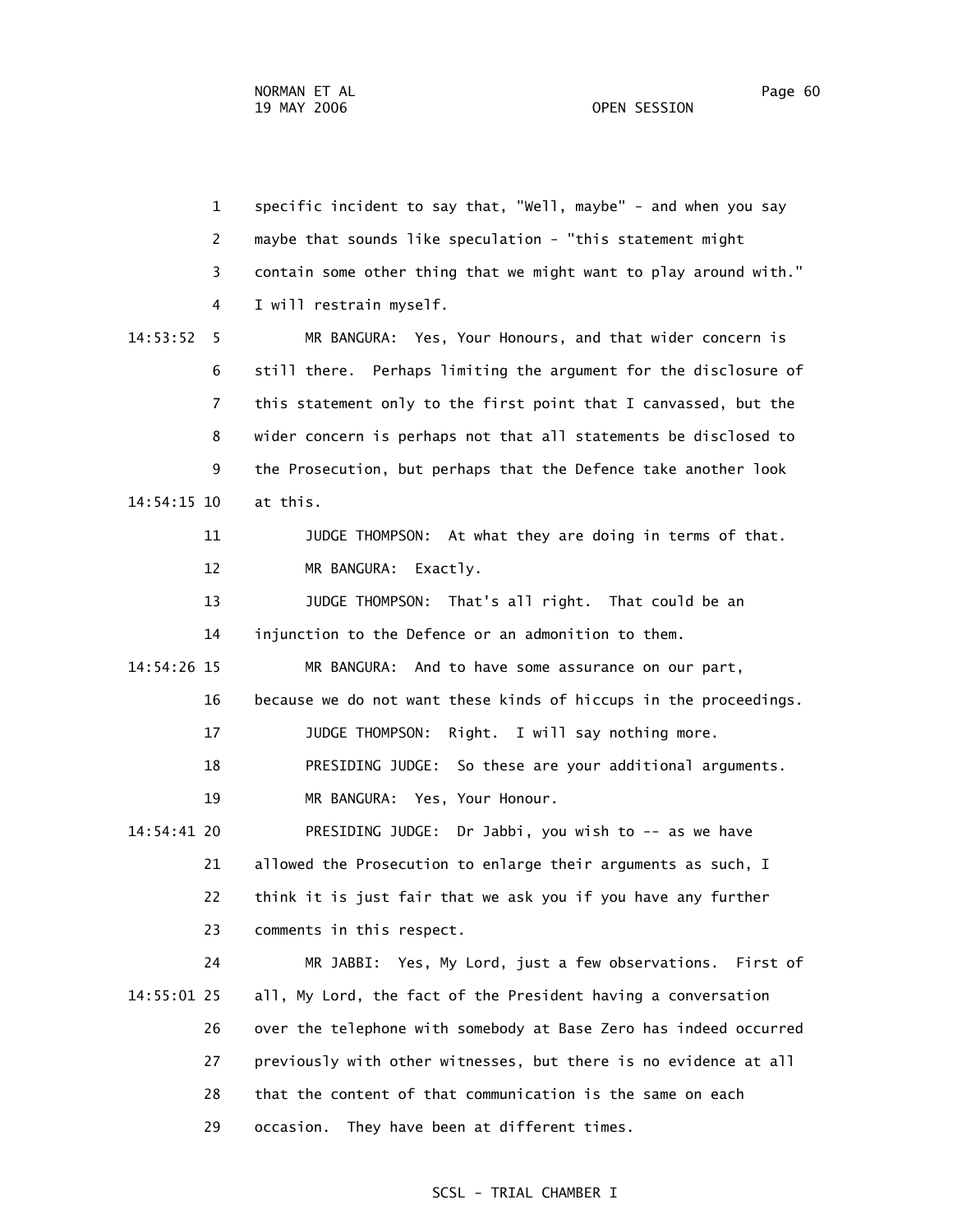1 Secondly, My Lord -- 2 PRESIDING JUDGE: Can you explain what you mean by that? I 3 really don't follow you on this. Are you suggesting that we are 4 talking of different conversations, different timings? 14:55:59 5 MR JABBI: When you talk about other witnesses who have 6 said the President spoke to somebody at Base Zero. 7 PRESIDING JUDGE: I would suggest to you it was the first 8 accused that spoke to the President rather than the other way 9 around, but anyhow. 14:56:12 10 MR JABBI: What I am saying is that those conversations are 11 not the same conversation that we are referring to. 12 PRESIDING JUDGE: Then you are supporting the position of 13 the Prosecution that this is the first time they have heard of 14 that conversation. 14:56:25 15 MR JABBI: No, My Lord, this is not the first time that the 16 President has been alleged to have spoken to somebody at 17 Base Zero. All I am saying is that it is the fact of the 18 President talking to somebody, irrespective of the particular 19 content, that has been reproduced on other occasions. The actual 14:56:50 20 content, however, notwithstanding that it may not be the same on 21 each occasion, has been of the same character. That is to say, 22 the President says I am sending so and so and so in way of arms, 23 ammunition or equipment, or other forms of logistics. That is 24 what is common to the various conversations. 14:57:20 25 From that point of view, My Lord, both the fact of the

 26 President talking to somebody at Base Zero and the character of 27 the content of each conversation, those are very common, they 28 have occurred frequently, and, above all, the Prosecution has 29 admitted those particular aspects. There was a time here not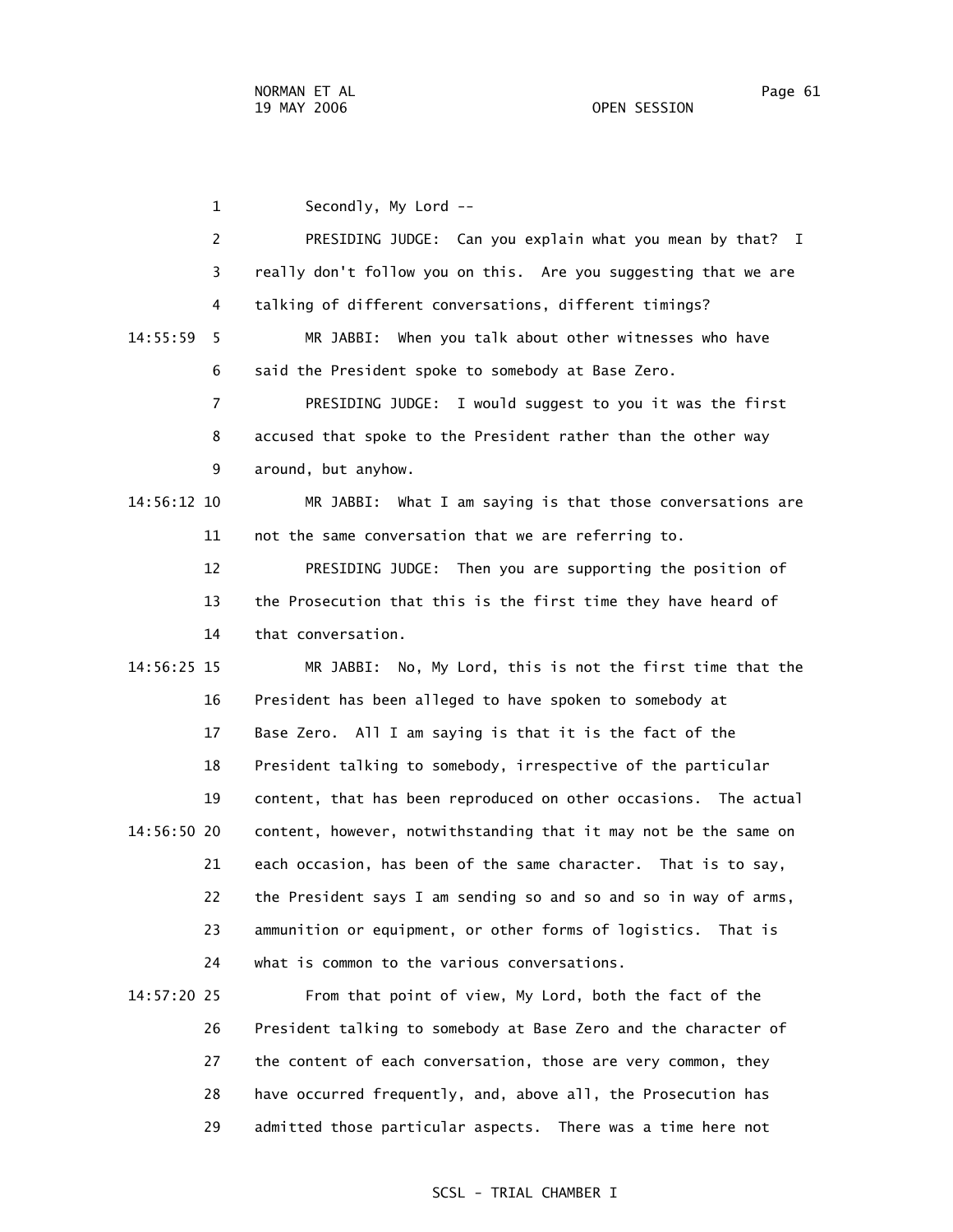1 very long ago in this session when the Chief Prosecutor outlined 2 a series of things that he wants to take as admitted. 3 PRESIDING JUDGE: The provision by the President of arms 4 and ammunition and money and food. 14:58:07 5 MR JABBI: Yes, My Lord. He admitted all that. 6 MR KAMARA: My Lord, I challenge that. I'm sorry, 7 Mr Jabbi. That is mistaking -- 8 JUDGE ITOE: That is true. 9 MR KAMARA: I have the transcripts, My Lord. 14:58:17 10 JUDGE ITOE: Those are very specific. Those admissions are 11 specific. 12 MR KAMARA: It was ECOMOG. It was logistics from ECOMOG 13 and not from the President. I have the transcripts, My Lord, and 14 we can revisit them. 14:58:28 15 PRESIDING JUDGE: Transcript of what? 16 MR KAMARA: Of 8th May 2005. 17 PRESIDING JUDGE: Was this during the trial or the status 18 conference? 19 MR KAMARA: This is at the trial, My Lord, when he was 14:58:43 20 cross-examining Mustapha Lumeh. And these are the admissions 21 that my learned friend is referring to and he made concessions as 22 to logistics from ECOMOG, as independent from logistics from the 23 President. That is why I printed the transcript, because I was 24 here and I quite remember. 14:58:56 25 PRESIDING JUDGE: I remember that the Prosecutor himself 26 made that admission at the time. That he admitted that these 27 issues were not in dispute. But I thought that he had also 28 admitted, if not there, at some other time, that they were not

## SCSL - TRIAL CHAMBER I

29 disputing the fact that President Kabbah spoke to the Kamajors,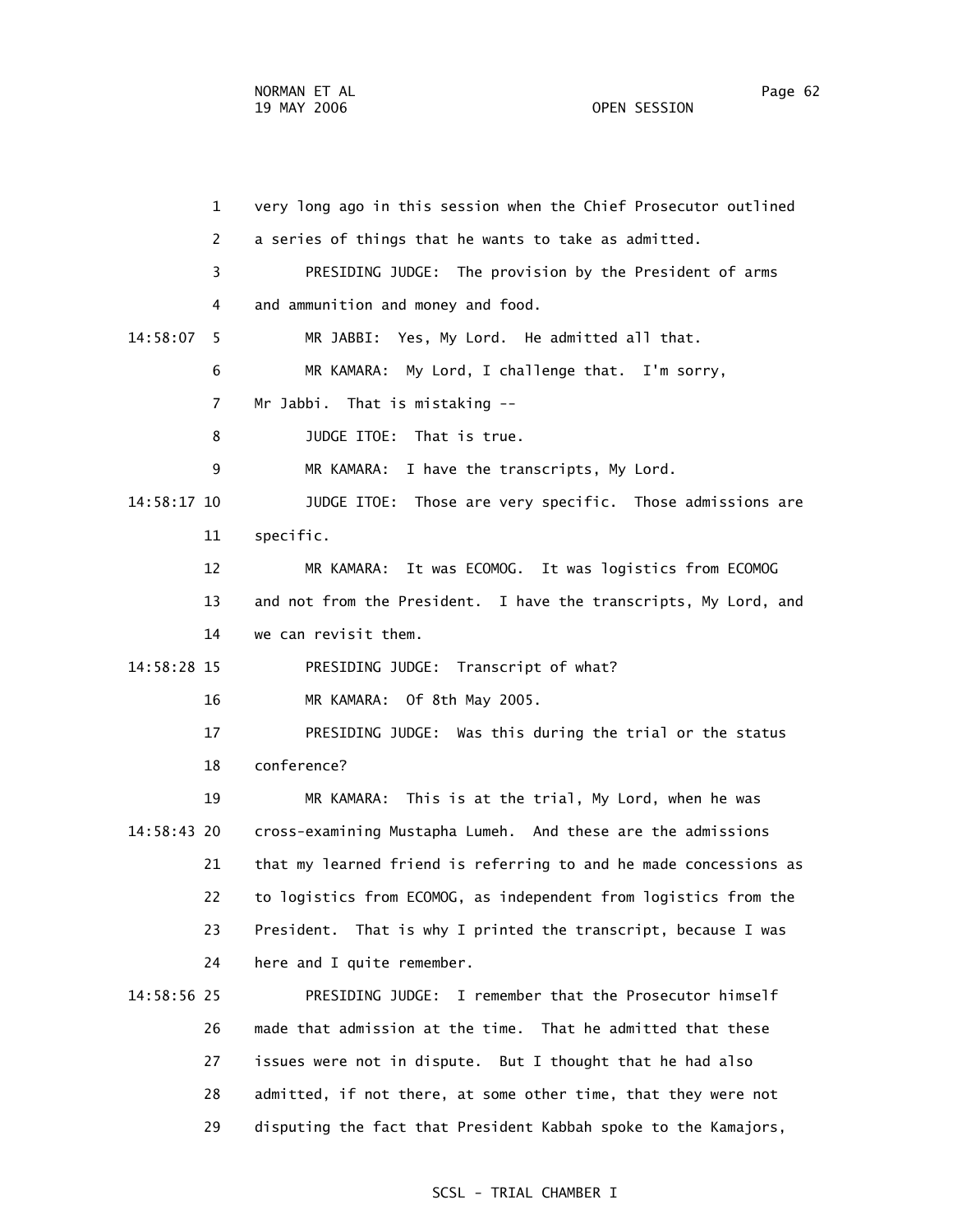1 spoke to the CDF, and admitted to the fact that he supported them 2 and so on. I don't have that with me here. It may not have been 3 at that time, it may be on some other occasion. 4 MR KAMARA: Even at that time he made concession as to the 14:59:27 5 support for the restoration of democracy and he was grateful. 6 That is what he admitted. 7 PRESIDING JUDGE: That the President was grateful -- 8 MR KAMARA: Was grateful to the CDF for what they did for 9 the restoration of democracy and that is different from support 14:59:41 10 for logistics and provision of logistics, My Lord. I may be 11 wrong, but that is the transcript. 12 PRESIDING JUDGE: So you are the Prosecution so you are 13 taking issue -- presumably what you're saying is you are taking 14 issue with this. 14:59:52 15 MR KAMARA: With the representation of what my learned 16 friend Jabbi is proposing to the Court. 17 PRESIDING JUDGE: My question to you is: You are taking 18 issue with the fact that the President has provided ammunition, 19 food and this kind of support, logistics directly or indirectly. 15:00:04 20 It is not a fact that the Prosecution is admitting. 21 MR KAMARA: Yes, My Lord. 22 PRESIDING JUDGE: You are disputing this. 23 MR KAMARA: Yes, My Lord. That the President directly 24 provided these logistics, yes, My Lord. 15:00:17 25 PRESIDING JUDGE: That's fine now. I just want to make 26 sure that there is no misunderstanding as to what your position 27 is in this respect. 28 MR KAMARA: Yes. 29 PRESIDING JUDGE: Dr Jabbi, at least that has clarified my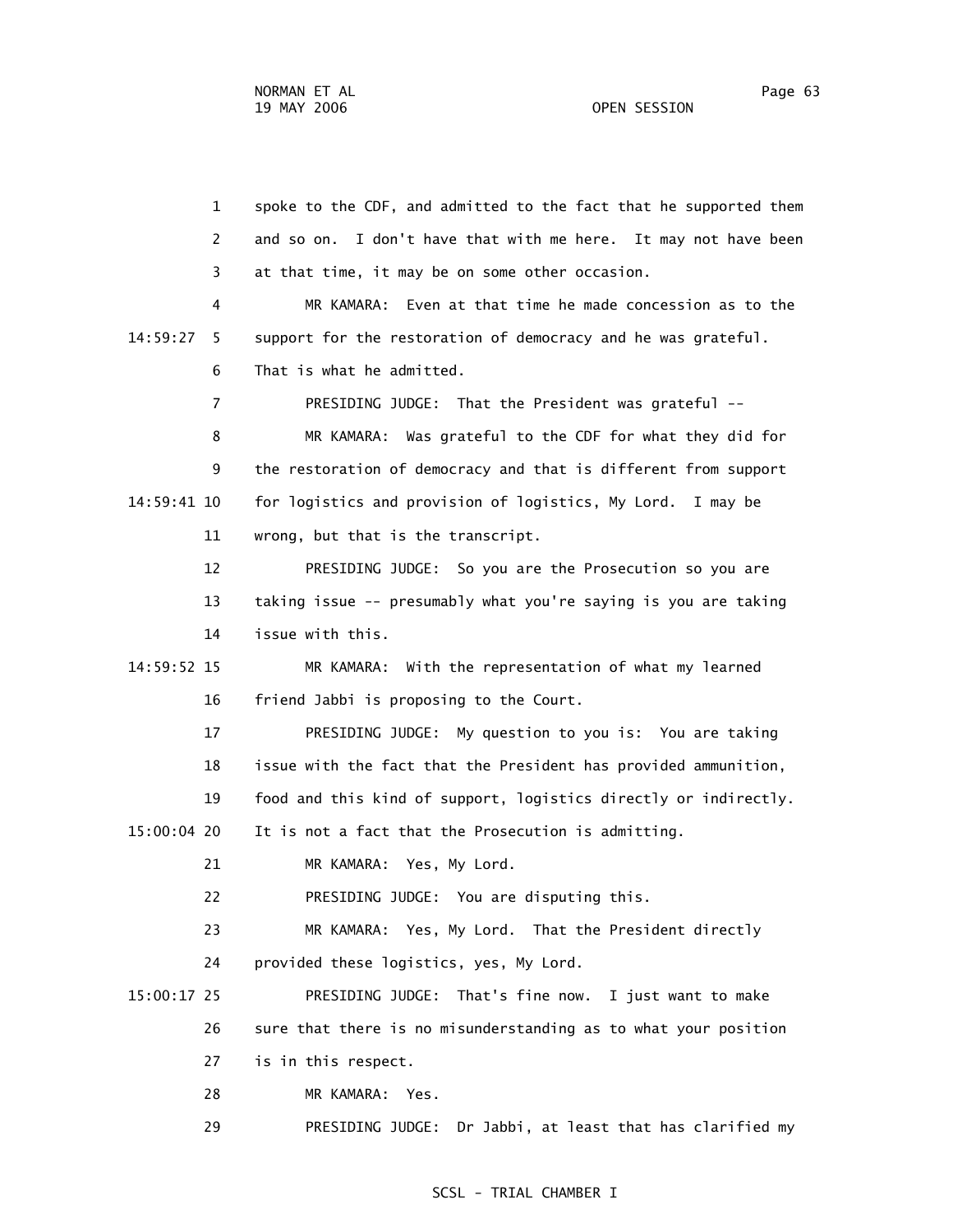1 own understanding as to what it was. So I may have 2 misunderstood. 3 MR JABBI: My Lord, I do not have the transcript with me 4 right now but I will want to insist that the Prosecutor conceded 15:00:48 5 support both from ECOMOG and from the President for the Kamajors. 6 If I am given time to bring the transcript, I am sure -- 7 JUDGE ITOE: Is that not the same transcript that he has 8 there? 9 MR JABBI: I don't know, My Lord. 15:01:05 10 MR KAMARA: I can let you have it. 11 MR JABBI: I don't know, My Lord. 12 MR KAMARA: 8th May 2005. It's at page 2, 3, 4 and 5; all 13 the admissions he made. 14 PRESIDING JUDGE: As I mentioned to you, Mr Prosecutor, I 15:01:32 15 have that recollection, but maybe my recollection is inadequate 16 in this respect, but I thought this matter had also been raised 17 and discussed quite extensively at one of the status conferences 18 where Mr de Silva was there and I remember him saying, when 19 looking in fact at summaries as such and arguing that he should 15:01:52 20 get statements so he would be better able to make admissions and 21 not dispute certain facts. He went through and admitted some of 22 these and said we are not disputing this and this and that, and 23 my understanding was that had also been one of the issues he 24 would have raised and said, "We are not disputing that." I will 15:02:14 25 have to check the record as well because I don't have that in 26 front of me. 27 MR KAMARA: I will check it.

> 28 PRESIDING JUDGE: If this is a matter you are disputing, I 29 will not force you to make an admission that is not in your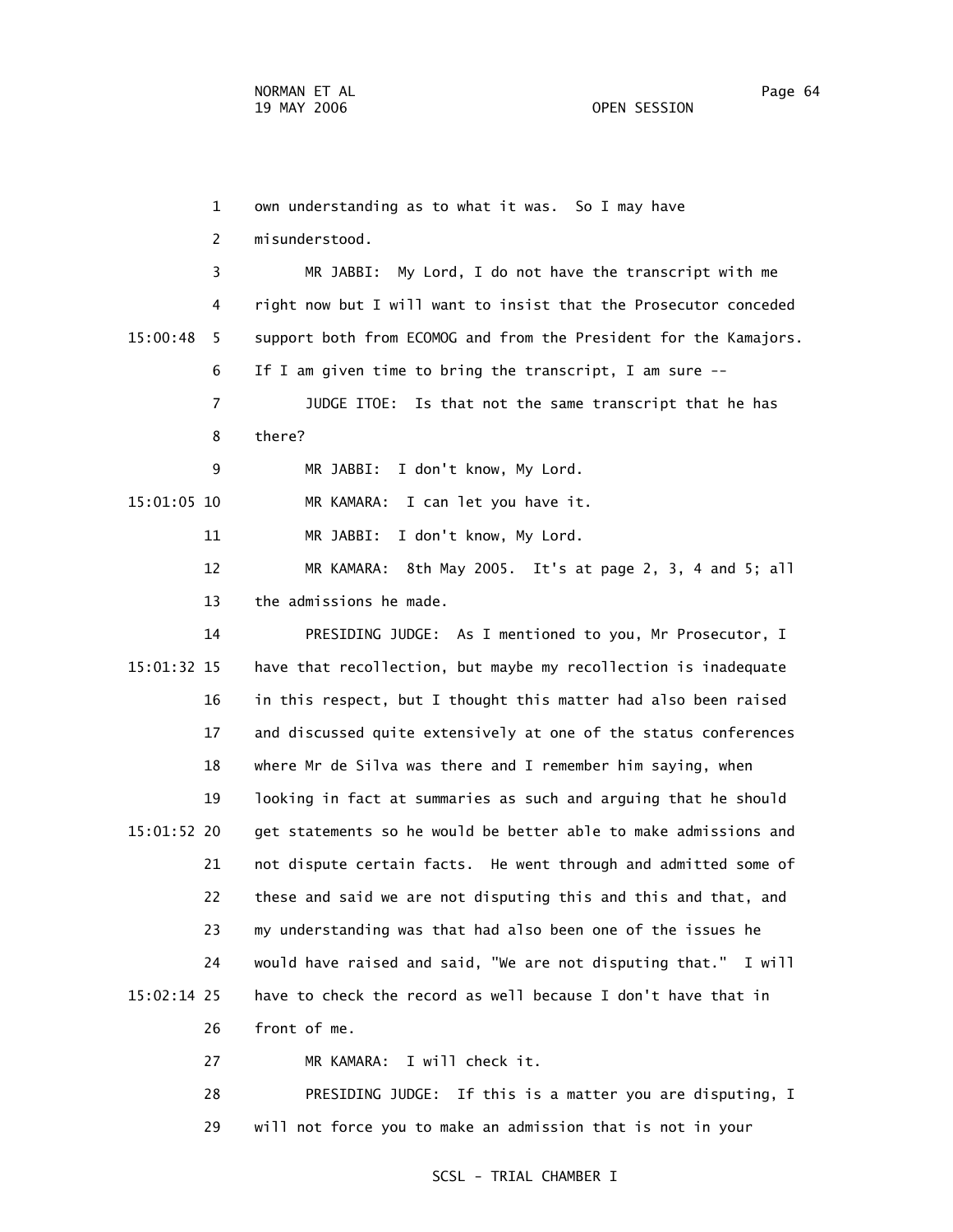1 interest to make at this particular moment, absolutely not. 2 MR KAMARA: Thank you, My Lord. 3 PRESIDING JUDGE: Dr Jabbi. 4 JUDGE ITOE: Maybe Dr Jabbi needs some time to read the 15:02:48 5 transcript. 6 MR SESAY: Sorry, My Lords. I recall, My Lords, that on 7 that day that particular witness was examined by me and I recall 8 when he was being re-examined and I brought that issue. I recall 9 rightly Justice Itoe had in fact said to Mr de Silva whether in 15:03:20 10 fact he agrees that the logistics support was not only limited 11 from ECOMOG, but also from the President -- the government, 12 My Lord. There were two phrases used, the President and the 13 government. I recall that he did make reference to that in 14 re-examination. It was a point of clarification, My Lord, when I 15:03:48 15 rose and brought it out to the Court, that whether in fact that 16 could be extended. 17 PRESIDING JUDGE: Mr Sesay, I don't have that recollection. 18 I have to look at the transcript, as I say. I knew matters of 19 that nature had been raised and discussed, but what exactly was 15:04:07 20 said, I will have to look at the transcript. I am unable to 21 ascertain one way or the other at this moment. 22 MR KAMARA: My Lord, he is right as to the aspect of the 23 government and it is in that transcript, but Mr de Silva went on 24 further to mention, as far as the NCC was concerned, that is when

 15:04:28 25 the National Co-ordinating Committee was formed. There was 26 obviously logistic support from the government to the CDF and we 27 have led abundant evidence before this Court in relation to that. 28 But at no point in time, as I recall, did the learned Prosecutor 29 make reference specifically that the President directly made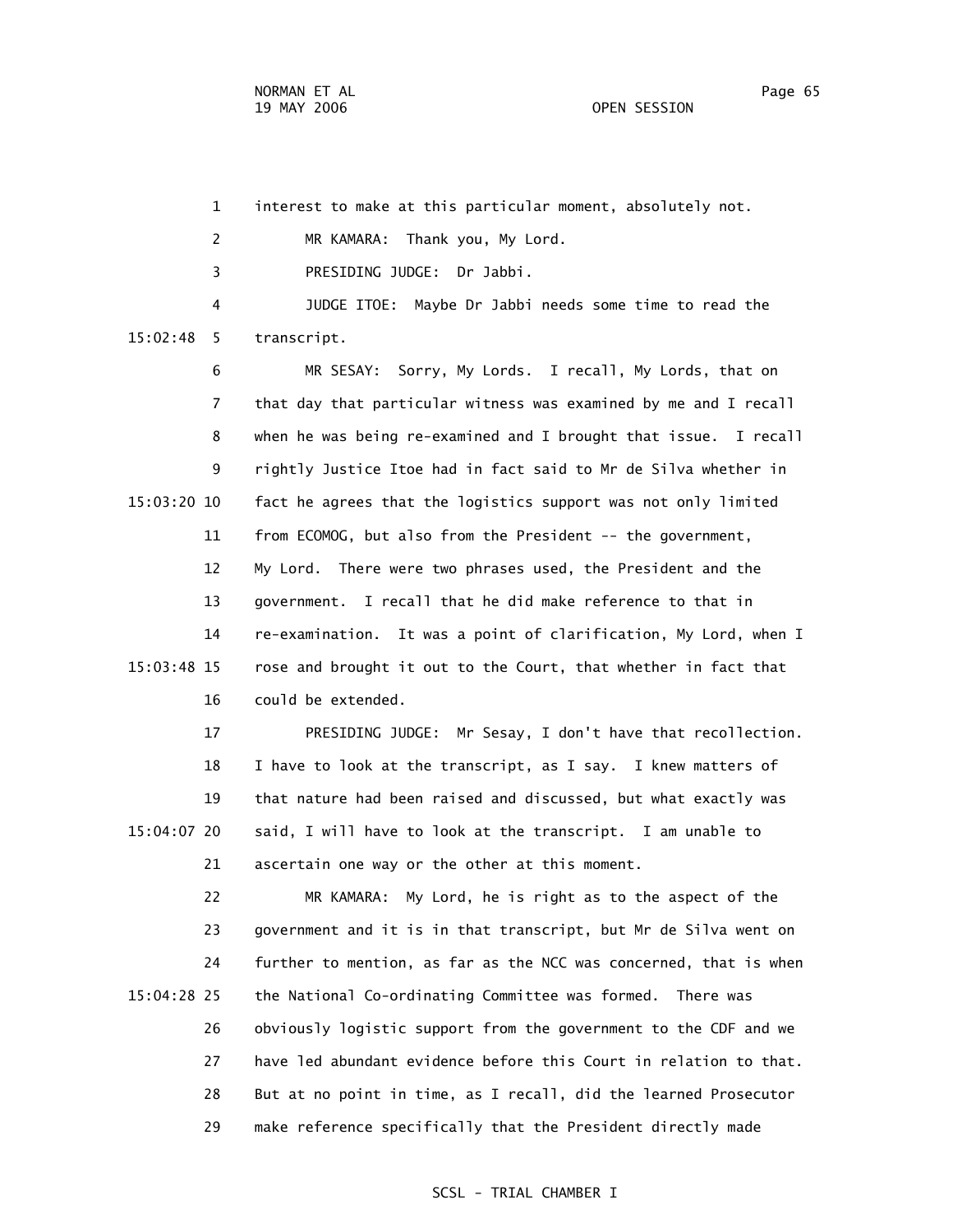1 provisions of logistic aid.

|             | 2  | PRESIDING JUDGE: Dr Jabbi, this is an important issue, I          |
|-------------|----|-------------------------------------------------------------------|
|             | 3  | But this is not the issue we have deal with at this<br>agree.     |
|             | 4  | particular moment. We will look at that later on because,         |
| 15:05:12    | 5  | obviously, from I can hear, that would be quite an important      |
|             | 6  | issue that will go to the merit of the matter. So we deal with    |
|             | 7  | it when we get there. If it is disputed, it is disputed.<br>I am  |
|             | 8  | not here to force issues as to admissions. I just want to know    |
|             | 9  | now what is your position vis-a-vis the application by the        |
| 15:05:32 10 |    | Prosecution about this matter, about the statement of this        |
|             | 11 | accused continuing that information of a conversation. You heard  |
|             | 12 | a new argument they have presented in this respect saying they    |
|             | 13 | are prejudiced now because this is a conversation for which they  |
|             | 14 | would like to know and be able canvass the content of that        |
| 15:05:51 15 |    | discussion, what the witness is reporting as taking place between |
|             | 16 | Mr Norman and the President at the time on this satellite phone.  |
|             | 17 | MR JABBI: My Lord, our position is that the Prosecution           |
|             | 18 | has not been prejudiced by the oral evidence given by the         |
|             | 19 | witness, notwithstanding that a specific item is not included in  |
| 15:06:18 20 |    | the summary. I still maintain the position that, as a matter of   |
|             | 21 | fact, the content of that particular item of oral evidence is one |
|             | 22 | of those items admitted by the Prosecution when the learned chief |
|             | 23 | prosecutor made those concessions.                                |
|             | 24 | For example, My Lord, I read from page 3 of the transcript        |

 15:07:15 25 my learned friend has referred to, lines 17 to 19, which is 26 stated in broad and general terms not specific to ECOMOG. For 27 example, he said, "What may be in dispute is the period, but in 28 general terms there is no dispute about the fact that, indeed, 29 the Kamajors and the CDF received aid from a number of sources,"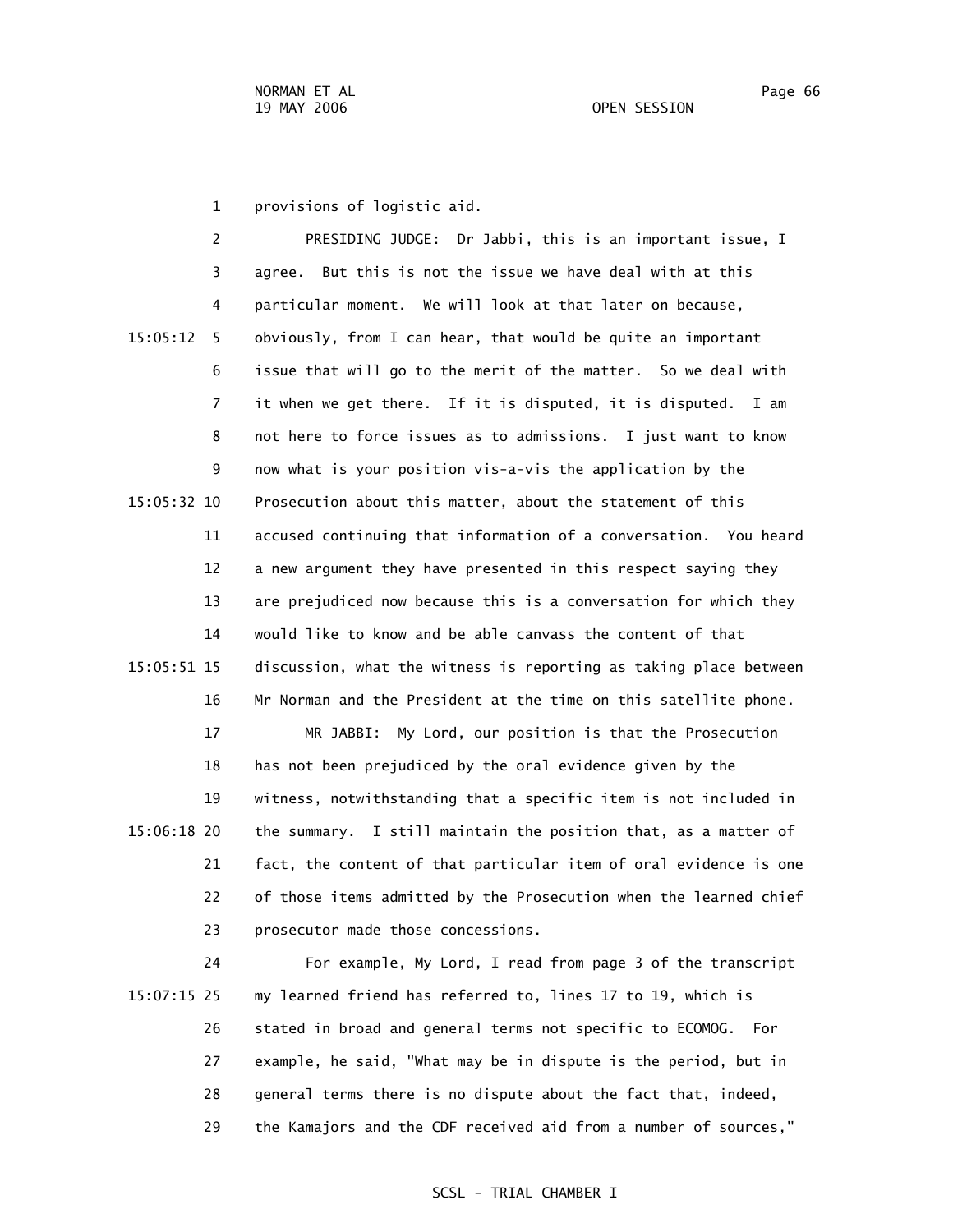1 and ECOMOG is not the only source in that admission. 2 The statement also about blankets to bullets that the 3 learned prosecutor made again brings that general conception of 4 other sources of such aid beyond the aid from ECOMOG. "All 15:08:50 5 things that are necessary for a fighting force," and the 6 Presiding Judge said, "I thank you. I am just trying to make 7 sure there is no loose end in this respect. I didn't understand 8 your comments to be to that effect, but," and then the Prosecutor 9 said, "All things that are necessary for a fighting force, 15:09:17 10 whether it be blankets or bullets." 11 Again, page 4, line 9 to 13: 12 "What may be in dispute and can I make the position clear, 13 is the period when that began, or the time at which that 14 began. So long as I put down that period. I hope, My 15:09:52 15 Lords, I do this to assist the Court so that a lot of 16 evidence in the days to come may be rendered unnecessary." 17 So, My Lords, the point I am making is that the content of 18 the particular item of oral evidence given by the witness this 19 morning which my learned friends on the other side are picking up 15:10:26 20 as the point of prejudice, that point or content is included in 21 the sources of aid to the Kamajor that the prosecutor considered 22 in those admissions. It is certainly not new to the Prosecution, 23 either in the fact of the conversation itself or the general 24 content of what was said. It is of the same character as what 15:11:04 25 has been said to them earlier on. 26 So, My Lord, I really would not want to go beyond that. I

 27 don't think there is any prejudice at all and my learned friends 28 are simply engaging in what My Lord Thompson has called a fishing 29 expedition. Thank you, My Lord.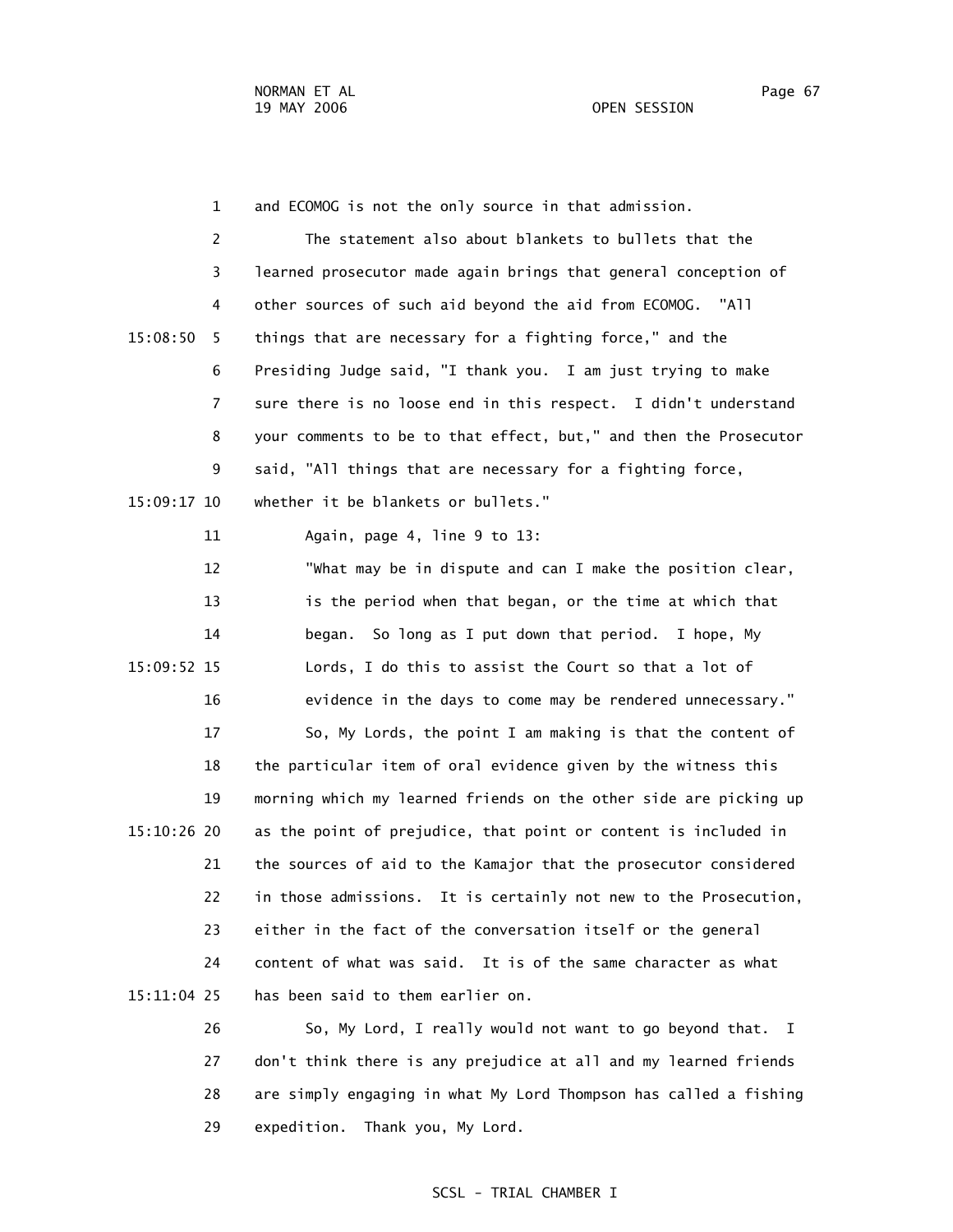1 PRESIDING JUDGE: Thank you. We will consult for a few 2 minutes on this matter and we will come back right away. Thank 3 you. 4 [Break taken at 3.12 p.m.] 15:28:24 5 [Upon resuming at 3.28 p.m.] 6 MR JABBI: My Lord, just before Your Lordship reports on 7 the deliberations, I just want to say that the Prosecution has 8 been kind enough to produce another page from the transcript of 9 the re-examination of the witness during whose evidence the 15:29:10 10 admissions were made. My Lord, I just want to read lines 3 to 8, 11 for instance, where the Prosecutor said: 12 "It's never been the position of the Prosecution that the 13 CDF and the Kamajors did not get aid in the way in which I 14 have described from a number of sources, be it the 15:29:43 15 government, be it ECOMOG and so on." 16 It's not the position of the Prosecution that there was no 17 aid from a number of sources to the CDF and the Kamajors. Just 18 to add to that -- 19 JUDGE ITOE: There was a caveat to that as to the time 15:30:12 20 frames. That is what -- the Prosecutor subordinated that 21 submission to certain time frames as to when that admission was 22 valid. He did not admit that at all material times the Kamajors 23 received aid, supplies or whatever from various sources. He 24 didn't say at all material times. He said there is an admission 15:30:53 25 that the Kamajors received these logistics, from government or 26 from whatever. But he added and said he was making this 27 concession on condition that it is understood that he was 28 limiting it to certain time frames as to when this admission 29 should apply.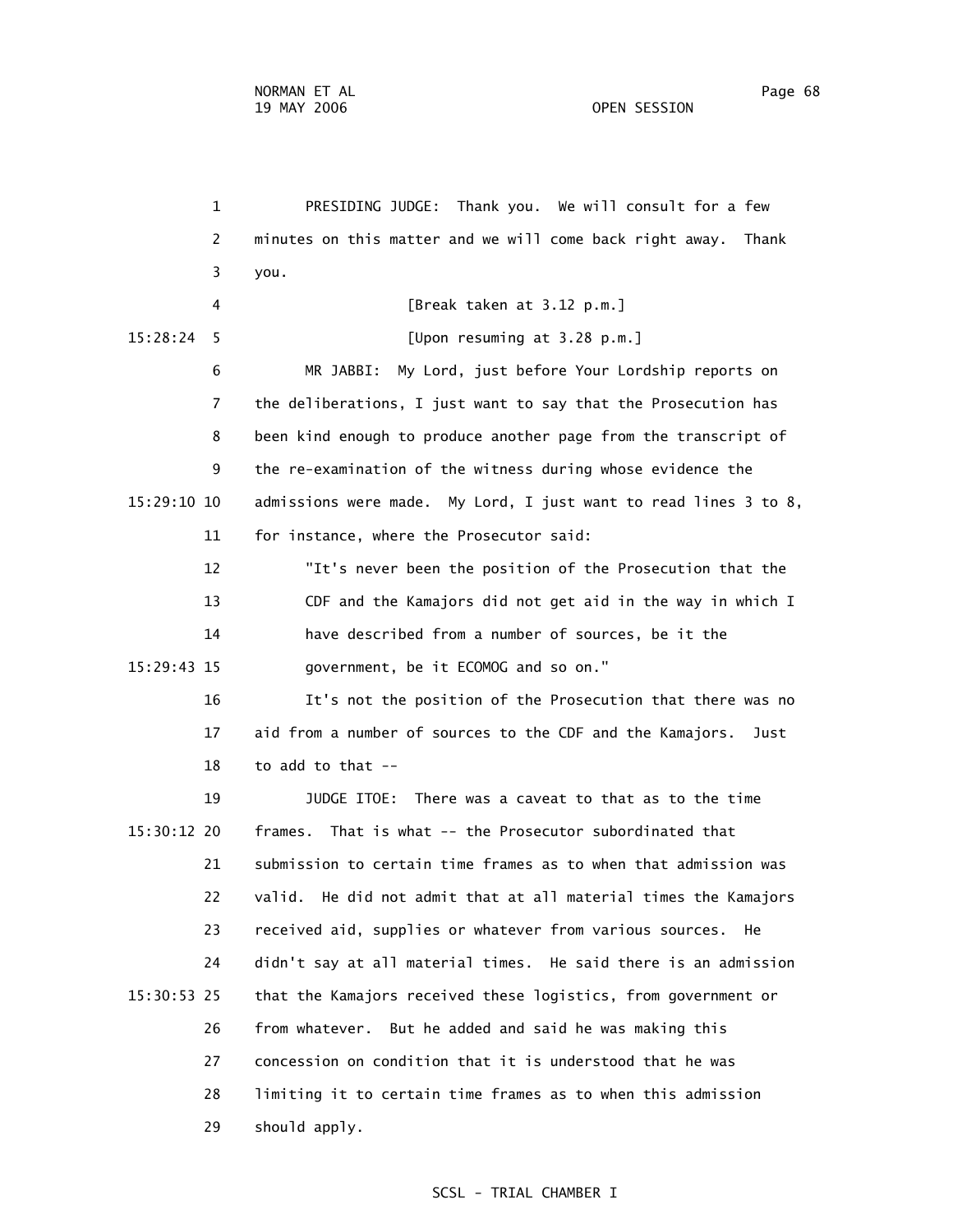1 MR JABBI: The time frame in question, My Lord, was from -- 2 JUDGE ITOE: He did not even indicate the time frames. 3 MR JABBI: But the relevant time frame under discussion at 4 the time was the period following the 1997 coup up to the time 15:31:36 5 ECOMOG and the Kamajors took various parts of the country from 6 the juntas. My Lord, I just wanted to give this additional 7 information.

 8 PRESIDING JUDGE: Thank you, Dr Jabbi. This is the ruling 9 of the Court having deliberated on the matter of disclosure to 15:32:04 10 the Prosecution of a statement made by this witness to the 11 Defence. We rule that the statement in question should be 12 disclosed and shall be disclosed to the Prosecution for the 13 limited purpose of allowing the Prosecution to cross-examine this 14 witness as to credibility and, therefore, the statement shall be 15:32:33 15 disclosed.

 16 We have repeatedly stated in the past that when matters -- 17 the Defence was allowed and we ruled the Defence had an 18 obligation to disclose statements and that we reserve the 19 discretion to allow that disclosure should the case be made for 15:32:53 20 it, and we have concluded that in those circumstances it should 21 be disclosed. But we add, as well, that we have not found that 22 the Defence was systematically acting in such a way that the 23 Prosecution was prejudiced. There is no systematic failure on 24 the part of the Defence, but obviously in this case here, 15:33:18 25 probably a lack of diligence in the redaction of the summary, and 26 that may cause some prejudice to the Prosecution, therefore, we 27 allow the statement to be disclosed.

 28 Dr Jabbi, do you have a copy of that statement available 29 for the Prosecution?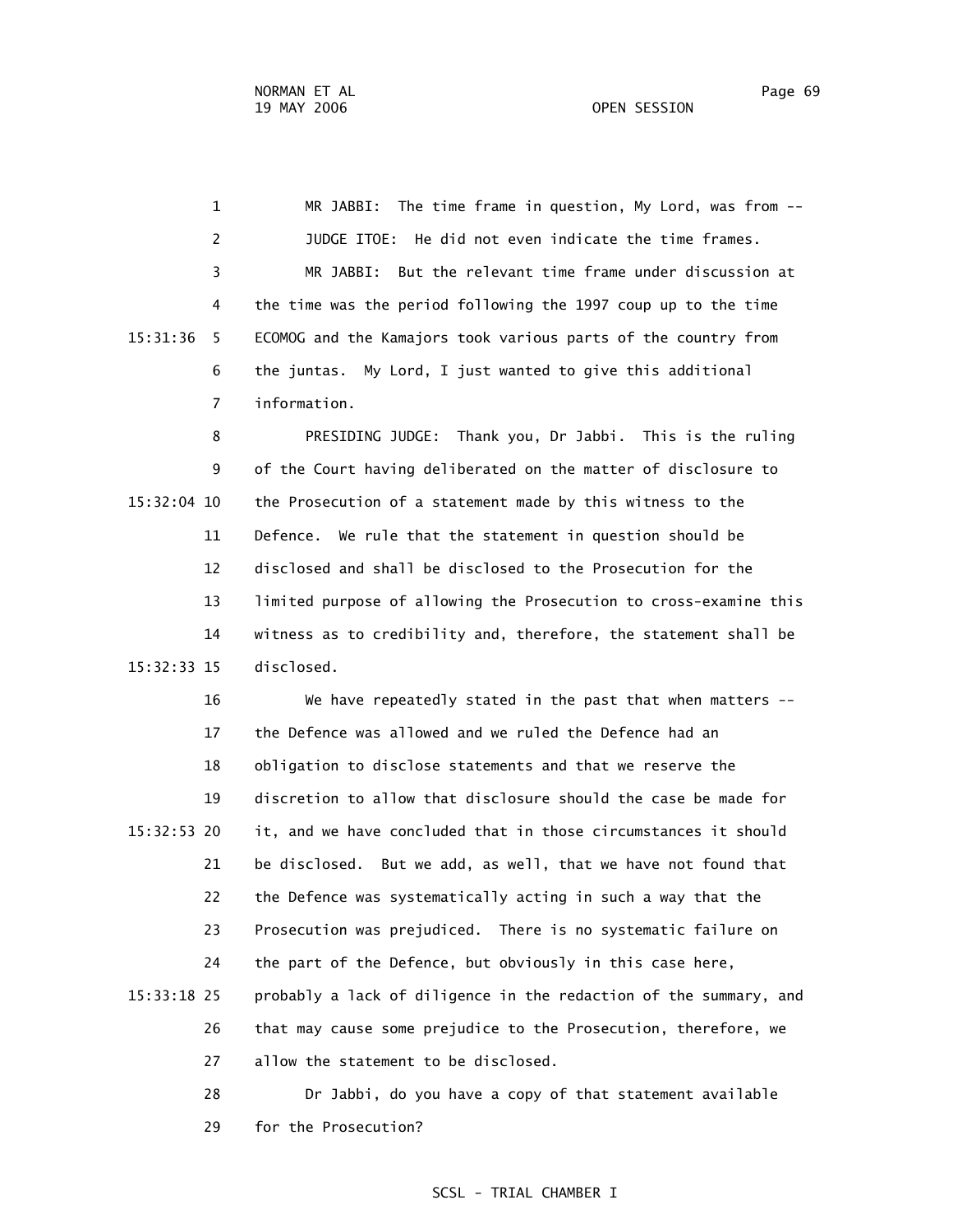| $\mathbf{1}$   | MR JABBI: Yes, My Lord.                                         |
|----------------|-----------------------------------------------------------------|
| 2              | PRESIDING JUDGE: A clean copy?                                  |
| 3              | MR JABBI: Yes, My Lord.                                         |
| 4              | JUDGE ITOE: For the Bench as well?                              |
| 15:33:46<br>5  | My Lord, we will make copies.<br>MR JABBI:                      |
| 6              | PRESIDING JUDGE: How much time do you need for that?            |
| $\overline{7}$ | I am sure it can be done in 10 minutes, My Lord.<br>MR JABBI:   |
| 8              | PRESIDING JUDGE: Thank you. I would like to know from the       |
| 9              | Prosecution in 10 minutes if you are ready to proceed with the  |
| 15:34:05 10    | cross-examination? We would like to be able to finish with the  |
| 11             | witness today, if we can.                                       |
| 12             | MR BANGURA: We will do our utmost. We do not know the           |
| 13             | length of the statement as yet. In any case, we should be able  |
| 14             | to go on with the cross-examination and, if possible, complete  |
| 15:34:21 15    | today.                                                          |
| 16             | PRESIDING JUDGE: Because you do have, I would imagine,          |
| 17             | quite a lot of knowledge of what the witness is saying because  |
| 18             | you have the summary. It is only a few issues that have been in |
| 19             | dispute.                                                        |
| $15:34:35$ 20  | MR BANGURA: Yes, Your Honour. In fact, I am in a position       |
| 21             | to go on with the cross-examination save for that portion of it |
| 22             | that relates to this statement.                                 |
| 23             | PRESIDING JUDGE: Very well. The Court will adjourn for 10       |
| 24             | minutes so this exchange of documents could be made and we will |
| 15:34:50 25    | come back for the continuation of your cross-examination.       |
| 26             | [Break taken at 3.35 p.m.]                                      |
| 27             | [CDF19MAY06E - SV]                                              |
| 28             | [Upon resuming at 4.07 p.m.]                                    |
| 29             | PRESIDING JUDGE:<br>Mr Bangura, you're ready to proceed.        |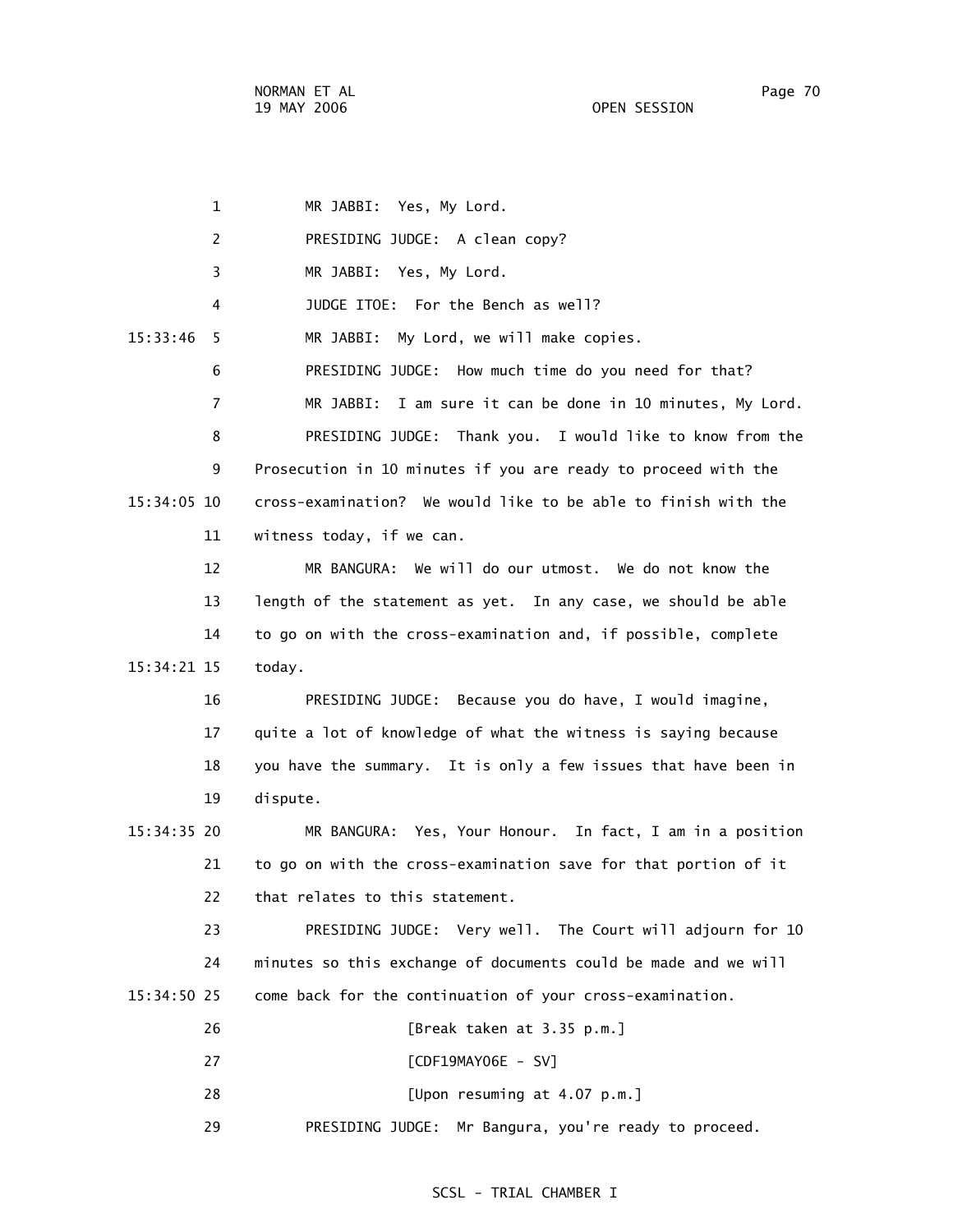|    |               | $\mathbf 1$    |                                                     | MR BANGURA: Yes, Your Honour.                                     |
|----|---------------|----------------|-----------------------------------------------------|-------------------------------------------------------------------|
|    |               | 2              |                                                     | PRESIDING JUDGE: Can we have the witness, please.                 |
|    |               | 3              |                                                     | [The witness entered court]                                       |
|    |               | 4              |                                                     | PRESIDING JUDGE: Thank you, Mr Witness. Mr Prosecutor.            |
|    | 16:10:50      | 5              |                                                     | MR BANGURA:                                                       |
|    |               | 6              | Q.                                                  | Good afternoon, Mr Witness.                                       |
|    |               | $\overline{7}$ | А.                                                  | Yes, good afternoon, father.                                      |
|    |               | 8              | Q.                                                  | Mr Witness, in your testimony in chief you said that at an        |
|    |               | 9              |                                                     | early stage during the war yourself and other persons from your   |
|    | 16:11:17 10   |                |                                                     | chiefdom were screened for purposes of being selected for         |
|    |               | 11             |                                                     | fighting; is that correct?                                        |
|    |               | 12             | A.                                                  | Yes.                                                              |
|    |               | 13             | Q.                                                  | What was the purpose of the screening?                            |
|    |               | 14             | А.                                                  | Well, according to the rules for the initiation.                  |
|    | 16:12:07 15   |                |                                                     | MR BANGURA: Is that a complete sentence?                          |
|    |               | 16             |                                                     | PRESIDING JUDGE: I don't know, ask the witness.                   |
|    |               | 17             |                                                     | MR BANGURA:                                                       |
|    |               | 18             | Q.                                                  | That day screening was according to the rules of                  |
| 19 |               |                | initiation; is that what you're saying, Mr Witness? |                                                                   |
|    | $16:12:21$ 20 |                | А.                                                  | One would be screened to know if you were disciplined.            |
|    |               | 21             |                                                     | That was the reason for the screening.                            |
|    |               | 22             | Q.                                                  | Did the screening process have anything to do with age            |
|    |               | 23             |                                                     | factor? Did the screening process consider the ages of you, the   |
|    |               | 24             |                                                     | volunteers, you the persons who were going to be selected?        |
|    | 16:12:53 25   |                | А.                                                  | Yes, they would ask your parents.                                 |
|    |               | 26             | Q.                                                  | And it would include persons of all ages; is that correct?        |
|    |               | 27             | Α.                                                  | No.                                                               |
|    |               | 28             | Q.                                                  | Thank you, Mr Witness. Mr Witness, you have said that             |
|    |               | 29             |                                                     | after the soldiers took over you went into hiding, and after that |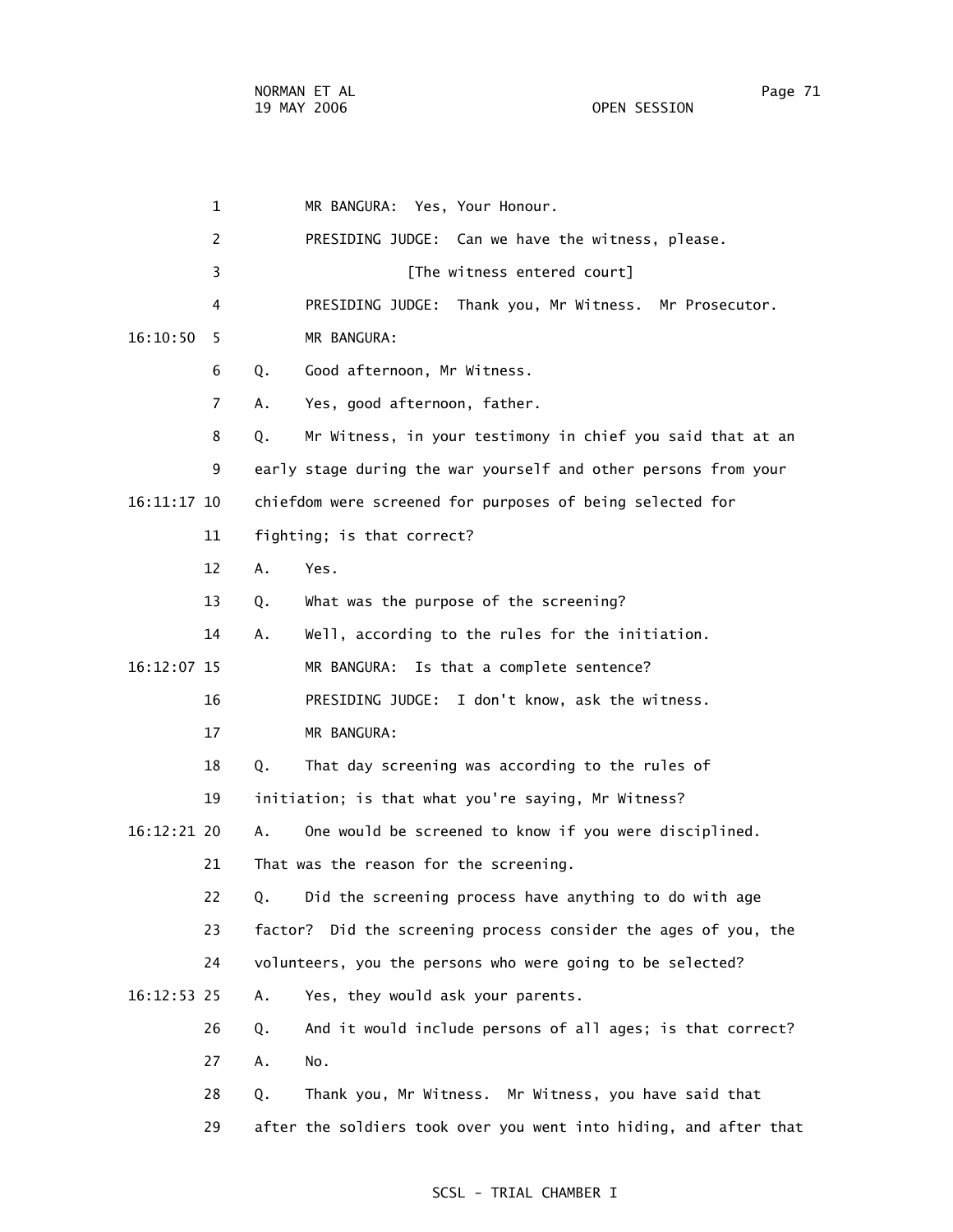1 you came back from hiding when you were called by your brother 2 Vandi Songo; is that correct? 3 A. Yes. 4 Q. Now when you came back from hiding, you then went to a 16:14:18 5 meeting, you were invited to go to a meeting? 6 A. I was invited to go to a meeting? 7 Q. A meeting with BJK Sei. You were supposed to be going to a 8 meeting with BJK Sei; is that correct? 9 A. When they took me I said I asked for -- I asked that they 16:14:47 10 call BJK and others to come. 11 Q. The meeting did not go on because they were not there? 12 A. Yes. When they called me I said they should call him so 13 all of us would be there. 14 Q. And why did you consider that he should be there? 16:15:15 15 A. In that for our chiefdom he was our leader. 16 PRESIDING JUDGE: Mr Prosecutor, can you assist me to 17 follow you on this? What meeting are we talking about here? 18 MR BANGURA: Your Honours, after the takeover -- after the 19 soldiers took over he said he went into hiding and then he was 16:15:46 20 sought by his friend, Vandi Songo, who invited him to a meeting. 21 The meeting was supposed to be with BJK Sei and somebody else, I 22 think it was Musa Junisa. 23 PRESIDING JUDGE: Thank you. 24 MR BANGURA: 16:16:07 25 Q. BJK Sei, Musa Junisa and Orinko Musa were all your bosses; 26 is that correct? 27 A. Yes, at that time. 28 Q. To which one of these did you answer directly? 29 A. BJK Sei and Orinko. Both of them.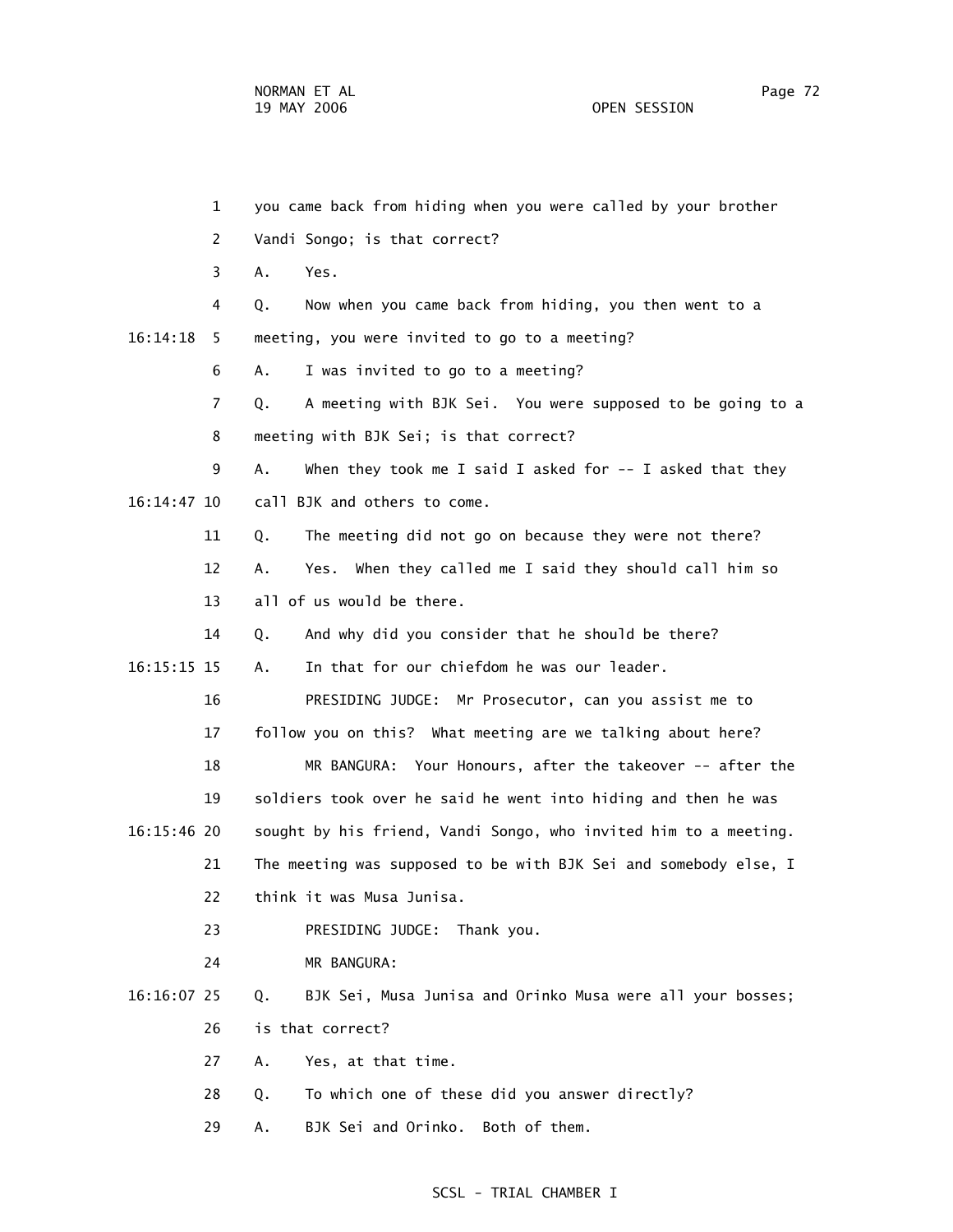1 Q. According to your evidence Orinko was junior to BJK Sei; is 2 that correct? 3 A. Yes, at that time. At that time he was senior for him, 4 according to what I knew. 16:17:07 5 Q. What about Musa Junisa? What was his position in relation 6 to these other two? 7 A. Musa Junisa as well at that time. The same position that 8 BJK held was the same he also had in his own chiefdom, Dodo, Dodo 9 Chiefdom. 16:17:34 10 Q. Mr Witness, you reported to Musa Orinko and Musa Orinko 11 would report to BJK Sei; is that correct? 12 A. Yes, if BJK were not around I would report to him. But if 13 BJK was around I would report to him directly. They were both my 14 seniors. 16:18:04 15 Q. And you know that BJK Sei would report to somebody else 16 about the war, about what was going on. He had a boss. 17 A. At that time to my knowledge, when I was going to the bush, 18 he would report to the civil defence committee. There was a 19 council there. 16:18:38 20 Q. Mr Witness, you went to Base Zero along with some of your 21 brothers in arms; correct? 22 A. Yes. 23 Q. And this was at a time when fighting was already going on 24 in Tongo; is that correct? 16:19:04 25 A. In Tongo itself, no. 26 Q. Is it not your evidence that you were at Base Zero for 27 seven days? Is that not your evidence? 28 A. That was what I testified to. 29 Q. Is it also not your evidence that by the time you came back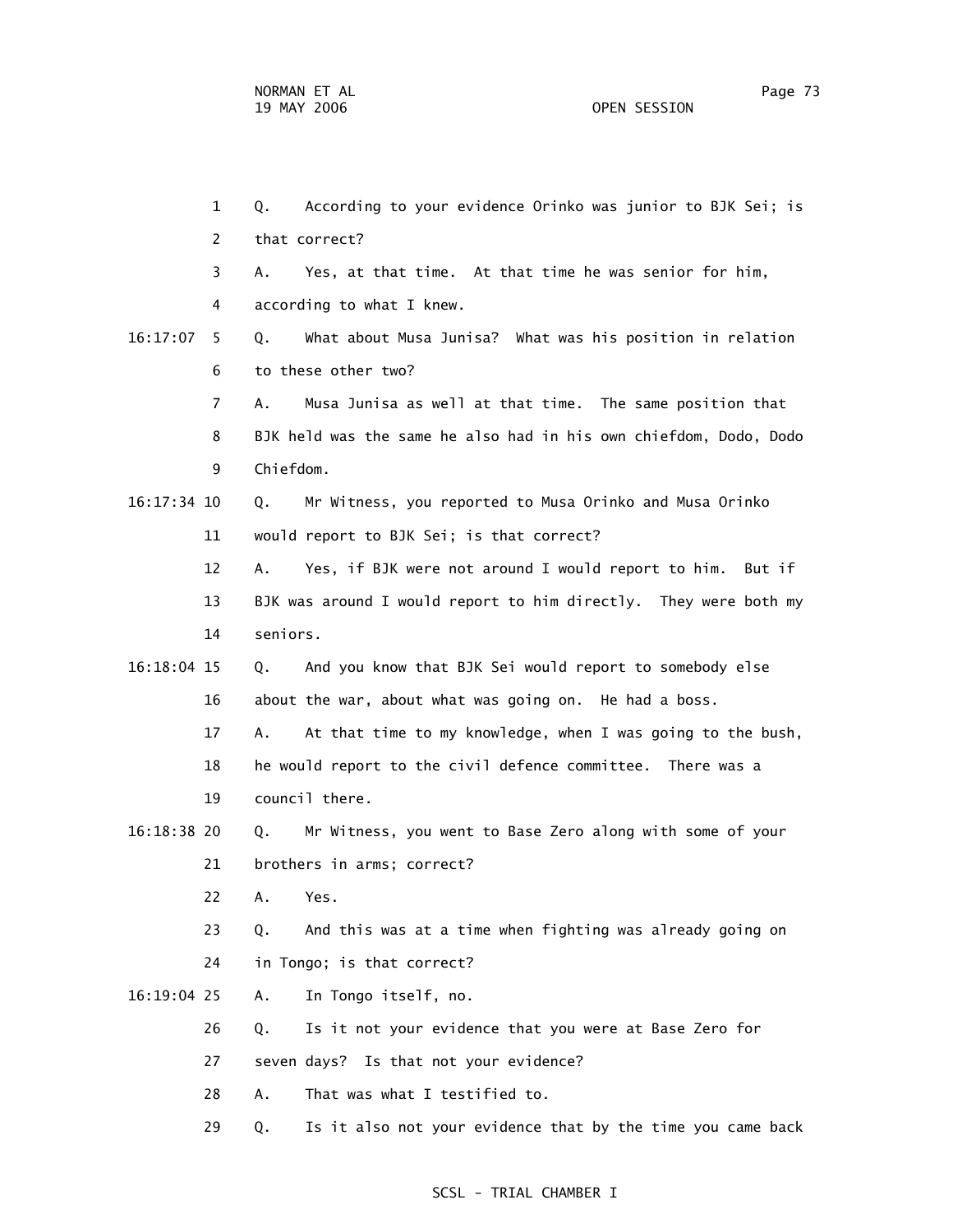1 to Tongo, Tongo had been taken by Kamajors? Is that not your 2 evidence? 3 A. Yes. Even before I stepped there, I had met the place had 4 been taken by the Kamajors. 16:19:54 5 Q. Why did you have to go to Tongo? I'm sorry, Base Zero. 6 Why did you have to go to Base Zero? I'm sorry, my mistake. 7 A. I said just now, I said. 8 Q. Go on, please. 9 A. We were there when the junta sent choppers that wherever 16:20:29 10 Kamajors were they were bombing the places. 11 Q. And are you saying that at that time there was no fighting 12 going on around Tongo? 13 A. Around Tongo there was fighting. You asked me about inside 14 of Tongo and there was no fighting inside of Tongo, but around 16:20:58 15 Tongo. 16 Q. The question was around Tongo, not inside? 17 A. At that time. 18 Q. At the time. 19 A. I did not hear it clearly because I understood it to be 16:21:07 20 inside of Tongo. Around Tongo there was fighting. 21 Q. So in what parts around Tongo was there fighting at this 22 time? 23 A. There was fighting in Wima. 24 Q. And where else? 16:21:28 25 A. Yes. 26 Q. Where else? 27 A. From the Kono end. 28 Q. Apart from taking back to Base Zero the report that 29 helicopters were bombing your positions, was there another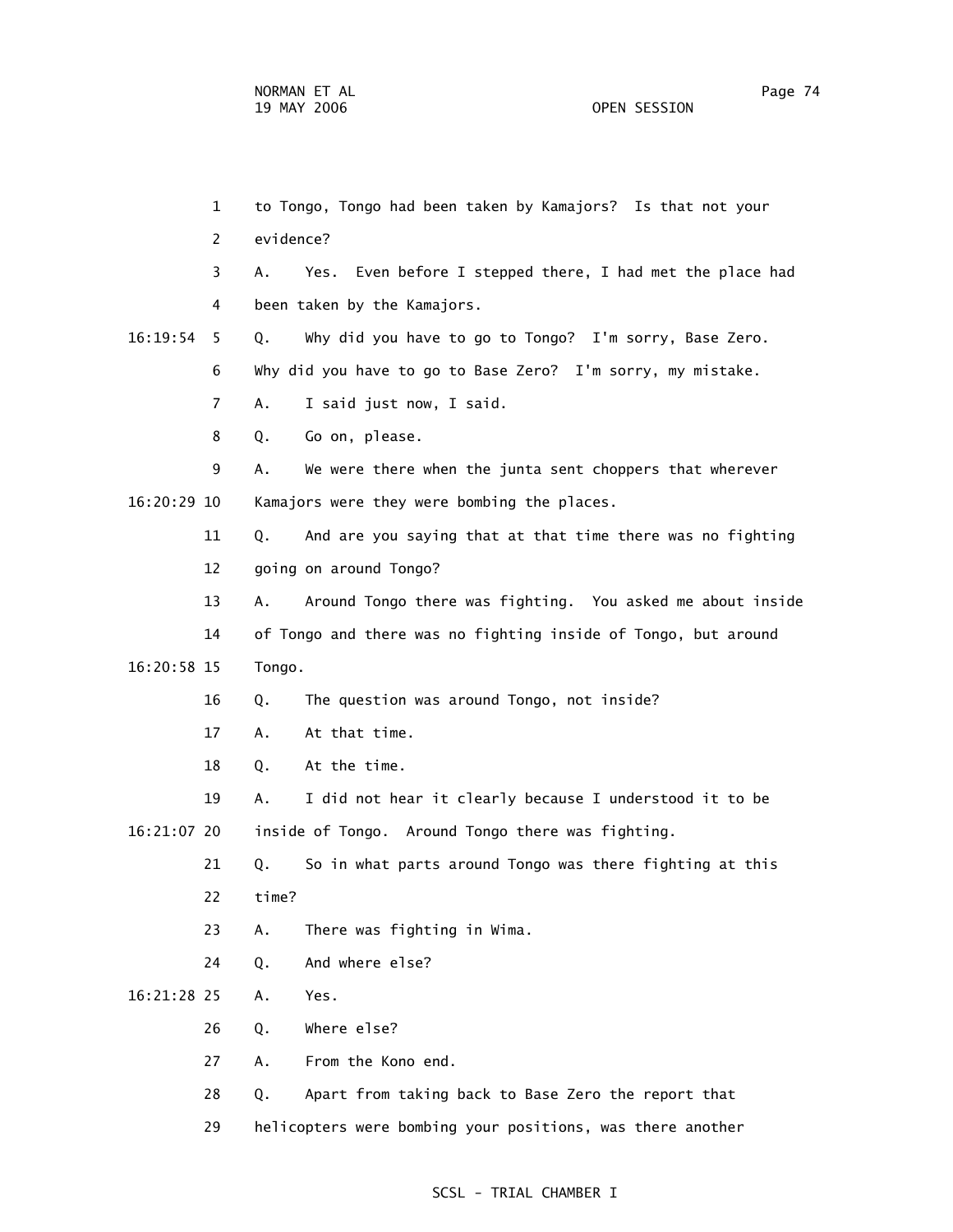|             | 1              | reason, or any other reason, for going to Base Zero?              |
|-------------|----------------|-------------------------------------------------------------------|
|             | $\overline{2}$ | Α.<br>Yes, there was a reason.                                    |
|             | 3              | What was that reason?<br>Q.                                       |
|             | 4              | We went there -- because of the way they were treating us,<br>А.  |
| 16:22:21    | 5.             | we said we were going to complain them to our own brother and our |
|             | 6              | elder, our senior, who had gone there.                            |
|             | 7              | Who was this senior that you were going to complain to?<br>Q.     |
|             | 8              | Mohamed Musa Orinko.<br>А.                                        |
|             | 9              | You knew that at the time Mohamed Musa Orinko also had<br>Q.      |
| 16:22:47 10 |                | somebody at Base Zero to whom he was answerable; is that correct? |
|             | 11             | No, I didn't investigate that and, yes, I can say it was<br>Α.    |
|             | 12             | the War Council.                                                  |
|             | 13             | You knew that in addition to the War Council there were<br>Q.     |
|             | 14             | other persons at Base Zero whom Mohamed Orinko Musa was           |
| 16:23:21 15 |                | answerable to?                                                    |
|             | 16             | No. Besides the War Council, I don't know.<br>Α.                  |
|             | 17             | Mr Witness, is it the case that you also were going to Base<br>Q. |
|             | 18             | Zero to request some support, some assistance, to come and be     |
|             | 19             | able to fight against the soldiers?                               |
| 16:23:56 20 |                | When we went to BJK, they said Musa Orinko is there, go and<br>Α. |
|             | 21             | report to him. When we reported to him, that was when he did      |
|             | 22             | that.                                                             |
|             | 23             | So BJK said go to Musa Orinko whom he regarded as the<br>Q.       |
|             | 24             | person to whom he would report; is that correct? This is          |
| 16:24:22 25 |                | restating what you have just said.                                |
|             | 26             | If he was reporting to him?<br>Α.                                 |
|             | 27             | You've said, this is your evidence just now -- you've said<br>Q.  |
|             | 28             | Musa Orinko -- BJK Sei told you to go to Base Zero to go and      |
|             | 29             | report this situation to Musa Orinko?                             |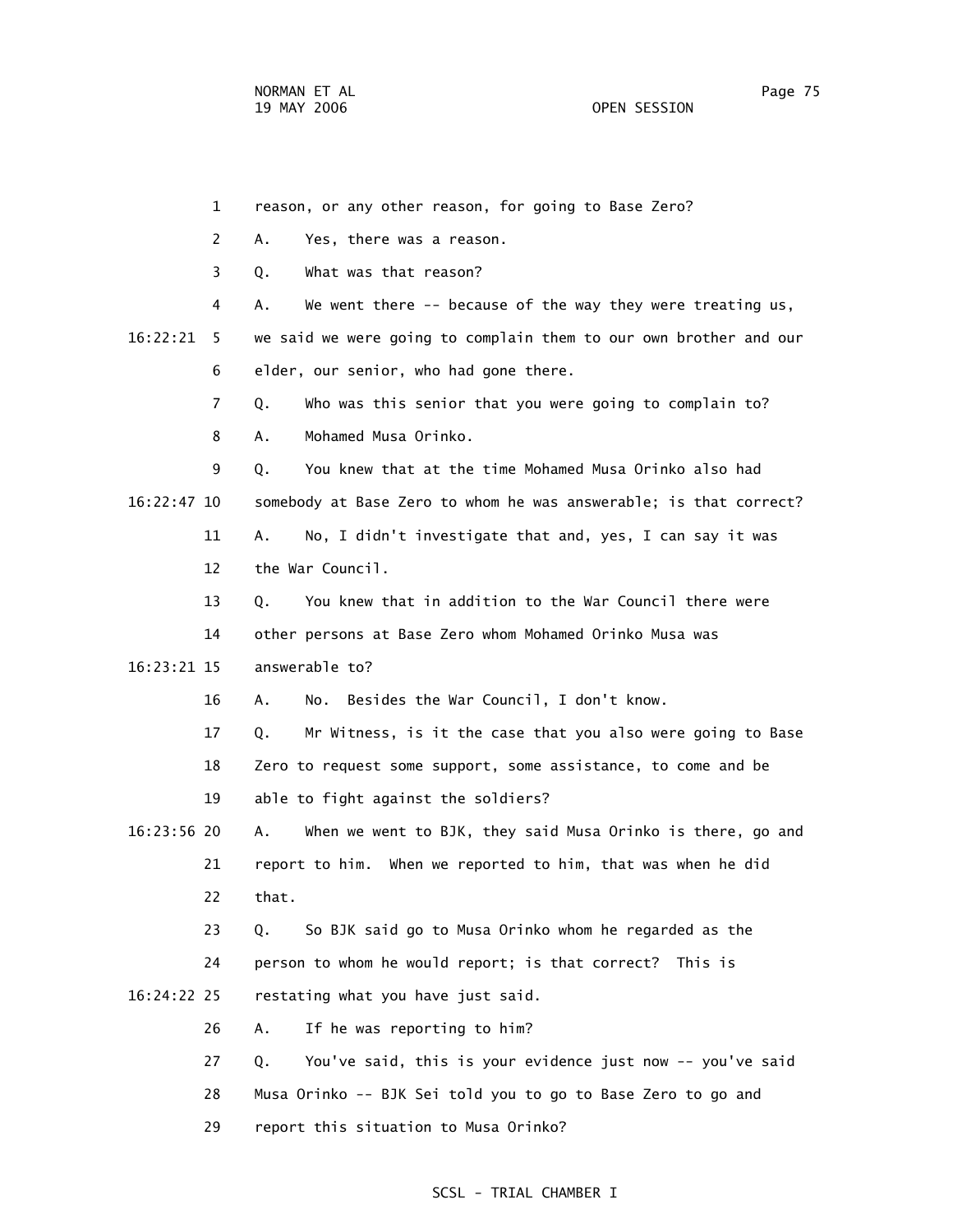1 A. Yes. 2 Q. My suggestion to you is that this was because BJK Sei was 3 answerable to Musa Orinko; is that not the case? 4 A. No, they were working -- they were both working. But if he 16:25:10 5 had gone down the river and he was not there, and he asked us to 6 go down to him and we should report to him, then we have to do 7 it. 8 Q. I put it to you, Mr Witness, that you know that in fact 9 Musa Orinko was answerable to Hinga Norman at Base Zero? 16:25:38 10 A. I didn't know. According to what Musa Orinko told me, it 11 was the War Council. That was what he told me at the time that I 12 was there. 13 Q. Now you said you arrived at Base Zero -- 14 JUDGE ITOE: Please wait. 16:25:53 15 MR BANGURA: I'm sorry. 16 JUDGE ITOE: Yes. 17 MR BANGURA: 18 Q. You say you arrived at Base Zero and made your report to 19 Musa Orinko. Did you make a report to anybody else apart from 16:26:37 20 Musa Orinko? 21 JUDGE ITOE: A report on what? 22 MR BANGURA: I'll get the witness to answer, Your Honour. 23 Q. You say you went to Base Zero to report that the soldiers 24 were bombing your positions; is that correct? 16:27:03 25 A. Yes, I went and explained to Musa Orinko. 26 Q. Did you explain this or make this report to anybody else? 27 A. No, I went and explained to my own boss and that was what 28 we used to do. Whosoever would be your leader, whenever anything

29 happened, you would have to explain to him.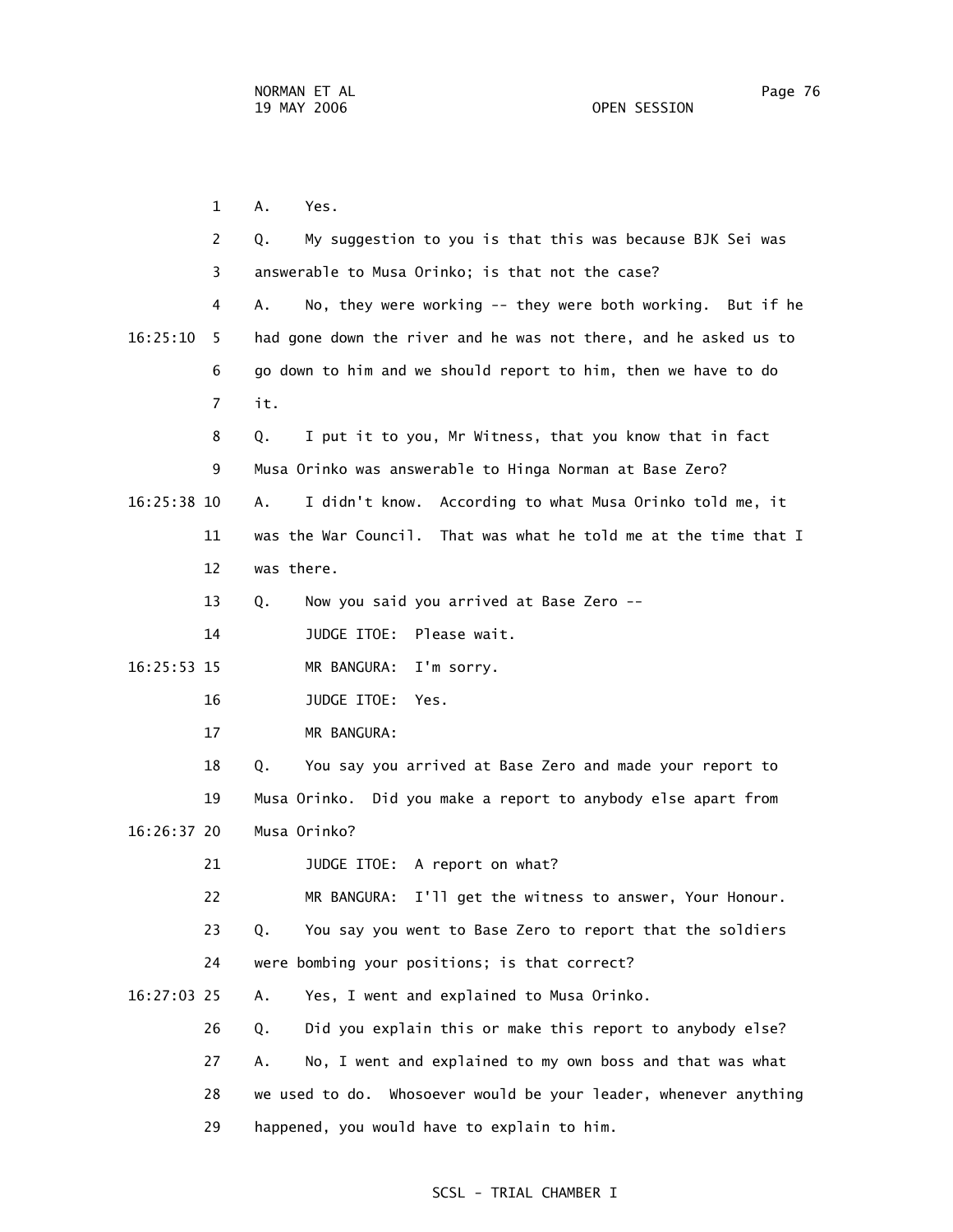1 Q. Now when you made this report to Orinko, you said he made 2 this report to the War Council in your presence; is that correct? 3 A. No, I wasn't there. 4 Q. Do you know to whom Musa Orinko made -- do you know whether 16:27:50 5 he made this report to any other body, any other person? 6 A. No, he told me that he had gone to Talia to the War 7 Council. If he told any other person, I can't explain how. 8 Q. You were at Base Zero for seven days. Did you get to meet 9 Mr Norman during that period? 16:28:18 10 A. Yes. 11 Q. Apart from the instance where you allege that he was 12 speaking on the phone with President Kabbah, did you meet with 13 Mr Norman on any other occasion? 14 A. Yes, I used to see him there. 16:28:47 15 Q. In what circumstances? 16 A. If you are in the town with a person and both of you are in 17 the same town, you would see him. 18 Q. Do you know that Mr Norman was the co-ordinator of the CDF 19 at that time, national co-ordinator? You knew that; is that 16:29:16 20 right? 21 A. When I was at Base Zero? 22 Q. Yes. 23 A. No, no, no, I didn't know that at the time I was at Base 24 Zero. In fact, I wanted to return to my hometown immediately. 16:29:30 25 Q. What position did you know that Mr Norman was holding while 26 he was at Base Zero at that time? 27 A. Regarding the war, he was the deputy to Mr Kabbah. 28 Q. At the time we are talking about, Mr Kabbah was not at Base 29 Zero; is that correct?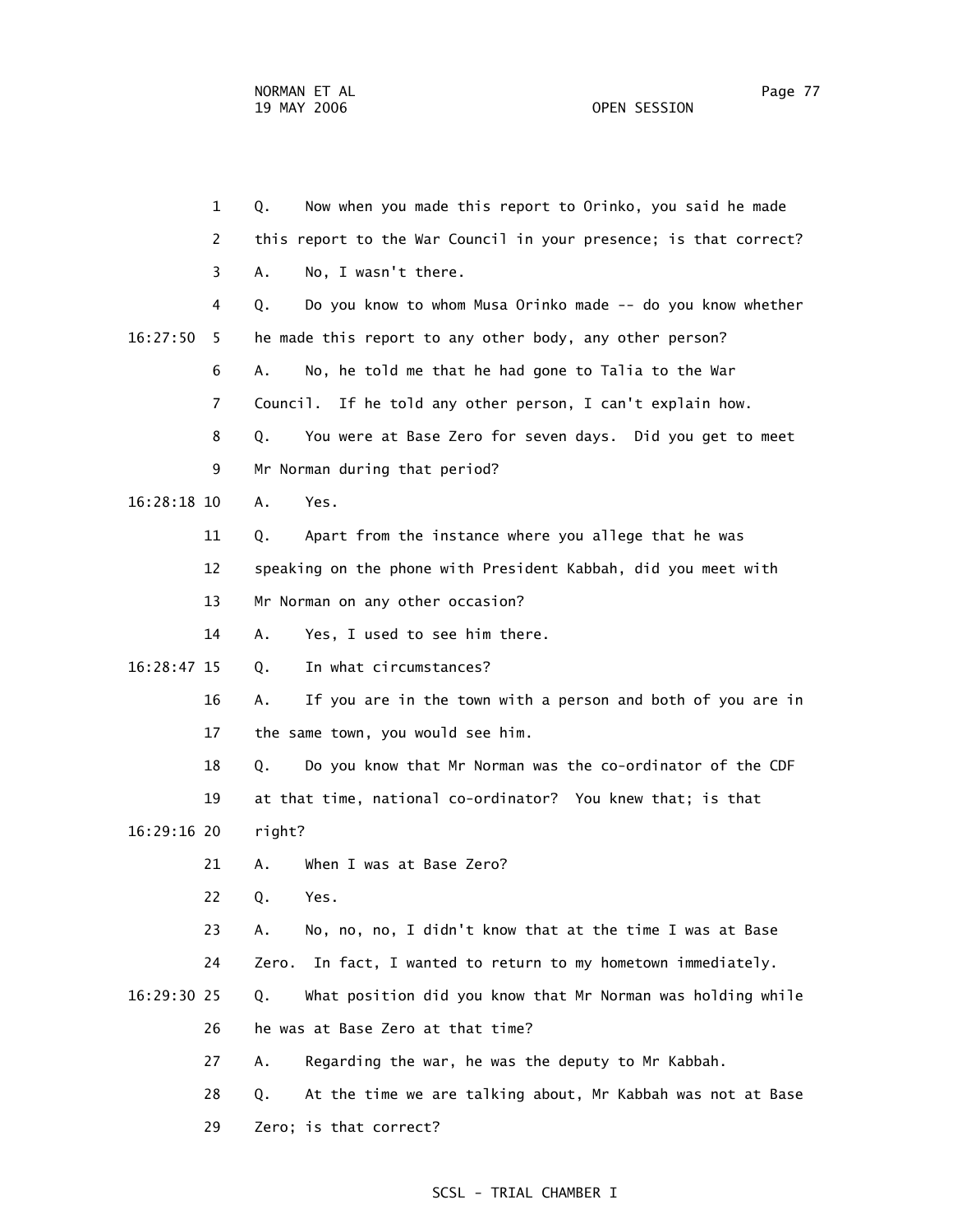1 A. Yes, he wasn't there. 2 Q. So if we go by what you're saying, in the absence of 3 Mr Kabbah, he would have been the boss at Base Zero; is that 4 correct? 16:30:26 5 A. That one that you've asked me, you said if I knew of any 6 position that he held. I said yes, he was the deputy defence 7 minister. That is what I knew. 8 Q. Mr Witness, the question is: going by your statement, in 9 the absence of President Kabbah at Base Zero, Hinga Norman was 16:30:45 10 the boss there when you got there. Do you agree with me? 11 A. Politically? 12 Q. It's a simple question, Mr Witness. 13 A. That's why I also want to answer it. 14 Q. At the time that you went to Base Zero there was nobody 16:31:11 15 there more senior to Mr Norman; is that correct? 16 A. Politically by the side of the government? 17 Q. Mr Witness, is it yes or no? 18 A. No, you can't just spoon-feed me and I say yes. 19 JUDGE ITOE: Your question, Mr Prosecutor, is: President 16:31:49 20 Kabbah was not in Base Zero in his absence? That, as such, was 21 the way you formulated the question. 22 MR BANGURA: And I reformulated again. 23 JUDGE ITOE: Go back to the original version of your 24 question. 16:32:10 25 MR BANGURA: 26 Q. Mr Witness, you have said that you know that President 27 Kabbah is the boss to whom Hinga Norman answers; is that correct? 28 A. Yes. 29 Q. At the time you went to Base Zero President Kabbah was not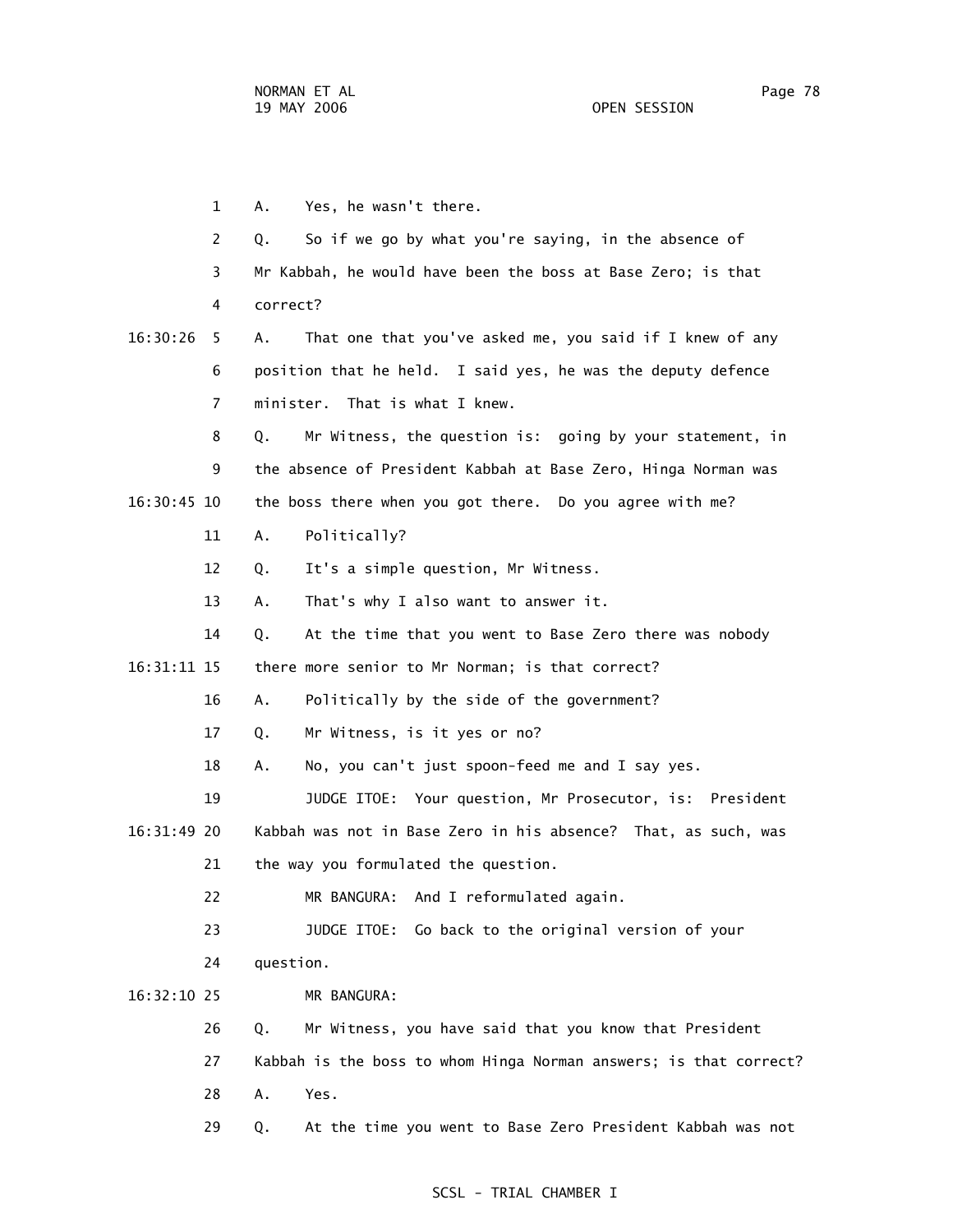1 there, was he?

2 A. He wasn't there. I didn't see him there.

 3 Q. I suggest to you that at the time you went to Base Zero, 4 Hinga Norman was the most senior person there?

 16:32:54 5 A. Politically. Politically, I know. Because he was the 6 deputy defence minister. Politically.

> 7 Q. Thank you, Mr Witness, you may qualify the answer. The 8 answer, I take it, is that he was the most senior person at Base 9 Zero at the time?

16:33:14 10 A. Politically. Politically.

11 Q. Thank you, Mr Witness. Do you agree with me, Mr Witness,

 12 that if he was the most senior person there at Base Zero, then he 13 would be informed, or he should be informed about matters that

14 were going on about the war? He should be informed?

 16:33:48 15 A. You have said it was supposed to be like that. But what I 16 know, I said I gave my own report to Musa Orinko. You are saying 17 it was supposed to have been like that. You know it better. 18 Q. I suggest to you that the report which you took to Base

19 Zero was in fact made to Mr Norman.

 16:34:21 20 A. Well, that is not my own concern. I gave it to my own 21 boss, and he told me that he took it to the War Council and I 22 knew that War Council was there.

 23 Q. Mr Witness, you have said that while you were at Base 24 Zero -- apart from reporting about the helicopter bombing your 16:34:46 25 positions, I had suggested to you before that you also went to 26 Base Zero for some other reason; is that correct?

> 27 A. The reason I went for, I went to report this thing to our 28 brother Musa Orinko. He was there. That was the only reason I 29 went there. It was not for any other reason.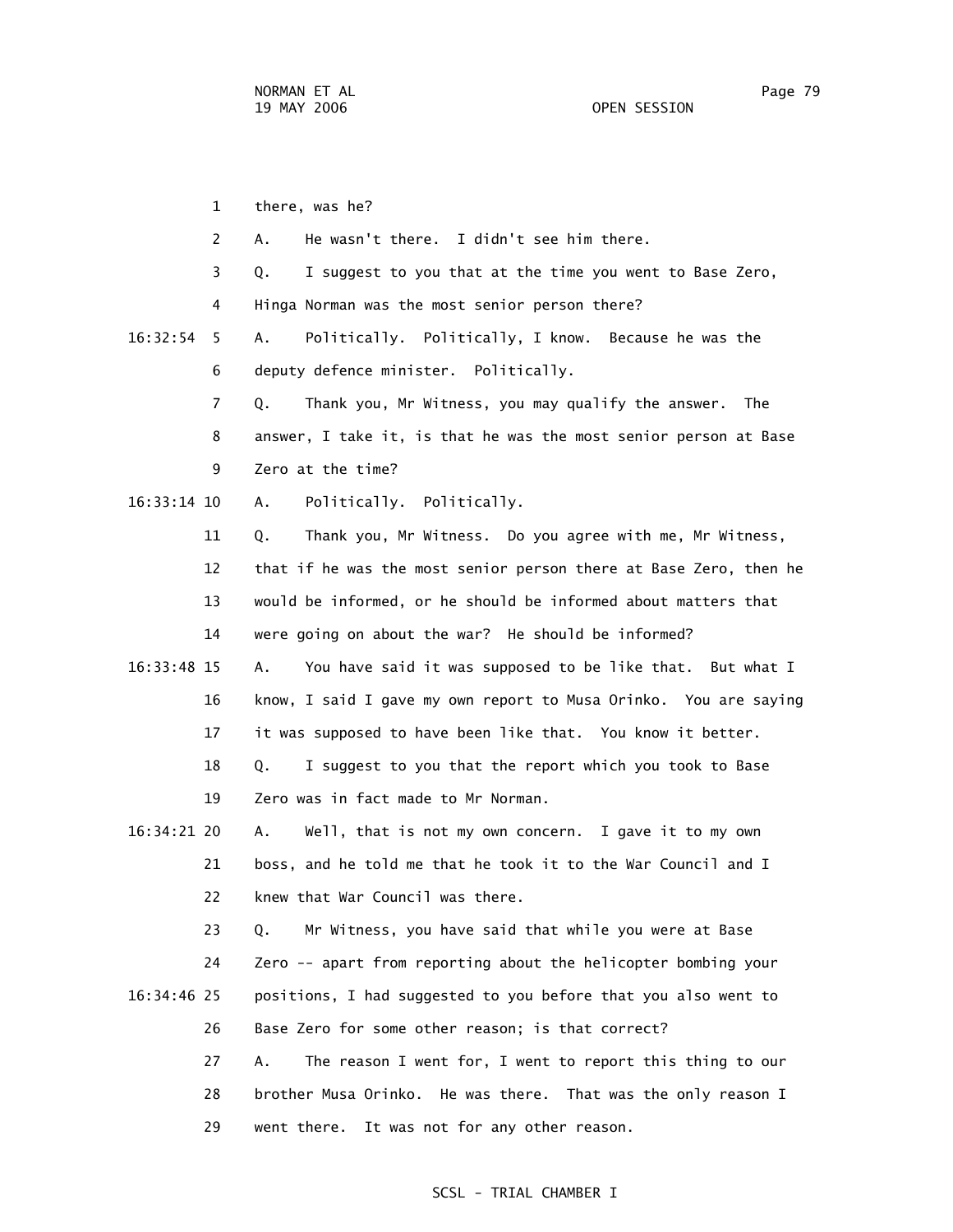1 Q. I suggest to you, Mr Witness, that in fact the main reason 2 for going to Base Zero was to go and request arms and ammunition 3 to be in a position to fight in Tongo? 4 A. I, my leader, BJK Sei, said, "Now that you have come with 16:35:39 5 this report, go and give the same report to Musa Orinko," and I 6 reported the same thing to Musa Orinko and he said, "Well, let me 7 say this to the War Council as well." He was wiser than I was 8 and he was my boss. 9 Q. Mr Witness, before you left for Base Zero, there had been 16:36:04 10 attempts by the Kamajors to attack Tongo at least twice; is that 11 correct? 12 A. If that happened, it could have been in my absence. 13 Q. Are you not aware that Kamajors had attempted to -- had 14 attacked Tongo twice and had failed to take Tongo before you left 16:36:42 15 for Base Zero? 16 A. I was not present for that arrangement. If they ever made 17 such arrangement that let's meet together and attack Tongo 18 tomorrow, I was not there. 19 JUDGE ITOE: It's not that you were present, all right? Do 16:37:08 20 you know that Tongo had been attacked twice? It is not that you 21 were present. Do you know that it was attacked twice? 22 THE WITNESS: At the time I was there, I said no. 23 JUDGE ITOE: In fact, you do not know that Tongo was 24 attacked twice; that is what you're saying. 16:37:42 25 THE WITNESS: In my presence, no. 26 PRESIDING JUDGE: Not in your presence, whether you knew of 27 it, whether somebody told you, you read about it. 28 THE WITNESS: I said I didn't know about it. 29 JUDGE THOMPSON: Dr Jabbi, perhaps you can advise your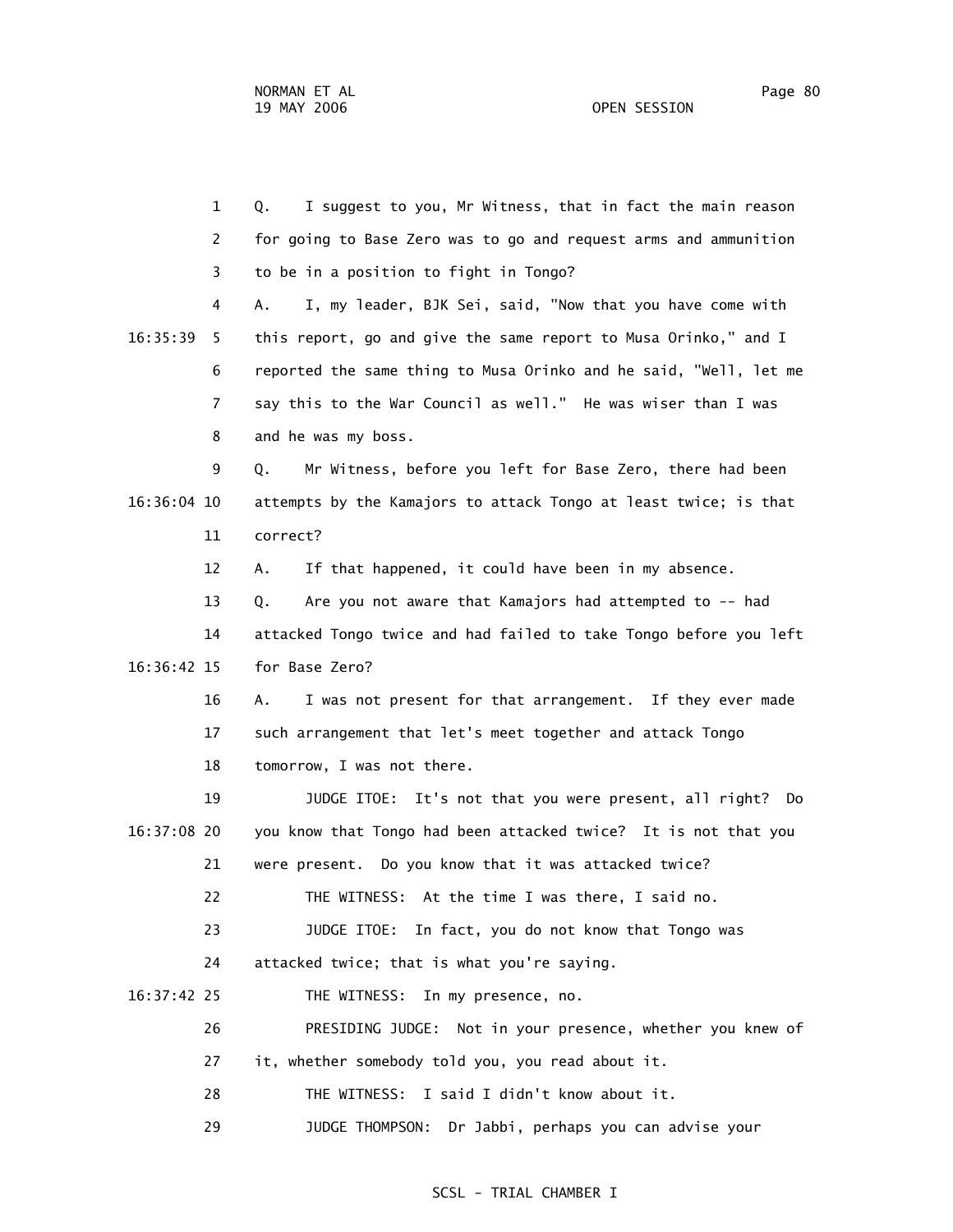1 witness. He's developing a very aggressive posture by the tone 2 of his voice. Tell him it's not a confrontational exercise. 3 MR JABBI: Mr Witness, was that interpreted to you what 4 His Lordship said just now? 16:38:24 5 THE WITNESS: Yes, I heard it. 6 MR JABBI: Just give your answers calmly. Don't assume 7 that there is any confrontation. Give answers as you know them; 8 okay? 9 THE WITNESS: Okay. 16:38:47 10 MR JABBI: As calmly as possible. 11 THE WITNESS: Okay. 12 MR JABBI: But as firmly as you know how to do it. 13 THE WITNESS: Okay. 14 JUDGE THOMPSON: I like that compromise, Dr Jabbi. 16:39:10 15 MR BANGURA: 16 Q. Mr Witness, going back to your earlier testimony -- 17 JUDGE ITOE: I'm not clear about the reply that this 18 witness has given to the question about the two attacks. I want 19 him to be clear on those two attacks. Please, I want to be clear 16:39:36 20 on my records. 21 MR BANGURA: 22 Q. Mr Witness, I again suggest to you that at the time you 23 left Tongo to go to Base Zero, by that time when you were leaving 24 there had been two attacks on Tongo by Kamajors and those two 16:39:52 25 attacks were unsuccessful. 26 A. I am saying this. I said I neither heard it nor was I 27 present. 28 Q. Now I take you back, Mr Witness. In your earlier testimony 29 you said that you were called from your hiding. After the coup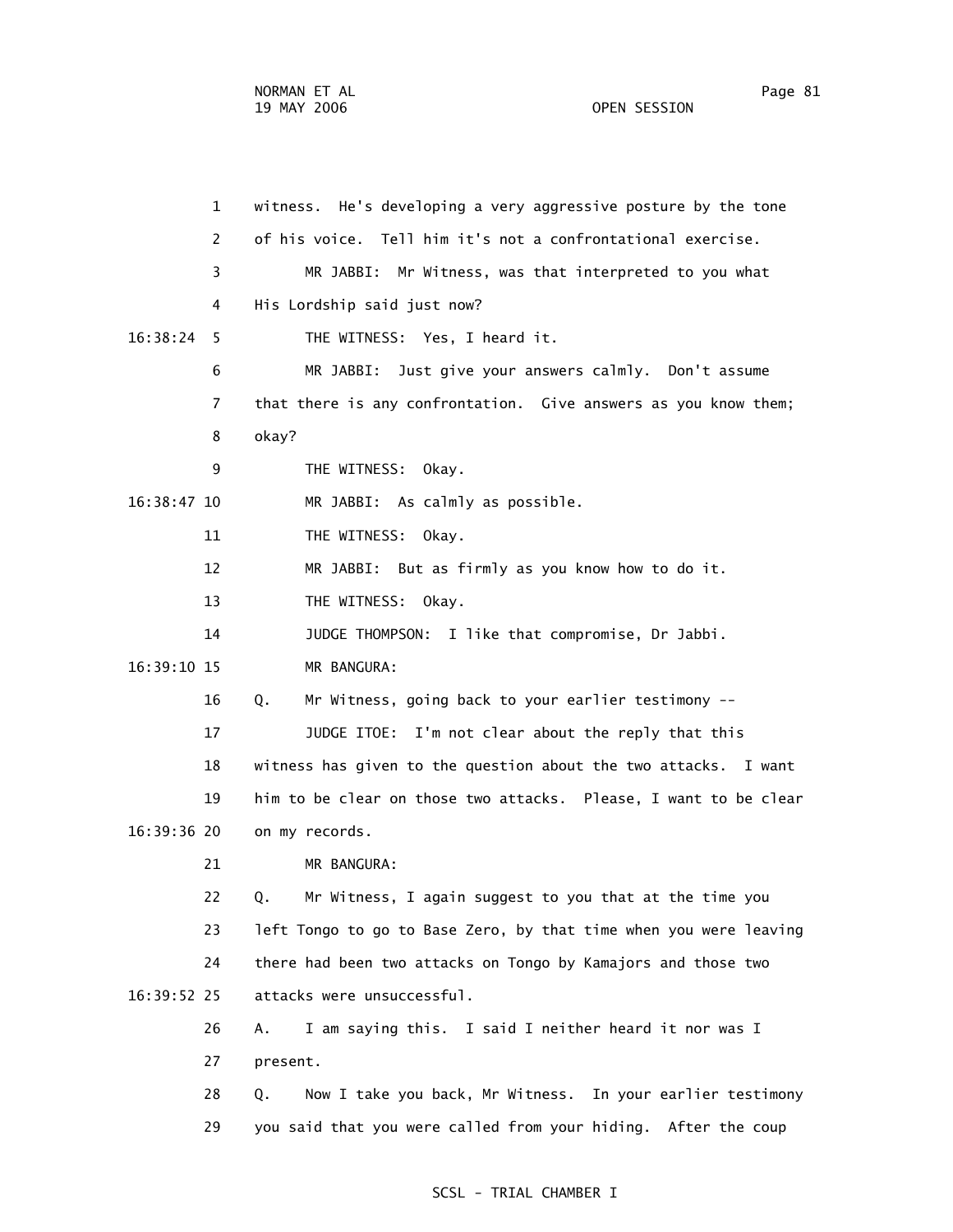1 you went into hiding and you were called from your hiding by your 2 brother in arms, Vandi Songo; is that correct? 3 A. Yes. 4 Q. And from the moment you came out of hiding, up until the 16:40:37 5 time you left Tongo to go to Base Zero, you left the Tongo axis 6 to go to Base Zero, you were within that area, you were operating 7 within that area; is that correct? 8 A. Yes. 9 Q. You had in fact been involved in fighting in Panguma; is 16:41:08 10 that correct? 11 A. Yes. 12 Q. You had also been involved in fighting in, I believe, 13 Talama, around Talama; is that correct? 14 A. No, I did not go on the fight to Talama. 16:41:30 15 Q. Apart from Panguma, which other areas around Tongo had you 16 been involved in fighting during that period? 17 A. I went to Kamboma. 18 Q. You had fought at Kamboma? 19 A. Yes. 16:41:50 20 Q. And you say that up until the time you left the Tongo area 21 to go to Base Zero you were within that area basically; correct? 22 A. Yes, but I was not inside of Panguma. 23 Q. Within that area, Mr Witness, you will agree with me that 24 the main focus of the Kamajors was to take Tongo, Tongo being the 16:42:26 25 big town in that area -- which was a big town in that area. The 26 focus was generally to take Tongo. Is that correct? 27 A. Yes, we had it in your mind. It was our home town. But I 28 wasn't there when the plan was made to go there. 29 Q. You want this Court to believe that up until the time you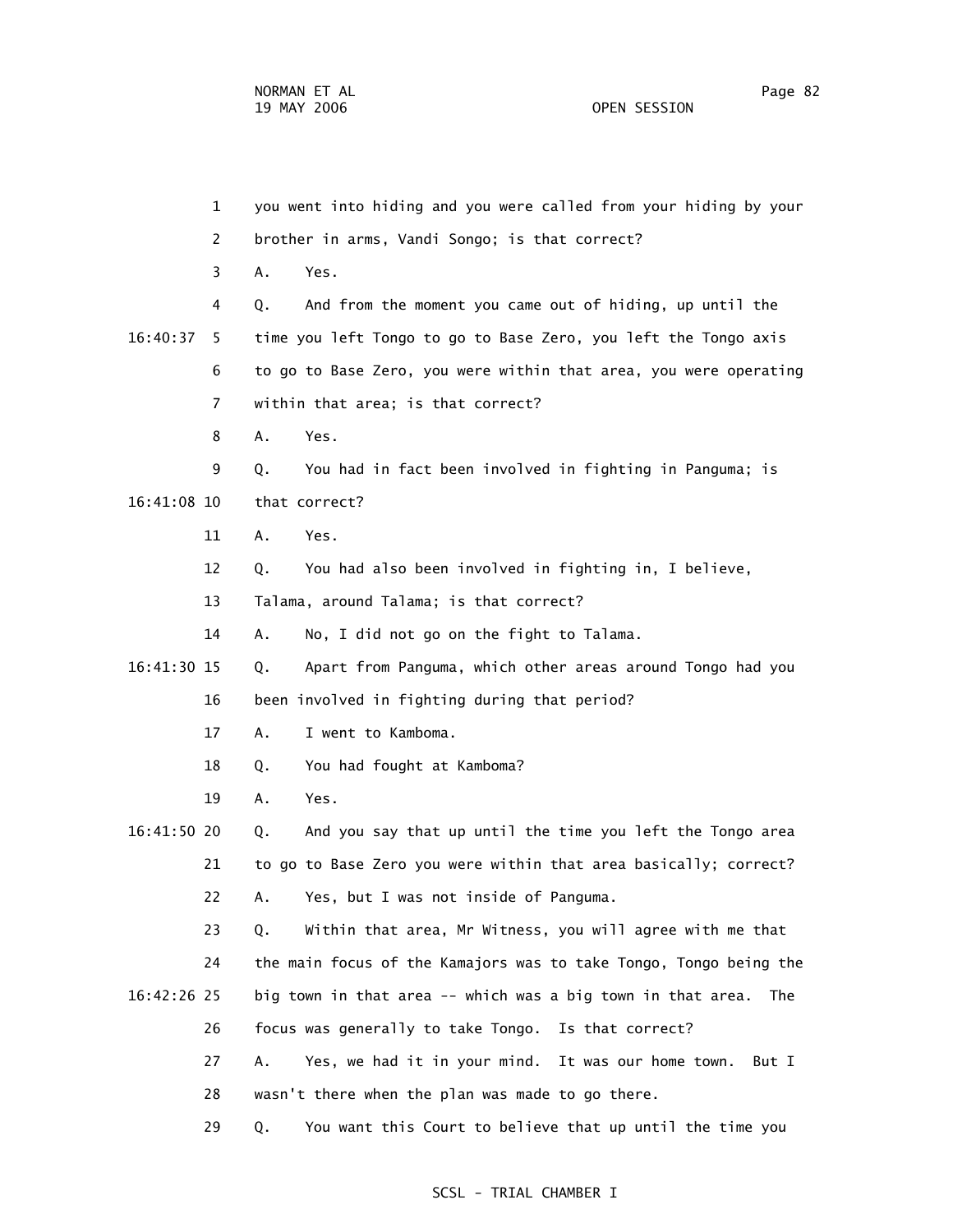|             | $\mathbf{1}$   | left to go to Base Zero you were not aware that Kamajors had made   |
|-------------|----------------|---------------------------------------------------------------------|
|             | $\overline{2}$ | two attempts to take Tongo? You want this Court to believe that?    |
|             | 3              | I, at the time that I was there, I said no.<br>А.                   |
|             | 4              | What position did you hold as a Kamajor in that area?<br>Q.<br>Were |
| 16:43:23    | 5.             | you a commander or patrol commander or what were you?               |
|             | 6              | PRESIDING JUDGE: At that time, you mean?                            |
|             | 7              | MR BANGURA: Yes, at that time.                                      |
|             | 8              | THE WITNESS: When I came to Panguma?                                |
|             | 9              | MR BANGURA:                                                         |
| 16:43:38 10 |                | What position did you hold?<br>Q.                                   |
|             | 11             | I was a patrol commander.<br>А.                                     |
|             | 12             | At your level as a patrol commander, the person next to you<br>Q.   |
|             | 13             | would be what rank? Would you like to help the Court with the       |
|             | 14             | rank of the person next to you?                                     |
| 16:44:05 15 |                | MR JABBI: My Lord, for clarity can my learned friend                |
|             | 16             | specify what direction, upwards or downwards?                       |
|             | 17             | PRESIDING JUDGE: I thought he said above him.                       |
|             | 18             | MR BANGURA: Above him. I was referring to levels above              |
|             | 19             | him.                                                                |
| 16:44:26 20 |                | So who would be your senior $-$ - the person next to you in<br>Q.   |
|             | 21             | seniority?                                                          |
|             | 22             | The person who was our leader in the chiefdom.<br>Α.                |
|             | 23             | So what rank would he carry? You were patrol commander,<br>Q.       |
|             | 24             | what would be his rank?                                             |
| 16:44:53 25 |                | The person was the Kamajor chief. He was in charge of all<br>Α.     |
|             | 26             | of us, the Kamajors.                                                |
|             | 27             | And what area was that that he covered where you were?<br>Q.        |
|             | 28             | He was in charge of that chiefdom, Lower Bambara.<br>Α.             |
|             | 29             | I suggest to you that you heard information about these<br>Q.       |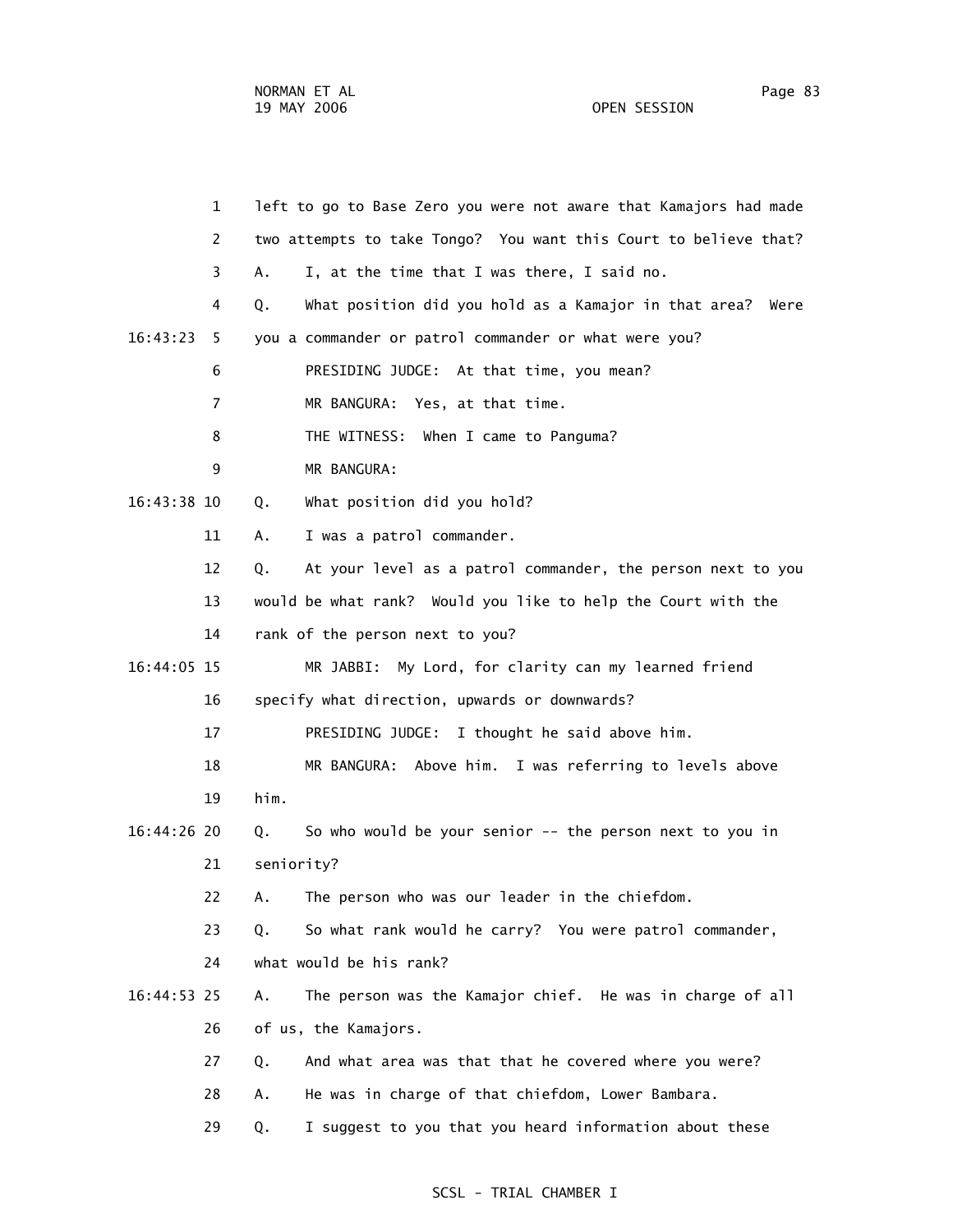1 attacks on Tongo? 2 A. No, I said that did not happen in my presence. 3 Q. Let me take you back to Base Zero, Mr Witness. You said 4 earlier that you were appointed at Base Zero as -- what was the 16:45:55 5 position you were appointed to? You had an appointment, a 6 promotion -- 7 JUDGE ITOE: Director of war. Director of war of Kailahun, 8 was it? 9 MR BANGURA: 16:46:09 10 Q. Was it director of war? 11 JUDGE ITOE: Of Kailahun? 12 THE WITNESS: Yes. 13 MR BANGURA: 14 Q. And you say that this appointment was made by the War 16:46:22 15 Council? 16 A. Yes. 17 Q. How was the appointment made? 18 A. As I explained, when I went the War Council said if I went 19 back I should pass through Bunumbu and if I went to Bunumbu they 16:46:52 20 gave me that appointment. 21 Q. Are you aware that, in fact, at the time you state you were 22 appointed by the War Council there were other appointments made 23 by Hinga Norman at Base Zero? 24 A. No, I did not go for that. 16:47:14 25 Q. I am suggesting to you that your appointment was made by 26 Hinga Norman at Base Zero. 27 A. That is what you've thought, but that is not what happened 28 to me. 29 MR BANGURA: Your Honours, may the witness be shown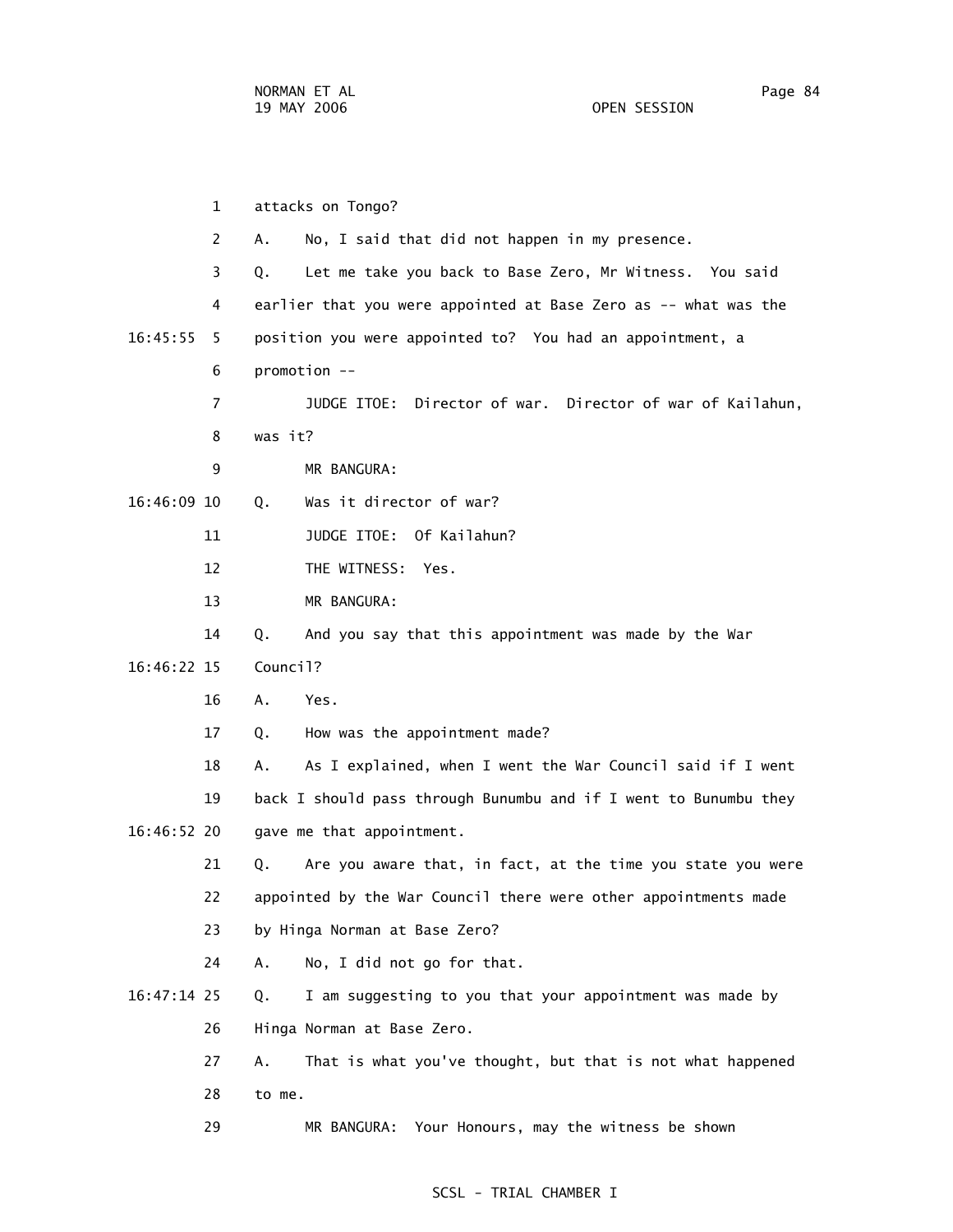1 Exhibit 59 and Exhibit 10, if it's available, please. 2 JUDGE THOMPSON: In what sequence, 59 first and then 10? 3 MR BANGURA: Yes, Your Honour. 4 Q. Mr Witness, you have been shown two documents, but I want 16:50:34 5 us to start with the one marked Exhibit 59 first. Have you had 6 an opportunity to look at it carefully? 7 A. I am just seeing it. 8 Q. Can you read it? 9 A. No. 16:51:13 10 Q. Are you saying that you are not literate? 11 PRESIDING JUDGE: He has testified that he does not speak 12 English. So one would assume that would mean he may not be able 13 to read English either. Ask him the question. 14 JUDGE ITOE: But on this statement here: "Languages 16:51:38 15 spoken: Mende, Krio, English language." 16 MR BANGURA: Thank you, Your Honour. I was just going to 17 point that out. 18 PRESIDING JUDGE: Well, ask him the question. 19 MR BANGURA: 16:51:58 20 Q. Mr Witness, do you still maintain that you are not 21 literate? 22 A. Well, the level of my education is not up to this sort of 23 document that is in front of me now. 24 Q. [Overlapping speakers]? 16:52:24 25 A. I stopped at Class 2. 26 Q. But at that level you are able to sign your name; is that 27 correct? 28 A. Yes, that one, you will know how to sign, yes. You can 29 even sign in Mende.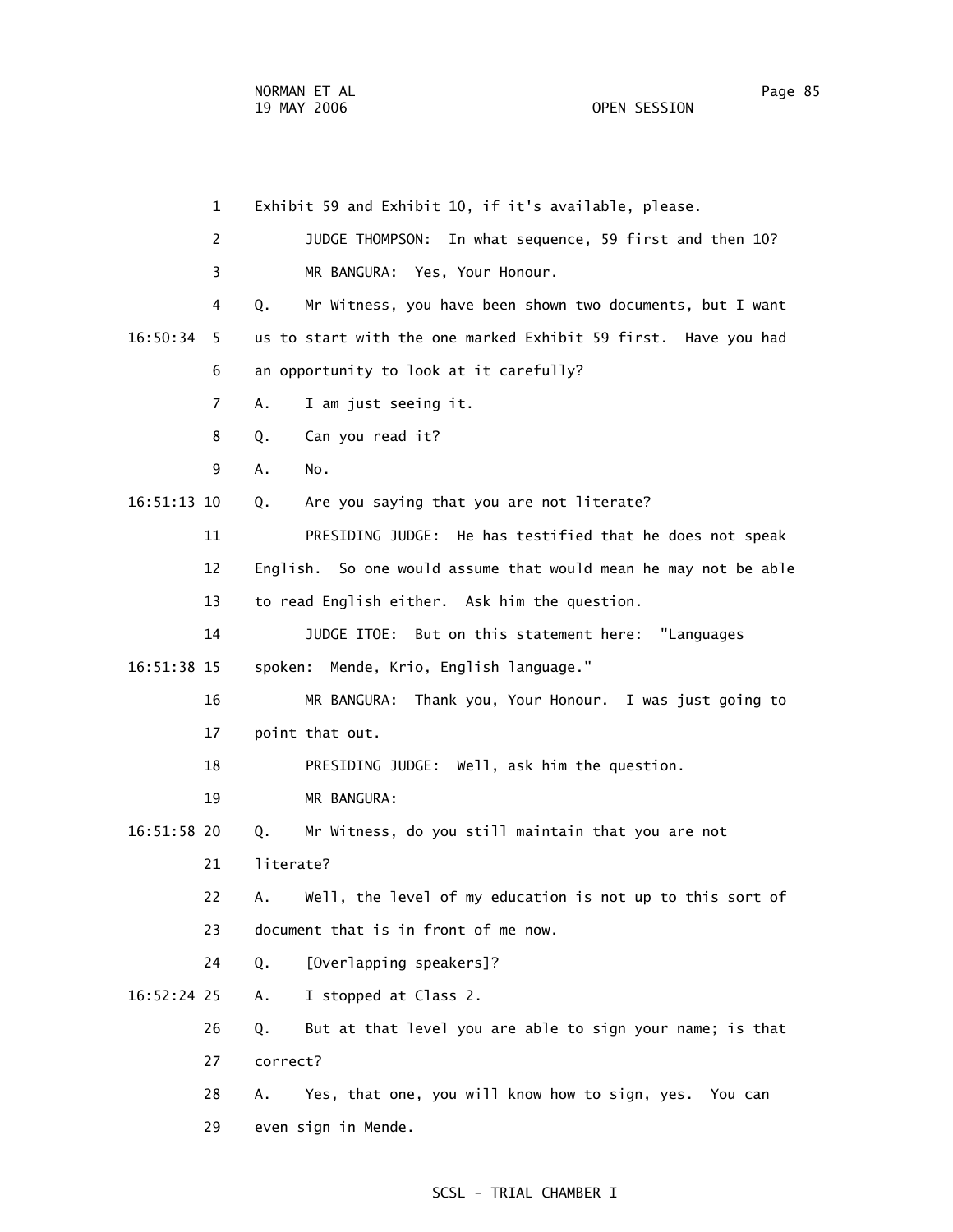1 Q. Have you signed here in Mende? You know the statement you 2 made to the Prosecutors? Have you signed there in Mende? 3 A. The Prosecutors? 4 Q. To the Defence, I'm sorry. You made a statement to your 16:53:10 5 lawyers, the Defence. You said the statement could be signed in 6 Mende. Did you sign that in Mende? 7 A. I want him to listen to me clearly what I said. 8 Q. It's a simple question, Mr Witness. You said you could 9 sign in Mende. Did you sign this statement in Mende? 16:53:31 10 A. I did not say myself. I said one would even sign in Mende. 11 I did not say myself. 12 Q. Do you speak English? Do you understand English? 13 A. No. 14 Q. Thank you, Mr Witness. Mr Witness, the document I was 16:54:03 15 referring you to, the first one, is a letter of appointment by 16 Hinga Norman and it is copied to the War Council and it is an 17 appointment of Moinina Fofana as director of war and operations. 18 Do you agree with me that's the document that is before you, the 19 first one that you've been looking at? 16:54:46 20 PRESIDING JUDGE: If he agrees with you as to what? 21 MR BANGURA: That this is a letter of appointment by Hinga 22 Norman of Moinina Fofana as director of war. 23 PRESIDING JUDGE: How can he agree to you? I don't know 24 how you can ask him that question. He tells you he does not read 16:55:07 25 English. 26 MR BANGURA: 27 Q. I am putting it to you, Mr Witness, that that document 28 before you is a letter of appointment by Hinga Norman of Moinina

#### SCSL - TRIAL CHAMBER I

29 Fofana as director of war. You could agree or disagree.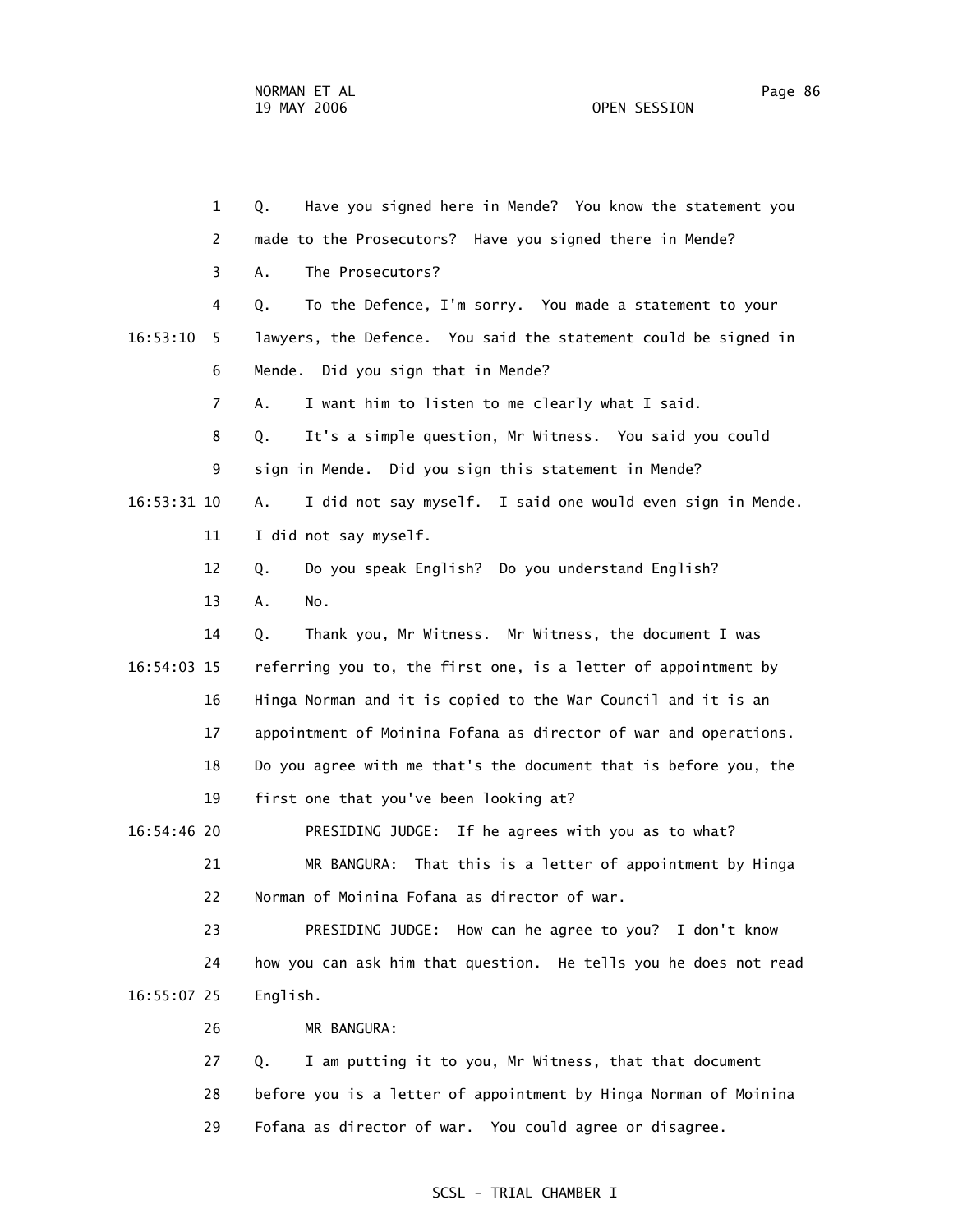1 A. How can I agree or disagree? You said you gave it to 2 Mr Moinina Fofana, not me. 3 Q. What is your answer, Mr Witness? 4 A. I said you said you gave it to Mr Moinina Fofana, not me. 16:55:49 5 You didn't give it to me. 6 Q. Thank you, Mr Witness. Could you look at the next document 7 that has been given you? 8 A. I have seen them. The document is in front of me. 9 Q. The second one is also a letter of appointment signed by 16:56:08 10 Hinga Norman to Joe Gassimu Tamidey? 11 PRESIDING JUDGE: This is Exhibit 10 you're making 12 reference to? 13 MR BANGURA: Yes, Your Honour, it is Exhibit 10. 14 Q. That appointment was made at Base Zero by Hinga Norman? 16:56:37 15 PRESIDING JUDGE: So what's your question? 16 MR BANGURA: 17 Q. Do you agree with me that that is the document that is 18 before you? 19 A. All that I know is it's a document. 16:56:54 20 Q. Mr Witness, the reason I've shown you these documents is to 21 bring to you the fact that appointments were made at Base Zero by 22 Hinga Norman about this time that you said you were appointed by 23 the War Council? 24 A. I said what we saw and what we heard was, that's what I saw 16:57:22 25 and -- 26 THE INTERPRETER: Your Honours, may the witness go over his 27 answers. He's going too fast. 28 PRESIDING JUDGE: Slowly. We need to hear what you say and 29 it needs to be translated. So now take your last answer slowly,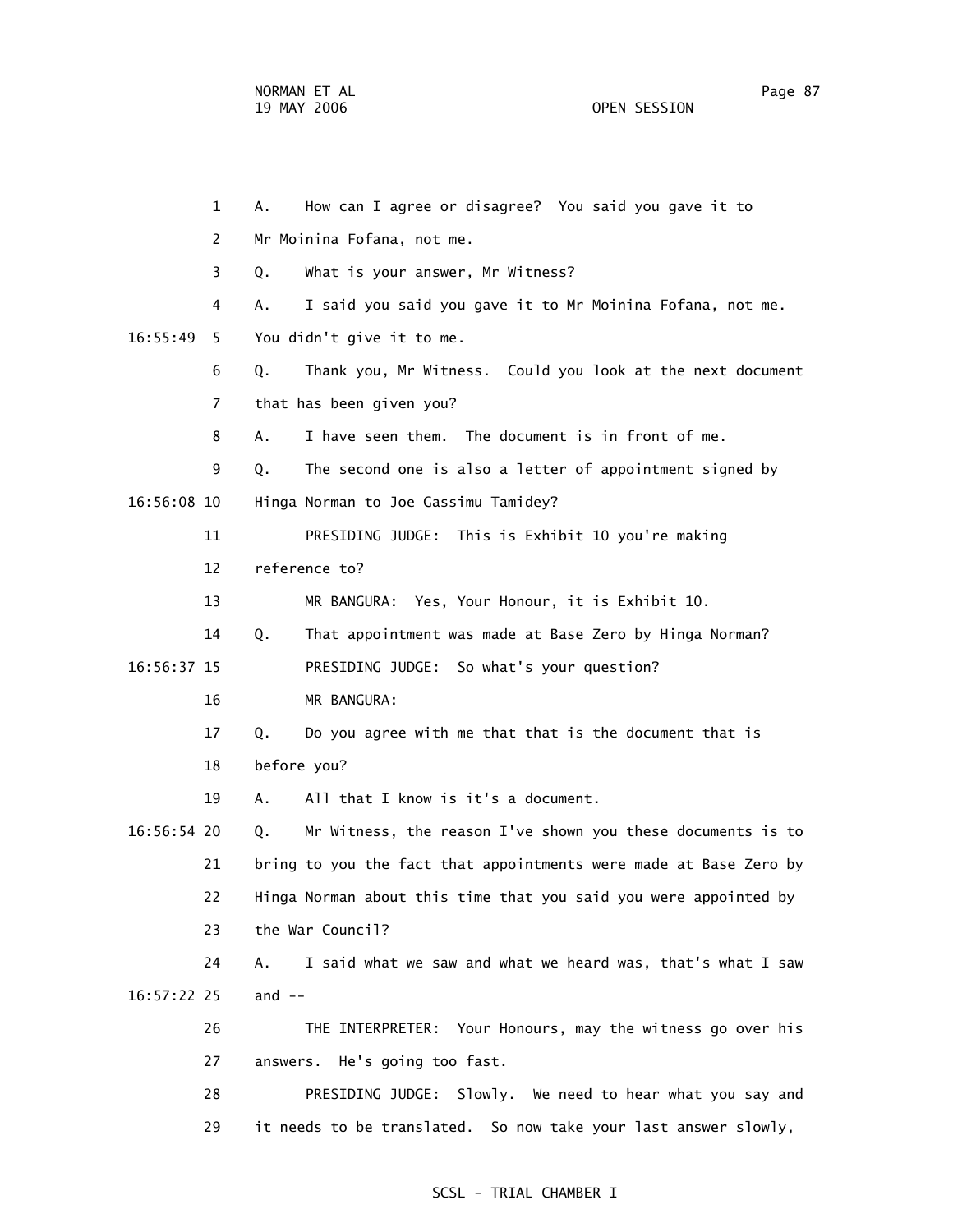1 please. 2 THE WITNESS: I said the position that was given to me was 3 given to me by War Council and I was there just for a week and I 4 left the place. You said today that when we come here, what we 16:58:00 5 saw and what happened was what we were supposed to talk about. 6 What happened in my presence and happened to me is what I have 7 said already. 8 MR BANGURA: 9 Q. Mr Witness, you are not answering my question. 16:58:15 10 PRESIDING JUDGE: Don't speak too loudly, Mr Witness. 11 We're able to hear you, you know. Keep it quiet. 12 MR BANGURA: 13 Q. Mr Witness, you are not answering my question. 14 A. Okay. 16:58:24 15 Q. I put it again that at the time you say you were appointed 16 by the War Council at Base Zero, in fact, Mr Norman was in fact 17 the person who was making appointments at Base Zero, not the War 18 Council? 19 PRESIDING JUDGE: So your question is: do you agree -- 16:58:48 20 THE WITNESS: The War Council gave mine. 21 PRESIDING JUDGE: Mr Witness, listen to the question 22 carefully, please. Ask your question again, and all you have to 23 say is: do you agree or disagree? Go ahead, please. 24 MR BANGURA: 16:59:04 25 Q. Now how did War Council come to give you this appointment. 26 How did they issue this appointment upon you? 27 A. I explained it. 28 Q. Were you invited by the War Council? Just let us know in 29 what circumstances it was actually given.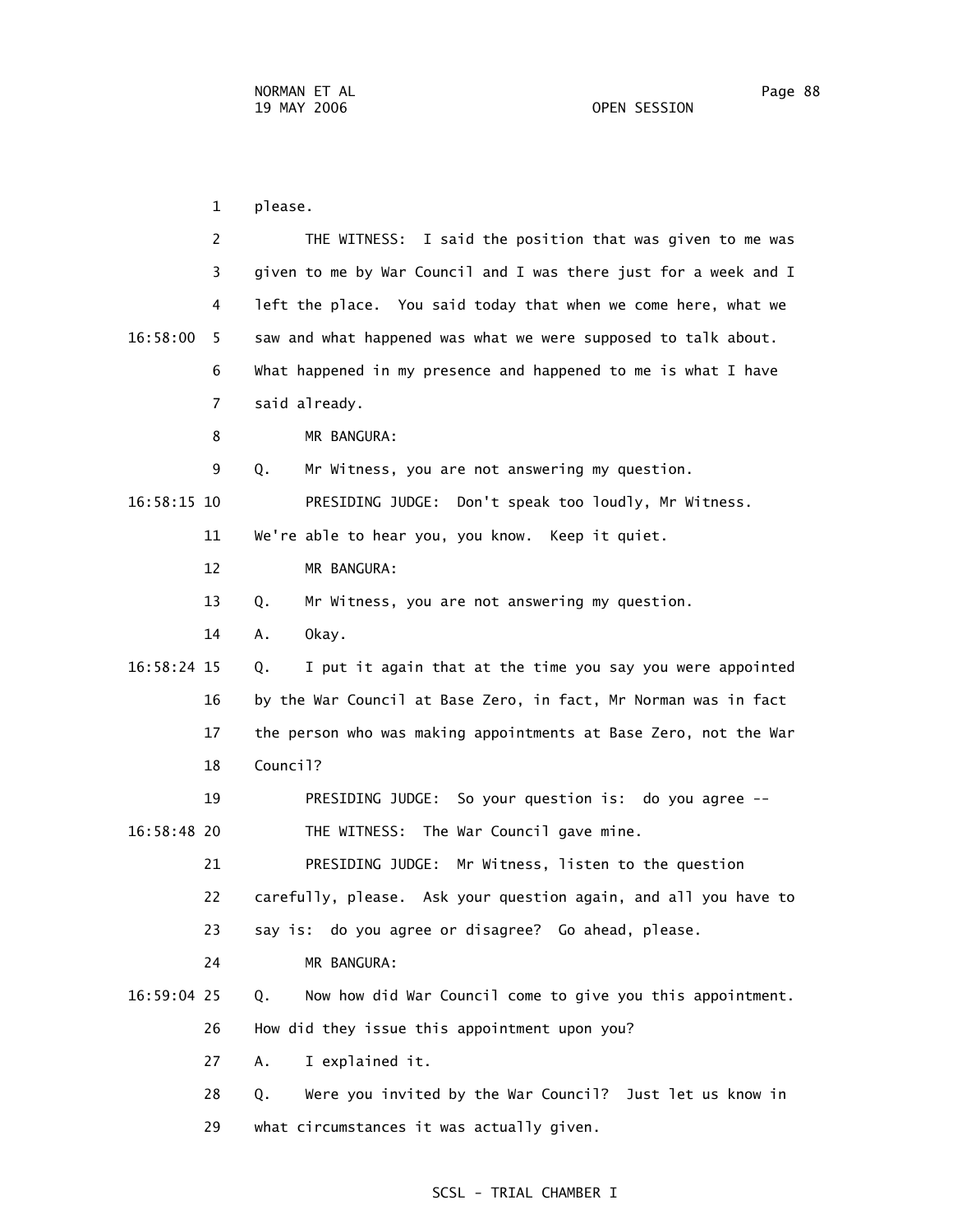|             | $\mathbf 1$    | А. | When I arrived at Base Zero they called me.                      |
|-------------|----------------|----|------------------------------------------------------------------|
|             | $\overline{2}$ | Q. | Were you called up alone for this honour which was bestowed      |
|             | 3              |    | on you? Were you called up alone? Were you the only person?      |
|             | 4              | A. | When we were at Base Zero?                                       |
| 16:59:49    | 5.             | Q. | Yes.                                                             |
|             | 6              | Α. | Yes, I was called and appointed.                                 |
|             | 7              | Q. | Were you the only person whom the War Council appointed?         |
|             | 8              | А. | No.                                                              |
|             | 9              | Q. | Who else did the War Council appoint?                            |
| 17:00:09 10 |                | Α. | They appointed Vandi Songo.                                      |
|             | 11             | Q. | Who else?                                                        |
|             | 12             | Α. | And Mr Jambawai.                                                 |
|             | 13             | Q. | Would it surprise you to know that the appointment of            |
|             | 14             |    | Jambawai was by Hinga Norman?                                    |
| 17:00:36 15 |                | A. | I don't know.                                                    |
|             | 16             | Q. | You have said that he was one of those who was appointed         |
|             | 17             |    | that day along with you, but I am suggesting to you, in fact, he |
|             | 18             |    | was appointed by Hinga Norman. Do you agree?                     |
|             | 19             | А. | I don't know.                                                    |
| 17:00:58 20 |                | Q. | Mr Witness, you have testified that while you were at Base       |
|             | 21             |    | Zero you were present once when Hinga Norman was speaking on the |
|             | 22             |    | phone with President Kabbah; correct?                            |
|             | 23             | Α. | Yes.                                                             |
|             | 24             | Q. | Now would you like to describe the telephone which Hinga         |
| 17:01:24 25 |                |    | Norman was using for this purpose?                               |
|             | 26             | Α. | Yes.                                                             |
|             | 27             | Q. | What did it look like?                                           |
|             | 28             | Α. | It's a thing that they would put and they would open it.         |
|             | 29             | Q. | Did it have a handset like something you can hold by your        |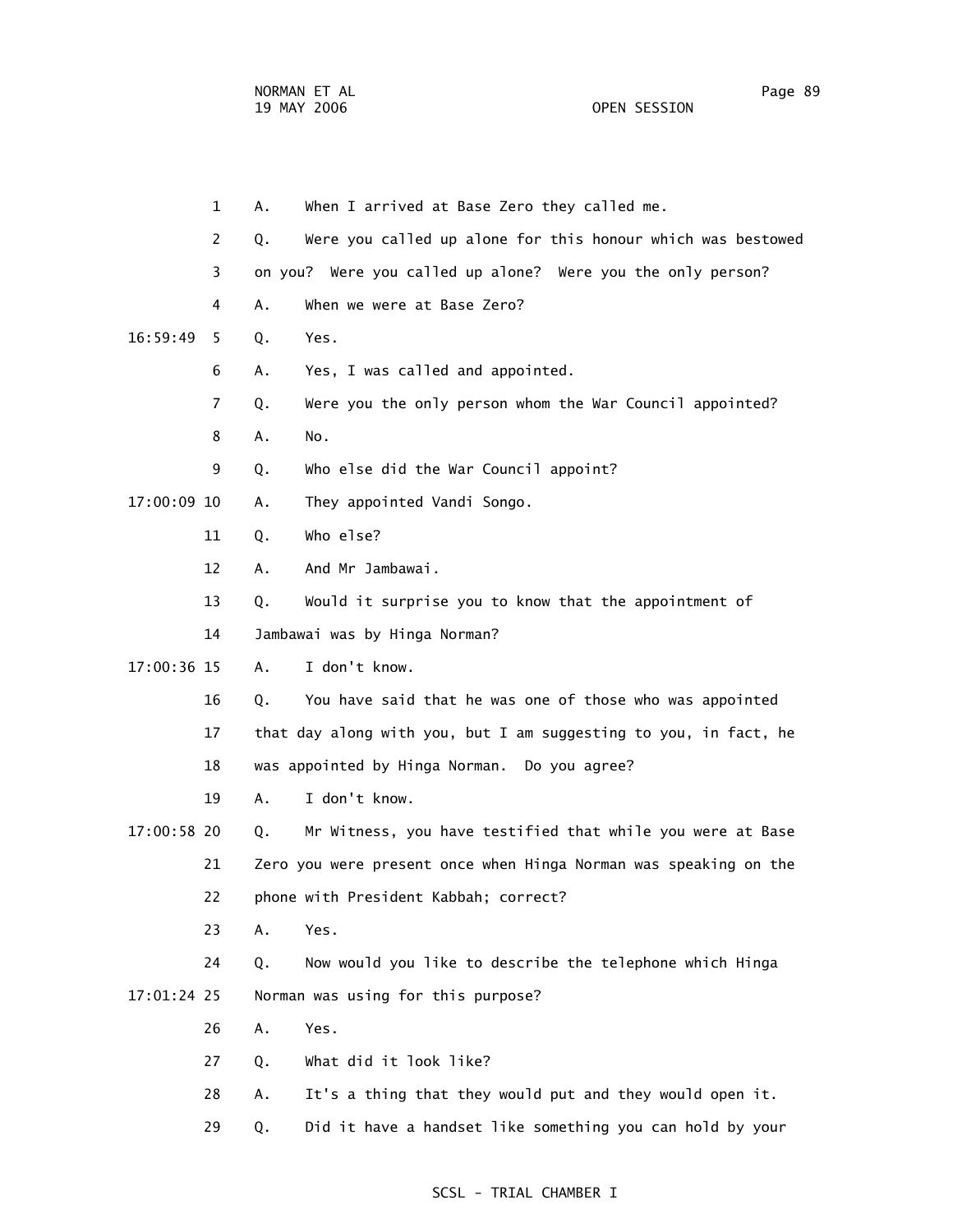1 head and speak into? 2 A. I saw him sitting just by it, talking into it. 3 Q. Could you hear what was being said from the radio? He was 4 speaking into it, but could you hear what was being said from the 17:02:14 5 radio? 6 A. [No interpretation] 7 Q. What language was Mr Norman speaking in? 8 A. He was talking in Krio. 9 Q. Was it Mr Norman who made the call or was it a call that 17:02:43 10 came through on the radio? 11 A. Mr Norman made the call. 12 Q. Would it surprise you that President Kabbah would not 13 communicate with his ministers in any other language than 14 English? 17:03:06 15 JUDGE ITOE: No, I want to deny that. 16 JUDGE THOMPSON: I want to join my colleague and say highly 17 controversial. 18 JUDGE ITOE: Highly controversial. I know that Krio is 19 very much a conventional language in this country. 17:03:25 20 MR BANGURA: I'll rephrase, Your Honour. 21 JUDGE ITOE: I am sure even in cabinet meetings. I can't 22 rule out the fact that certain reports may even by presented in 23 Krio. Why not? I don't know whether it is constitutionally -- 24 MR BANGURA: Your Honours, I will not go into that. 17:03:48 25 Q. Mr Witness, you were not part of this meeting. When I say 26 meeting here, the parties sitting there at the time. You merely 27 happened to be around when this conversation was going on; is 28 that correct?

#### SCSL - TRIAL CHAMBER I

29 PRESIDING JUDGE: What do you mean by parties sitting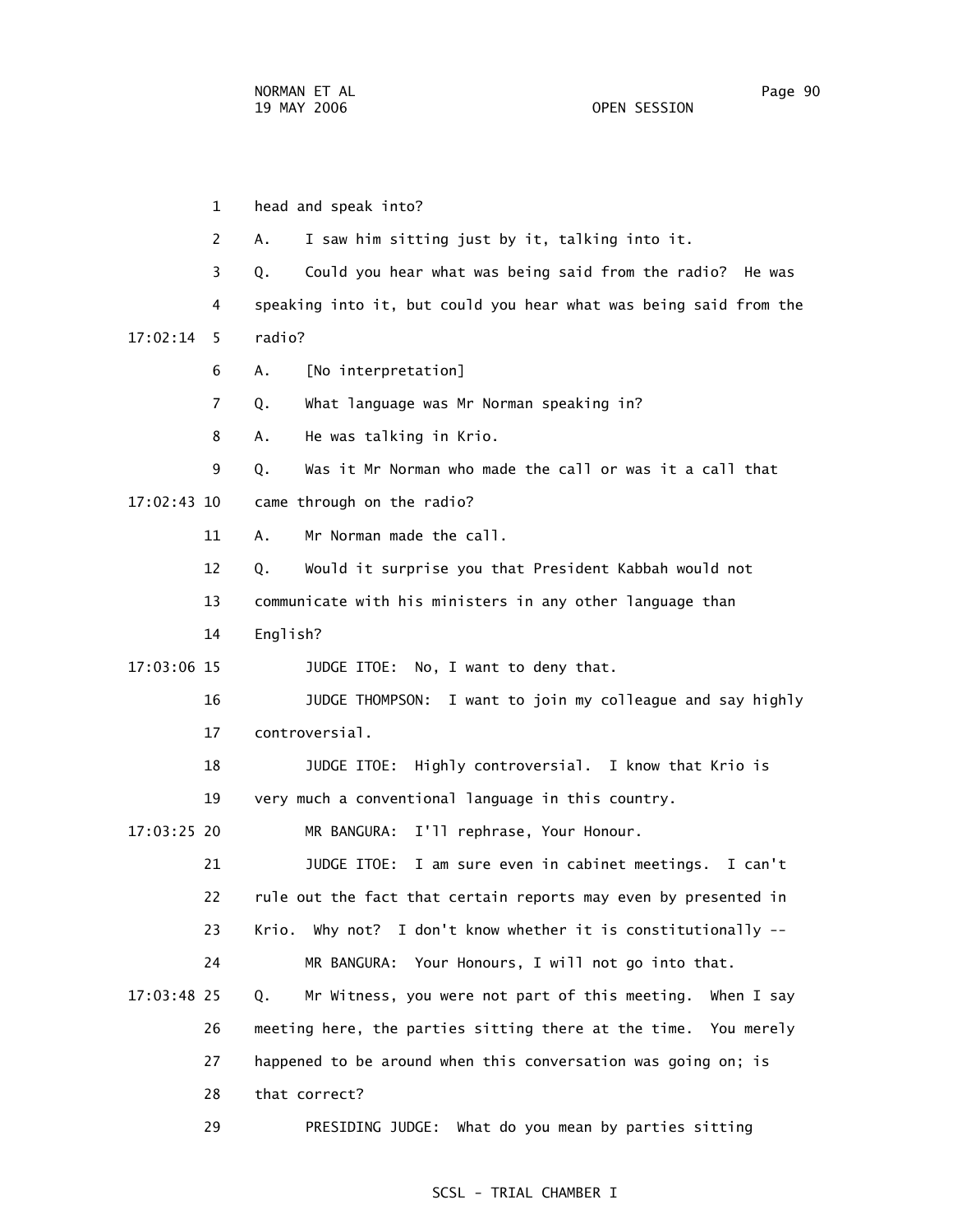1 around? I thought we had only one party here, Mr Norman. 2 MR BANGURA: I may need to -- 3 JUDGE ITOE: With him sitting there. 4 MR BANGURA: I may need to get back to that but it would 17:04:14 5 seem to me like it was not just the two of them. 6 PRESIDING JUDGE: I don't know. You're putting that to the 7 witness. I just want to make sure that what you put to him is 8 not misleading. 9 JUDGE THOMPSON: I'm sure you're reading from the -- you're 17:04:27 10 looking at the document. 11 MR BANGURA: No, Your Honour. I was actually -- it's just 12 a vague recollection. 13 JUDGE THOMPSON: It may well be the document supports what 14 you're saying. 17:04:39 15 MR BANGURA: 16 Q. Who was with Mr Norman at this time that he was having this 17 call? 18 A. His name is Prince Brima. 19 Q. Was anybody else present? 17:05:05 20 A. Even if another person was there, I don't know about the 21 person. 22 JUDGE ITOE: [Overlapping speakers] Mr Witness, don't say 23 even if you were there. Even if another person was there you 24 wouldn't -- how would you say "even if". There was Prince Brima; 17:05:22 25 there was Hinga Norman. Was there any other person there? 26 THE WITNESS: It's a long time now. I can't remember now. 27 MR BANGURA: 28 Q. Let me suggest to you, Mr Witness, the reason you say you 29 can't remember is because there were no other persons there, just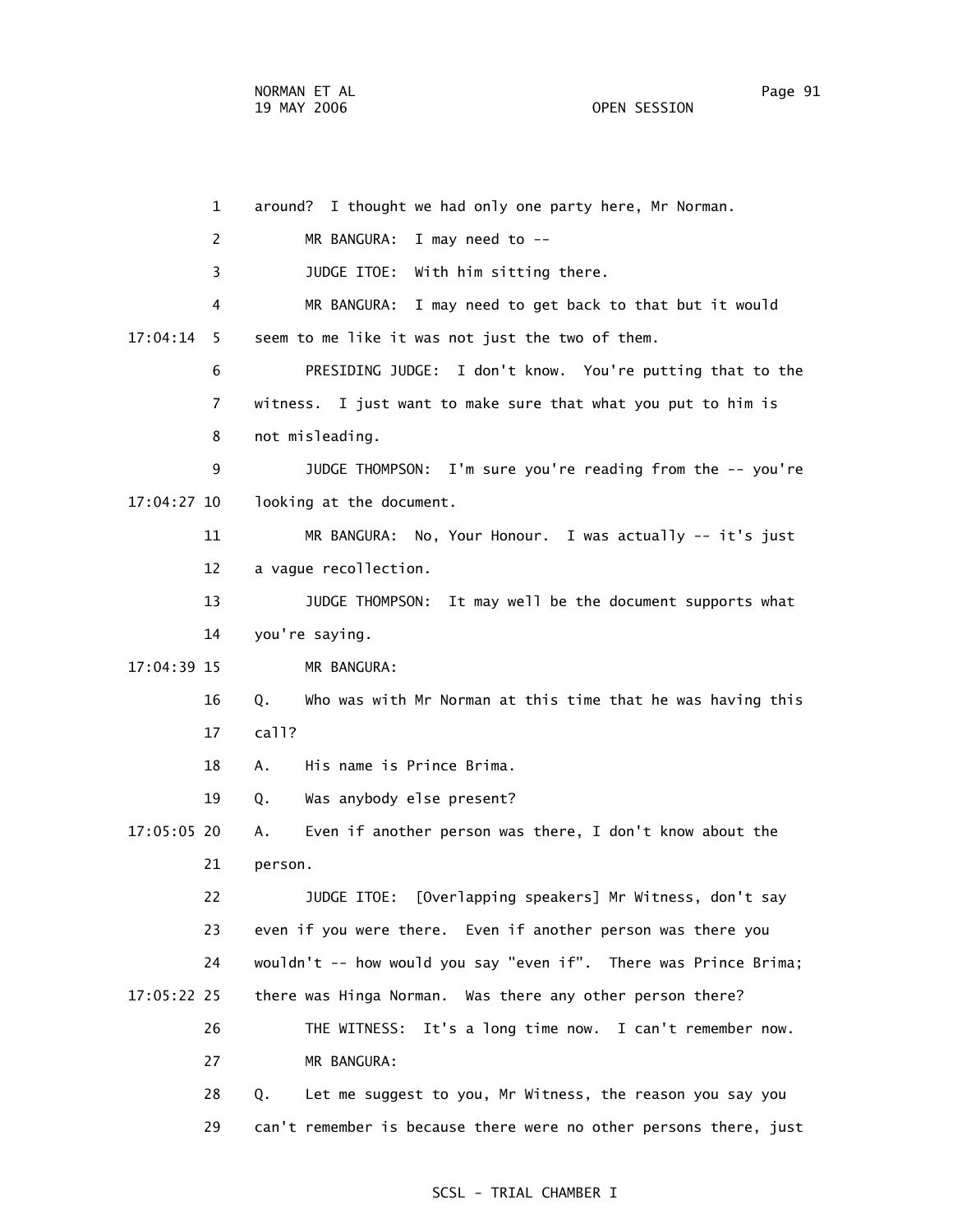|             | $\mathbf{1}$ |                         | Prince Brima and Hinga Norman. Because you cannot remember any  |  |
|-------------|--------------|-------------------------|-----------------------------------------------------------------|--|
|             | 2            |                         | other person being there at that time. It was just Prince Brima |  |
|             | 3            |                         | and Hinga Norman. I'm suggesting to you.                        |  |
|             | 4            | Α.                      | You have said so.                                               |  |
| 17:06:03    | 5            | Q.                      | Do you agree or do you disagree?                                |  |
|             | 6            | А.                      | Those are the ones that I saw.                                  |  |
|             | 7            | Q.                      | You were not part of that company. You were not actually        |  |
|             | 8            |                         | sitting there with Prince Brima and Hinga Norman.               |  |
|             | 9            | Α.                      | I was sitting, listening. That's why I said I heard.            |  |
| 17:06:33 10 |              | Q.                      | Mr Witness, do you know Foindu Junction?                        |  |
|             | 11           | Α.                      | No.                                                             |  |
|             | 12           | Q.                      | Have you been a patrol commander outside -- you say you         |  |
|             | 13           |                         | come from Jimboma [sic]; is that correct?                       |  |
|             | 14           | Α.                      | Yes.                                                            |  |
| 17:07:12 15 |              | Q.                      | Foindu Junction, I suggest to you, is not very far from         |  |
|             | 16           | Tongo.                  |                                                                 |  |
|             | 17           | A.                      | But I don't know Foindu Junction there.                         |  |
|             | 18           | Q.                      | And you have never been a patrol commander at any place         |  |
|             | 19           | called Foindu Junction? |                                                                 |  |
| 17:07:40 20 |              | A.                      | Yes.                                                            |  |
|             | 21           | Q.                      | Mr Witness, you arrived in Tongo after it had been              |  |
|             | 22           |                         | captured; correct?                                              |  |
|             | 23           | Α.                      | Yes.                                                            |  |
|             | 24           | Q.                      | And you arrived there on the day it was captured ; correct?     |  |
| 17:08:13 25 |              | Α.                      | No.                                                             |  |
|             | 26           | Q.                      | Did you tell the investigators for the Defence that it was      |  |
|             | 27           |                         | on the second day that you arrived there?                       |  |
|             | 28           | Α.                      | Yes.                                                            |  |
|             | 29           | Q.                      | Would you be surprised that it doesn't appear at all in         |  |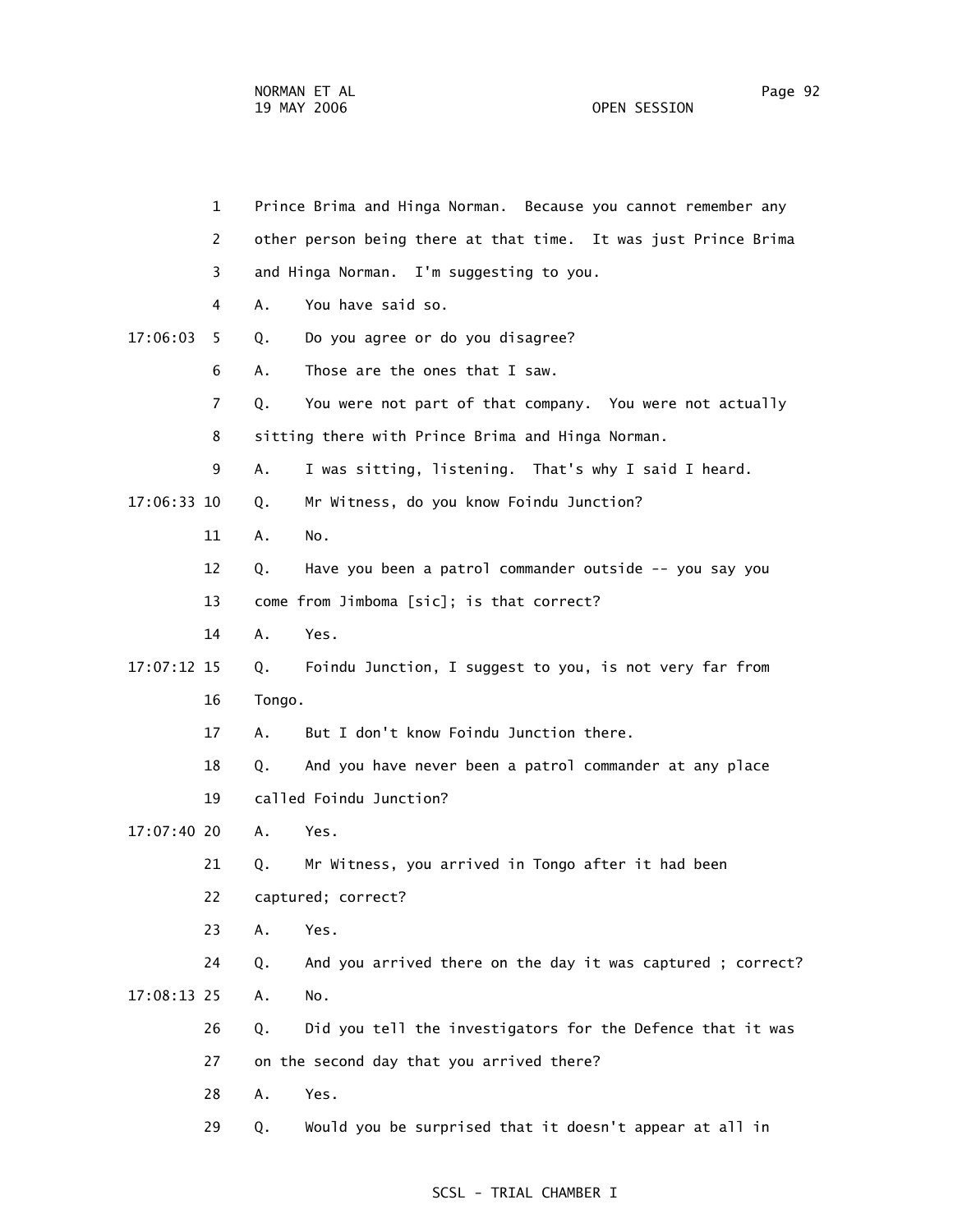1 your statement, that you arrived there on the second day? 2 A. But that is what I said. 3 Q. I am saying it does not appear in your statement that you 4 arrived there on the second day. Does that surprise you? 17:09:10 5 MR SESAY: My Lord, may I object to that question. 6 My Lord, it is in the statement. My Lord, at page 10. "The 7 following day after the fall of Tongo to our men I went to Tongo 8 and upon my arrival." It is there, My Lord. 9 MR BANGURA: I'm sorry, it may be with the haste with which 17:09:55 10 I read this document before. I'm sorry about that. I do 11 apologise to my learned friend. 12 PRESIDING JUDGE: Thank you, Mr Prosecutor. 13 MR BANGURA: 14 Q. Mr Witness, when you got to Tongo on the second day there 17:10:15 15 had been fighting. What was the situation that you found in 16 Tongo at that day? 17 A. When I arrived there, thanks be to God. 18 Q. The Kamajors were patrolling the streets of Tongo; is that 19 correct? 17:10:47 20 A. Yes. 21 Q. Did you see civilians in Tongo when you got there that day? 22 A. Yes, yes. 23 Q. Did you go to the NDMC headquarters at Tongo on that day? 24 A. Yes. 17:11:14 25 Q. And you met civilians there; is that correct? 26 A. Yes. 27 Q. How many civilians did you meet at the headquarters on that 28 day? 29 A. No, I couldn't count them.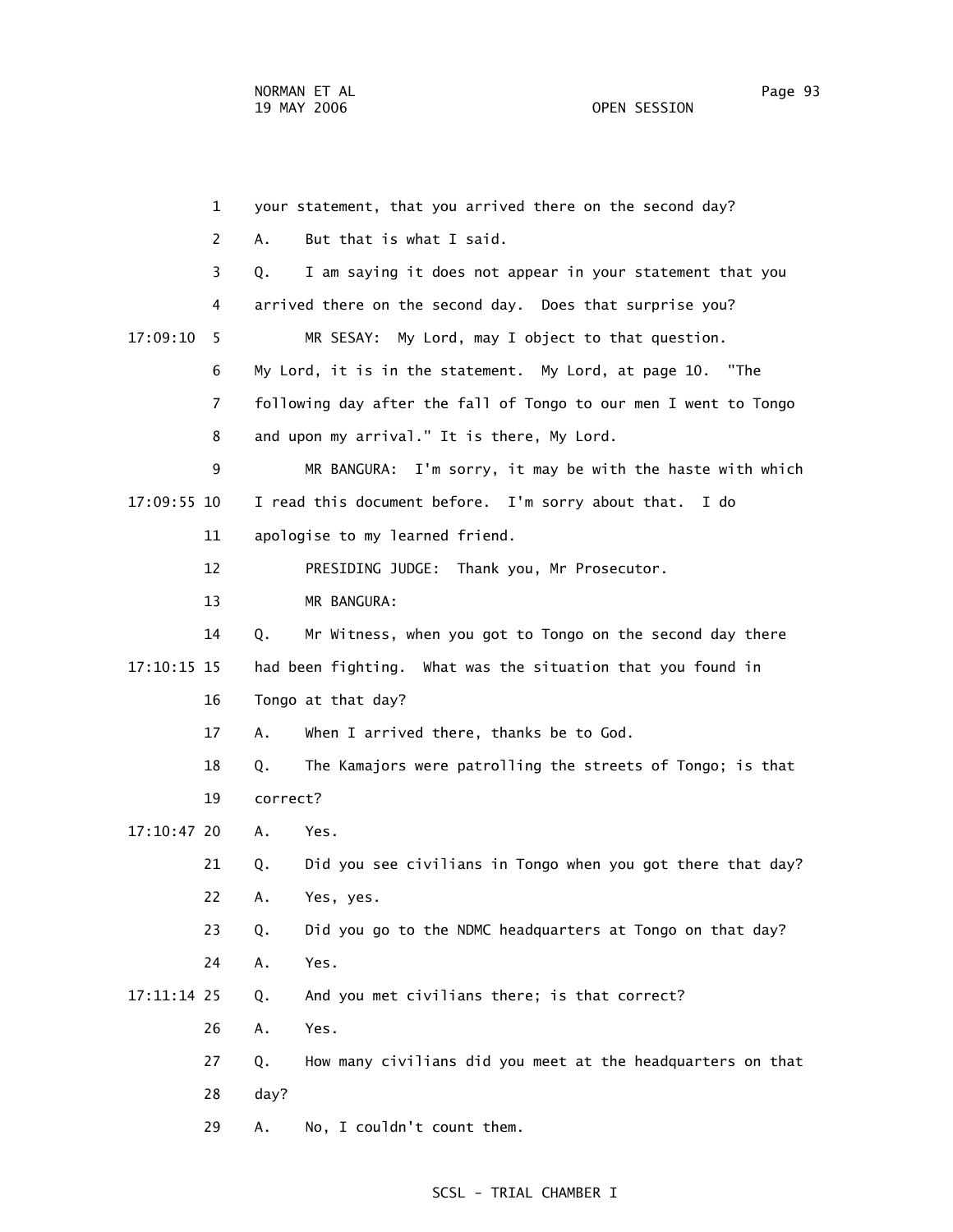1 Q. Were there many?

 2 A. Yes. 3 Q. They were gathered there? 4 A. Yes, they were there. 17:11:40 5 Q. Were there Kamajors there? 6 A. Yes. 7 Q. And these Kamajors were -- what were they doing, basically? 8 A. They went and they were there. They were sitting down 9 there. 17:12:03 10 Q. They were armed Kamajors; is that not so? 11 A. Yes. 12 Q. What time of the day did you get to the NDMC compound at 13 Tongo? 14 A. I arrived there at 11 o'clock. 17:12:30 15 Q. In the morning? 16 A. Yes. 17 Q. The number of civilians at the NDMC compound on that day 18 would have been over a thousand; is that correct? 19 A. I didn't count them, so I can't tell the numbers. 17:13:00 20 Q. But there were many? 21 A. Yes. 22 Q. The NDMC headquarters has got a headquarter area which is a 23 big field with residences around it; is that not so? 24 A. Yes. 17:13:28 25 Q. Not very far away from the headquarter area there is a big 26 field, a football field; is that not so? 27 A. No. No, I don't know that field. 28 Q. Where were these people gathered then? Was it in the NDMC 29 headquarter field?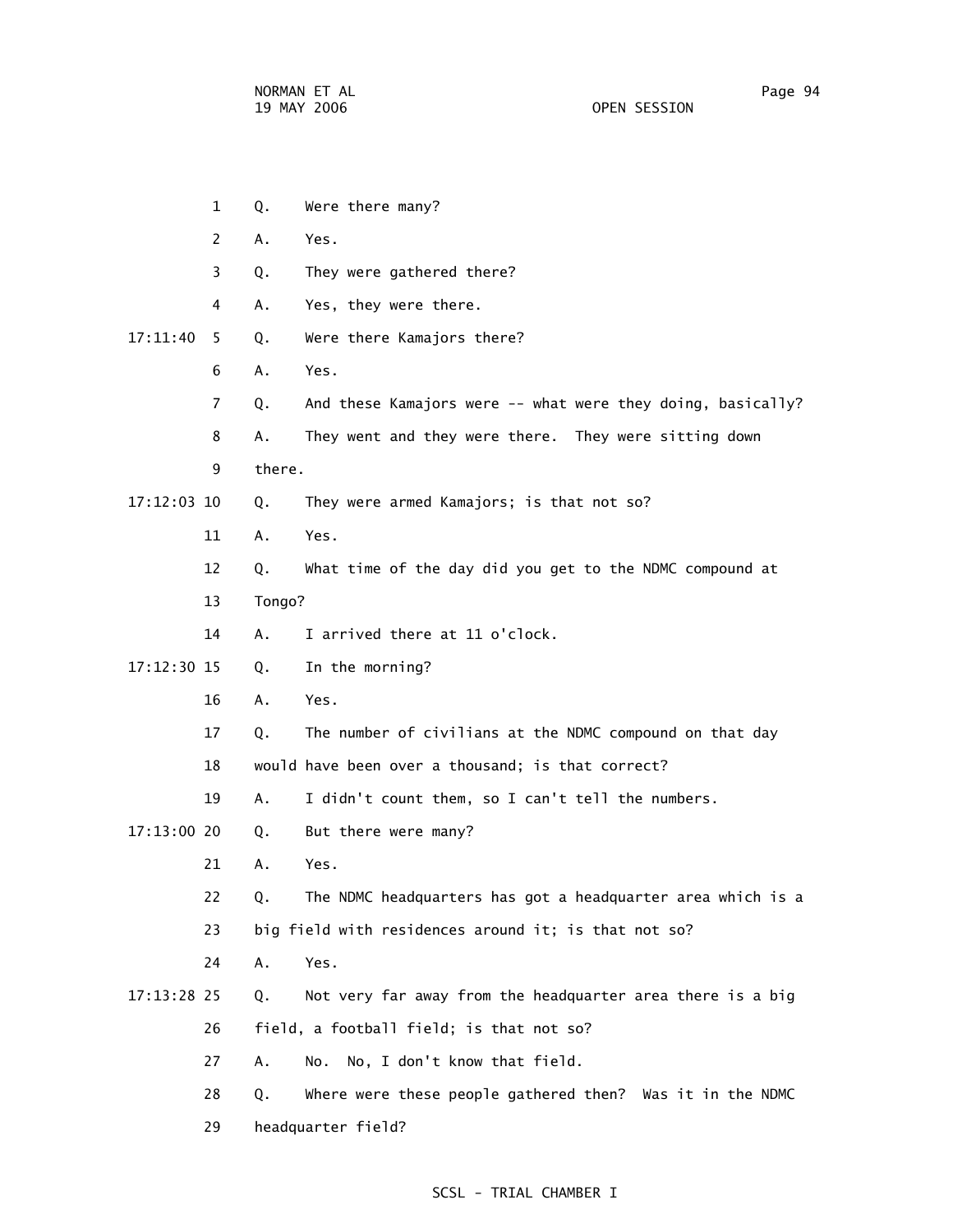1 A. If they were there? Are you talking about previously? 2 Q. That day that you went to Tongo and you went to the NDMC 3 headquarters, that day that you met civilians there, where were 4 they gathered? Was it at the NDMC field, the NDMC headquarter 17:14:37 5 field? 6 A. They were there. Just as you described there, houses 7 surrounding, they were there. 8 Q. How long did you stay in Tongo on this occasion that you 9 went there? 17:15:00 10 A. Two days, one night. 11 Q. Now, these people who were at the headquarters, they had 12 been there before you got there; is that correct? 13 A. Yes, I met some of them. 14 Q. In fact, they had been there the day before, the day that 17:15:23 15 Tongo was taken by your forces; correct? 16 A. I can't say because I wasn't there. 17 Q. You walked around Tongo and did you observe corpses, dead 18 bodies, in the streets of Tongo? 19 A. The road which I used, I did not see corpses. 17:16:07 20 Q. You went around the town. After you had come to the field 21 did you take a walk around the town? 22 A. No, I did not round the town -- I did not walk round the 23 town. 24 Q. Now these civilians who were at the field, what was 17:16:28 25 happening? What was going on when you got there? They were just 26 there, you got there, Kamajors surrounding the field and they 27 were armed. What was going on? Why were they there? 28 A. They were not kind of encircled by Kamajors, that's what 29 I'm talking.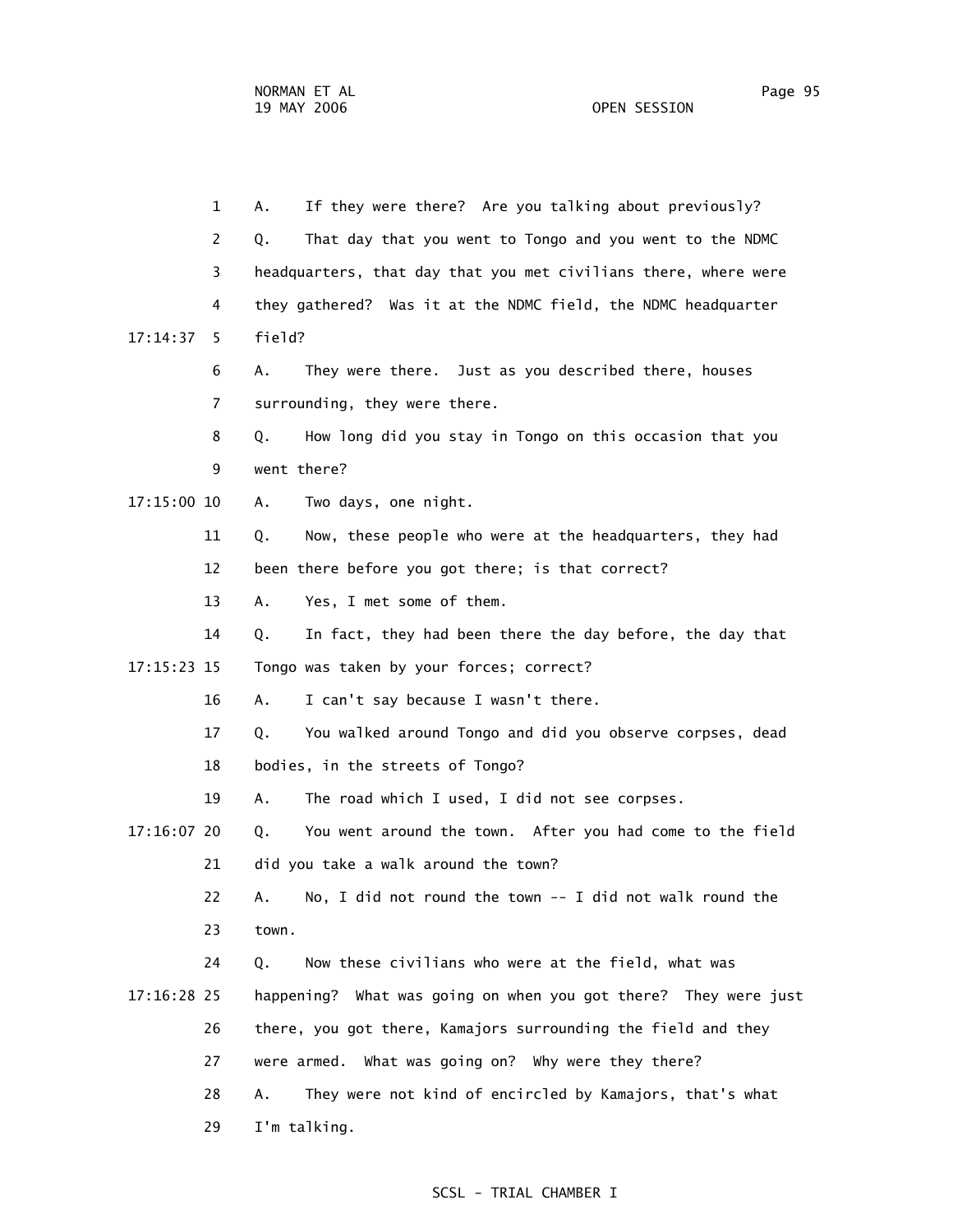| $\mathbf{1}$   | Kamajors were securing the field, the area. They were<br>Q.     |
|----------------|-----------------------------------------------------------------|
| 2              | securing the area; is that correct?                             |
| 3              | Yes, they were sitting there. Yes, they were sitting.<br>А.     |
| 4              | Now, among the Kamajor commanders who were there -- there<br>Q. |
| 17:17:15<br>-5 | were Kamajor commanders there that day; is that not so?         |
| 6              | Α.<br>Yes.                                                      |
| $\overline{7}$ | Could you name some of them that you found there on that<br>Q.  |
| 8              | day?                                                            |
| 9              | Yes.<br>Α.                                                      |
| 17:17:28 10    | Who were there?<br>Q.                                           |
| 11             | Saffa Berewa was there.<br>Α.                                   |
| 12             | Who else?<br>Q.                                                 |
| 13             | CO Gbadigwe [phon] was there.<br>Α.                             |
| 14             | Who else?<br>Q.                                                 |
| 17:17:43 15    | Fata Blaye [phon] was there.<br>Α.                              |
| 16             | You know one Kamabotie, don't you?<br>Q.                        |
| 17             | Yes.<br>Α.                                                      |
| 18             | He was a commander at that time as well; is that correct?<br>Q. |
| 19             | Yes.<br>Α.                                                      |
| 17:18:08 20    | And he was there too; is that correct?<br>Q.                    |
| 21             | I didn't see him there.<br>Α.                                   |
| 22             | Did you get to see him at all about that time during that<br>Q. |
| 23             | period that you were in Tongo?                                  |
| 24             | Yes, I saw him.<br>Α.                                           |
| 17:18:29 25    | And where did you see him?<br>Q.                                |
| 26             | I saw him at Kpandebu.<br>Α.                                    |
| 27             | On what day did you see him at Kpandebu?<br>Q.                  |
| 28             | The day I went. It was then that I saw him.<br>Α.               |
| 29             | And you did not see him again until you left Tongo?<br>Q.       |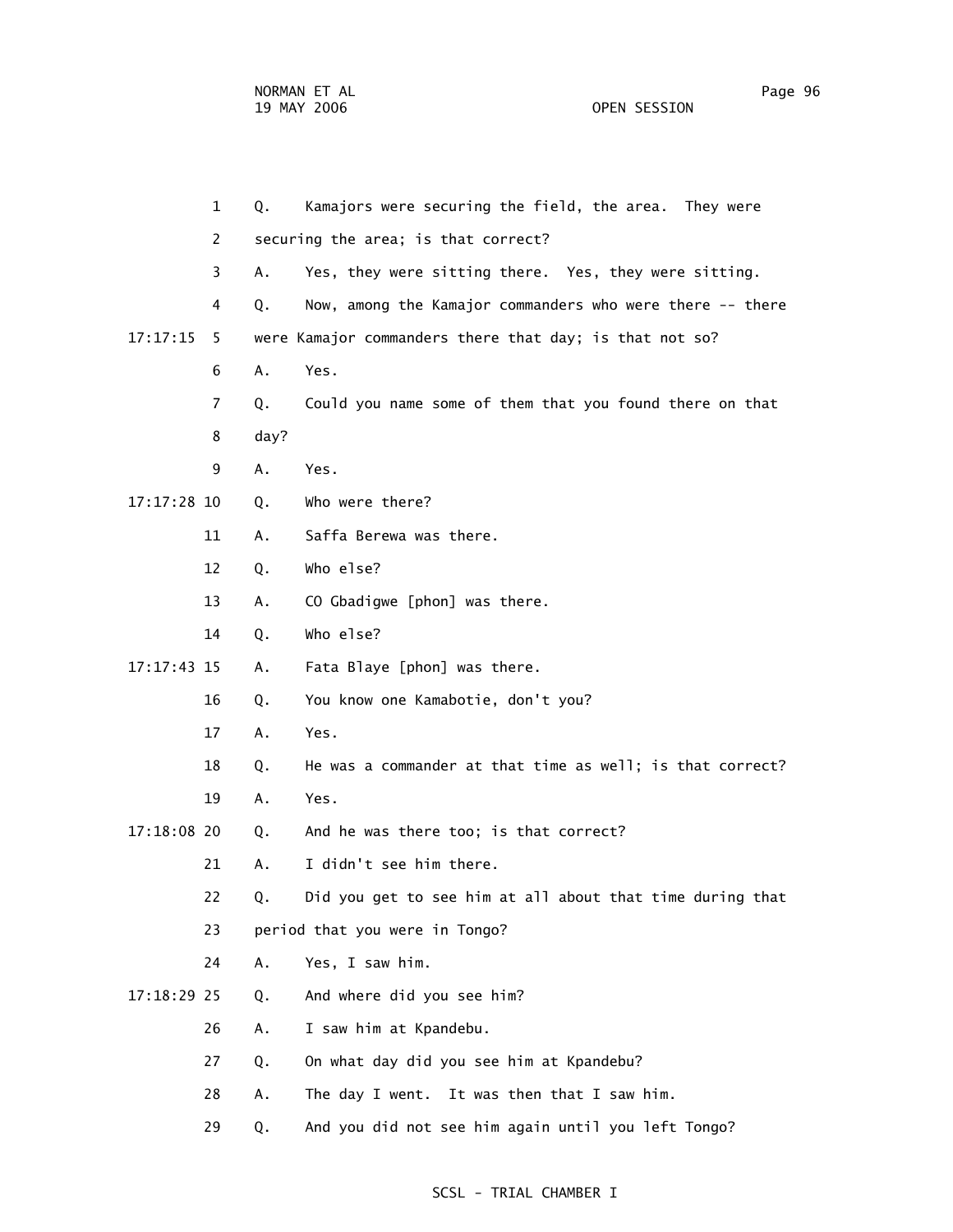1 A. Yes, when I left his place. I never went to his place 2 again. 3 Q. Do you know, Mr Witness, those civilians that you saw at 4 the NDMC headquarters, do you know how they left that place? 17:19:29 5 A. If how they left the headquarters? 6 Q. Yes. 7 A. No, because I was not there. I passed. 8 Q. Mr Witness, at the time you got to the headquarter would 9 it -- those civilians who were held at the headquarter at that 17:19:59 10 time were in fact under some form of arrest by the Kamajors; is 11 that not so? 12 A. No. At the time I reached there until the time I left, I 13 did not see that they were under any detention or arrest. 14 Q. It was open, it didn't seem like anybody was restrained 17:20:31 15 physically, but they were not free to move; is that correct? 16 A. When I went I did not investigate much into that and I will 17 see civilians who go there and others who will return. I only 18 went and I spoke to the Kamajors and I passed. 19 Q. Did you take part in moving civilians from Tongo to Kamboma 17:21:07 20 at any time? 21 A. No. 22 Q. You had said earlier that you took part in fighting in 23 Kamboma; is that not so? 24 A. Yes. 17:21:35 25 Q. And when was this? 26 A. 1997 it was. 27 Q. And that fighting resulted in a lot of casualties on the 28 part of civilians; is that not so? 29 A. No. On the day that I arrived there I didn't see that.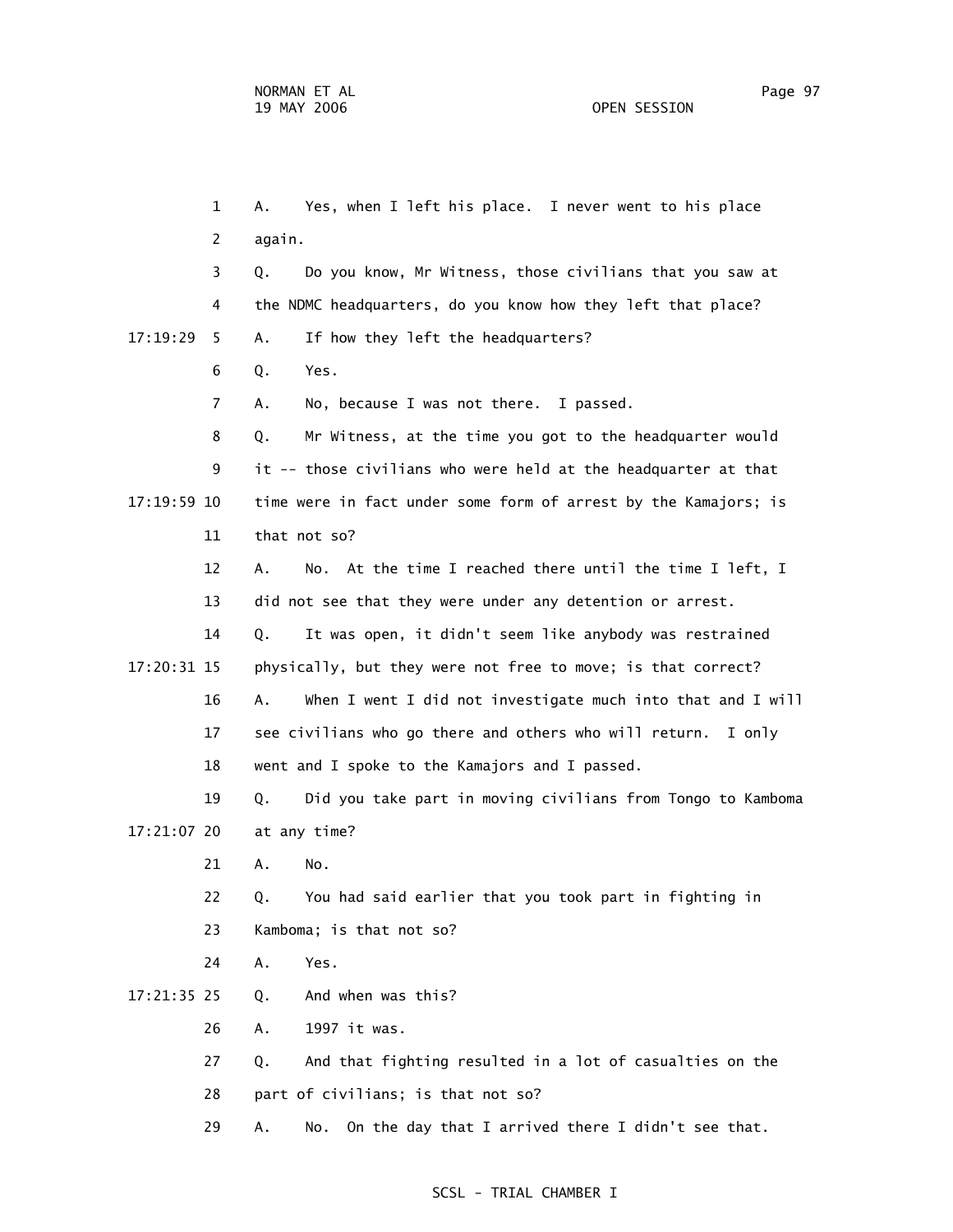1 Q. Did you ever take part in any activity which involved 2 moving civilians to Panguma? 3 A. No. 4 Q. Now on the day you came to Tongo after it had been taken 17:22:40 5 where was BJK Sei? 6 A. I left him at Panguma. 7 Q. Did you see him in Panguma before you left to come to 8 Tongo? 9 A. Yes. 17:22:57 10 Q. Mr Witness, we have heard evidence before this Court that 11 in fact you have been involved in fighting which has resulted in 12 death of civilians at Kamboma about the time that you stated you 13 fought there; is that correct? 14 A. No. 17:23:42 15 Q. Mr Witness, during this fighting at Kamboma did your men 16 suffer any casualties? 17 A. None of them died, praise be to God. 18 Q. I take it you were fighting against the rebels at that 19 time; is that correct? 17:25:12 20 A. Yes. 21 Q. Were there any casualties on their part? 22 A. Yes. 23 Q. What was the form of casualties that they suffered? 24 A. When we were exchanging firing. 17:25:39 25 Q. What I'm asking is were there wounded people there, were 26 there dead people there? That's my question. Did you see people 27 who were killed, who had been killed, or rebels, if you call them 28 rebels. People who had been killed from the fighting? 29 A. One. I saw one.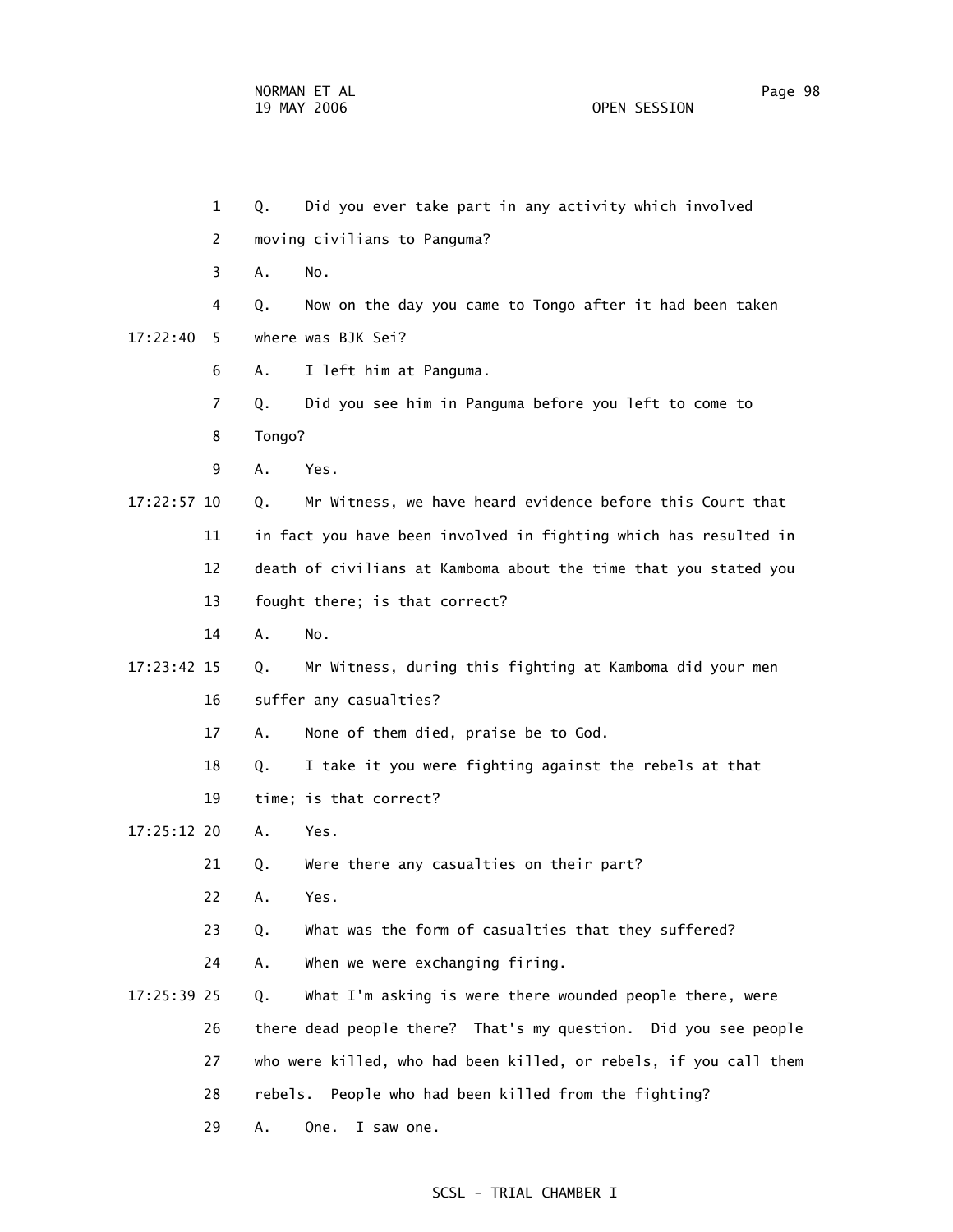1 Q. So there was only one casualty you saw in that whole 2 episode? 3 A. Yes, the time that I went there. 4 Q. Would it surprise you to know that in fact a lot of 17:26:17 5 civilians had died from that fighting? 6 A. No, the time I went there, no. 7 Q. And how long did the incident last, the encounter? 8 A. That fighting -- that Kamboma fighting didn't take long. 9 Q. Was it one day? 17:26:56 10 A. One day, no. No, not the rest of the day. 11 Q. It did not last a whole day; is that what you're saying? 12 A. No. 13 MR BANGURA: Your Honours, that will be all for this 14 witness. 17:27:29 15 PRESIDING JUDGE: Thank you. Dr Jabbi, any re-examination? 16 MR JABBI: Yes, My Lord. 17 RE-EXAMINED BY MR JABBI: 18 Q. Mr Witness, you were asked in cross-examination whether the 19 screening for selecting you for initiation included all ages. Do 17:28:36 20 you remember that question? 21 PRESIDING JUDGE: Dr Jabbi, was it the question? I didn't 22 understand the question to have been screening for initiation. I 23 thought it was screening when he was first selected as part of 24 this group in '91/92. 17:29:03 25 MR JABBI: I thought it was. 26 PRESIDING JUDGE: It's not my understanding and I can see 27 some of your friends on the Defence side agreeing with me. 28 MR JABBI: As My Lord pleases. 29 Q. Now, do you remember the question about the screening for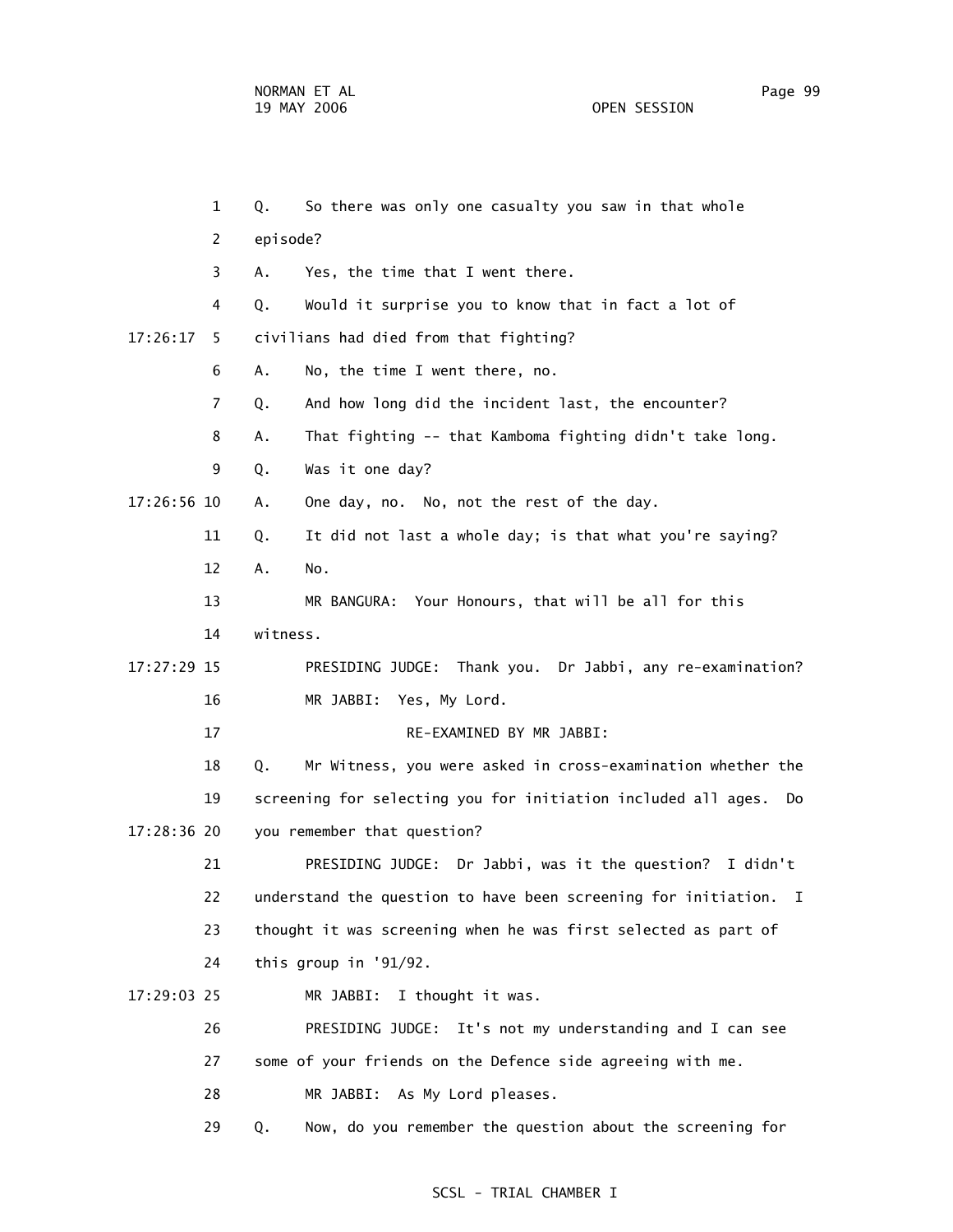1 your selection at the beginning of the war as one of the young 2 men to defend the village? Do you remember the question whether 3 that screening included all ages? 4 A. Yes. 17:29:39 5 Q. In particular, were there little children among you? 6 A. No. 7 Q. Now the Kamboma encounter, when was it, what year? 8 A. 1997. 9 Q. Was that before or after you went to Base Zero? 17:30:39 10 A. Before I went to Base Zero. 11 MR JABBI: My Lord, that is all for the witness. 12 PRESIDING JUDGE: Thank you. Mr Witness, that concludes 13 your evidence in this Court. We thank you very much for coming 14 here and have a safe trip back home. Thank you very much. 17:30:55 15 THE WITNESS: Okay. 16 PRESIDING JUDGE: Dr Jabbi, this is 5.30 Friday afternoon, 17 so we will adjourn to Monday morning at 9.30. 18 MR JABBI: Yes, My Lord. 19 PRESIDING JUDGE: And you will be ready with your next 17:31:17 20 witness. 21 MR JABBI: Indeed, My Lord. 22 PRESIDING JUDGE: And will the next one be the next one on 23 your witness list? 24 MR JABBI: The very next one, My Lord. 17:31:25 25 PRESIDING JUDGE: Thank you. Court is adjourned to Monday 26 at 9.30. 27 [Whereupon the hearing adjourned at 5.32 p.m, 28 to be reconvened on Monday, the 22nd day of 29 May, 2006, at 9.30 a.m.]